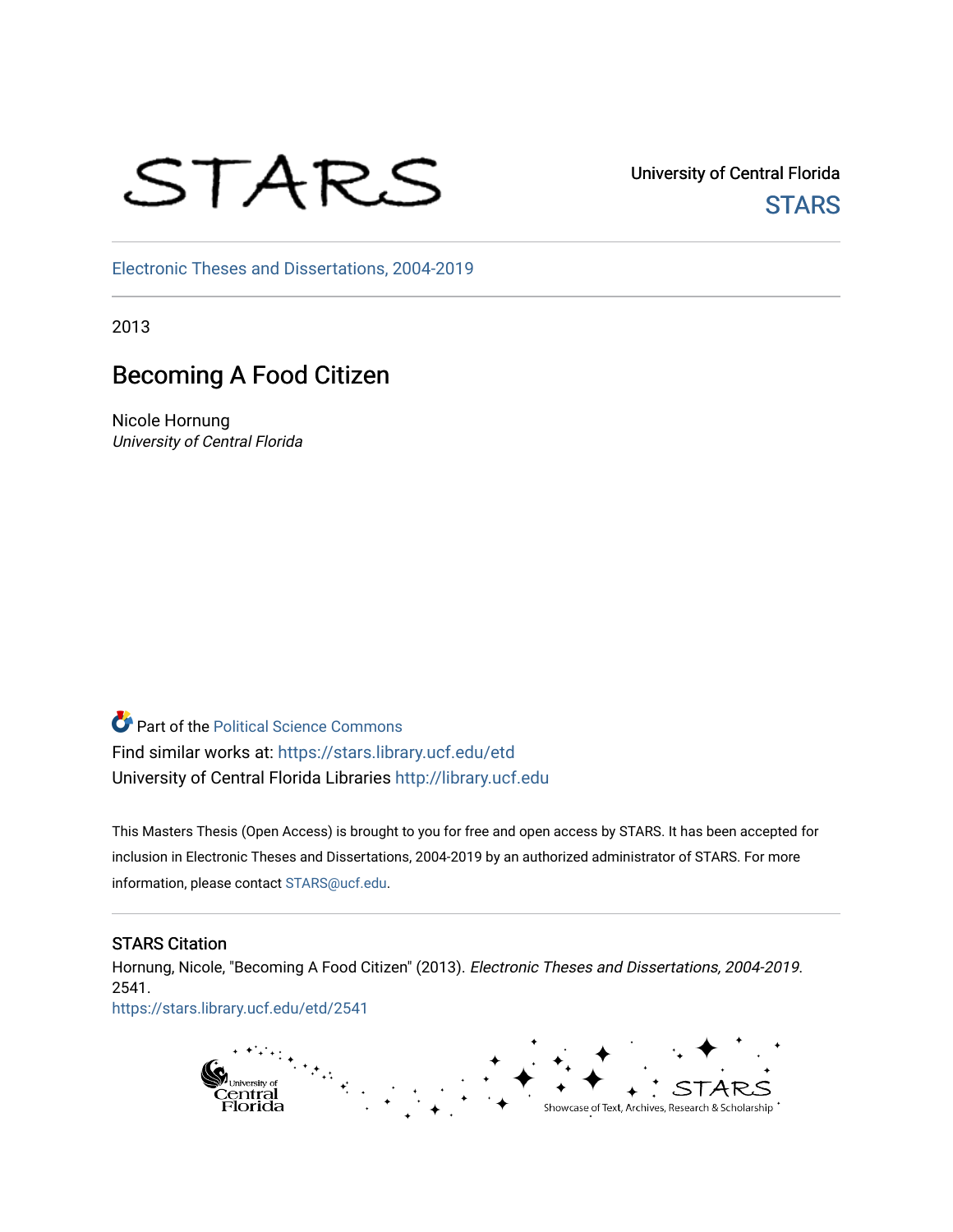# BECOMING A FOOD CITIZEN: CAN ECO-CITIZENS REALIZE THEIR OBLIGATIONS TO SUSTAINABLE CONSUMPTION GIVEN THE CONFINES OF THE GLOBALIZED FISH MARKET?

by

# NICOLE M. HORNUNG

B.S. Florida State University 2008

A dissertation submitted in partial fulfillment of the requirements for the degree of Master of Arts in Environmental Politics in the Department of Political Science in the College of Sciences at the University of Central Florida Orlando, Florida

> Spring Term 2013

Major Professor: Peter Jacques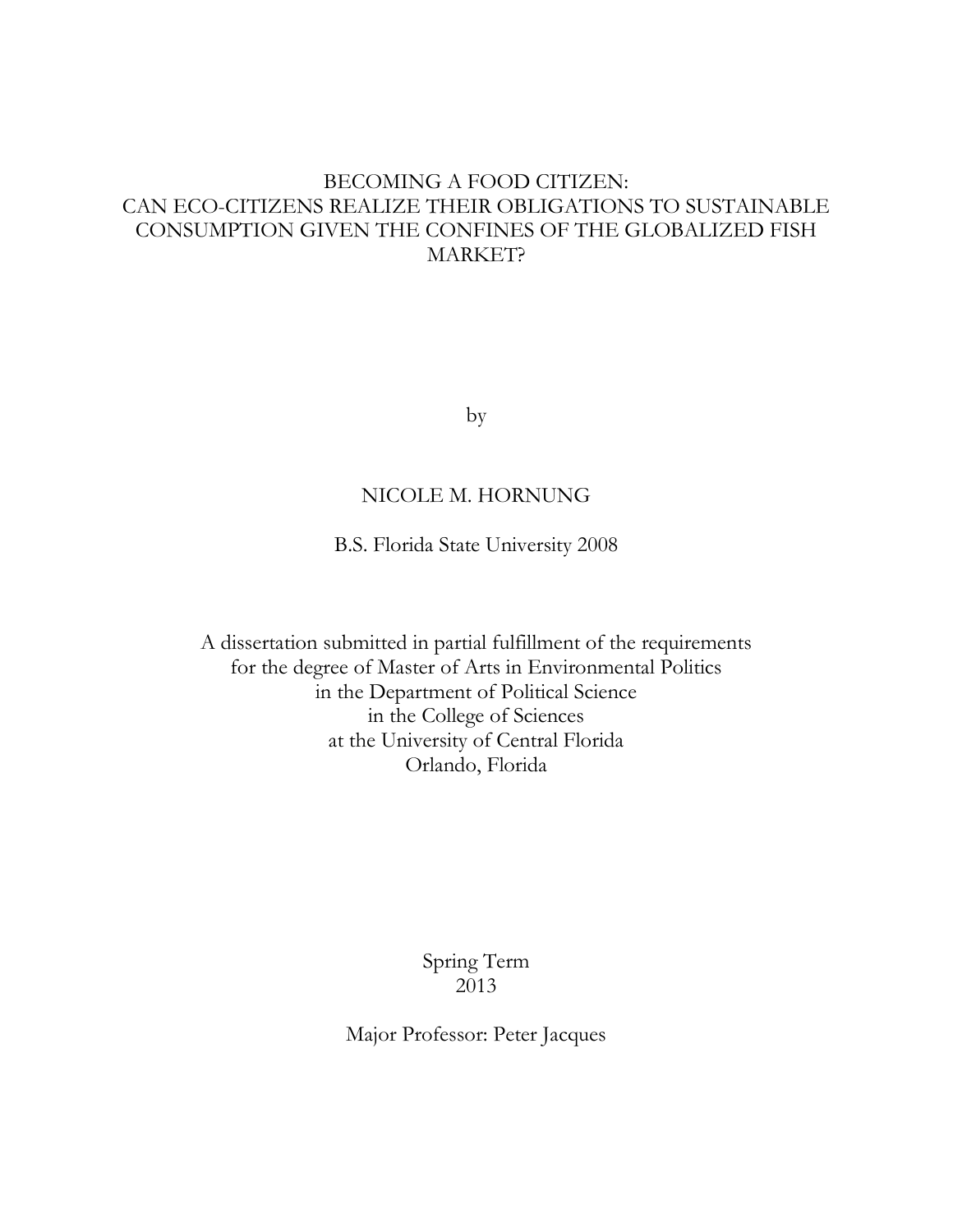# **ABSTRACT**

Environmental citizenship is positioned as a platform where the rights of social and environmental justice converge with civic engagement and responsibility. As industrialized economies continue to exhaust the limits of finite natural resources and exacerbate conditions of global climate change, scholars have questioned if environmental citizenship models offer a method for deepening obligations to a sustainable movement.

In the material culture enjoyed by Western civilizations, existing research supports that an individual's purchases are seen as an indicator of their values and identities. Consequently the commitment to responsible buying behavior or sustainable consumption is in a sense an expression of eco-citizenship. My thesis offers a critical perspective of Andrew Dobson's ecological citizenship theory, by asking how sustainable consumption can be conceptualized in the existing political and economic infrastructures. Using a thorough case study of globally traded fish provisions, I investigate the existing barriers for eco-citizens attempting to realize their obligations to sustainable consumption. This analysis allows me to draw conclusions on how these barriers may inhibit ecocitizenship theories and ultimately a sustainable social movement.

The structure of this thesis is broken into three parts. First, I define existing theories of ecological citizenship and sustainable consumption, including the theoretical propositions, requirements, and limitations. Secondly, I rely on Dobson's conception of ecological citizenship and an instrumental case study of Pacific Salmon provisions to illustrate the barriers eco-citizens encounter in the current market and regulatory system. Finally, this paper concludes by proposing individual and institutional changes that will assist in fostering an eco-citizen community and the contribution my findings may have on existing green citizenship research.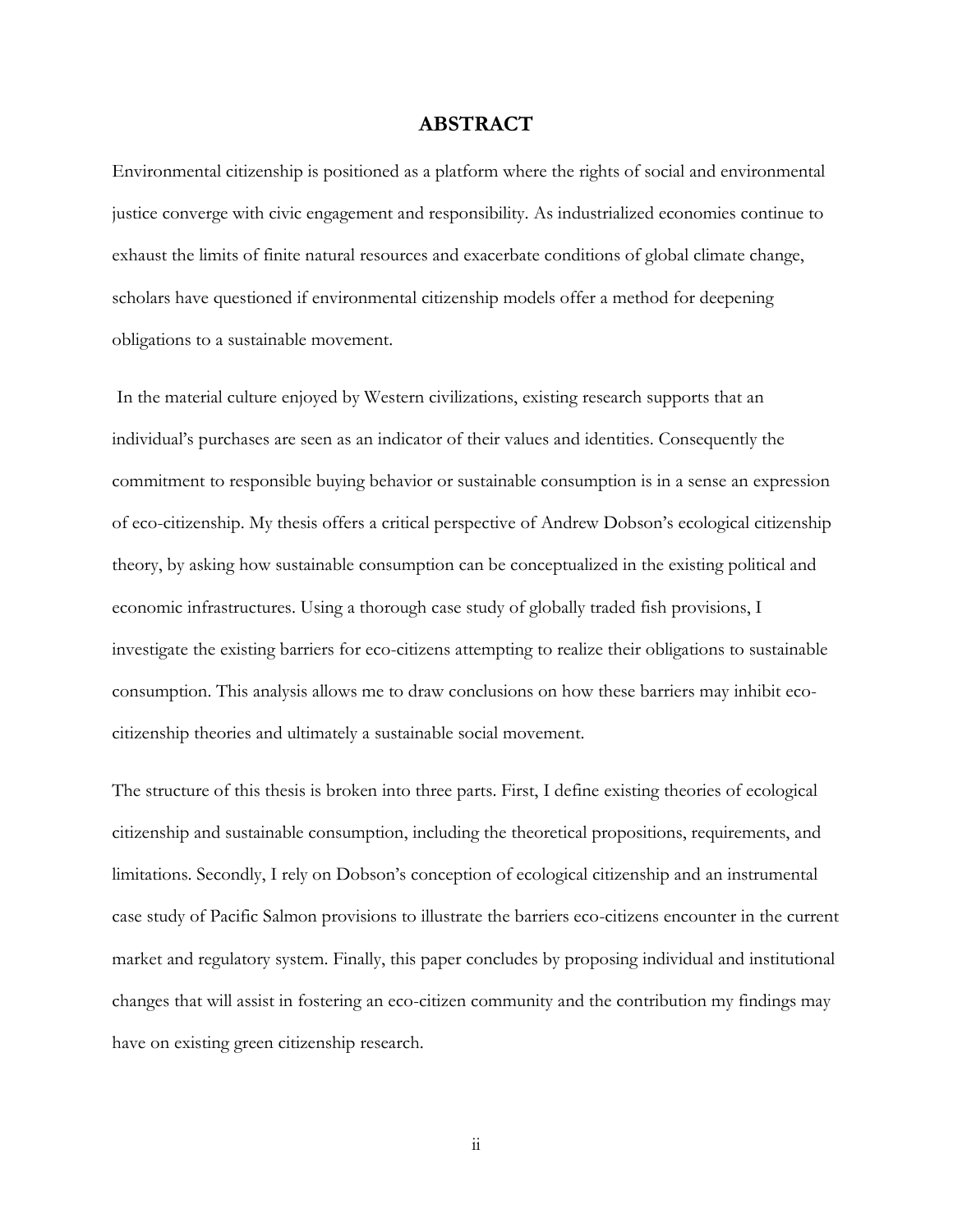This work is dedicated to my father and grandfather, for their endless faith and encouragement in all

of my endeavors.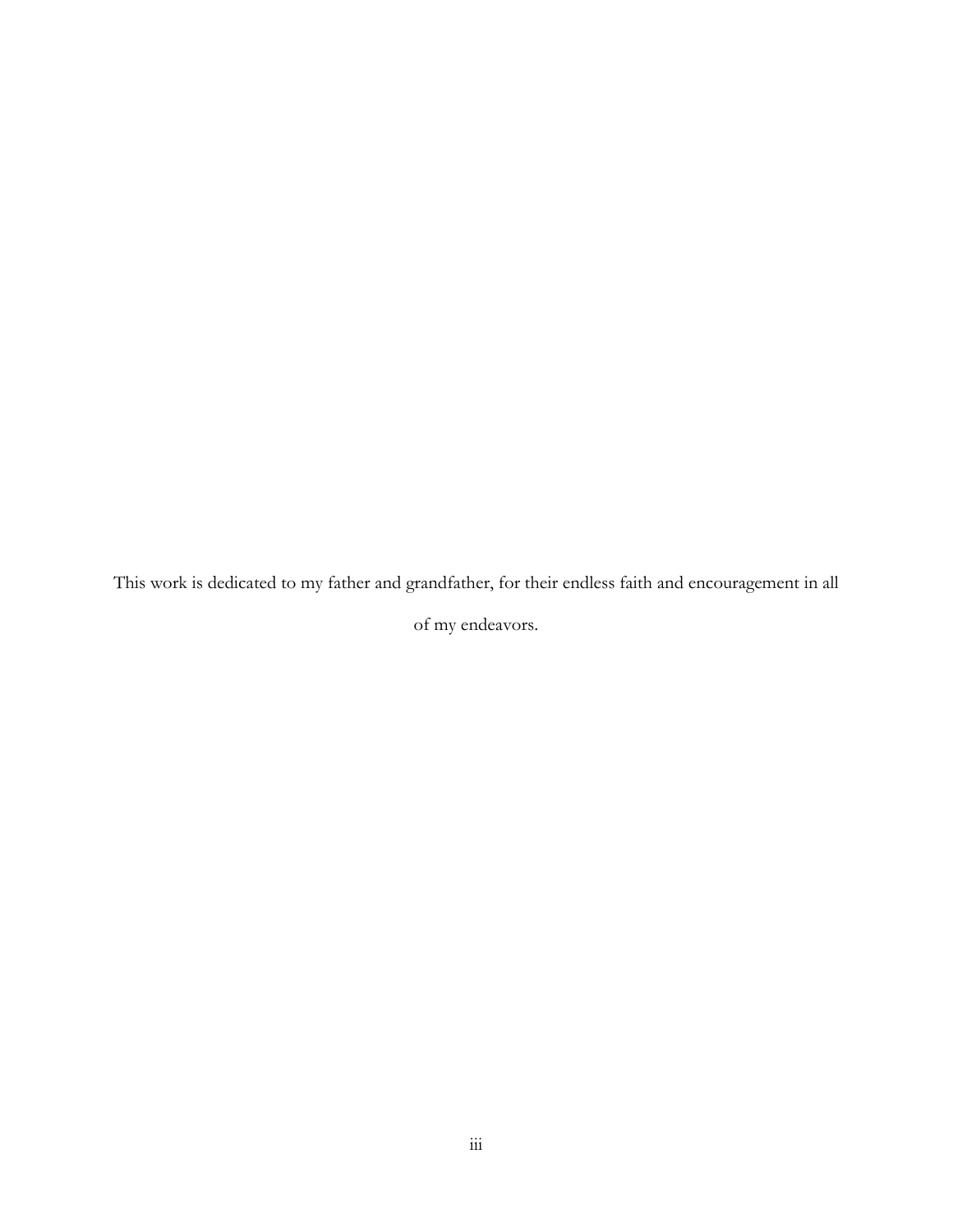# **ACKNOWLEDGMENTS**

I would like to thank my thesis chair, Dr. Peter Jacques, for his countless hours of support and patience. I'd also like to thank the other members of my thesis committee, Dr. Dwight Kiel and Dr. Waltraud Morales, for their guidance throughout this process. I truly appreciate all of your time and efforts.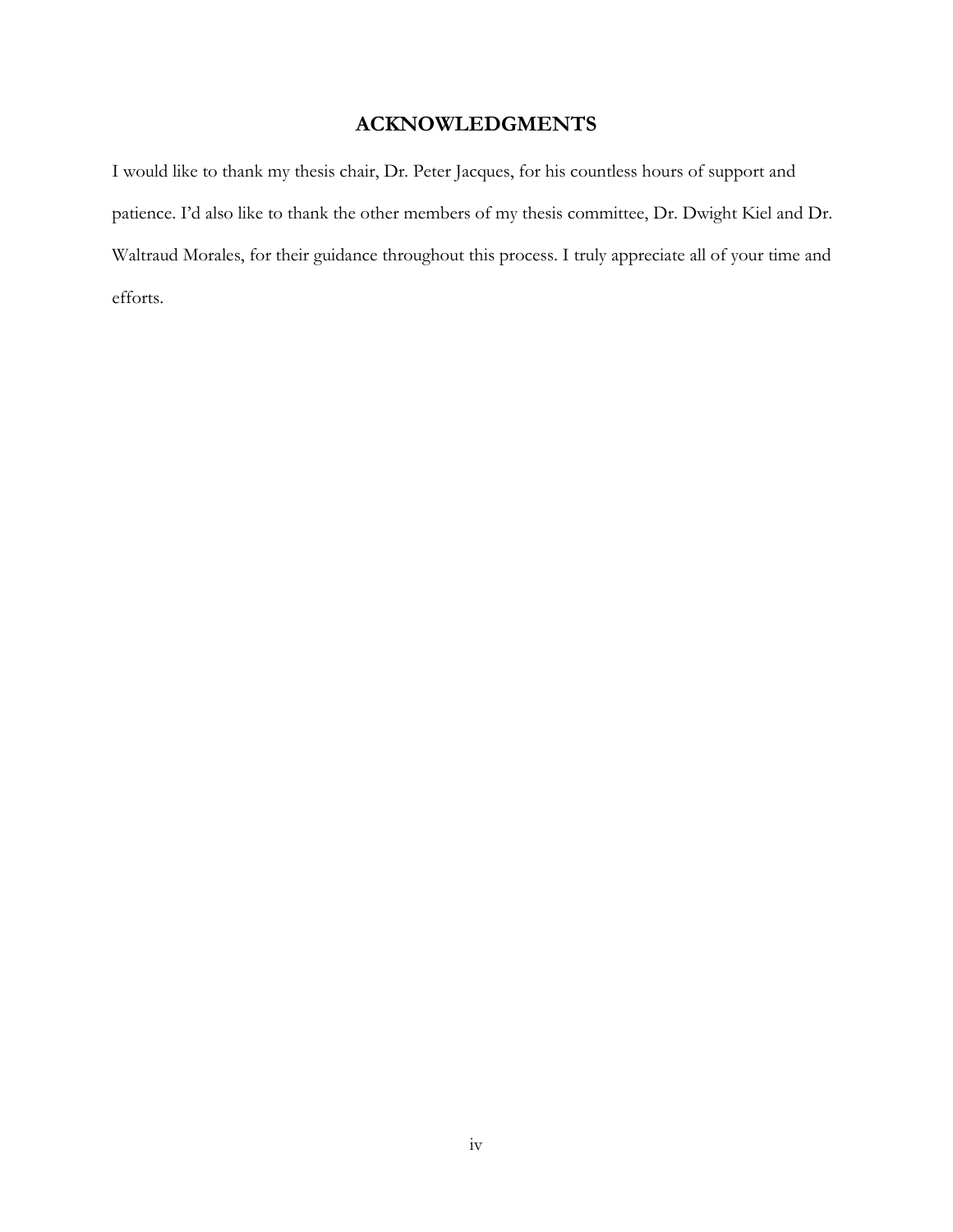# **TABLE OF CONTENTS**

| 6   |
|-----|
| 11  |
| 12  |
| 16  |
| 21  |
| 24  |
| .27 |
| 27  |
| 29  |
| 30  |
| 31  |
| .32 |
| 32  |
| 33  |
| 35  |
| 37  |
| 41  |
| 46  |
| 47  |
| 49  |
| 51  |
| 55  |
|     |
| 61  |
|     |
|     |
|     |
|     |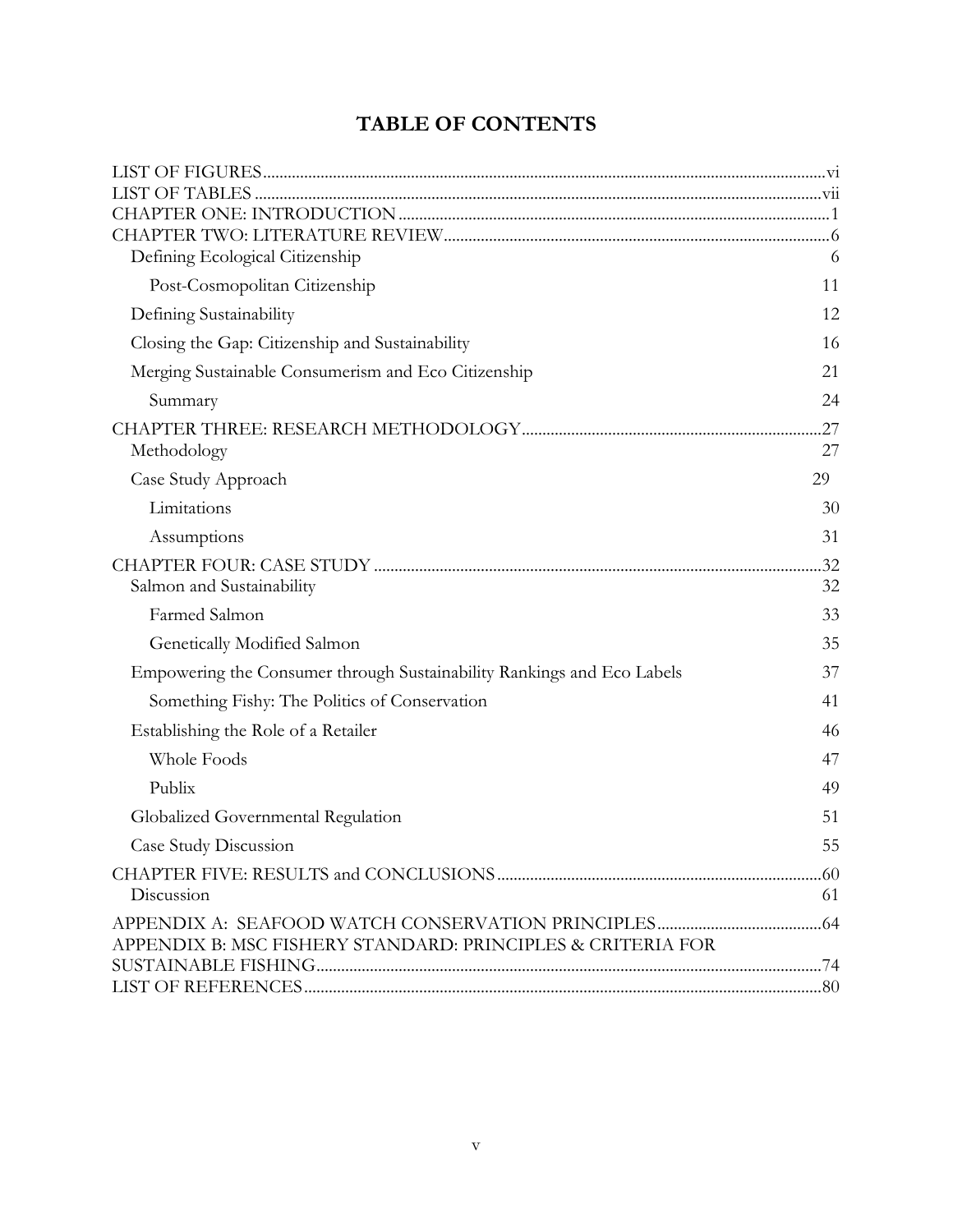# **LIST OF FIGURES**

<span id="page-6-0"></span>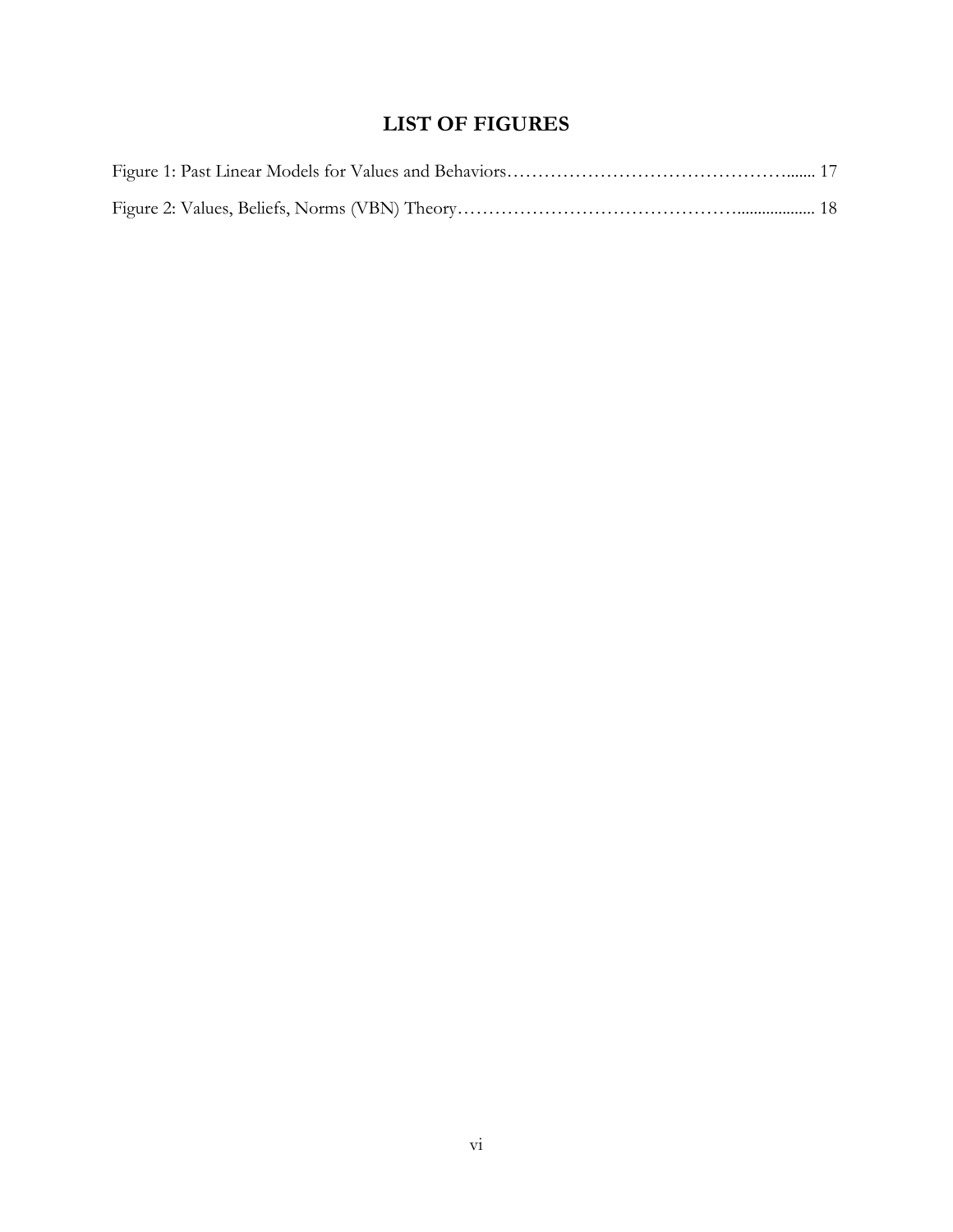# **LIST OF TABLES**

<span id="page-7-0"></span>

| Table 4: MBA Seafood Watch – U.S. Pacific Salmon Sustainability Rankings37 |  |
|----------------------------------------------------------------------------|--|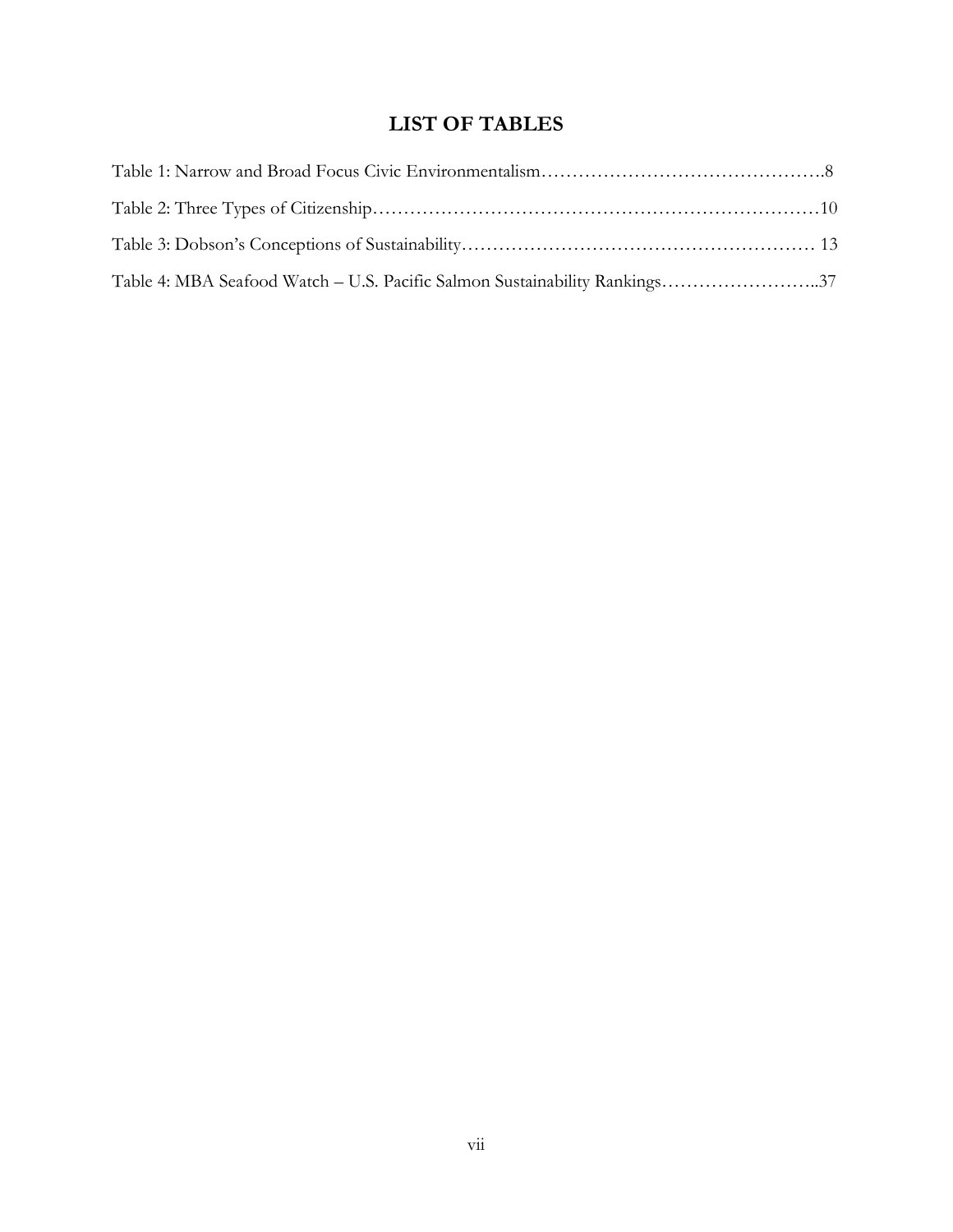## **CHAPTER ONE: INTRODUCTION**

<span id="page-8-0"></span>Science cautions that the anthropogenic impact on our planet has reached a tipping point. Global climate change and the impending concern of scarcity is one of the greatest threats to civilization (Meadows, Meadows, & Randers, 2004; Brown 2011). The existing literature calls for a paradigm shift. This shift will require every person, business, and government to be held responsible for their ecological footprint; this shift will be nothing short of a revolution involving every facet of our constructed civilization. Finding such a platform to initiate a sustainable revolution is one of the greatest challenges facing environmentalists.

Environmental citizenship is positioned as a platform where the rights of social and environmental justice converge with civic engagement and responsibility. These duties assume a level of humanitarian responsibility and are fueled by awareness, education, and a global connectedness (Dobson 2003; Smith & Pangsapa 2008).

Environmental citizenship, or what will be defined later as ecological citizenship, offers a framework for developing an obligatory relationship to sustainable behavior. By nature ecological citizenship is transformational. Cosmopolitanism, equity, and justice are central facets underpinning Andrew Dobson's conception of ecological citizenship. His theoretical proposition is reliant on an open democratic process and a platform for public and private participation (Agyeman and Evans 2006; Dobson 2006). Environmental citizenship suggests the advancement of pro-environmental values and attitudes into a committed set of norms and behavior (Dobson 2006; Smith & Pangsapa 2008).

What behavior is considered pro-environmental? In the material culture enjoyed by Western civilizations, an individual's purchases are seen as an indicator of their values and identities. As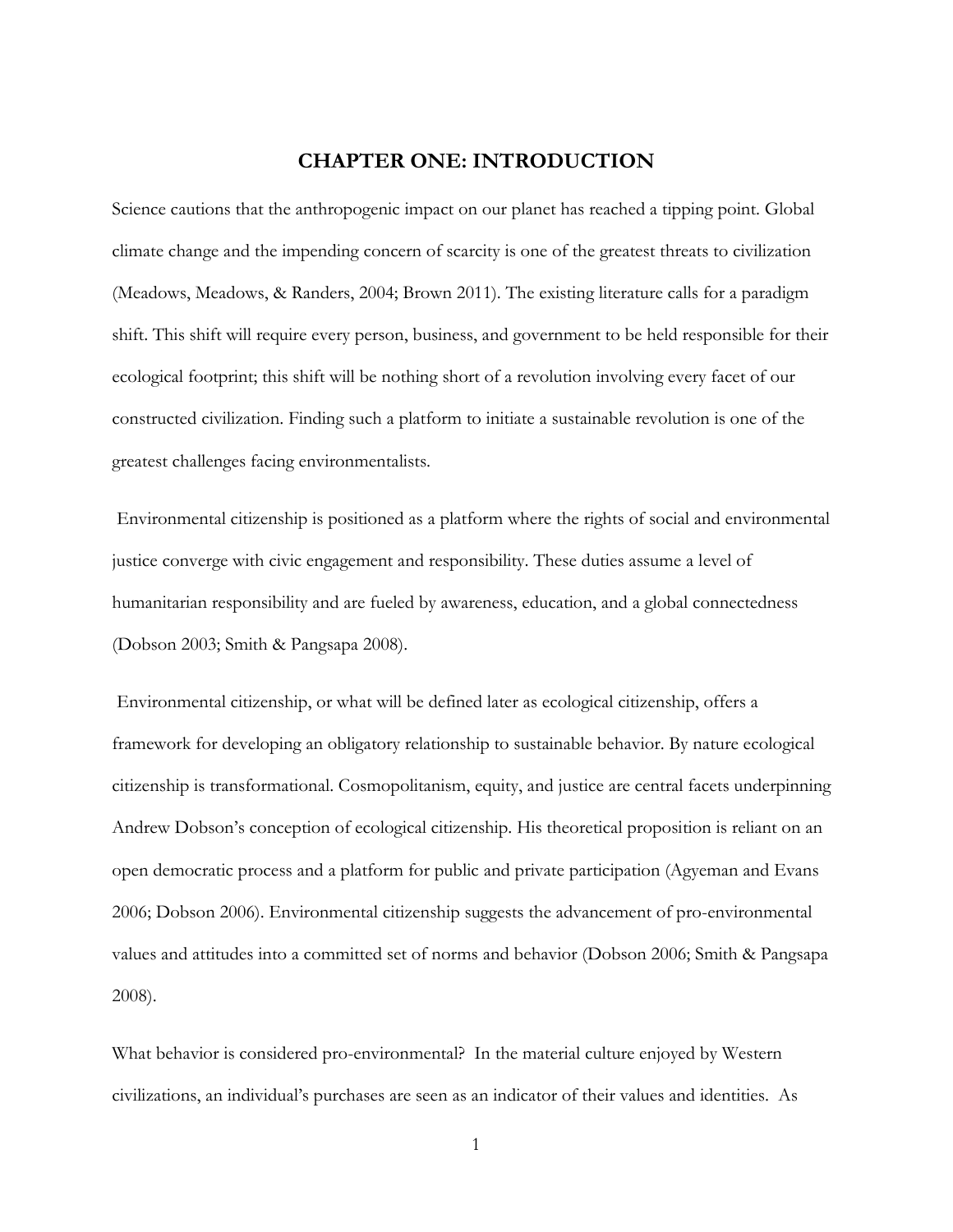mundane and at times paradoxical as it may seem, sustainable consumption or buying "green or ethical goods", have increasingly been tied to activism and is considered an expression of green citizenship (Seyfang, 2005). Specifically, the food industry has provided the opportunity for such an expression. The consumption of organic, environmentally responsible, and ethical food products suggests the movement towards an educated and ecological consumer conscience (Smith &Pangsapa, 2008; Seyfang, 2005).

My thesis offers a critical perspective of ecological citizenship, by asking how theories of sustainable consumption can be conceptualized in the existing political and economic infrastructures. *Can ecocitizens realize their obligations to sustainable consumption given the private and public confines of the globalized fish market?* Using a thorough case study of globally traded fish provisions, I investigate if an eco-citizen is afforded the opportunity and information to carry out sustainable principles in their consumption of fish product. Specifically, I use an instrumental case study method to examine the market infrastructure for globally traded Pacific Salmon. Ultimately, this analysis allows me to draw conclusions on the opportunity for an ecological citizenship to participate in sustainable fish market and to outline the implications this may have on ecological citizenship theory. If the opportunities are limited, how does the existing economic and political system confine the opportunity for ecological citizens?

Increases in population, the growing prosperity of developing countries, in combination with global climate change create imperative challenges to resource and food scarcity. Brown (2011) writes that global climate change and its implications for food and resources is one of the greatest threats facing humanity.

Food production will have to rise by 70 percent by 2050 to keep up with the global population growing to 9 billion, particularly with the explosion of megacities in developing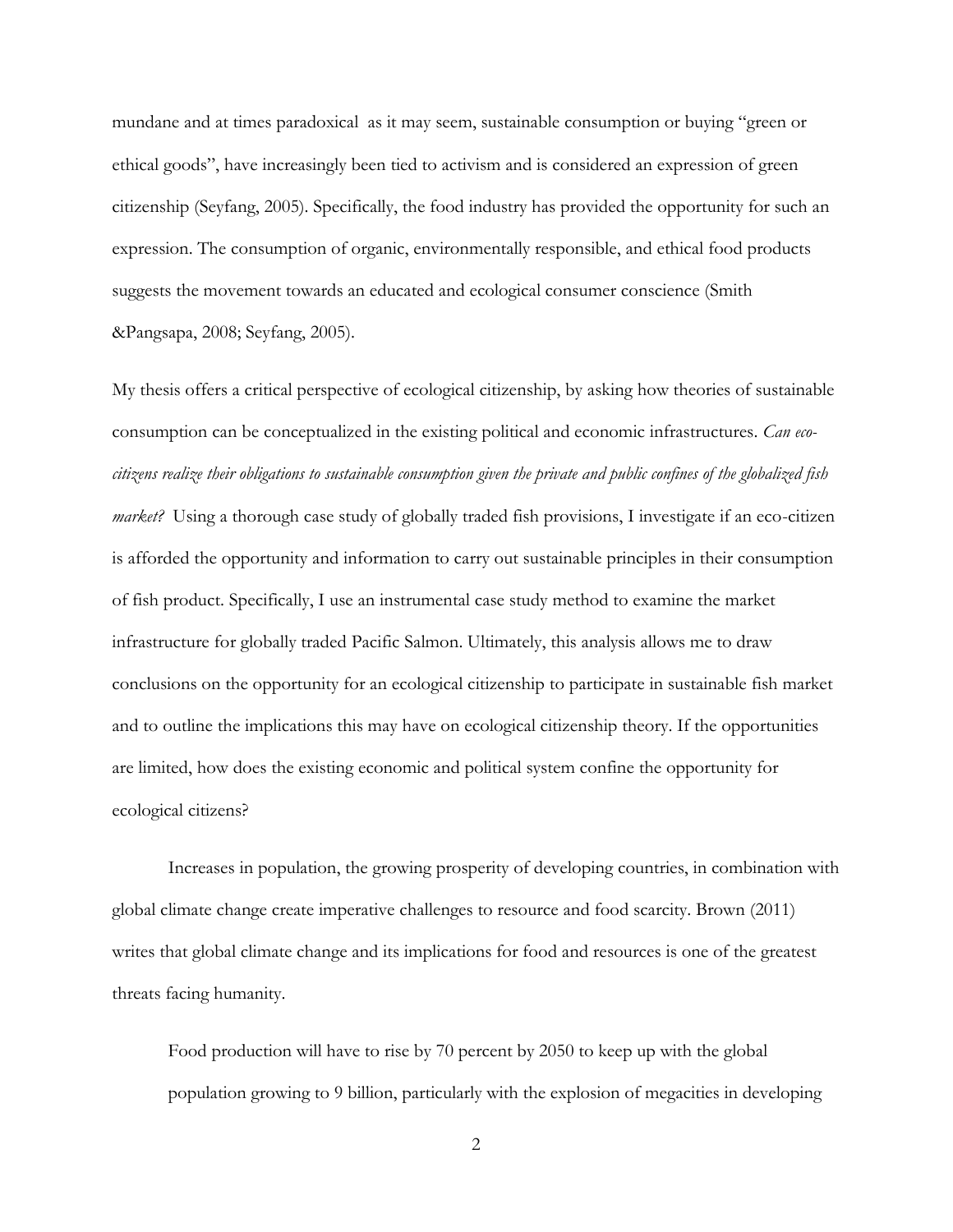countries and with changing diets in such countries as China and India (Oosterveer & Sonnenfeld, 2012, p.2).

Fish currently makes up more than 35 percent of the total animal protein supply with the majority of aquaculture (estimated 63%) production going to China (Oosterveer & Sonnenfeld, 2012, p.2).

In the *Limits to Growth,* the authors call for a sustainable revolution – a political, cultural, and social shift in the way we handle the environment and each other that will allow for humanity, as a whole, to minimize their ecological footprint (Meadows, Meadows, Randers, 2004). Most scholars acknowledge that a sustainable revolution will be a gradual social movement. A social movement of this magnitude challenges the current methods we use in our daily lives and will require some sort of inspiration in order to ignite such a change (Seyfang 2005; Smith & Pangsapa 2008).

The possibility of a new, more democratic, ultimately more *adult* environmental politics can only be realized when and where we act – in our roles as citizens, activists, students, and scholars… A new politics is only possible if we recognize and engage – rather than paper over and suppress (Maniates & Meyer, 2010, p. 319).

Ecological citizenship offers an opportunity to articulate and develop more mature environmental politics that, which in turn will ultimately reinforce the pursuit of sustainable solutions in our public and private lives. As I describe in later chapters, environmental citizenship is posed as a platform to strengthen obligations of equity and justice. By recognizing in a globalized economy - one must expand their community and realize the ties that bind community members may be harmful. Ecological citizenship develops, from the realization that these harmful ties may threaten basic human principals of equity and fairness. However, eco-citizenship is mostly discussed as an abstract and is rarely conceptualized (Seyfang, 2005). Thus, one of the underlying intents of this paper is to discuss if and how ecological citizenship theory may be applicable in an empirical study.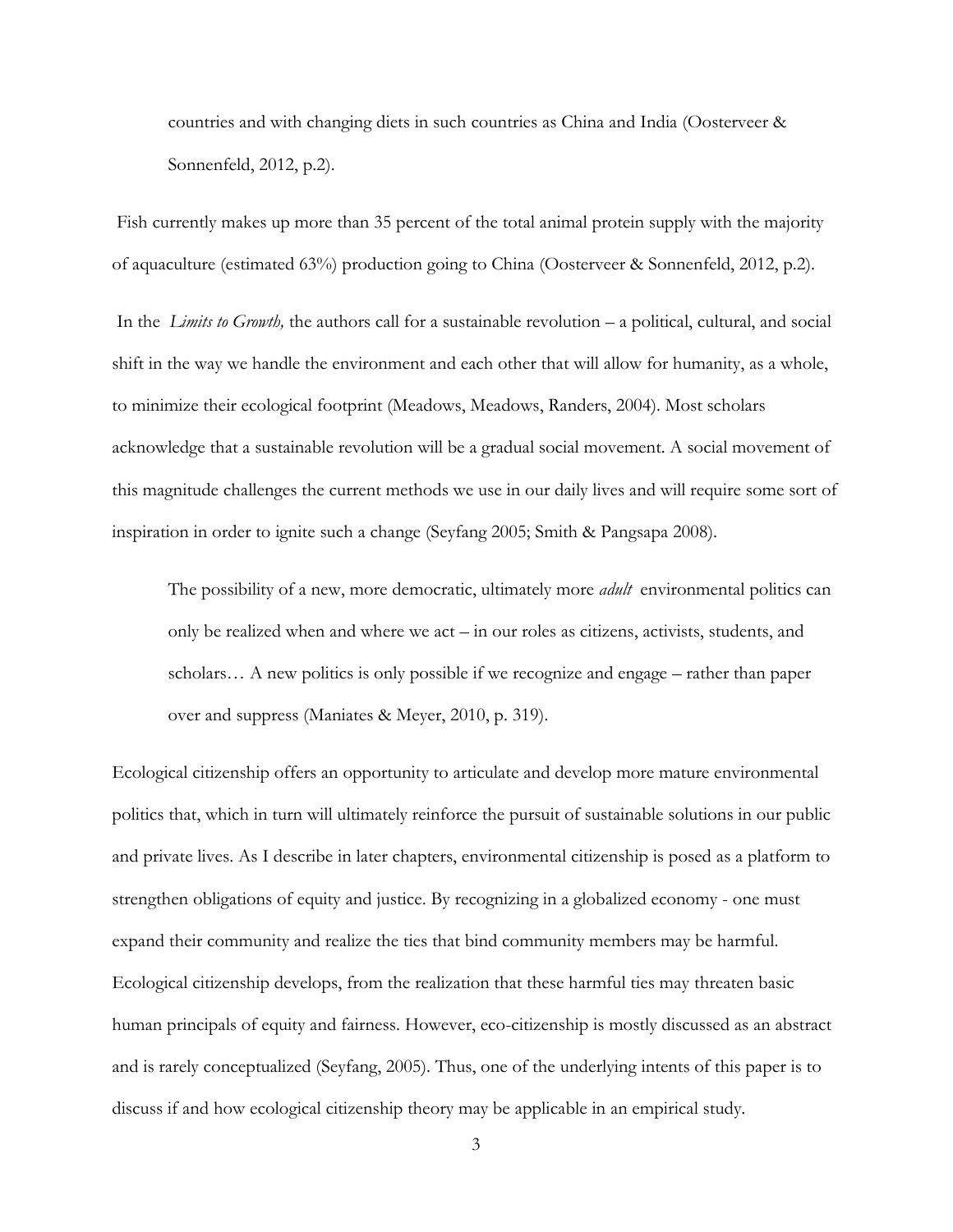My thesis critically questions the ability for an ecological citizen to realize his pursuit of sustainable consumerism given the restraints of a globalized market and a convoluted regulation system. The general research question of my thesis can be summarized into the following: *Can eco-citizens realize their obligations to sustainable consumption given the private and public confines of the globalized fish market*?

My research uses the infrastructure of globally traded Pacific Salmon to illustrate the limitations and obstacles that face eco-citizens when trying to buy sustainable food products. Through a comprehensive analysis of the current fish market and regulation system, I intend to illustrate whether or not an eco-citizen is provided with the product information and opportunity to exercise sustainable and ethical principles of consumption. Furthermore, I examine the role of eco-labels, fish retailers, and the regulating structure in the Pacific Salmon industry. It is the intent of this research to determine if they are conducive to nurturing a deliberative process that is both a right and a requirement for an ecological citizen. I outline the collective cooperative measures and reform that is needed to facilitate an eco-citizen's opportunities for sustainability in a global market. By questioning the information and opportunities available in a market which fulfills our most basic needs, this research seeks to provide insight into the viability of ecological citizenship in the confines of a competitive, globalized, and convoluted, market.

The structure of this thesis is broken into three parts. First, I define ecological citizenship and identify its theoretical propositions, requirements, and limitations. I examine the importance of values and behaviors in developing ecological citizenship. I also define sustainability and further elaborate on the relationship between eco-citizenship and sustainable consumption. I review previous literature that presents sustainable consumption as an expression of eco-citizenship. In the second section I use an instrumental case study of Pacific Salmon provisions to illustrate the barriers eco-citizens encounter in the current market and regulatory system where fish products are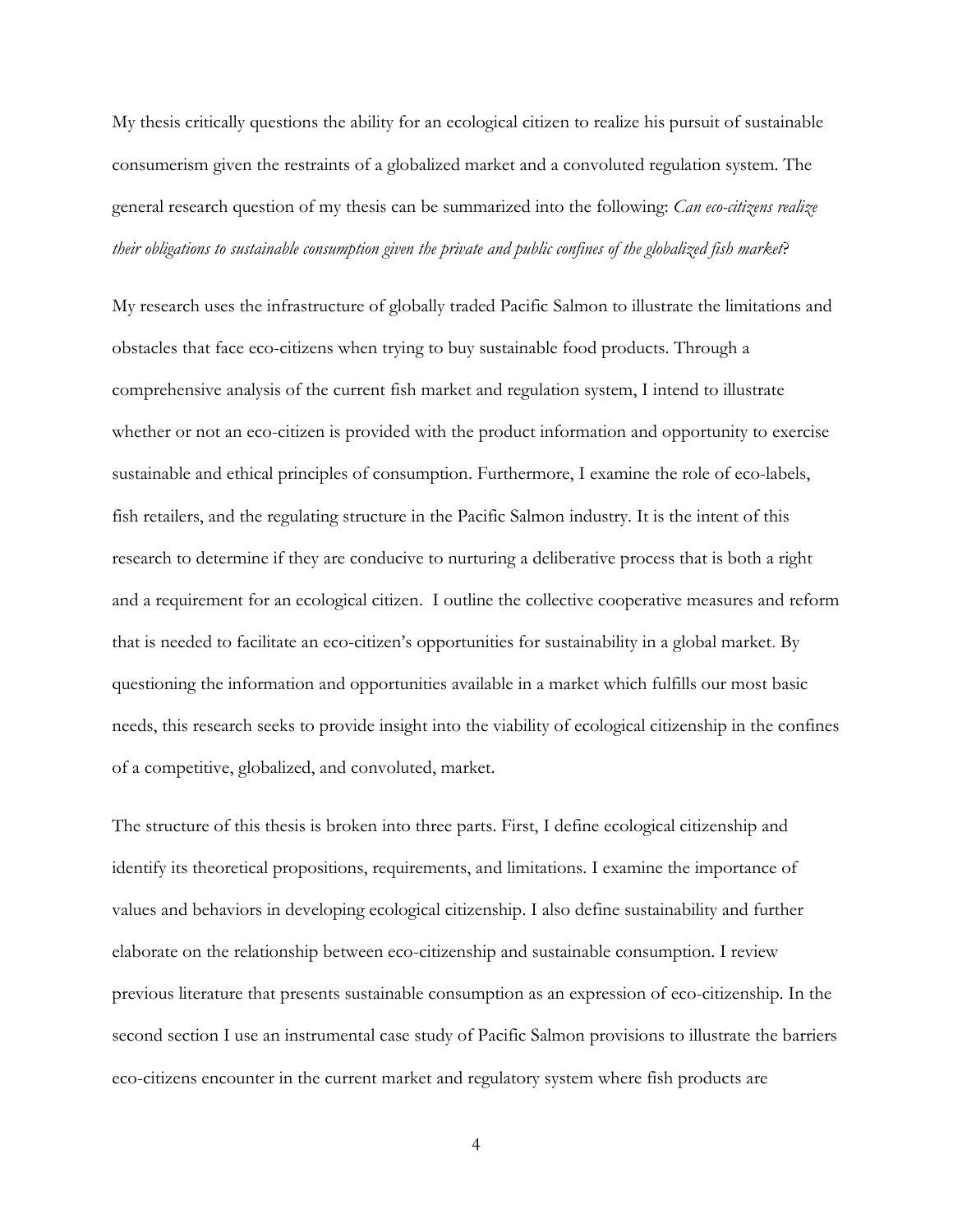produced and consumed. I rely on the theoretical support of Dobson's ecological citizenship theory to question whether practicing eco-citizenship is even possible. By both the private and public standards Dobson, is it possible to realize the political and social obligations of citizenship in a capital market where deliberation, democracy, and transparency is not readily conceptualized. I offer a critical perspective on the opportunity for the ecological citizen to commit to a sustainable belief system and express their obligations to sustainable consumption of fish product. Finally, my thesis concludes by proposing individual and institutional changes that will assist in fostering a partnership for ecological citizens and further outlines the contribution these finding may have on existing research and theories of green citizenship.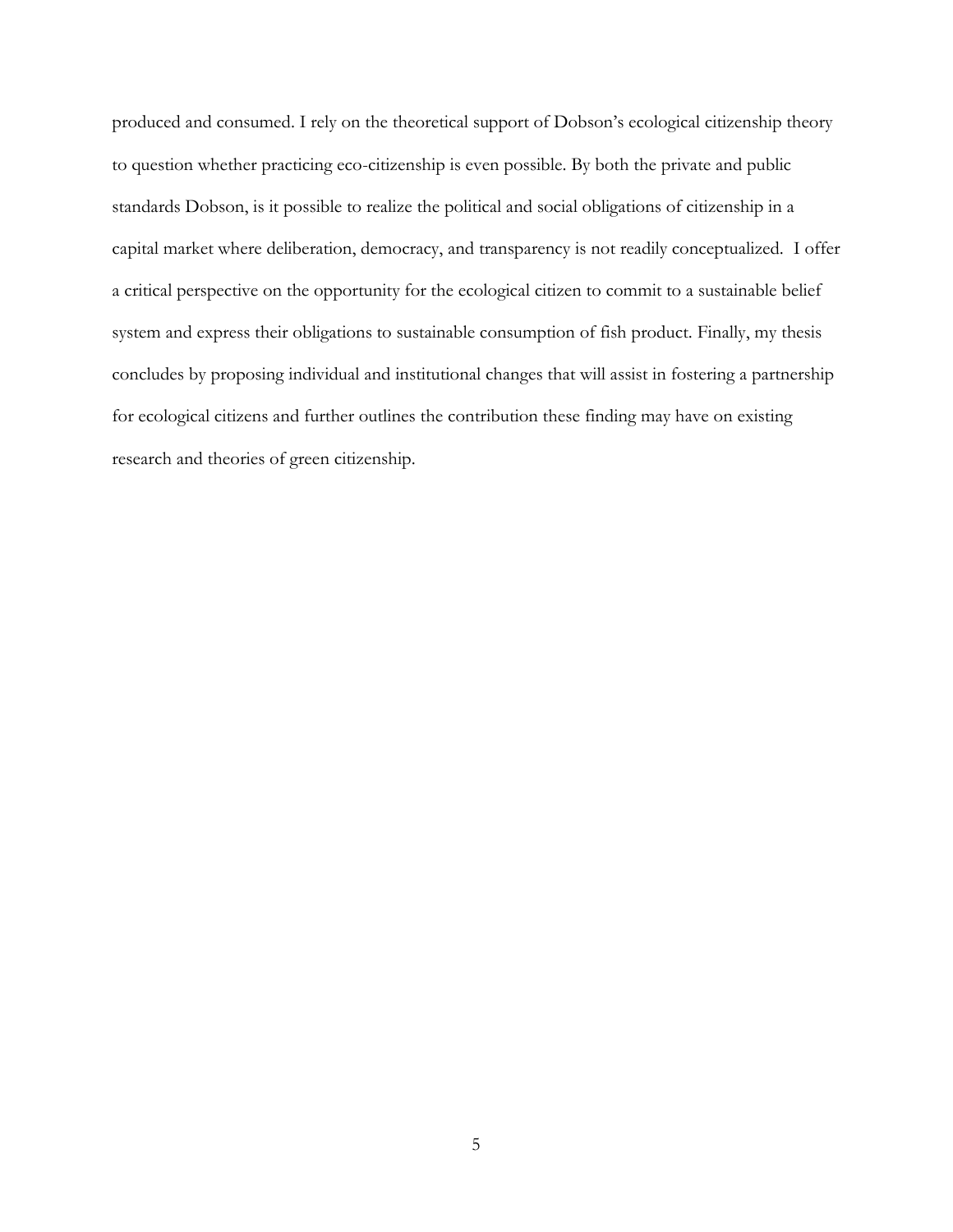# **CHAPTER TWO: LITERATURE REVIEW**

<span id="page-13-0"></span>This literature review is divided into three main sections. In the first section I define ecological citizenship. In order to identify the goals and orientation for environmental citizenship, I briefly discuss the various interpretations and the historical context of environmental citizenship. Then I introduce Andrew Dobson's definition of ecological citizenship and outline the theoretical foundation that it relies upon. In the second section, I define sustainability and sustainable conception. In the current literature, sustainability is a hotly contested subject. The terms are typically vague, ambiguous, and difficult to measure. I outline several different conceptions and their various objectives in order to illustrate the role of sustainable consumption for ecological citizens (Dobson, 2003). Lastly, I use the literature review to outline the ways in which ecological citizenship is being used to better articulate and realize the goals for sustainable consumption.

## **Defining Ecological Citizenship**

<span id="page-13-1"></span>Conventional citizenship theory defines the material and social relationship of a community within a given territory. As globalization has expanded our communities and in many ways eroded nationstate territories, we have seen citizenship theory being used to describe complex social and material relationships that often transcend state territories. Citizenship is broadly defined as the establishment of contractual relationships between states and citizens and, more recently, citizen to citizen (Smith & Pangsapa, 2008, p. 3). As a result of the environmental justice movement and the promotion of global citizenship, environmental advocacy now incorporates underlying principles of respect, equity, and virtue for all (natural and human) members of a community.

Key to this development is a greater awareness of the importance of obligations within the terms of citizenship, an understanding that the enjoyment of rights carries corresponding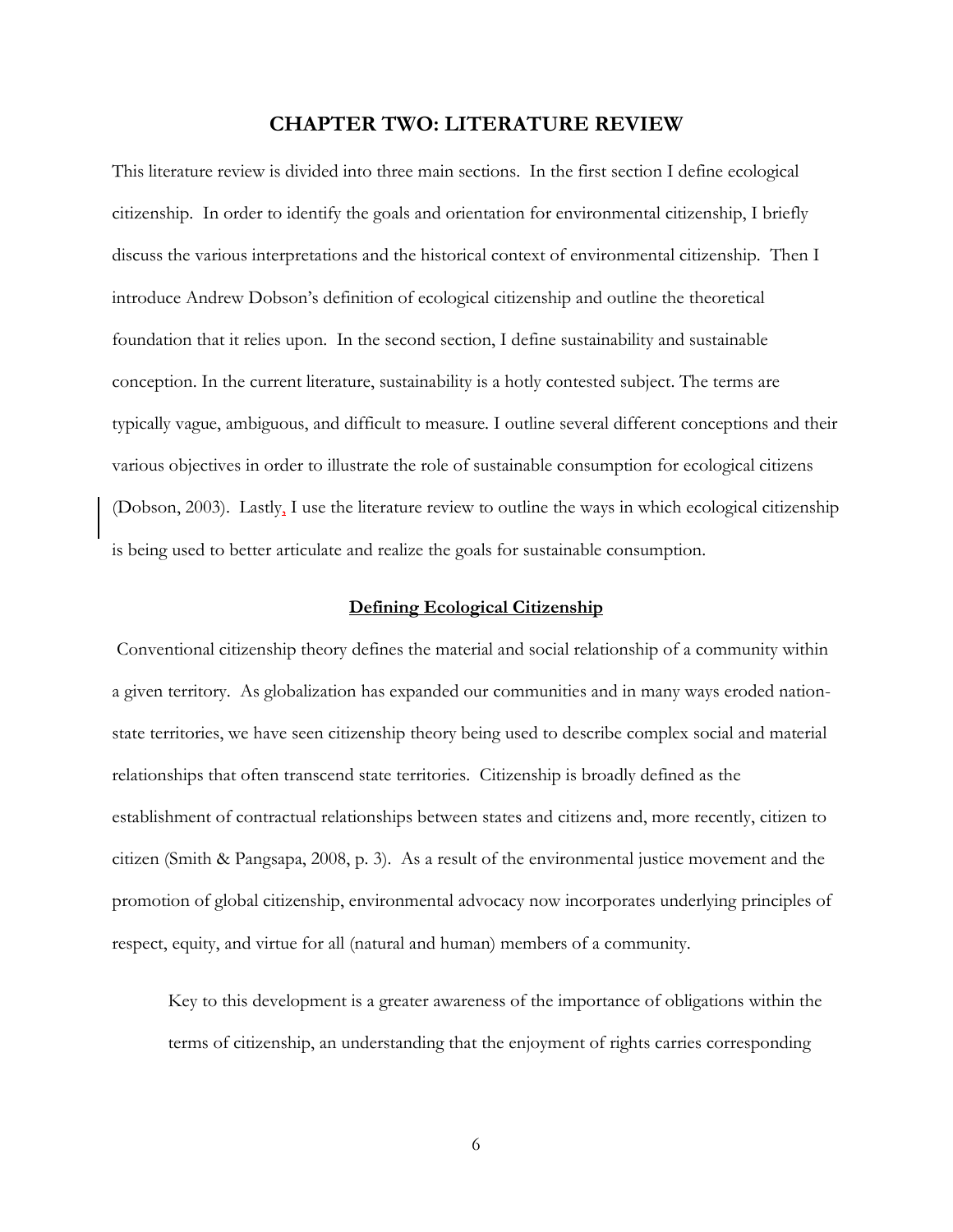duties to act in a manner that contributes to one's community or at least to restrain behavior that could inflict harm on others, including distant strangers (Smith & Pangsapa, 2008, p.9).

Smith & Pangsapa (2008) suggest that previous citizenship literature was focused on a community's rights and entitlements and often failed to capitalize on duties and obligations. However, as globalization expands former state-centric communities, citizenship discourse is expanding to include obligations for a global community (p.13). Most recently, scholars are capitalizing on the opportunity civic obligations have to strengthen pro-environmental behavior by espousing the obligations and rights of citizenship and environmental justice theories. Thus environmental citizenship defined in broad strokes, is assimilating notions of obligations and duties that are typically tied to (state-centric) citizenship theories, in order to promote positive environmental attitudes and behaviors (Dobson, 2006, p.1).

Dobson was not the first to suggest citizenship language should be used to articulate environmental obligations. Aldo Leopold (1949) similarly defined the biotic citizen as someone who acts as a responsible member of a socio-ecological system.

The biotic citizen exhibits a certain moderation, intellectual humility, open disposition, and engagement that emerges from his/her interaction with the wider biotic community and 'harmony with the land' becomes an ideal on par with justice and liberty toward which citizen strive (Leopold, 1949; as cited in Cawley & Gabrielson, 2010, p.609).

Since Leopold's biotic citizenship, several variations of eco-citizenship have emerged in scholastic literature. Mostly the variations occur in the establishment of citizen's roles and the nature of their obligation. Agyeman and Angus (2003) define two "focuses" of eco-citizenship: narrow focused and broad focused citizenship. In **Table 1**, the central facets are compared. The narrow focus of citizenship considers environmentalism from a top down reformist perspective. Whereas, the broad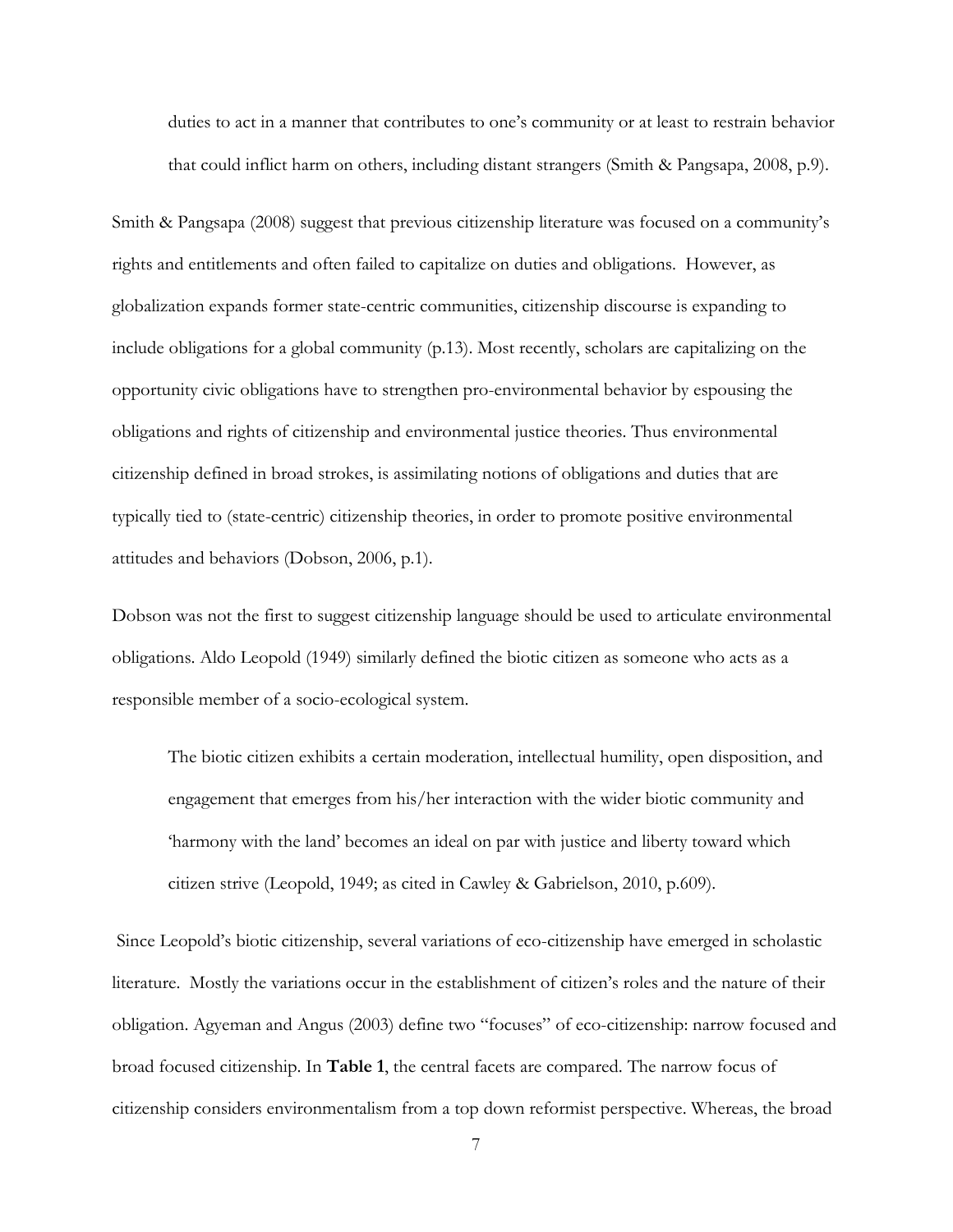focus proposes a transformative approach in order to promote a paradigm shift. The narrow focus implies a passive citizenship, centered on rights, and social capital that is contingent upon access to the regulatory and public arenas. A broad focus requires an actively engaged citizen that is focused on responsibilities to social and economic health, which is directly and positively correlated to social capital (Agyeman & Angus, 2003). The broad interpretation utilizes environmental ethics: justice and virtue. It is important to note the reformative approach of the narrow focus compared to the transformative measure of the broad perspective (Agyeman & Angus, 2003).

<span id="page-15-0"></span>

|                                               | "Narrow Focus" Civic                                                                                                                                                                                     | "Broad Focus" Civic                                                                                                                                                                                                   |  |
|-----------------------------------------------|----------------------------------------------------------------------------------------------------------------------------------------------------------------------------------------------------------|-----------------------------------------------------------------------------------------------------------------------------------------------------------------------------------------------------------------------|--|
|                                               | Environmentalism                                                                                                                                                                                         | Environmentalism                                                                                                                                                                                                      |  |
| Main Contributors                             | John (1994); EPA (1997); Saber et al.<br>(1999); Friedland & Siriannni (1955);                                                                                                                           | Shutkin (2000); Roseland (1998);<br>Hempel (1999); Mazmanian &                                                                                                                                                        |  |
|                                               | Landy et al. (1999)                                                                                                                                                                                      | Kraft (1999)                                                                                                                                                                                                          |  |
| Central Premise                               | Stresses limits of top -down<br>command and control environmental<br>regulation. Civic environmentalist<br>policies are best suited to dealing with<br>the local nature of contemporary<br>problems.     | Stresses interdependent nature<br>of environmental, social,<br>political, and economic<br>problems. Civic<br>environmentalism is<br>fundamentally about ensuring<br>the quality and sustainability of<br>communities. |  |
| Central Focus                                 | The focus is on the interconnected<br>nature of <i>environmental</i> problems. Using<br>an ecosystem focus, the argument is<br>that environmental problems do not<br>correspond to political boundaries. | The focus is on the connections<br>between environmental, economic,<br>and social issues such as urban<br>disinvestment, racial segregation,<br>unemployment, and civic<br>disengagement.                             |  |
| Contribution to<br>Sustainable<br>Communities | Can only help achieve the environmental<br>goals of a sustainable community,<br>namely to protect and enhance the<br>environment e.g., pollution control,<br>protection of biodiversity, etc.            | Can only help to <i>protect and</i><br>enhance the environment, while<br>meeting social needs and promoting<br>economic success i.e., meets all the<br>goals of a sustainable<br>community.                           |  |
| Nature of Change                              | Technical, reformist. Policy change to<br>incorporate community perspectives.                                                                                                                            | Political, transformative. Change<br>requires a paradigm shift.                                                                                                                                                       |  |
| On the Role of Citizen                        | Passive Citizenship, focus on rights of                                                                                                                                                                  | Active citizenship, focus on                                                                                                                                                                                          |  |

# **Table 1: Narrow and Broad Focus Civic Environmentalism**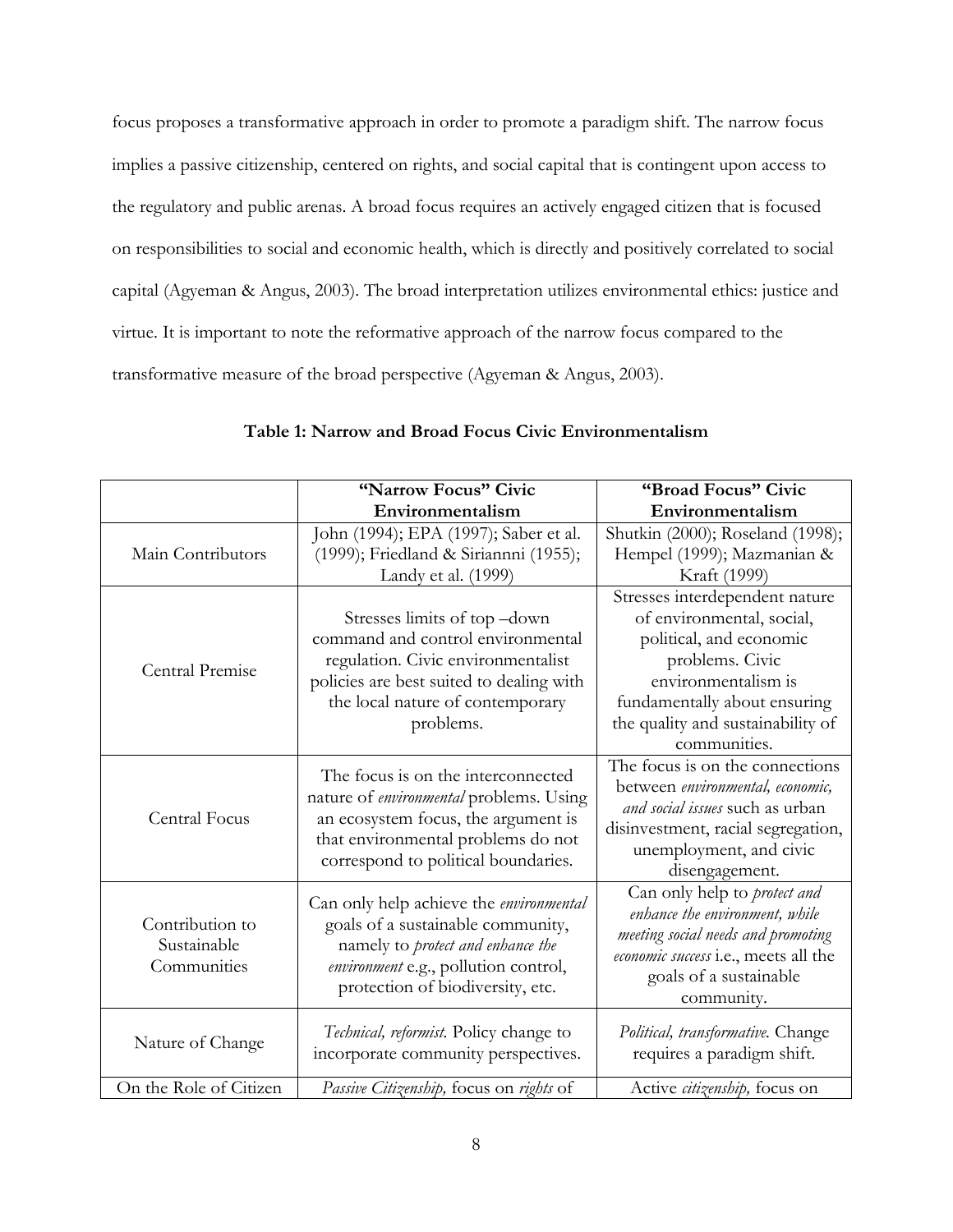|                                    | "Narrow Focus" Civic                                                                                                                                                                                                                                           | "Broad Focus" Civic                                                                                                                                                                                         |
|------------------------------------|----------------------------------------------------------------------------------------------------------------------------------------------------------------------------------------------------------------------------------------------------------------|-------------------------------------------------------------------------------------------------------------------------------------------------------------------------------------------------------------|
|                                    | Environmentalism                                                                                                                                                                                                                                               | Environmentalism                                                                                                                                                                                            |
|                                    | citizen access to legislative and judicial<br>procedures, community right to know                                                                                                                                                                              | responsibilities of the citizen to the<br>environmental, social, and                                                                                                                                        |
|                                    | laws                                                                                                                                                                                                                                                           | economic health of the<br>community.                                                                                                                                                                        |
| Role of Social Capital             | Builds social capital as citizens gain<br>access to the regulatory and public<br>interest arena. But "narrow focus"<br>precludes broader conception of and<br>growth of social capital because of<br>unrepresentative nature of local<br>environmental action. | Environmental, economic, and<br>social decline mirrors decline of<br>social capital. Increasing social<br>capital and networks of social<br>capital is essential for developing<br>sustainable communities. |
| Stance on<br>Environmental Justice | Environmental injustice is mostly<br>related to lack of access to and<br>protection from, public policy. The<br>primary focus is on <i>procedural justice</i> .                                                                                                | Environmental injustice is a<br>result and cause of social,<br>economic and racial inequity.<br>The focus is on both <i>procedural</i><br>and substantive justice.                                          |

Source: Agyeman and Angus, 2003, p.353

Andrew Dobson (2003) also distinguishes between different forms of citizenship. In **Table 2**, there are three different structural outlines for citizenship: liberal, civic republican, and post-cosmopolitan. The liberal and civic republican types are both created out of a territorial obligation. Civic republican environmental citizenship is reliant on a foundation in duties and obligation, which in turn confines it to a masculine set of virtues. The liberal conception emphasizes rights and entitlements that are created in a territory where traditional virtue is rejected (Dobson, 2003; 2006; Smith and Pangsapa, 2008 ). As this thesis details in the next section, it is in the post cosmopolitan state that a nonterritorial virtue emerges. This raises several questions on the need for contractual reciprocity and it embraces a deeper set of feminine virtues of care that acknowledge citizen obligations are both private and public. Traditional masculine virtues are rooted in military discipline and statecraft and emphasize the virtues of courage, devotion, leadership, and sacrifice. Whereas, feminine virtues emphasize citizen to citizen relations and the ethics of care such as nurturing, responsibility, and compassion (Dobson, 2006).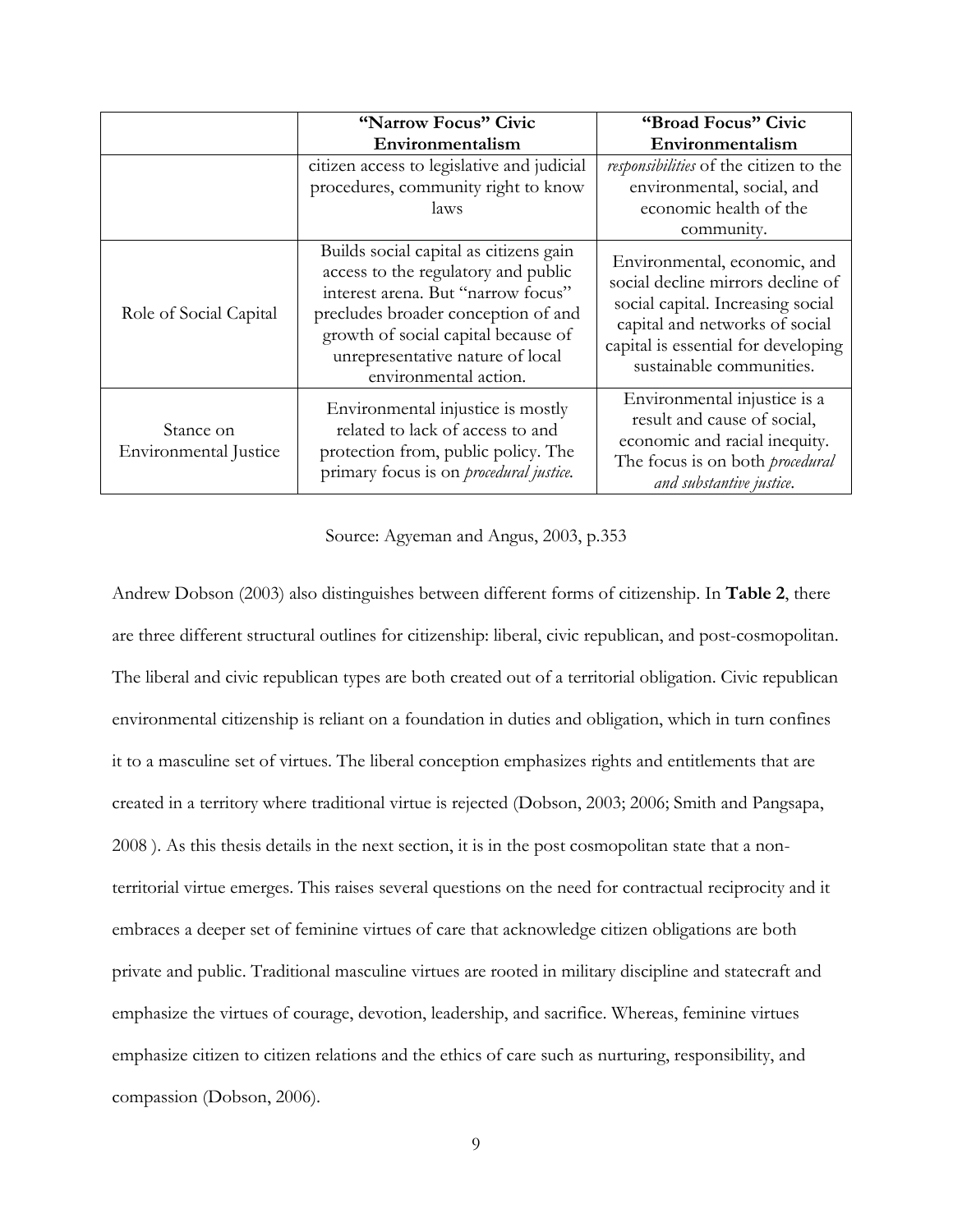<span id="page-17-0"></span>

| Liberal                               | Civic Republican                           | Post – Cosmopolitan                          |
|---------------------------------------|--------------------------------------------|----------------------------------------------|
| Rights/ Entitlements<br>(Contractual) | Duties / Responsibilities<br>(Contractual) | Duties/Responsibilities<br>(Non-contractual) |
| Public Sphere                         | Public Sphere                              | Public And Private Sphere                    |
| 'Masculine Virtue'<br>Virtue – Free   |                                            | 'Feminine Virtue'                            |
| Territorial<br>(Discriminatory)       | Territorial<br>(Discriminatory)            | Non-Territorial<br>(Nondiscriminatory)       |

#### **Table 2: Three Types of Citizenship**

Source: Dobson, 2003, p.39

Dobson uses this table to outline two understandings for green citizenship: environmental citizenship and ecological citizenship. Dobson's "environmental citizenship" is merely the extension of liberal rights to the access of environmental goods (or the prevention of environmental bads). Environmental Citizenship and the Narrow Focus of Civic Environmentalism are similar in that they rely on procedural justice, contractual relations and the fail to account for the transformative potential social capital provides. (Dobson, 2003; 2006; Smith and Pangsapa, 2008 ).

However, it is Dobson's conception of ecological citizenship that is of interest, since by definition it is transformative and is developed in the post-cosmopolitan setting identified in Table 1. Several similarities exist between Dobson's ecological citizenship and Agyman's broad focus of environmentalism. Ecological citizenship is reliant on ethics and a paradigm shift that prioritizes human welfare and happiness. Additionally, it promotes a non – contractual responsibility that is based on virtues and ethics. Dobson outlines a citizen's primary virtue is the commitment to international and intergenerational equity of resources. All other virtues are secondary and should uphold the primary virtue. Ecological citizenship stresses a strong foundation in justice and transcends conventional thoughts of space and time.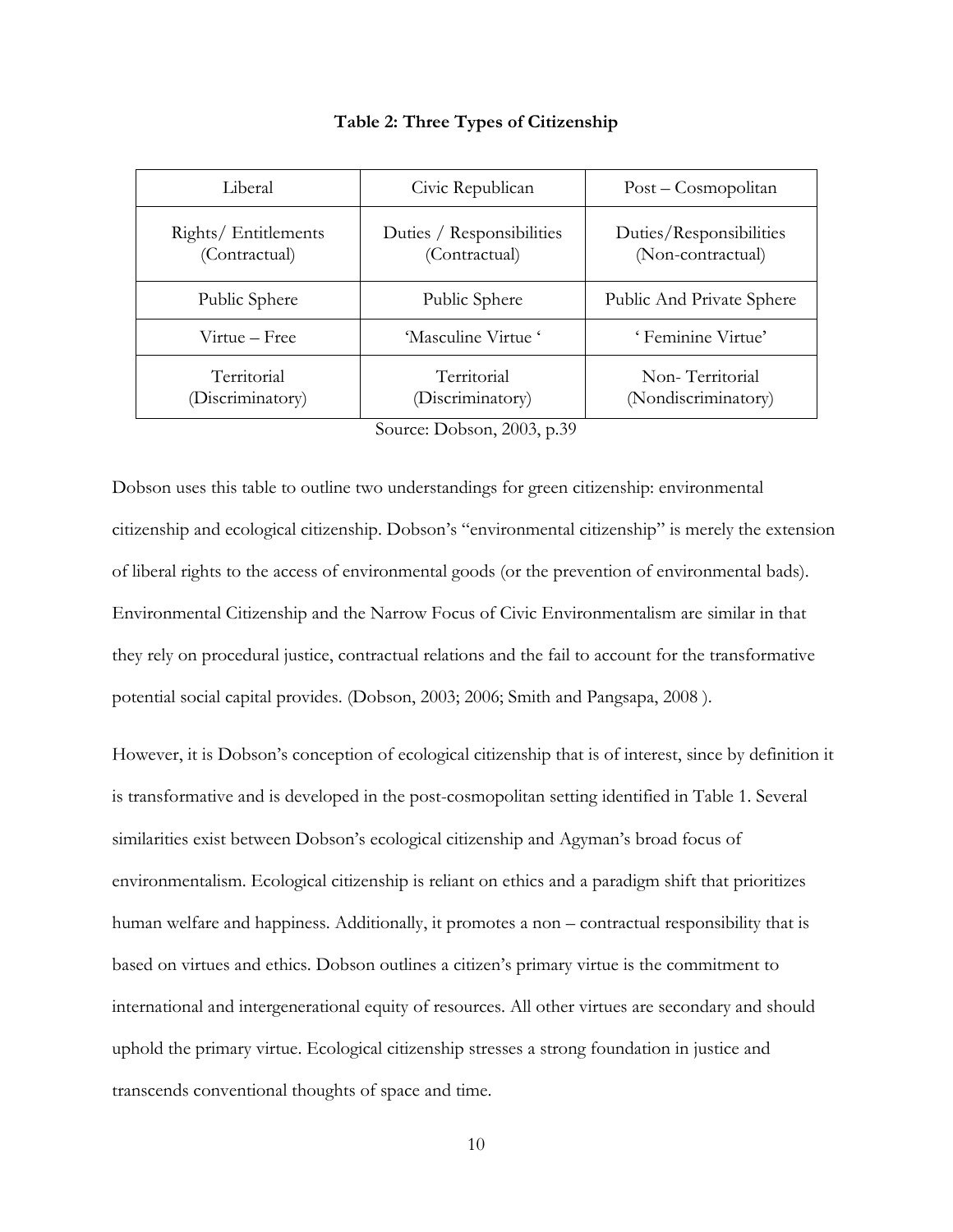Although, the terms may be used interchangeably, it is Dobson's definition of ecological citizenship that is the intention for this paper. Ecological citizenship suggests the development of a new political space through a cosmopolitan (or later a post-cosmopolitan) perspective. Dobson (2003) proposes it is important to understand the asymmetrical, harmful action of a globalized world leads to a post-cosmopolitan setting. It is this post-cosmopolitanism that furthers the crucial concept of obligations to a global community. It is the same asymmetrical inequalities that make theories for justice possible (Dobson, 2003; Bell & Dobson, 2006).

#### **Post-Cosmopolitan Citizenship**

<span id="page-18-0"></span>Ecological citizenship becomes applicable in a post-cosmopolitan world. Ecological citizenship emphasizes the importance of virtues and justice. Here, justice is loosely defined as access to environmental goods and the prevention of environmental bads (Dobson, 2003; Dobson, 2006; Smith & Pangsapa, 2008, p.76). There is an important distinction to note between cosmopolitan citizenship and post-cosmopolitan citizenship. Cosmopolitan citizenship is based on virtue by expanding traditional territories to an imagined territory much larger than the political nation-state. In a new imagined territory, rights are now recognized for a "common humanity". In a sense a cosmopolitan setting matures into a post-cosmopolitan setting. With a post-cosmopolitan setting, obligations are based on justice and a community of recognized citizens. Post-cosmopolitan citizenship furthers the notion of a global community. Within a global community, material relationships with other citizens are created in both resource allocation and pollution. In this space, globalized harmful material relationships between citizens are exposed and environmental injustice is recognized. In a post-cosmopolitan setting, the obligations of an active citizen are expanded to include the natural world and to transcend nation-state boundaries based on a duties of equity and justice in the global community (Dobson, 2003; Dobson, 2006; Smith & Pangsapa, 2008, p.76).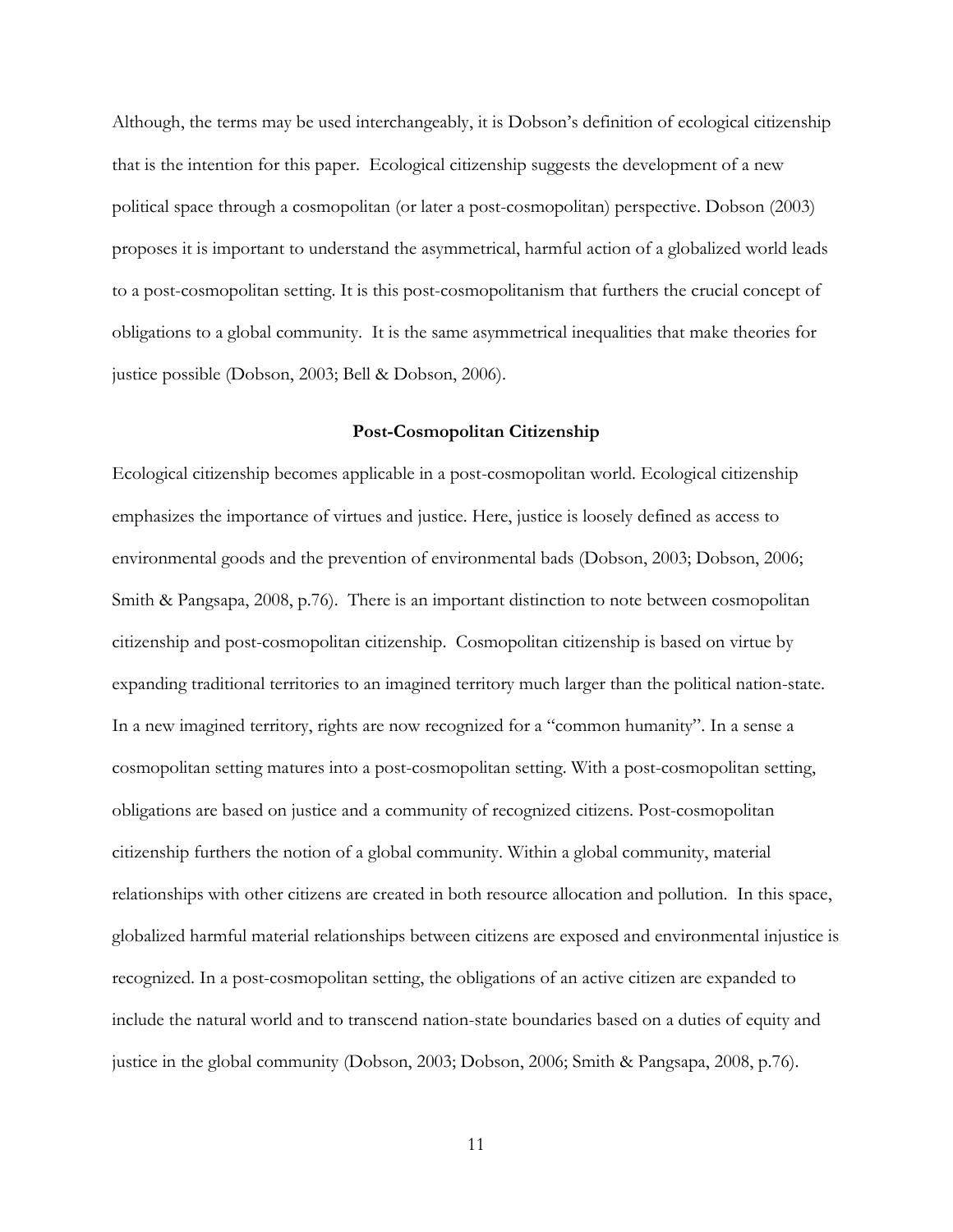Similar to Dobson, Ulrich Beck (1999) proposes, that globalization of economies has left societies vulnerable and calls for an 'earth politics.' According to Beck, the "me-first generation" is moral and political in a different manner than previous generations (Beck, 1999, p.9). Traditional civic obligations are being replaced with an obligation to promote humanitarian rights. Beck suggests a renewed emphasis on the moral issues of natural resources, human rights, and climate change. Such issues like these must be approached as both global and local concerns. Beck refers to such concerns as "glocal issues". Glocal issues call for a joint political discourse where they can be addressed in a transnational setting. Similarly, Jelin (2000) proposes that economic interests and international communications strengthen local interactions as well as transnational relationships. This implies a "glocal citizenship" is necessary to accurately respond to community needs (p.47).

As we will examine in depth in this thesis, ecological citizenship transcends traditional viewpoints of citizenship and cosmopolitanism by expanding the virtue and community of justice to include international and intergenerational equity. Environmental obligations and the duties that are associated with preserving a "common humanity", strengthen the obligation to sustainability for both environmental and anthropocentric purposes (Dobson, 2006).

#### **Defining Sustainability**

<span id="page-19-0"></span>This section identifies the contradictions and variations among sustainability and defines sustainability for the intentions of this research. The Brundtland Report proposes "The idea of sustainable development calls for satisfying the needs of present generations without compromising the ability of future generations to meet their needs" (WCED, 1987). The goals of sustainable communities are broadly defined as conserving natural resources while meeting social needs, and promoting economic success (Agyeman & Angus, 2003, p.347).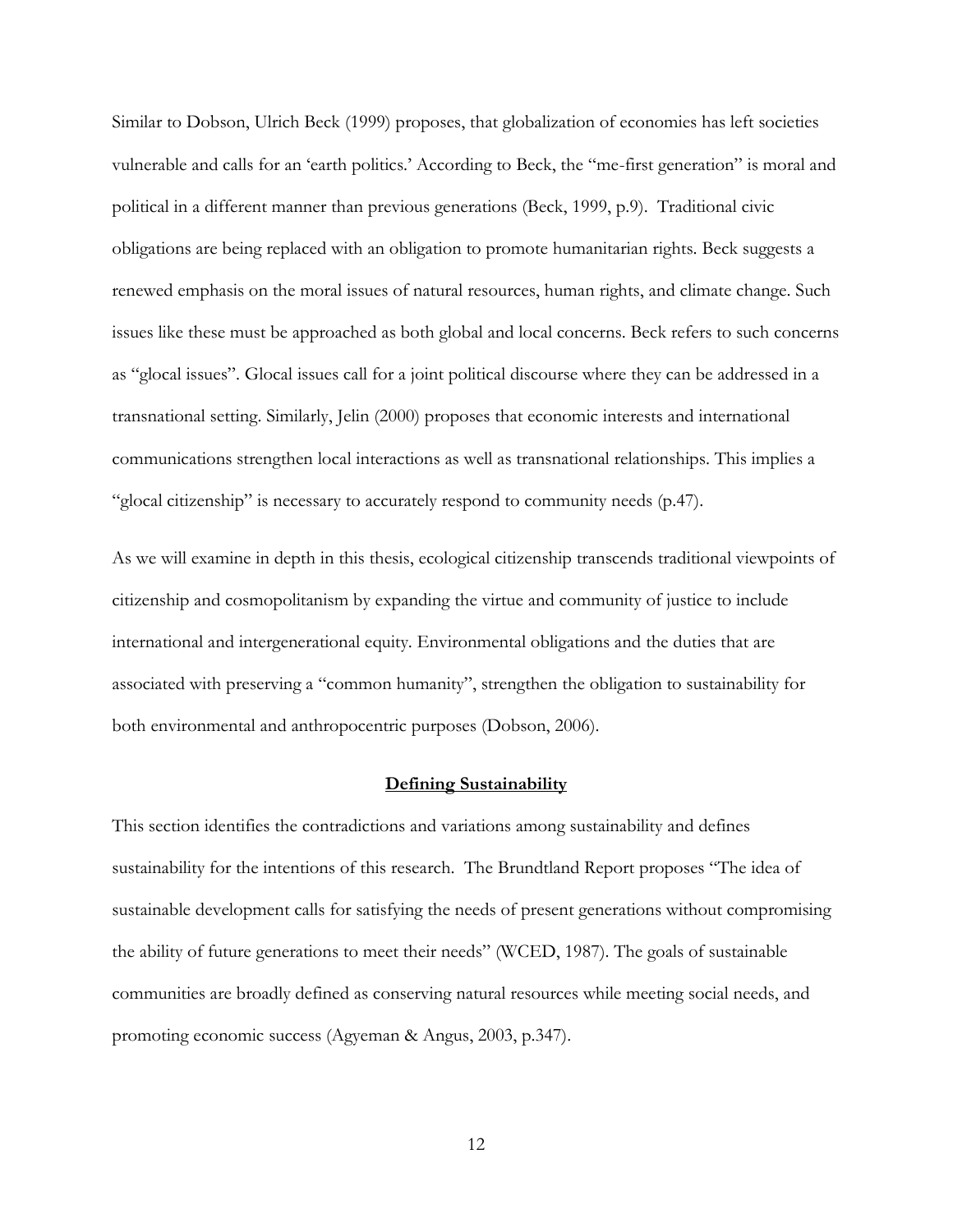Thus, sustainable development requires the promotion of economic opportunities while ensuring such development is managed in a way that it does not endanger the viability for future generations to thrive. The type of socio-political change that sustainability calls for is a difficult transformation from the deeply embedded consumption patterns, cultural habits and norms of our society (Fernand, 2003).

Andrew Dobson further elaborates on the definitions of sustainability .In his book, *Justice and the Environment*, Andrew Dobson defines three major conceptions of sustainability (1998). The three conceptions and their prioritizes are compared in Table 3.

<span id="page-20-0"></span>

| <b>Conceptions of Environmental Sustainability</b>                                                                                                                                                                                   |                                                                                      |                                                                                 |                                        |
|--------------------------------------------------------------------------------------------------------------------------------------------------------------------------------------------------------------------------------------|--------------------------------------------------------------------------------------|---------------------------------------------------------------------------------|----------------------------------------|
| What to sustain?                                                                                                                                                                                                                     | Critical Natural Capital (A)                                                         | Irreversible Nature (B)                                                         | Natural Value (C)                      |
| Why?                                                                                                                                                                                                                                 | Human Welfare                                                                        | Human Welfare and Duties<br>to Nature                                           | Duties to Nature                       |
| How?                                                                                                                                                                                                                                 | Renewing/substituting<br>/protecting                                                 | Substituting/Protecting                                                         | Protecting                             |
| Objects of                                                                                                                                                                                                                           | <b>ABCD</b>                                                                          | AE, BF,                                                                         | EA, FB,                                |
| Concern                                                                                                                                                                                                                              | EF                                                                                   | CD                                                                              | CD                                     |
| Substitutability<br>between human-<br>made and<br>natural capital                                                                                                                                                                    | Not always possible<br>between human-made<br>capital and critical natural<br>capital | Not always possible<br>between human-made<br>capital and irreversible<br>nature | Eschews the<br>substitutability debate |
| $A =$ Present generation human needs<br>$B =$ Future generation human needs<br>C= Present generation human wants<br>D= Future Generation human wants<br>E=Present generation non-human needs<br>F=Future generation non- human needs |                                                                                      |                                                                                 |                                        |

# **Table 3: Dobson's Conceptions of Sustainability**

Source: Dobson, 1995, p.39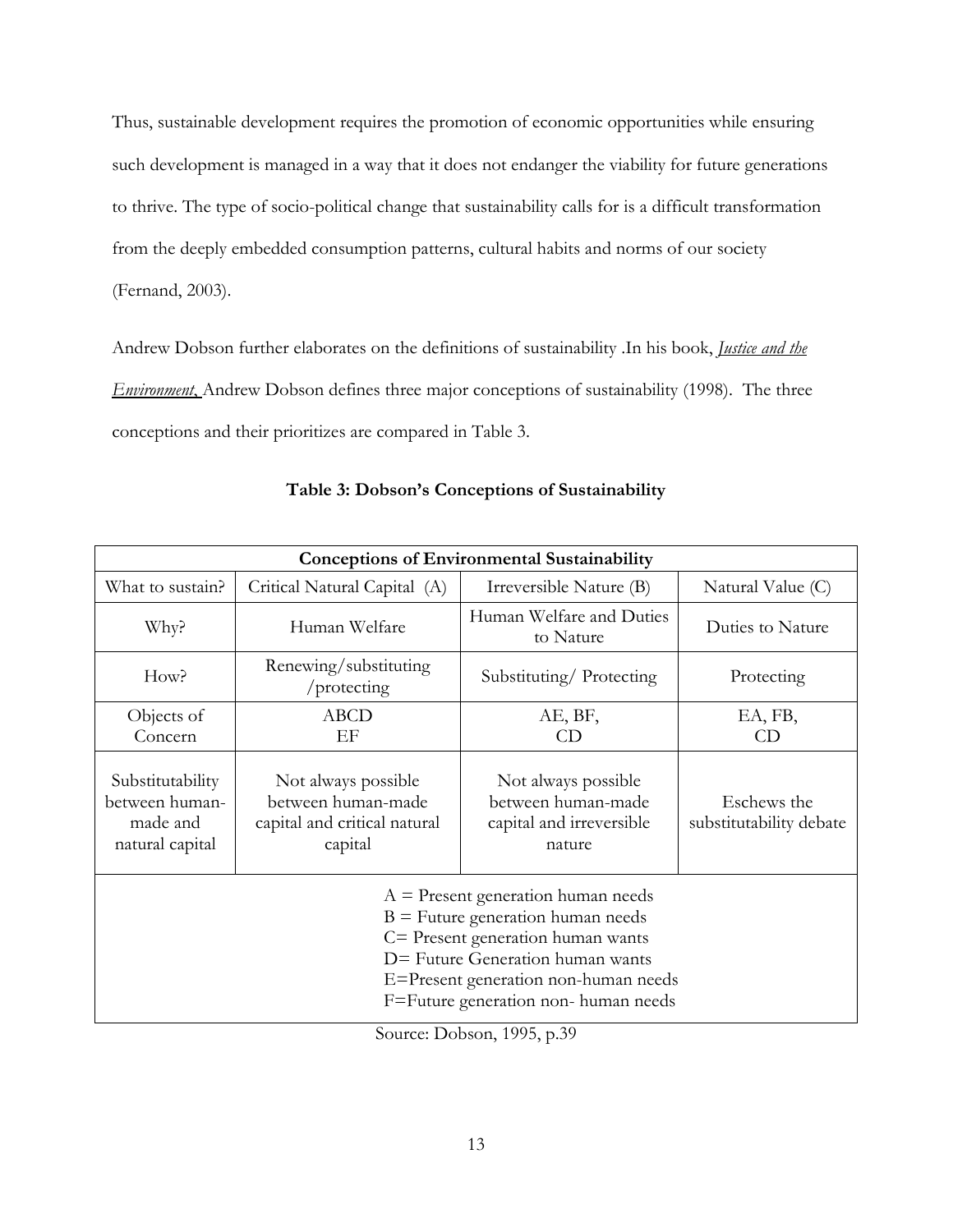#### **Conception A – Preserving Critical Natural Capital**

In Conception A, environmental conservation is pursued for the continuation of human prosperity. Conception A is concerned with preserving only the capital that is essential to the reproduction of human life – critical capital. This conception emphasizes the ingenuity of human intelligence and technology to provide substitutes for natural capital. This conception does not concern itself with the intrinsic value of nature or the consequences of irreversible damage to nature (Dobson, 1995, p.38).

#### **Conception B – Irreversibility Conception**

The second conception is the "middle path" meaning it is not completely anthropocentric nor is it entirely devoted to intrinsic value. Irreversible sustainability is positioned as preserving the natural capital and preventing permanent damage to biodiversity that cannot be rectified. The pursuit of sustainability is founded on international and intergenerational concerns for justice, human welfare, and partly for nature's own intrinsic value. It is similar to Conception A in the sense that the motives for sustainability are intended to further human welfare. However, this conception realizes the intrinsic value of nature. It recognizes that irreversible changes in the environment are a significant loss, specifically to future generations. The irreversibility conception also recognizes that some human impact on nature is unavoidable, but maintaining biodiversity and minimizing pollutants is imperative obligation to current and future generations (Dobson, 1995, p.38).

#### **Conception C – Natural Value**

This conception is for "deep ecologists" who believe all resources, ecosystem, and natural capital have an intrinsic value that should be preserved and maintained as it is found today. This does not stem from a concern for future generations or international equity, but rather the belief that all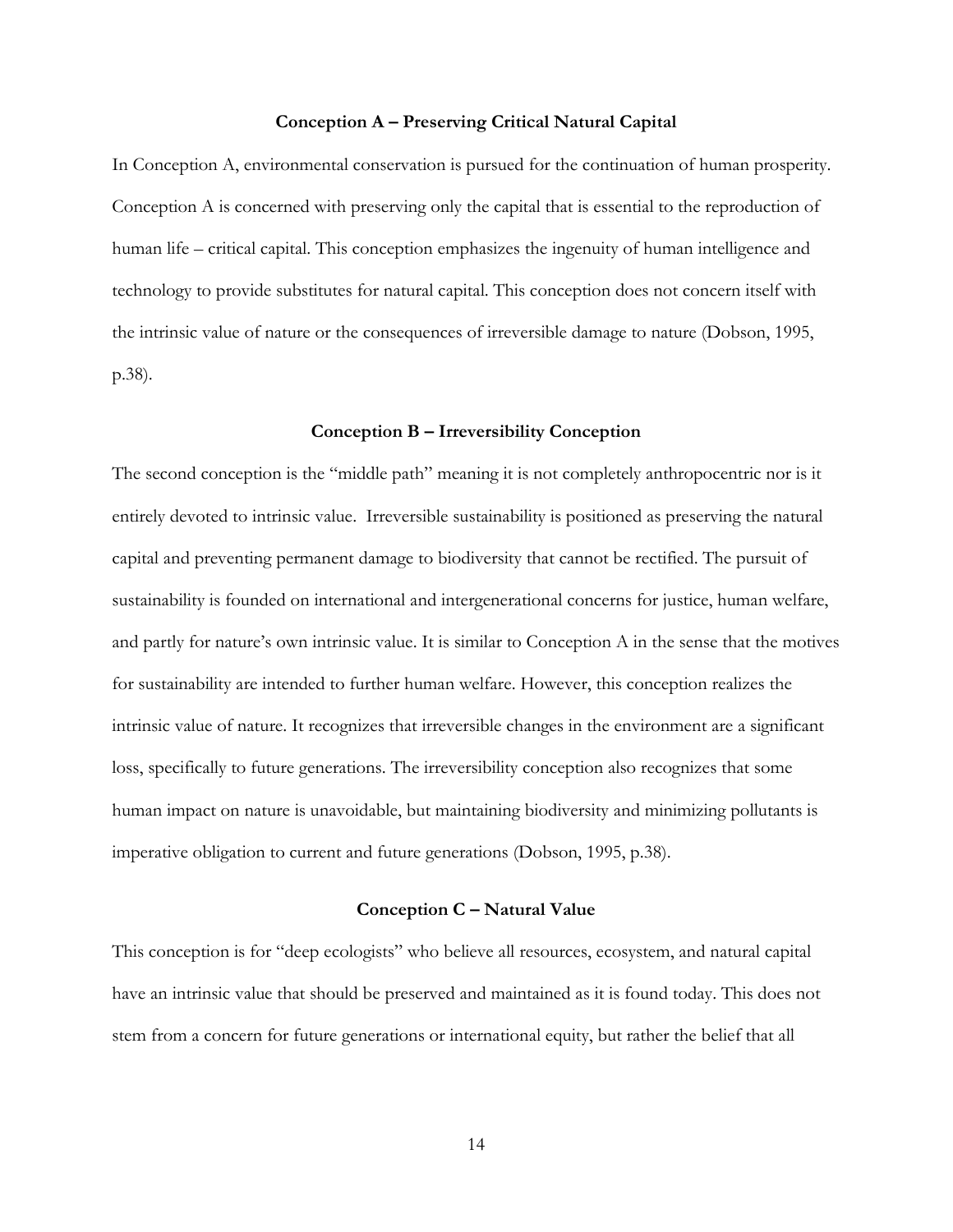beings and ecological systems are of great value and have a right to life (Dobson, 1995, p.38). In Conception C obligations to humanity are not prioritized.

It is important to note that not all views of sustainability are *environmental*. For instance, Conception A more closely resembles the term "sustainable development" and it supports the idea of economic growth at the great cost of biodiversity and environmental integrity. Whereas, Conception C precludes human welfare as a valuable part of a sustainable community. When discussing the intentions of sustainability, it is important to acknowledge the idiosyncratic qualities between environmental sustainability, sustainable development, and the important role of social justice (Dobson, 1995, p.61). Recall, ecological citizenship is reliant upon equity and justice across space and time and values a "common humanity." Thus, for defining the pursuit of sustainability for ecological citizens, this thesis assumes the general principles outlined in Conception B. Using Conception B, environmental obligations and duties can be associated with preserving a "global community" by strengthening the obligation to sustainability for both environmental and human purposes (Dobson, 2006).

Accepting that sustainability and equity are natural obligations for an ecological citizen, how would an eco-citizen measure the sustainability of Pacific Salmon consumption? As I mentioned earlier, sustainability definitions are ambiguous and obtuse. Dobson suggests the ecological footprint is a reasonable method for evaluating sustainability in a process, community, industry, or a given population. Ecological footprint is defined as the land and water area that is required to support a defined human population and material standard indefinitely (Rees & Wackernagel, 1996). Dobson acknowledges the difficulty of measuring the ecological footprint, but believes the basic idea and environmental impact behind the measurement is still evident (Dobson, 2003, p. 99). Dobson adopts the term but leaves out "indefinitely" from his definition, as it complicates an already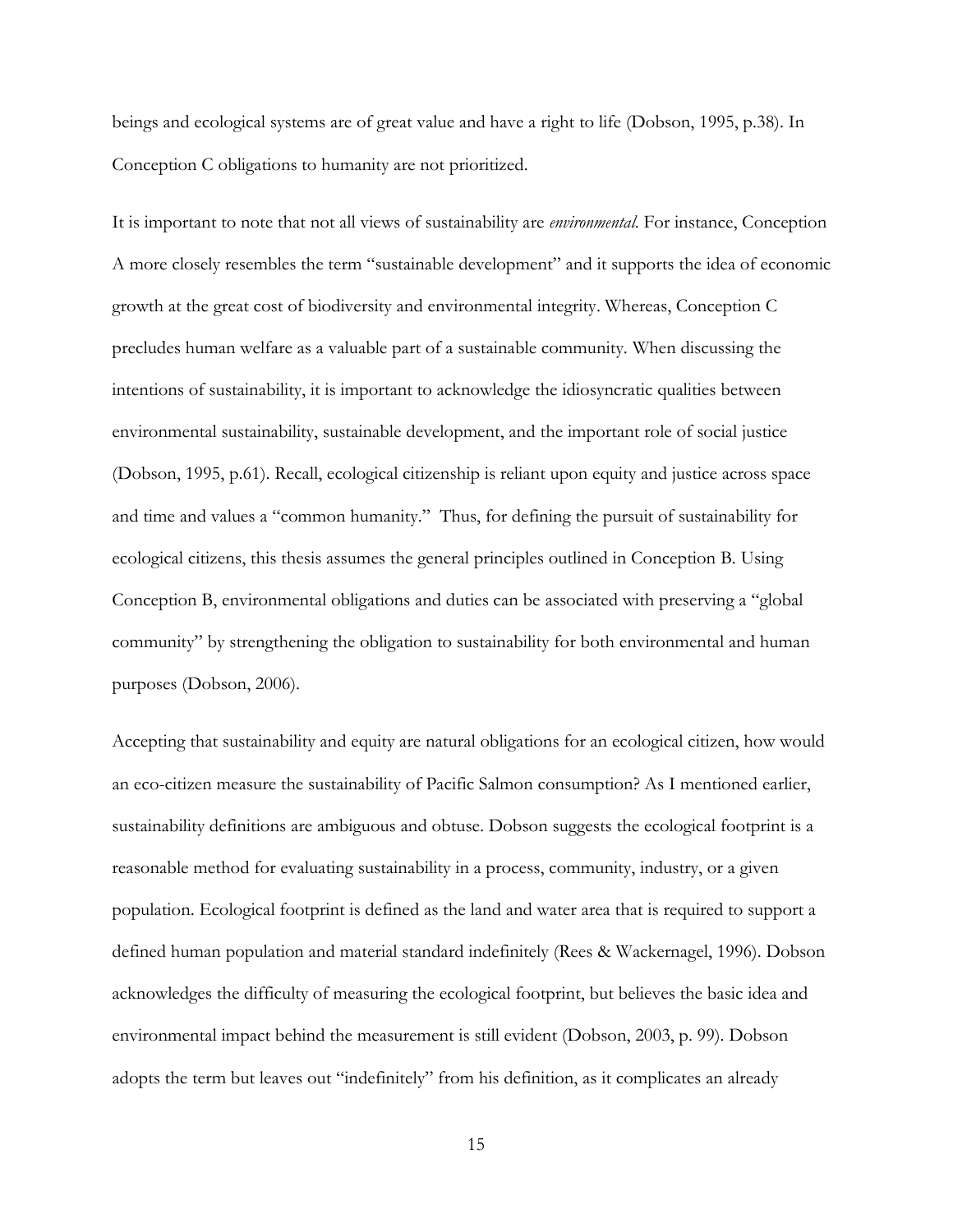intricate measurement. "The ecological footprint becomes a time-slice indicator of a human community's metabolistic relationship with the goods and services provided by its natural environment." (Dobson, 2003, p.100) For instance, ecological footprint is a natural accounting tool that would consider the environmental impact of a single meal for the products entire life cycle (i.e., the land and energy used to raise the livestock and crops, and to transport and consume a single meal). Ecological footprint calculates the land, energy, and resources consumed in global hectares per capita. The footprint can be calculated individually or for a population (Dobson 2003; Oosterveer & Sonnenfeld, 2012, Rees & Wackernagel, 1996).

Dobson proposes that in the public and private spheres, an ecological citizen must be in constant pursuit of trying to minimize his own ecological footprint throughout his daily life. While there are currently not any examples of eco-labels indicating an ecological footprint for Pacific Salmon products in the U.S., ecological footprint does provide a framework for evaluating the sustainability methods for existing eco-labels.

#### **Closing the Gap: Citizenship and Sustainability**

<span id="page-23-0"></span>Knowledge, values and behaviors are central focal points to any discussion of sustainability. Recognizing that sustainable communities are reliant on pro-environmental behavior, there is extensive literature on the formation of knowledge and values and how they contribute to behavior. Research on values can be found across disciplines and is often a tedious categorization of perspectives and elaborate methods for projecting how these values will determine behavior. A consensus in existing literature identifies an empirical gap between pro-environmental values and the translation of these values into behaviors (Agyeman & Kollmuss, 2002; Dietz, Fitzgerald & Shwom, 2005; Leiserowitz, Kates, and Parris, 2006). For instance Leiserowitz, Kates, and Parris (2006) conducted a lengthy qualitative and empirical research that determined how pro environmental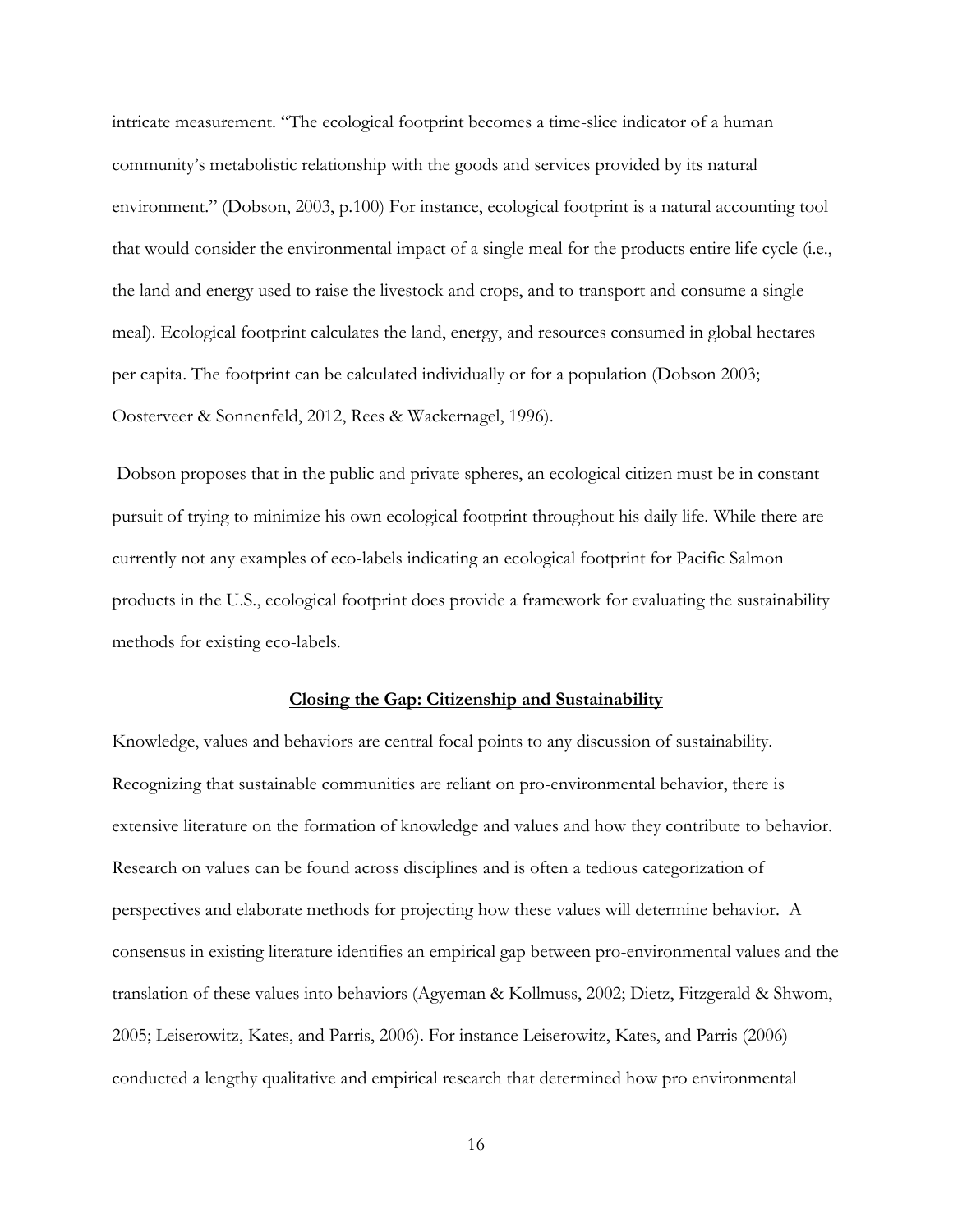values and backgrounds can progress into normative behaviors. Based on an extensive mapping strategy that traced the progression of environmental values to behavior, they concluded many people may prescribe to environmental values and the pursuit of sustainable communities. Unfortunately, the pursuit of sustainability falls flat when values often fail to progress into established behaviors (Leiserowitz, Kates, & Parris, 2006). The understanding of how values progress into behavior has improved. In the 1970's very simple linear models, like Figure 1, were used to illustrate a direct connection between knowledge, values, behaviors, and norms. These models proved inaccurate in empirical finding when scholars realized that knowledge did not necessarily generate a behavior pattern. Modern behavior scholars recognize that a complex network of barriers and obstacles exist in the formation of knowledge, values, and behavior models. In Figure 2, Dietz, Fitzgerald, & Shwam, (2005) illustrates how values translate into beliefs which in turn create norms in the VBN theory.



## <span id="page-24-0"></span>**Figure 1: Past Linear Models for Value and Behavior**

Source: Agyeman & Kollmuss, 2002, p.241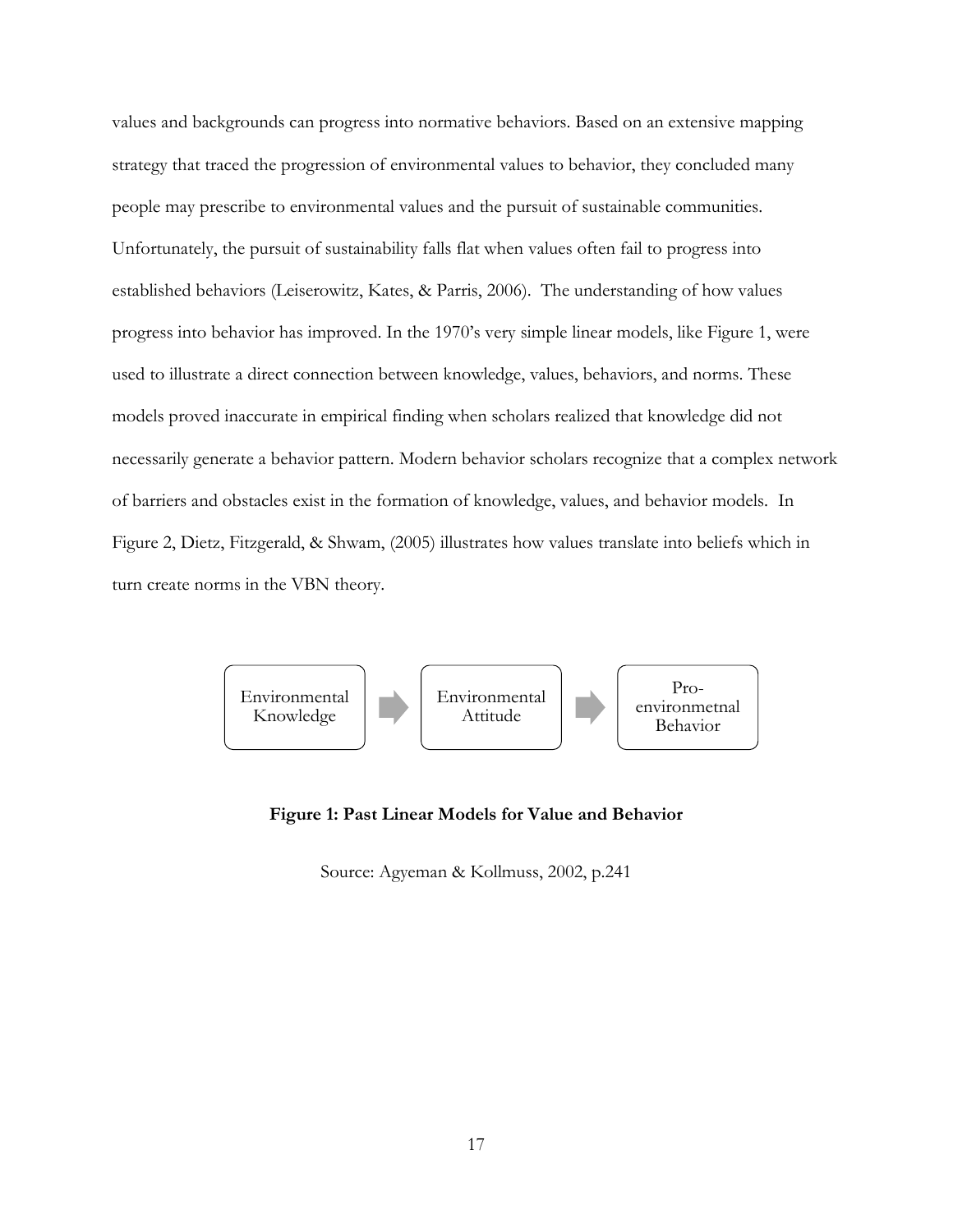

**Figure 2: Values, Beliefs, Norms (VBN) Theory**

Source: Dietz, T., Fitzgerald, A. & Shwam, R. 2005, p. 357

<span id="page-25-0"></span>From the comparison, we can see that as behavior studies intensify, so do the factors which contribute to pro-environmental behavior. The VBN theory accounts for several values that can lead to pro-environmetnal norms. The VBN theory similarly recognizes that action can take several forms. Agyeman and Kollmuss, similarly examine past pro-environmental behavior models to build an extensive list of internal and external factors, and outside barriers that may hinder proenvironmental behavior. Their extensive model recognizes emotional non-investment, education, social, cultural and economic situations and factors in determining your adoption of pro environmental behavior.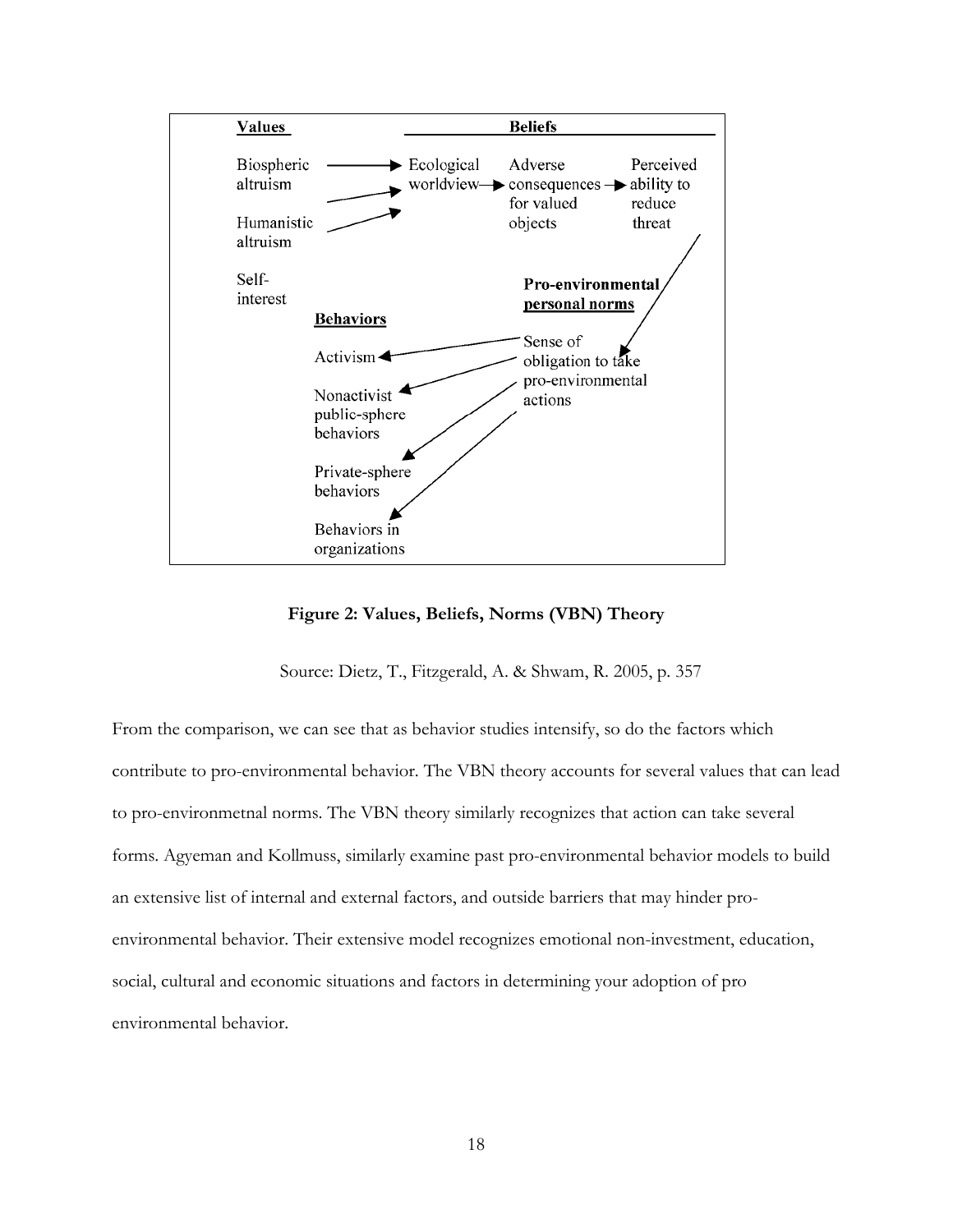We see environmental knowledge, values, and attitudes together with emotional involvement as making up a complex we call 'pro-environmental consciousness'. This complex in turn is embedded in broader personal values and shaped by personality traits and other internal as well as external factors (Agyeman & Kollmuss, 2002, p. 257)

Agyeaman and Kollmuss's research essentially weakens the transcendent power of environmental awareness in the absence of individual accountability and the democratic process (Agyeman & Kollmuss, 2002, p.257). Leiserowitz et al. (2006) similarly, proposes eliminating the individual barriers (e.g., time, money, access, and knowledge) and also the structural barriers (laws, regulations, and social norms) citizens will be able to prioritize their time and energy toward their environmental values. In addition to barriers, Leiserowitz et al. (2006) calls for accelerating action and choosing values in order to capitalize on pro-environmental behavior. Accelerating action will directly compensate a citizen for their efforts, create urgency, and avoid the disinterest that comes from setting long-term and often unattainable goals. Lastly the authors offer finding ways to aid citizens in prioritizing values and eliminating individual and structural barriers so that environmental behavior can be freely pursued (Leiserowitz et al, 2006).

From this we can conclude that if environmental citizenship is to be an effective mechanism for moving forward, then it must take the existing values and translate them into the appropriate attitudes and behavior on both the individual and collective levels. If we are to position environmental citizenship to achieve this, then we must provide a system that educates environmental citizens, in a manner that accelerates action, bridges individual and collective barriers, and enables the citizen to prioritize environmental values (Agyeman & Kollmuss, 2002; Dietz, Fitzgerald & Shwom, 2005; Leiserowitz, Kates, and Parris, 2006).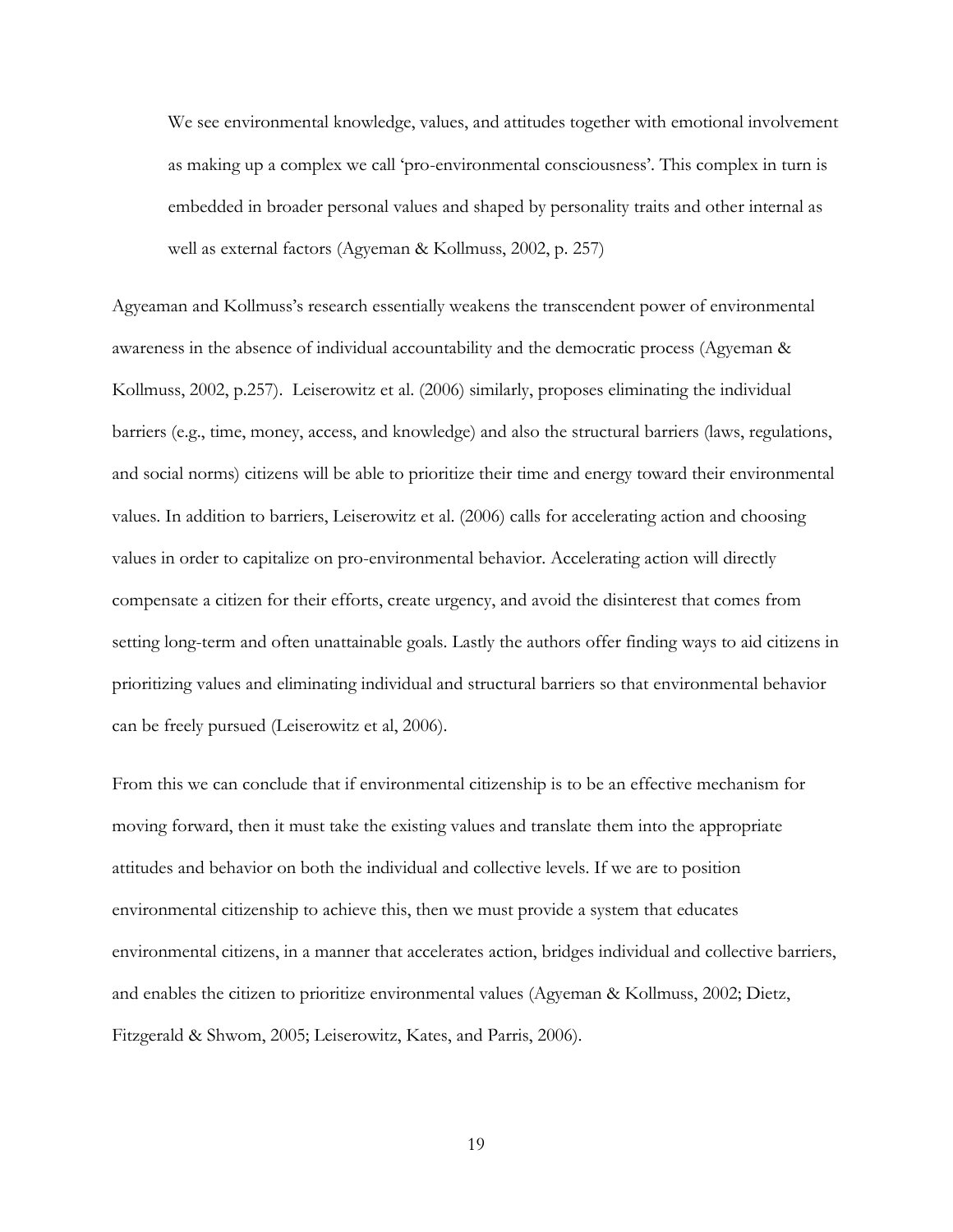Environmental education, like environmental values, provides necessary but insufficient conditions for demonstrating pro-environmental behavior. Dobson recognizes the importance of education to cultivate citizenship. He suggests mandatory citizenship courses as a viable option for developing citizen virtue. At the same time he recognizes that teaching the values of environmental citizenship may conflict with neutral value principals of liberalism. However he maintains, the importance of identity and norms are nurtured through formal education and debate (Dobson, 2003, p.210-211).

Historically, Aldo Leopold argues against creating a uniform, systematic approach to environmental education for fear that it would be ineffective. Leopold argues that without personalized experience, a formal education would fall flat and prove ineffective (Leopold, 1949; as cited in Cawley & Gabrielson, 2010, p. 607). Similarly, Agyeman and Angus suggest educational environmental awareness programs will not close the value-action gap and would fail at any attempts to engage citizens in a transformative social movement. Like, Leopold, Agyeman and Angus call for the learning of social capital and a renewed sense of civic engagement. They propose it is only this type of education that will engage and inspire citizens to a sustainable social movement (Agyeman & Angus, 2003).

Additionally, the attitude and behavior gap has important implications for sustainability policies as well. Governing polices developed for the intention of sustainability, must also recognize the gap between environmental attitude and behavior. In order for sustainable policies to be effective, the focus must be on changing behaviors rather than trying to alter attitudes (Bell and Dobson, 2006, p.4).

The European Union has suggested a renewed political intention for facilitating sustainable development by approving a range of various policy initiatives. In an internal report, *European Governance – A White Paper,* the Commission recognizes the impact that rapid globalization has had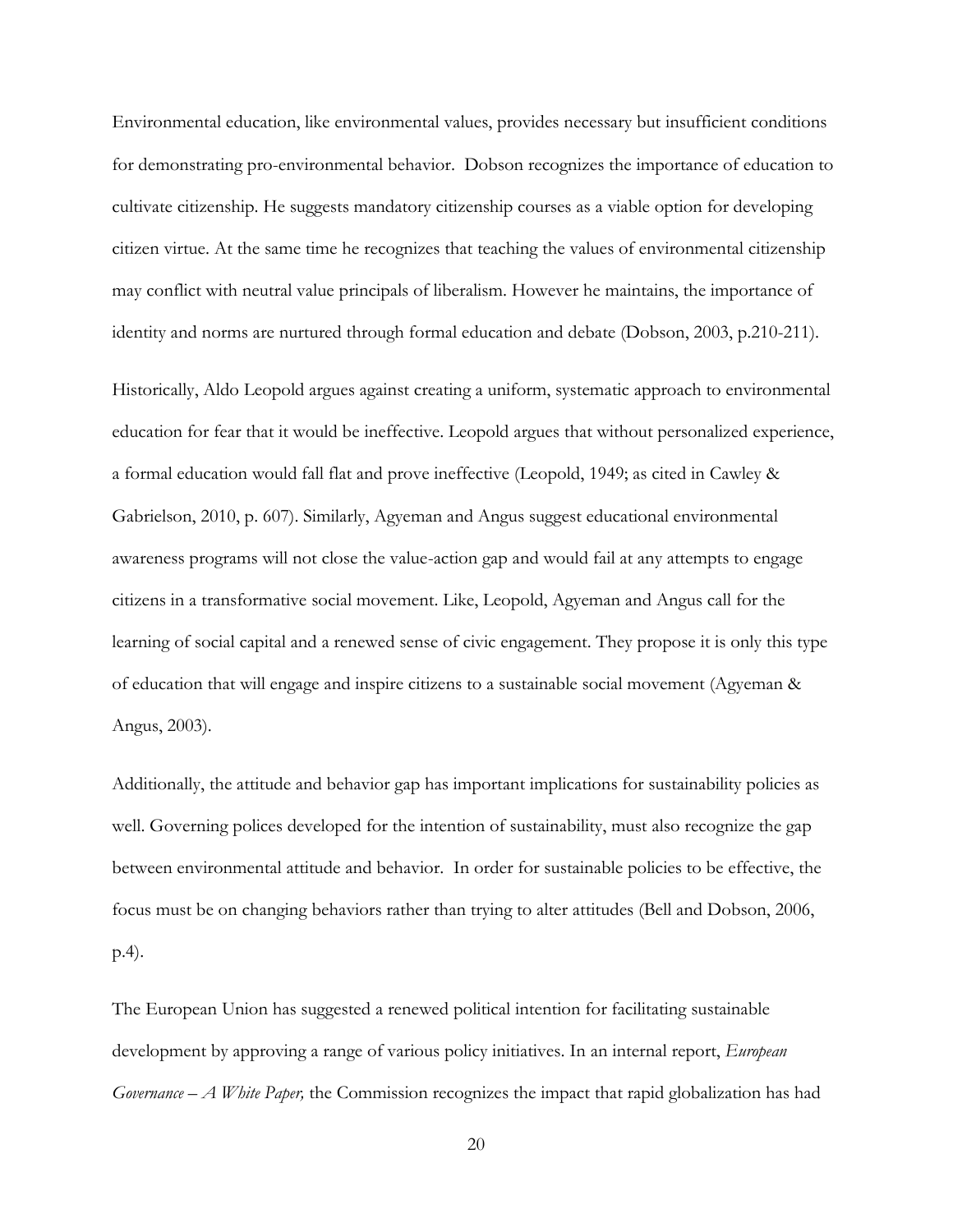on the democracy and thwarted several policy efforts (Agyeman & Evans, 2003; EU Commission, 2001). In an effort to simultaneous address the erosion of democracy and to develop meaningful sustainable policy, the white paper suggests restoring faith in democracy and increasing citizen's engagement. The paper proposes including the following overarching five principles in all local and global policy: openness, participation, accountability, effectiveness and coherence (EU Commission, 2001).

Additionally, Agyeman and Evans (2003) point out the importance of public participation in environmental policy-making. "The emphasis on improving democratic mechanisms for decision making leads to calls for human equity and environmental justice, more effective environmental governance and greater environmental democracy." (p.194) Agyeman and Evans promote the rights to environmental information, decision-making, and the means for environmental justice is needed to engage citizens. Agyeman and Evans further intensify the need for democratic political participation by citing that the implications of Putnam's work on the erosion of social capital. Agyeman and Evans propose this erosion of social capital would devastate any intention for a social sustainability movement (Agyeman & Evans, 2003, p.194; Putnam, 1995).

In addition to equity and democracy, Oosterveer and Sonnenfeld (2012) also call for sustainable policies that incorporate the precautionary principles and the integration of policies at all governmental levels. As a result of globalization, sustainability has become an issue for the entire food supply chain. In order to further the discussion on sustainability, a united effort toward minimizing the environmental impact must be implemented across the board (p.42).

# **Merging Sustainable Consumerism and Eco Citizenship**

<span id="page-28-0"></span>While it may seem paradoxical, sustainable and ethical consumerism is viewed as an indicator of proenvironmental behavior.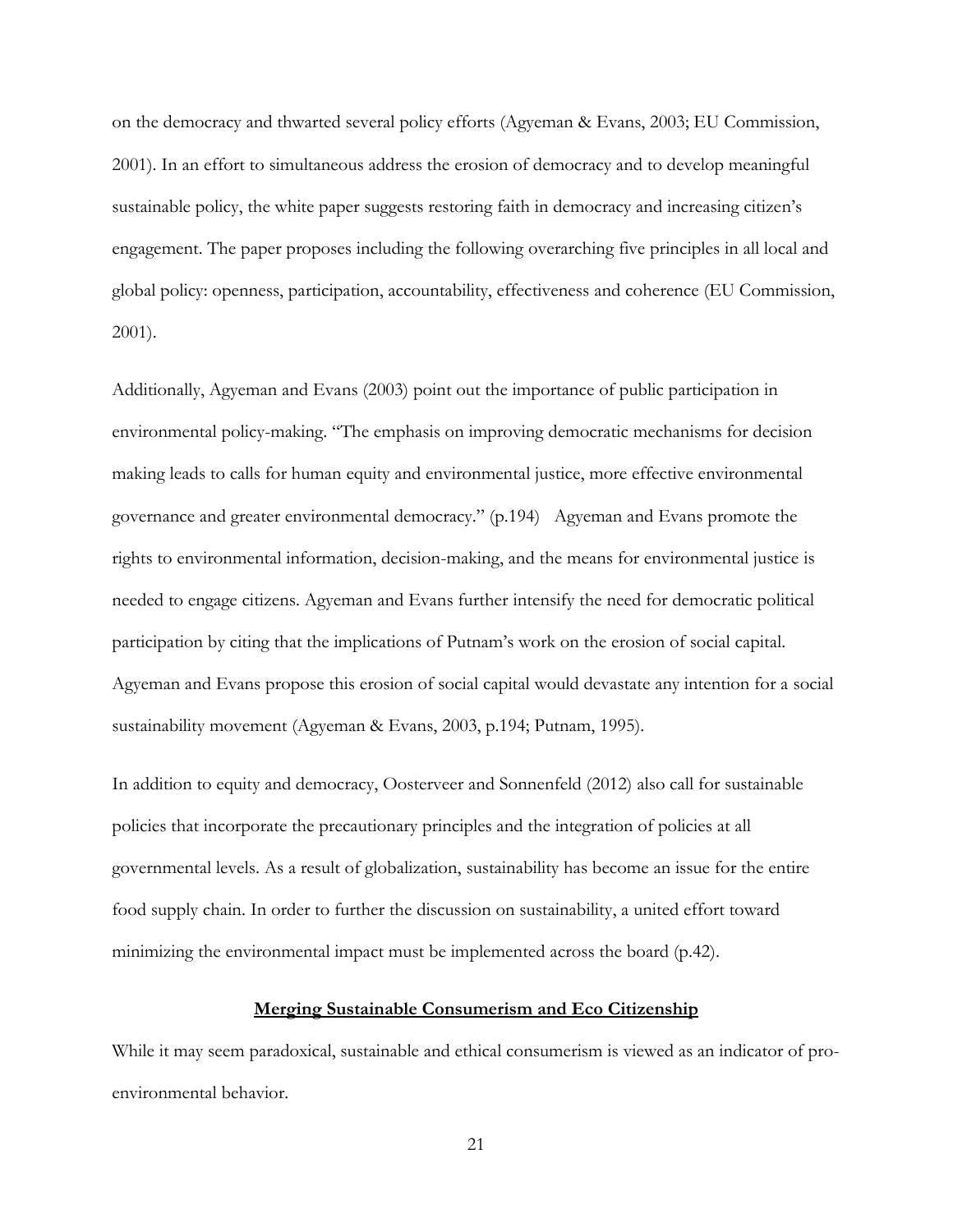Sustainable consumption is implicitly defined as the consumption of more efficiently produced goods, and the 'green' and or 'ethical' consumer is the driving force of market transformation, incorporating both social and environmental concerns when making purchasing decisions. (Seyfang, 2005, p.294)

Sustainable consumption is reliant on consumers who have the knowledge of environmental consequences and the motivation and opportunity to act on that knowledge. Seyfang argues by requiring individuals to make political and environmental choices in their consumption patterns, individuals are utilizing an important tool for ecological citizenship (Seyfang, 2005, p. 294). Essentially, Seyfang's sustainable consumer is a call for ecological citizens who demonstrate an obligation to responsible buying behavior.

Seyfang (2005) outlines two approaches to sustainable consumerism. One is a "mainstream" approach that essentially cleans up production processes and eliminates wasteful and toxic pollutants. The other is defined as a "radical" approach and essentially requires an overhaul to the current thinking of material consumption and affluence. In both of these approaches, the actor of change is the individual consumer (p. 292). Seyfang (2005) compares the mainstream and radical approaches of sustainable consumption as a tool for eco-citizens. The author concludes that due to several institutional barriers of mainstream sustainability methods, including lack of information and inefficient tools of measurement, mainstream sustainable consumption is not an effective tool for eco-citizens (p.297).

Iles (2004) is critical of the current more "mainstream approaches" that have no transformative potential. In his article, *Merging Consumption and Citizenship in the United States,* Iles discussed the effectiveness of consumer driven environmental seafood campaigns like the Monterey Bay Sea Watch and the Seafood Alliance. "American environmental groups have, in effect pursued the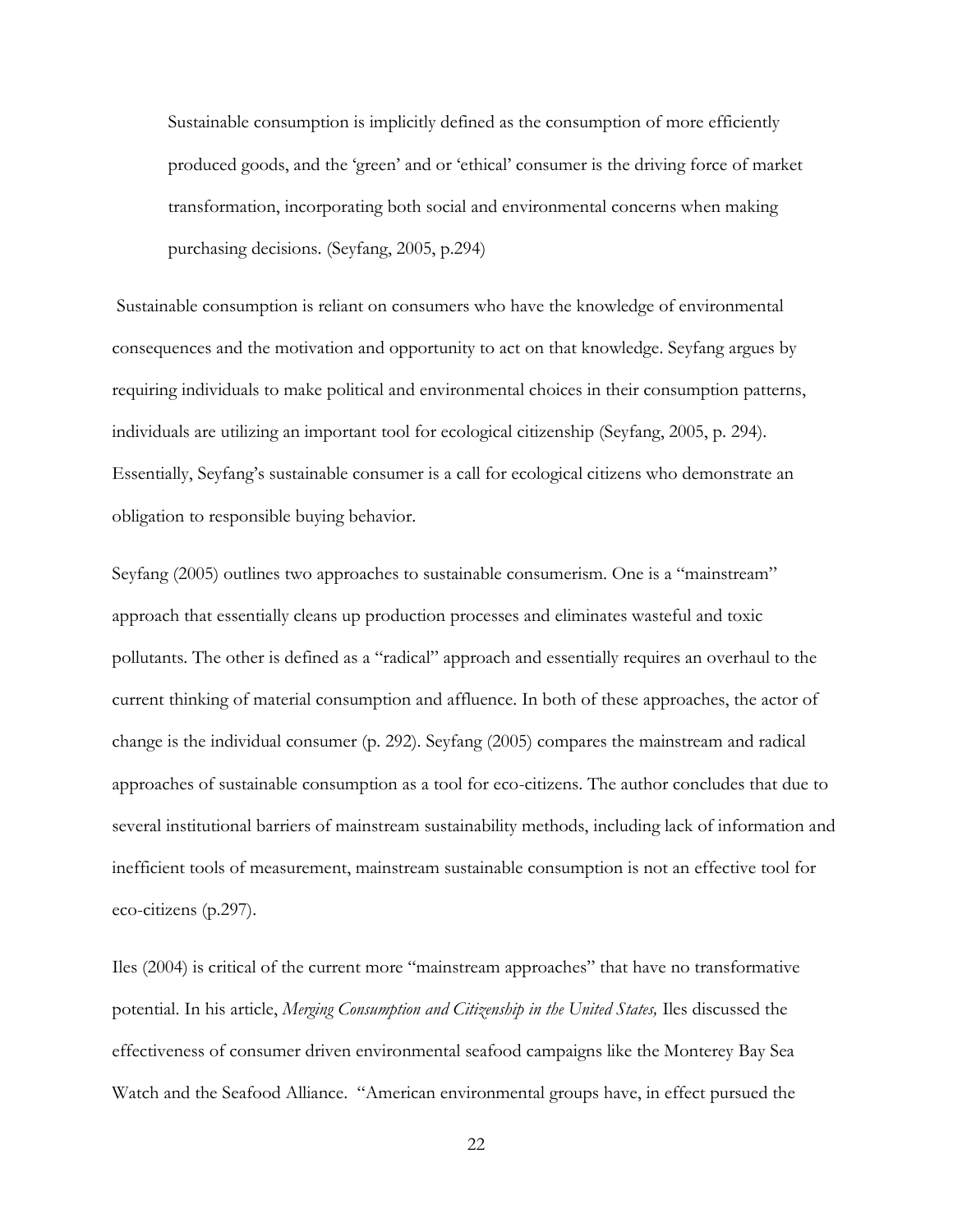strategy of merging citizenship with consumption by asking consumers to take on the role of politically engaged citizens through their purses" (p.127). Iles (2004) argues that environmental campaign organizers are now using different tactics. Where campaigns originally advocated for the abstinence of products altogether, they are now suggesting moderation in buying behavior by relying on educated consumer models and political/environmental obligation. As we will see later, these consumer campaigns provide easy to understand, science - based sustainable ratings for individual fish species. It is the intention that these ratings will act as a guide for eco-citizens. Iles argues that the successes of these campaigns are directly correlated to the ability for campaigns to effectively create a community of ecological citizens.

According to the existing research, sustainable consumption can only be an efficient tool for ecocitizens if it employs a more "radical" approach towards transforming consumption patterns. Seyfang suggests changing the way in which development is understood and redefine "well-being." "Ecological citizens should challenge the commercial, political, and legal forces which currently favor commodification, to produce instead locally significant social economies, where collective ownership and co-production take precedence" (Seyfang, 2005, p.300). Seyfang proposes a couple of examples for achieving radical transformation; He suggests eliminating unnecessary global travel from the food supply chains and determining new forms of currency and value to exchange products locally (Seyfang,2005).

Iles relies on citizenship theories from TH Marshall (1950), a sociologist in a post-war Britain, and Engin Isin (2002), a Canadian political scientist. According to Marshall and Isin several factors contribute to the meaning of citizenship. Iles argues that in order for sustainable consumption to be used as a valuable tool for eco-citizenship or vice versa, the following principals should be evaluated. (1) Citizenship is strongly tied to the meanings of rights and obligations. While rights do not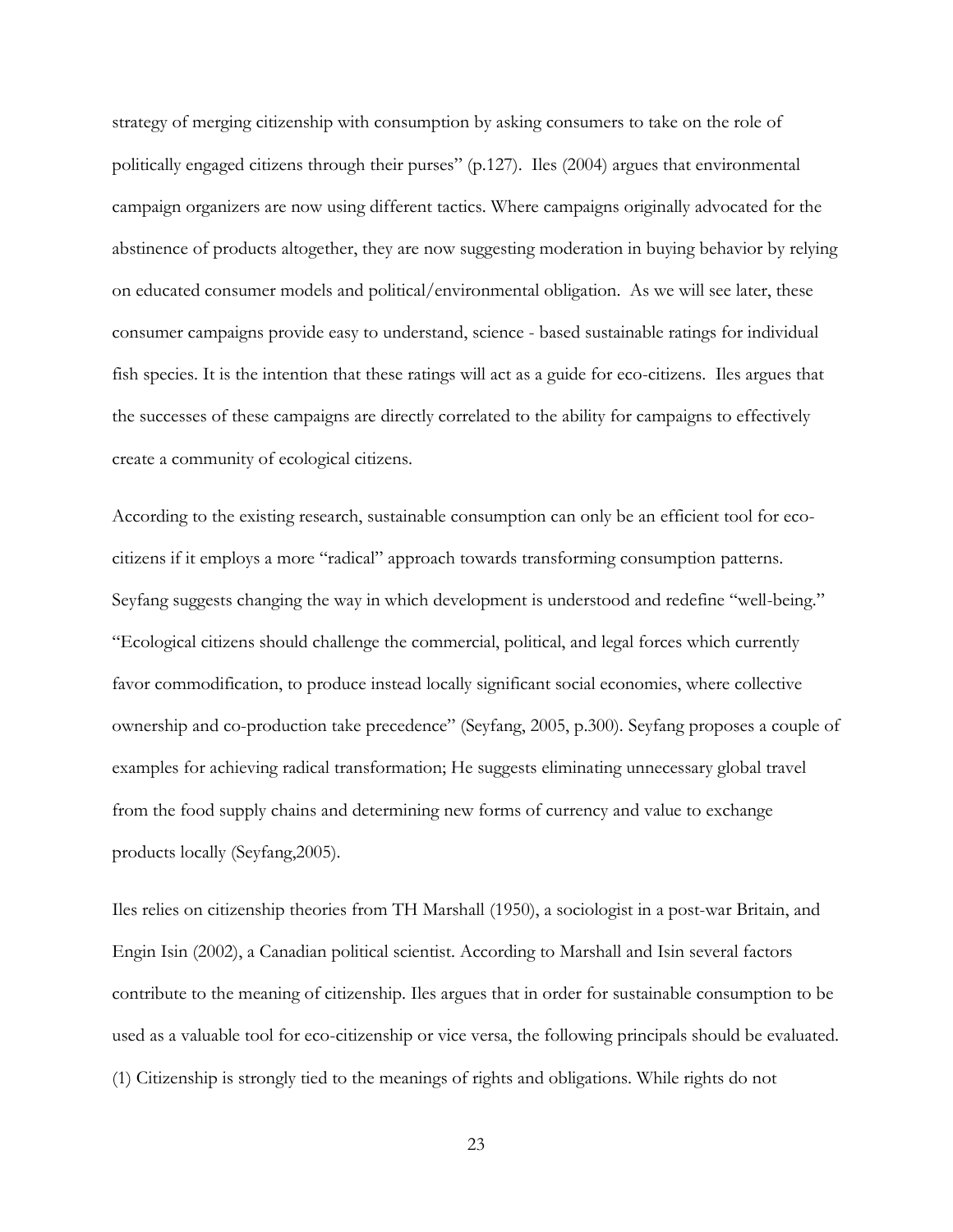necessarily translate into abilities, however the right to participate does depend on the ability to be educated. The government in this situation is given the role of facilitating discussion and enabling access, ability and nurturing such discourses. Private actors (NGO's, charities, and companies) can also take on a similar role. (2) Citizens define themselves as belonging to a group or against another group or actor. It is important for this sense of community to be where either community directly allows them to enjoy in such rights, struggle to win such rights, to actively engage in bargaining and/or feel as a part of a virtuous and loyal community. (3) The boundaries of the imagined community may further define the community of citizens. Why is a community imagined? – Most often the members of the community cannot personally know one another, but by creating the imagined boundaries of community, the members will feel united by their political agendas. (4) Education is a prerequisite for citizenship. "Citizens need, and have a right to, information to be politically engaged. Concurrently, they may have an obligation to inform themselves adequately" (Iles, 2004, p.129). (5) Citizenship needs to be viewed as a dynamic social relationship. Such a relationship must be reliant on the ongoing politics of a specific time and place and reflect the concerns of the community. (6) Finally, the efficiency of the terms (methods and institutes) on which citizenship is cultivated is also significant to the success of the community (Iles, 2004).

#### **Summary**

<span id="page-31-0"></span>As we examine in depth in this thesis, ecological citizenship transcends traditional viewpoints of citizenship and cosmopolitanism by expanding the virtue and community of environmental injustice to include international and intergenerational equity. Environmental obligations and duties are then associated with preserving a "global community" by strengthening the obligation to sustainability for both environmental and anthropocentric purposes (Dobson, 2006). Prior research has positioned this theory to close the empirical gaps in environmental values, attitudes, and behavior models.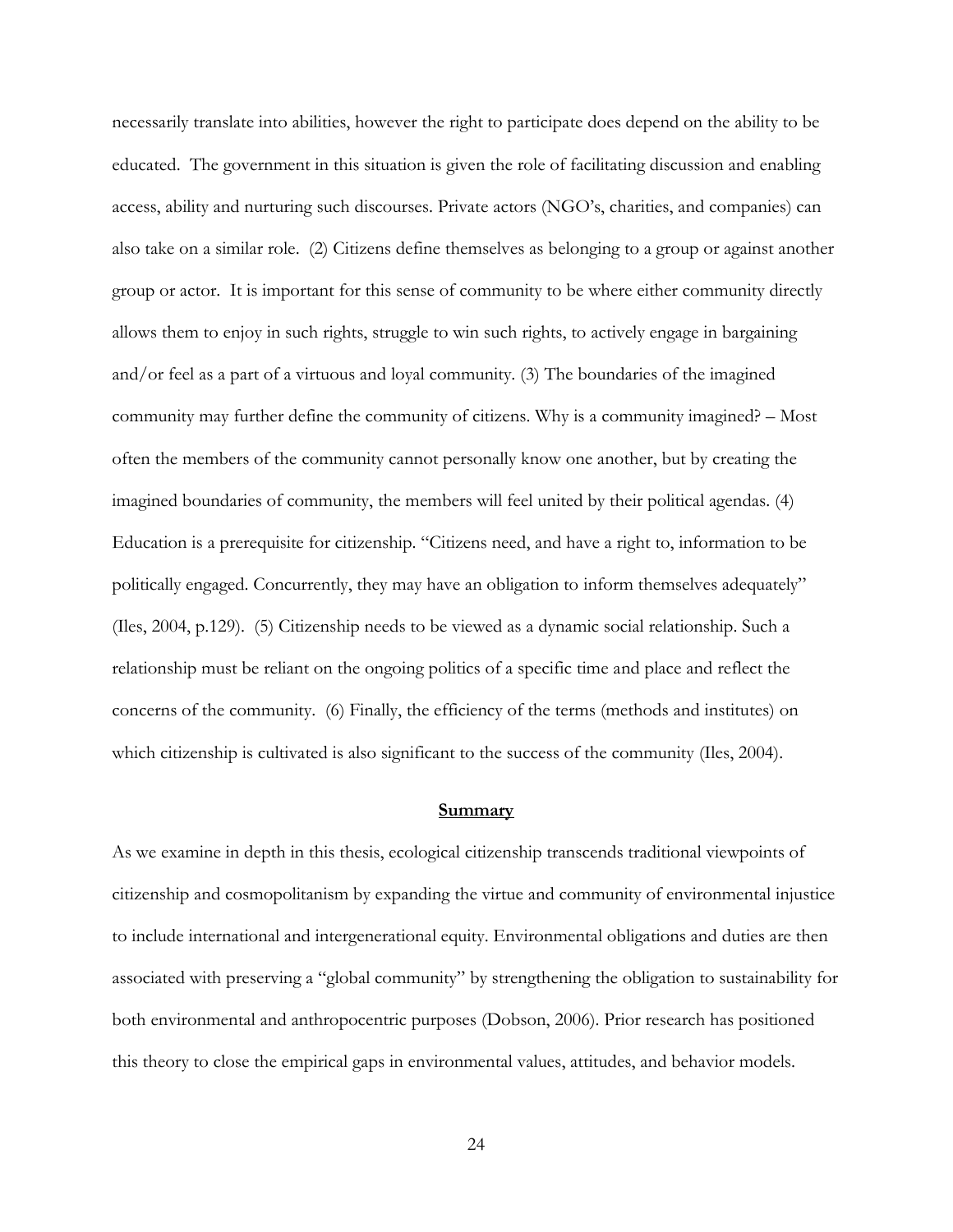Smith and Pangsapa (2008) point out that various conceptions of citizenship highlight the importance of both public and private spheres, and citizenship should not be understood as an attempt to shift this burden to the individual level.

With the limited capacities of states to make a difference, and with most problems, especially environmental problems, demanding clear transnational responses, personal decisions need to be linked to environmental responsibilities in ways that are more effective than intergovernmental policies and treaties. This is not a justification for states to privatize environmental responsibility – shifting the burden on to citizens and away from political authorities…..the idea of a cosmopolitan citizenship will create space for partnerships between institutions and citizens, but also point to the more dynamic and varied conceptions of citizenships that are yet to come into being. Ecological citizenship is part of a new generation of kinds of citizenship that take the politics of obligation seriously (Smith & Pangsapa, 2008, p.9).

The connection between ecological citizenship and sustainability is fairly easy to identify; the parallels are depicted in the language of the definitions presented in this paper. It is evident that ecocitizenship is inherently connected to the virtues of sustainability (conception b). Sustainable consumption is emerging as an expression of green citizenship. Sustainability measurements for a population or product should reflect the life-cycle of the product.

Moving forward into our case study, it is important to remember the following about ecological citizenship. Ecological citizenship is developed in a post-cosmopolitan setting where asymmetrical material injustices are exposed. As a result, asymmetrical obligations (public and private) emerge. Consequently, a respective, asymmetrical obligation to equity and fairness develops, and this obligation transcends space and time.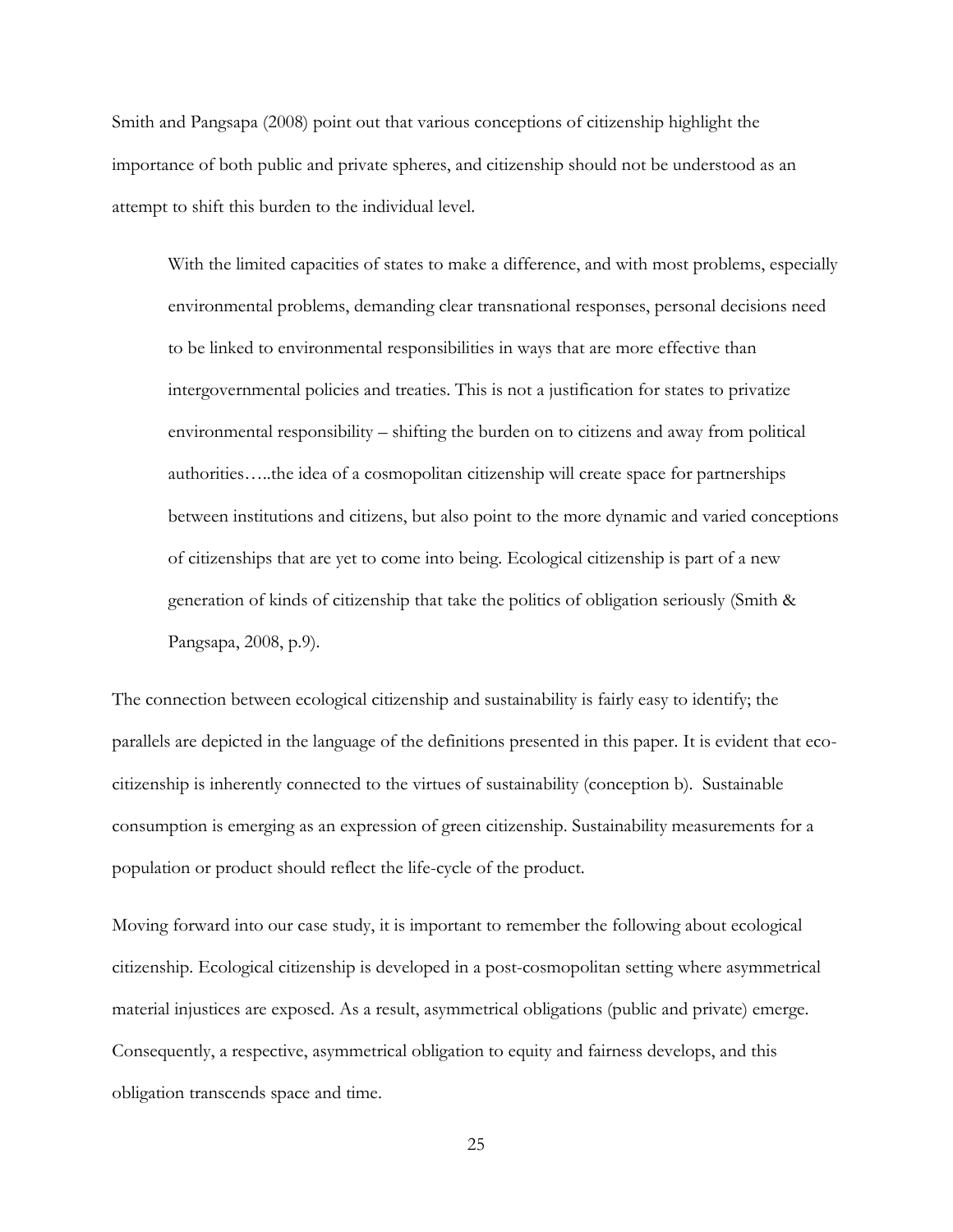From this literature review, one can see ecological citizenship is a multi-faceted theoretical foundation, where both public and private participation is necessary. Education and awareness are necessary but not sufficient conditions for environmental citizenship. Developing a community of citizens is crucial to any sort of citizenship discussion. Citizenship and sustainability should be understood as fluidly dynamic definition. As a result programs should reflect the ability to represent versatility. In order for governance methods to facilitate eco-citizenship it should include deliberation, democratic discourse, the use of the precautionary principles and policies should be aimed at creating transparency and encouraging social capital. Moving forward, it is important to remember that in order for sustainable consumption and ecological citizenship to provide conducive conditions for pro-environmental behavior; sustainable consumption must be transformative in nature and eliminate barriers for citizens to fulfill their obligations.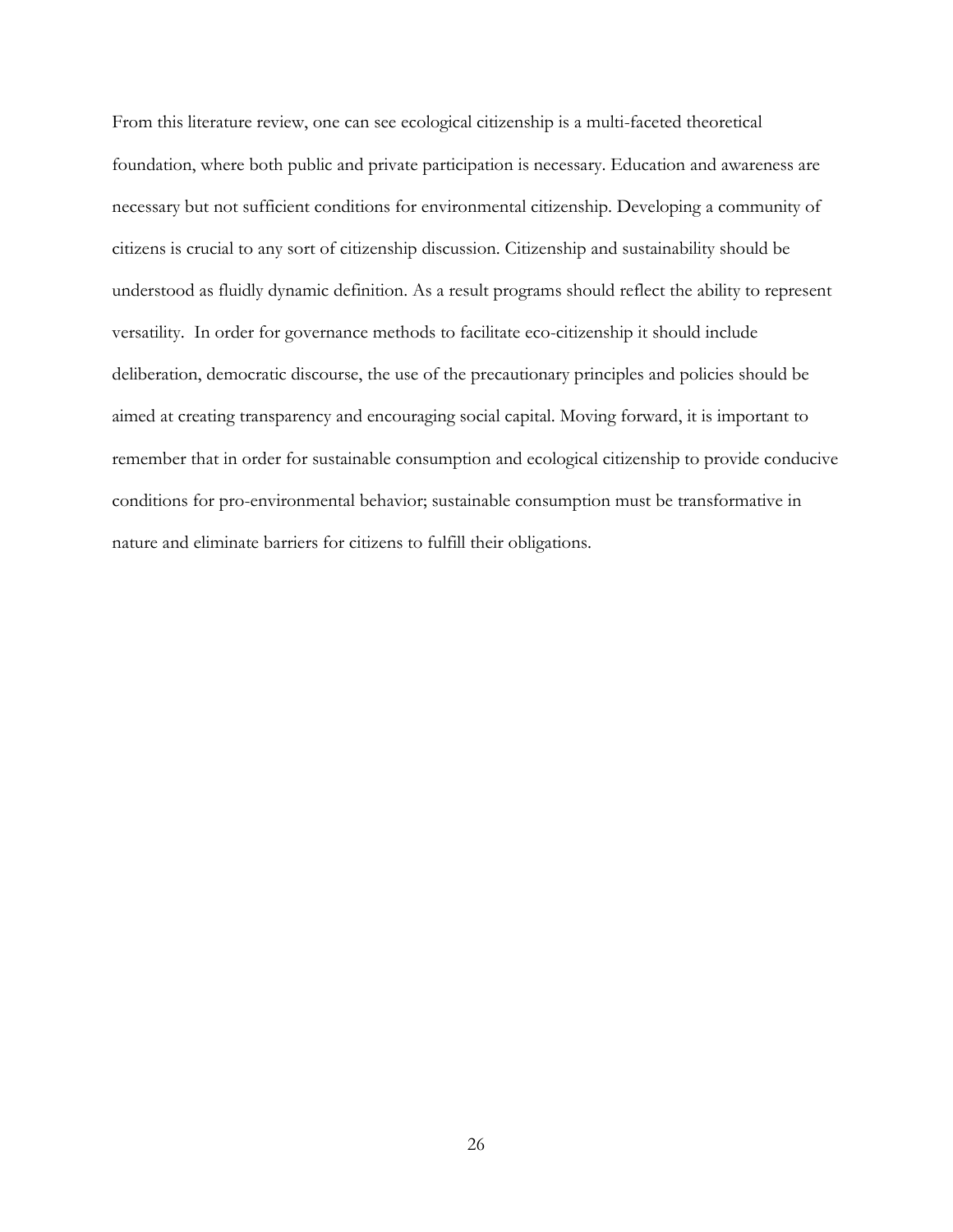# **CHAPTER THREE: RESEARCH METHODOLOGY**

#### **Methodology**

<span id="page-34-1"></span><span id="page-34-0"></span>How should we measure the opportunities for ecological citizens to engage in sustainable consumerism in the fish industry? I use an instrumental case study to understanding the various concerns that an eco-citizens may consider if trying to purchase Pacific Salmon sustainably. I specifically chose Pacific Salmon from the MBA Seafood Aquarium since it is in high demand in around the globe, and is rated green - "best choice" or "good alternative". Pacific Salmon offers a valuable example of the impact of informed decisions making, and how institutional barriers may lead to inaccurate sustainability rankings (MBA, 2011).

Recall, ecological citizenship is based on the virtue of justice, equity, a conscientious effort to minimize one's own ecological footprint, and participation in cooperative governance (Agyeman & Evans 2003; Dobson 2003; Smith & Pangsapa 2008). Given this, I measure the opportunity for ecocitizens, to engage in sustainable consumption by evaluating the following items for the Pacific Salmon that is available in the US market:

(1) The quality and accessibility of information concerning the fish product's source (e.g., a product's ecological footprint, life cycle, and/or food miles) and the effectiveness in nurturing ecological citizenship

2) The structure and transparency of governing entities in a convoluted, globalized market.

(3) The transparency and effectiveness of food retailers' sustainable fish policies and their mechanisms for communicating the source information regarding their fish products

Why use the global fish trade to illustrate the opportunities and limitations for ecological citizenship? The global infrastructure of the food industry in itself is a fascinating case study. It is layered with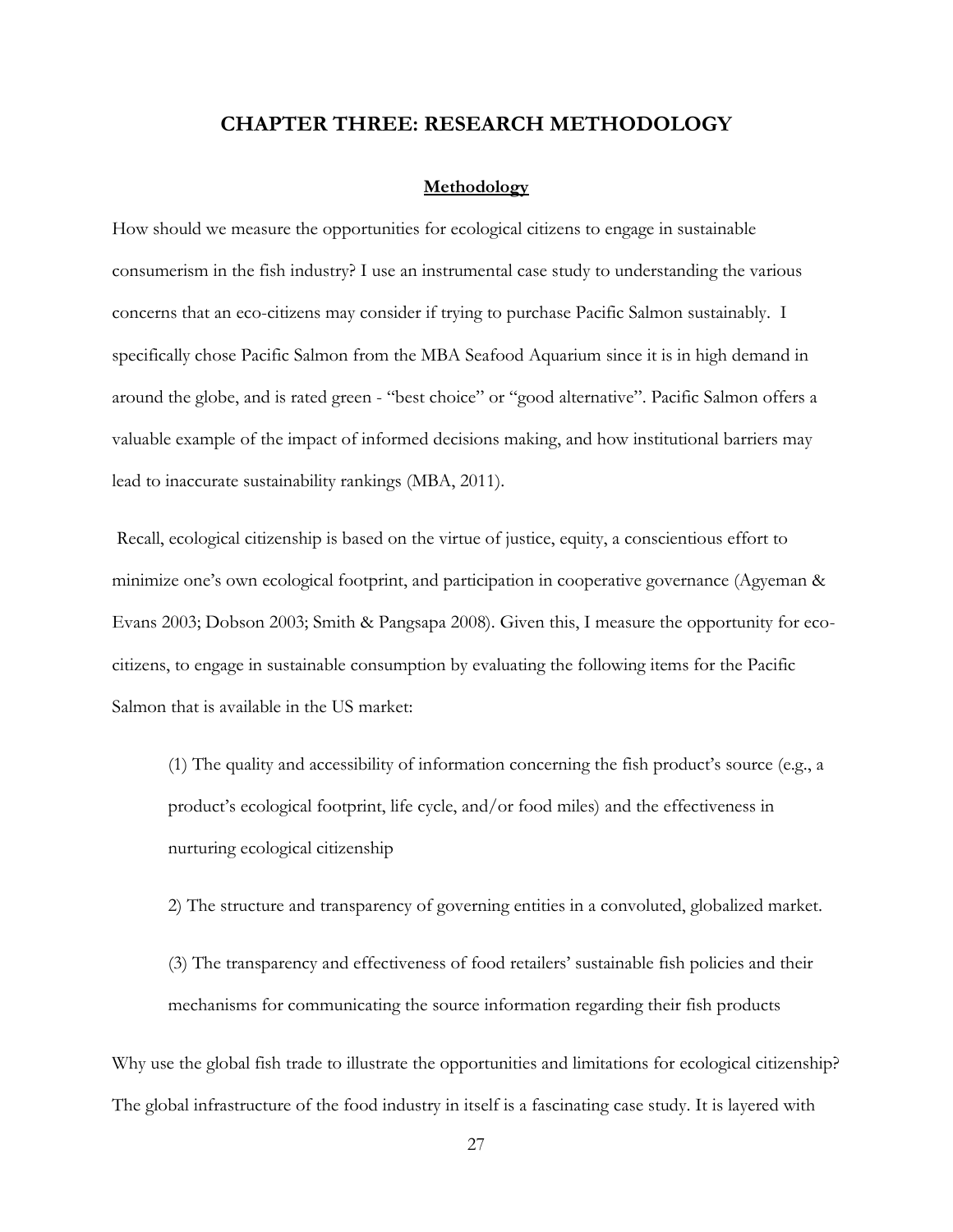various forms of social, economic, and resource injustices all the while being closely intertwined with cultural identity.

Recall, increases in population, the growing prosperity of developing countries, in combination with global climate change create imperative challenges to resource and food scarcity (Brown,2011). Oosterveer and Sonnenfeld (2012) suggest these environmental complexities converge in the globally traded fish market. Fish currently makes up more than 35 percent of the total animal protein supply. The fish market has been directly impacted by the growing prosperity and changing diets of Asia; especially in China, where the consumption of fish products are a part of their cultural identity. In 2007 an overwhelming 91% of aquaculture production went to Asia (Tacon, 2010). Global fish trade has several actors all the while being dependent on local ecological health and climate conditions. Depleting fish stocks and the pollution of aquaculture farms are valid and increasingly great obstacles to the sustainable production of fish product (Oosterveer & Sonnenfeld, 2012 p.153).

Specifically, the fishing industry is of particular interest in conceptualizing environmental citizenship for several reasons: For one, it is a ubiquitous global infrastructure where harmful material relationships are evident. "The realities of global fish trade and local fisheries are inextricably and irreversibly bound together through dynamic relationships in global flows of fish." (Oosterveer & Sonnenfeld, 2012 p.153) These complicated folds of injustice are particularly useful for the application of ecological citizenship since the eco-citizen theory is rooted in the virtue of justice. This harmful global relationship combined with the sheer magnitude of the fish industries' ecological footprint makes this a compelling and valuable case study to apply Dobson's theories.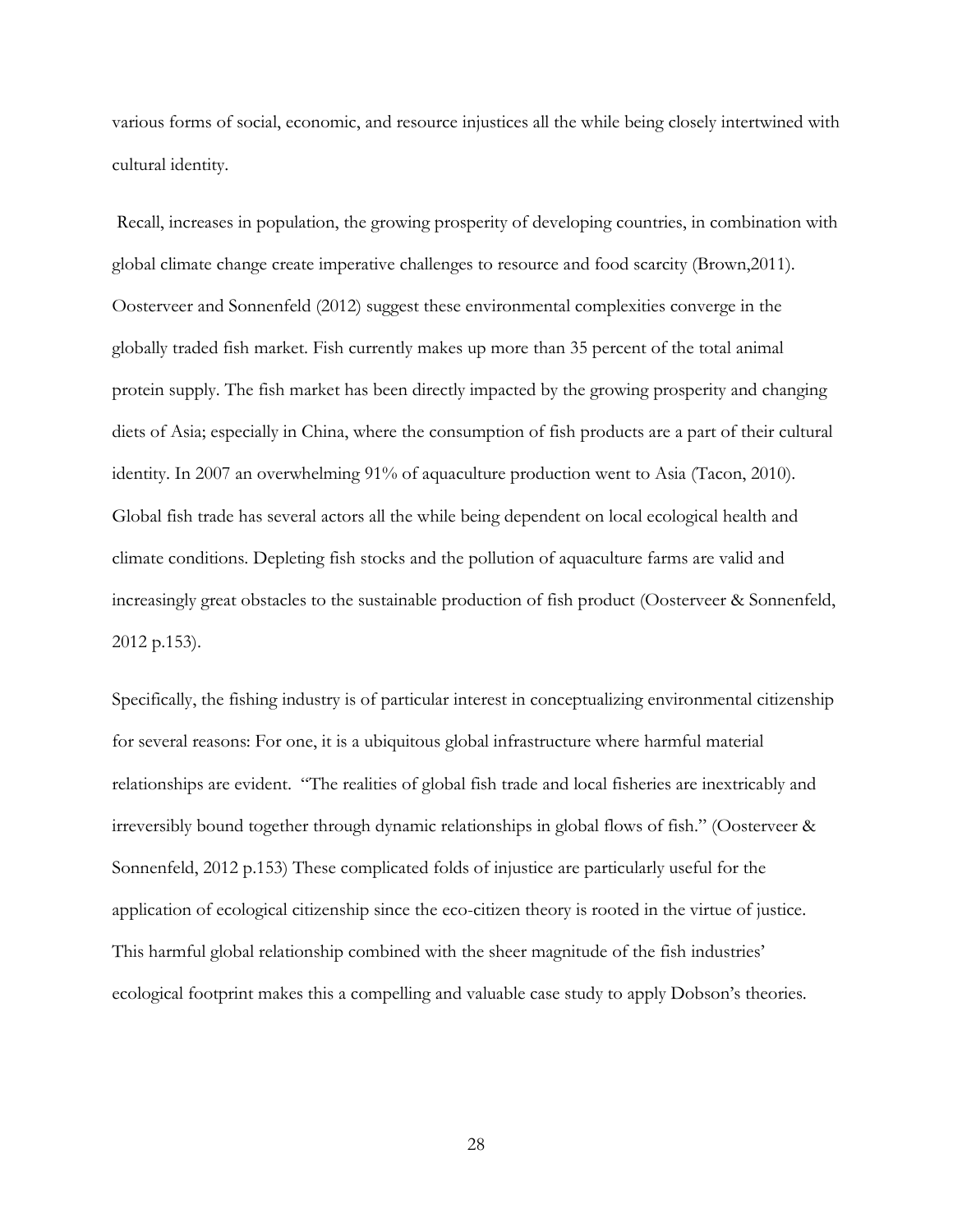#### **Case Study Approach**

I use an instrumental case study of Salmon produce in the US market to illustrate barriers that ecocitizens may encounter when attempting to sustainably consume fish products. In the following case study, I outline the various origins for Pacific Salmon in the US market; then I examine the role of three facets that influence ecological citizens in pursing sustainable Salmon: eco-labeling, retailer and governing policies.

First, I evaluate how sustainability is measured and communicated on packaging using eco-labels. Eco-labels are intended to be indicative of the fish's source and provide a means of measuring sustainability. I compare the two very different but prominent sustainability labels, the Marine Stewardship Council (MSC) and the Monterey Bay Aquarium (MBA) Seafood Watch. MSC is understood globally as upholding standards for sustainable fisheries and is one of the most widely used eco-labels. MBS Seafood Watch is a tool for evaluating safe and sustainable fish species. I evaluate the level of transparency these labels have regarding their methods. Additionally, I intend to draw conclusions on the ease and accessibility of the labeling schemes and the overall effectiveness of the consumer driven campaign on nurturing ecological citizenship. Secondly, I compare the presence of sustainable fish products and policy in the grocery stores – Whole Foods and Publix. Both retail stores boast that their policies for selecting fish products reflect a commitment to the health of the customers and low impact principals. As we discuss later, I chose these stores for their very different methods in pursuing sustainable fish products. Whole Foods is a specialty store carrying premium organic produce and products. Their marketing initiatives claim all of their products reflect their concern for social equity and environmental responsibility. Whereas, Publix is a larger chain located throughout the Southeast and they offer both mainstream food products and their own line of organic food products. Lastly, I examine the governing agencies of US Pacific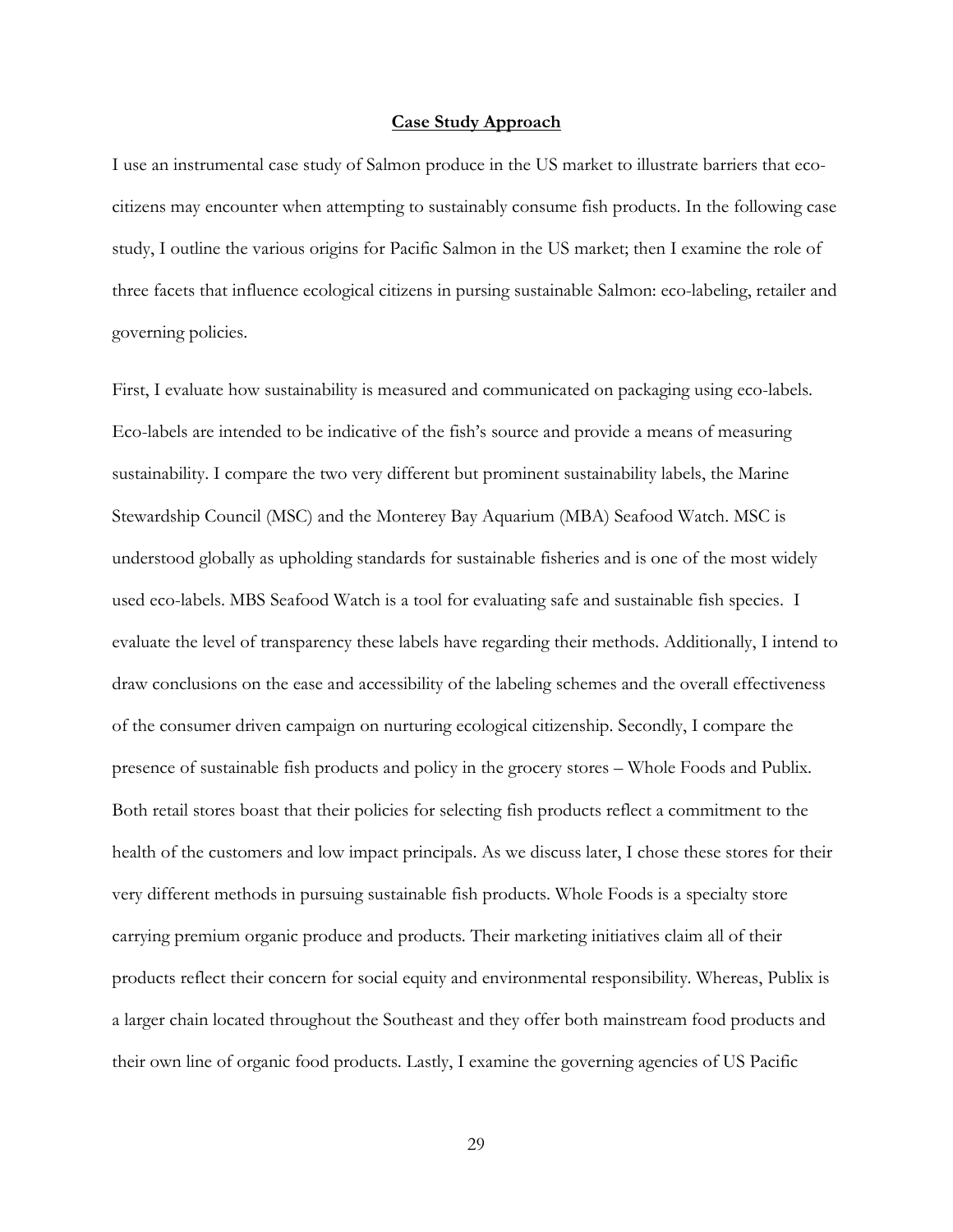Salmon fisheries and shed light on the effectiveness of overlapping and convoluted regulating practices.

In order to understand, our third empiric, the efficiency of governing entities and the barriers for eco-citizens to engage in the market, we must understand how does unsustainable fish even reach our grocery stores? I intend to examine the regulating entities of US Pacific Salmon. This allows me to draw a deeper understanding of the barriers eco-citizens experience in the Pacific Salmon market and how these current mechanisms restrain the rights for ecological citizens to pursue their beliefs in sustainable consumption.

### **Limitations**

This case study is a qualitative examination of how the theoretical propositions offered by ecological citizenship may be conceptualized in the fishing industry, thus it relies on the existing research to divulge new findings. This research does not discuss the literature that contests the theoretical premises of Dobson's ecological citizenship. There is a great opportunity for quantitative study concerning the attitudes, values, and behavior of ecological citizens and their relation to sustainable consumerism; that is not the focus of this study and is not included. While there are merits in the existing works, that contest the labeling schemes from the MSC and the MBA, that discussion is not the purpose of this thesis. The focus of this study is to provide a qualitative examination of the transparency and availability for an ecological citizen to exercise their rights and duties for responsible consumption in a globalized and convoluted regulating system.

Furthermore, there are some technical limitations to the case study. The conclusions drawn from the comparison of Publix and Whole Foods are limited to the geographical proximities where the stores exist. Whole Foods is a growing presence throughout the US where Publix stores are mostly found in the Southeast.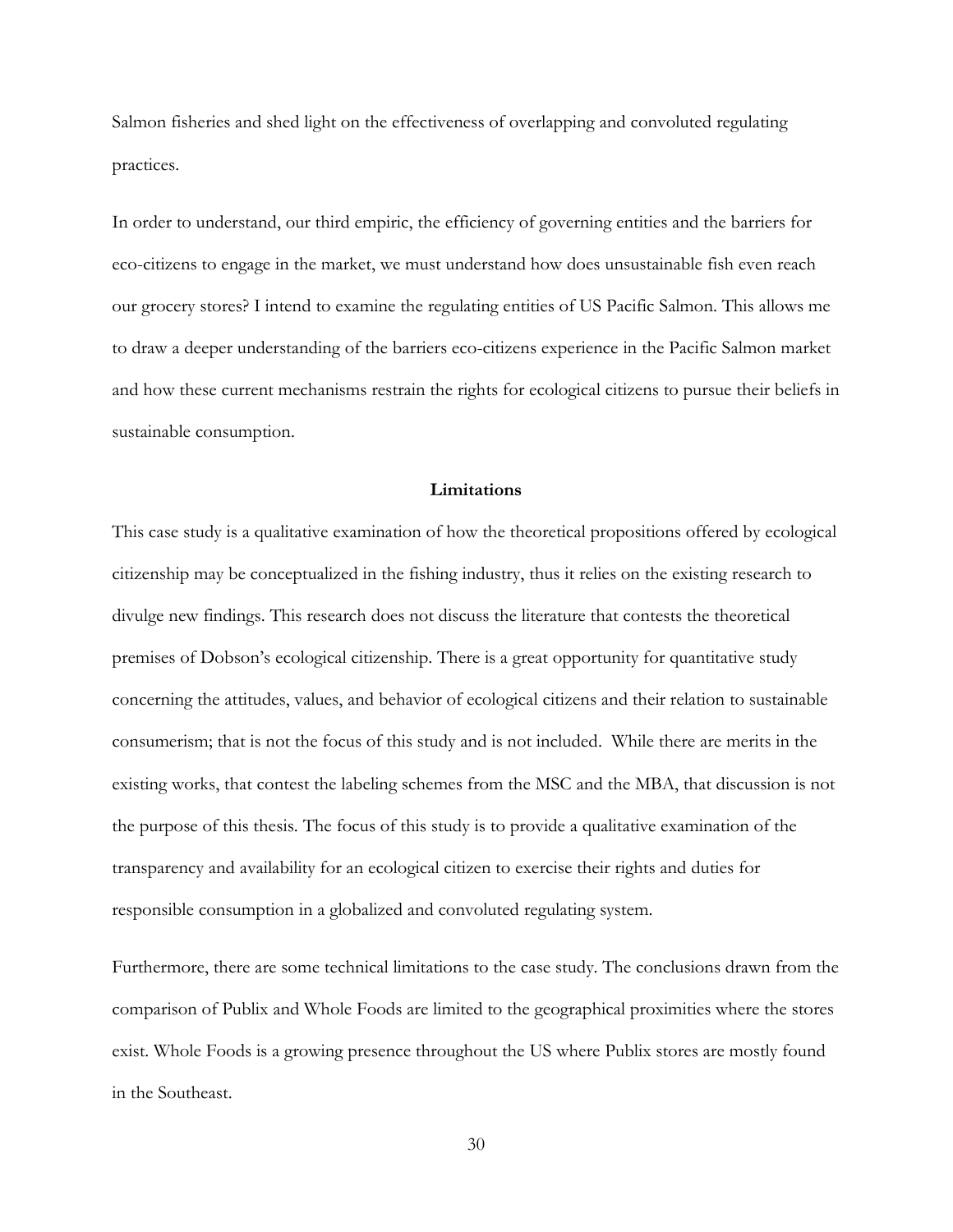While Salmon is a very prominent fish in our supermarkets, it is not the only fish available for consumption. This study is limited to Pacific Salmon and because of the intricacies of sustainability ratings, my conclusions can only reflect the Salmon industry and can only raise similar research questions for other seafood species. Additionally, this study does not take into consideration the purchasing principles for sustainable seafood in restaurants and uses the term producers to draw inferences on neighborhood supermarkets.

#### **Assumptions**

In order for theories of environmental justice to be applicable and the discussion of sustainability to be valid, we must first accept scarcity and the resulting dynamics that asymmetrical globalization produces. For the purpose of this thesis we will accept the following views of scarcity, global climate change, and the possible repercussions. (1) The resources of the world are both finite and are rapidly approaching their sustainable limit (e.g., the renewable resources needed to sustain future generations) (Smith & Pangsapa 2008; Dobson 1998; Meadows et al. 2004). (2) Global climate change is likely to exacerbate the existing food shortages and push humanity beyond the tipping point of the earth's sustainable limits. (3)The anthropogenic impact on the planet's ecosystem is not distributed equally among income groups, political and geographical boundaries, natural organisms and/ or future generations (Smith & Pangsapa 2008; Dobson 1998; Meadows 2004). (4) A sociopolitical paradigm shift is needed to address the asymmetrical allocation of this impact. This is a prerequisite to any discussion on sustainability (Meadows et al., 2004).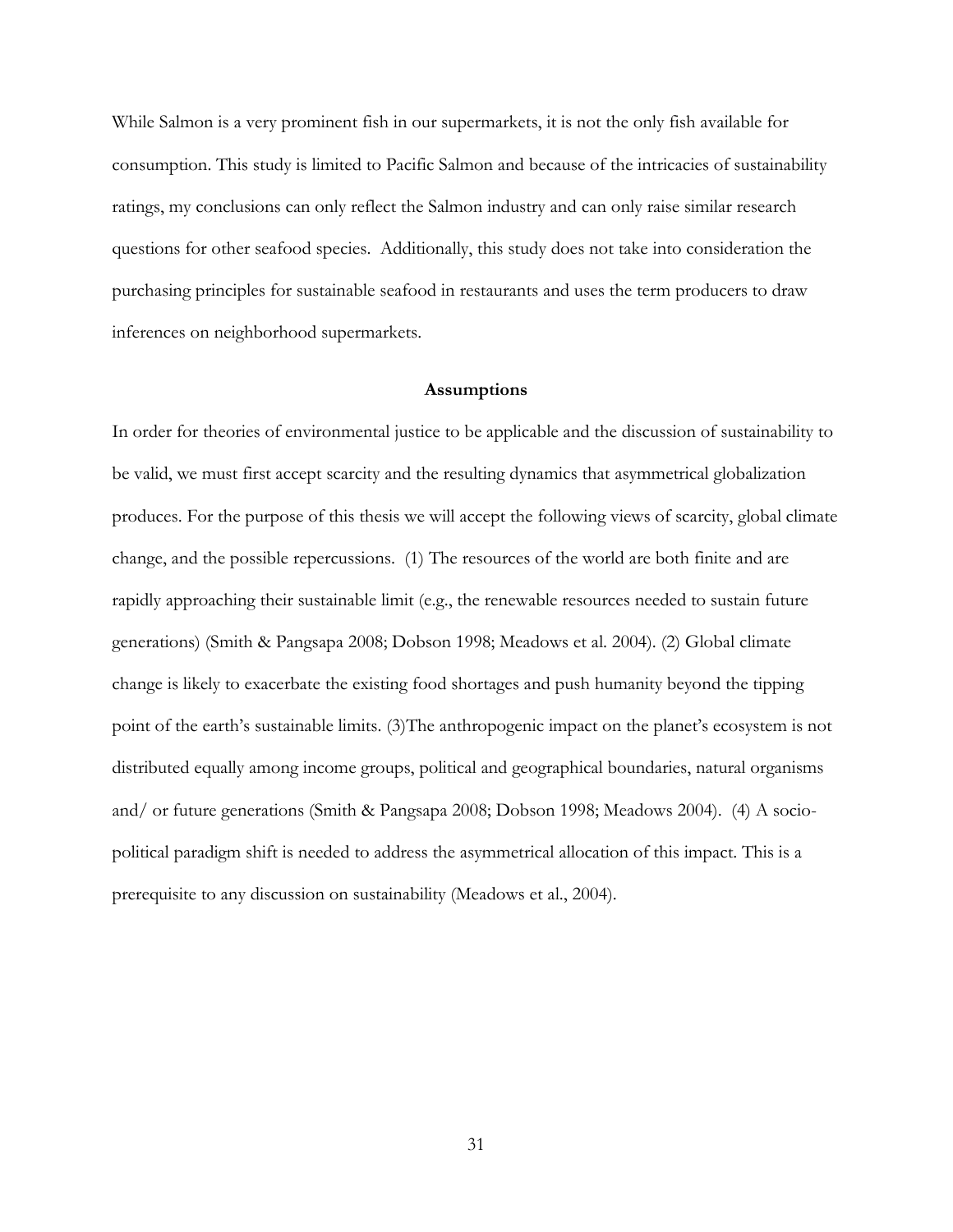# **CHAPTER FOUR: CASE STUDY**

#### **Salmon and Sustainability**

This chapter reviews the various options consumers have for choosing Pacific Salmon. As you will see, choosing sustainable Pacific Salmon is complicated by several factors including: the sustainability factors connected to the source, the sheer size of a globalized market, the resulting failure to provide clear and transparent source information, and convoluted regulation practices.

This section discusses the nutritional and environmental implications of farmed salmon, hatcheries and wild-salmon. By identifying the complexities of the salmon species and the implications of farmed salmon source, we will be able to understand the importance of consumer buying decisions and hence the importance of eco-labeling.

Pacific Salmon rely on cold water with high oxygen content and they have an excellent predatory metabolism (Greenberg, 2010). Pacific Salmon are anadromous migrating fish, meaning they are born in freshwater streams and travel to saltwater oceans. As juveniles, Salmon travel toward saltwater sources while undergoing several physiological changes in order to adjust to saltwater. In saltwater, Salmon reach sexual maturity and then travel back to the original freshwater birthplace to spawn. Salmon travel sometimes thousands of miles to return to their original freshwater birthplace. For reasons unknown, Salmon will not eat after they return to freshwater. Instead they rely on their own storage of fat, making them especially vulnerable. Thus their path to procreate is a lengthy, dangerous and often impossible due to the destruction of habitat (Greenberg, 2010).

Wild Atlantic salmon is a red-listed species (MBA, 2013). Wild Atlantic salmon stocks have been virtually depleted by overfishing and there is no longer any commercial industry for the species. Any commercial use of Atlantic Salmon is almost always farmed salmon. As a result of the decline in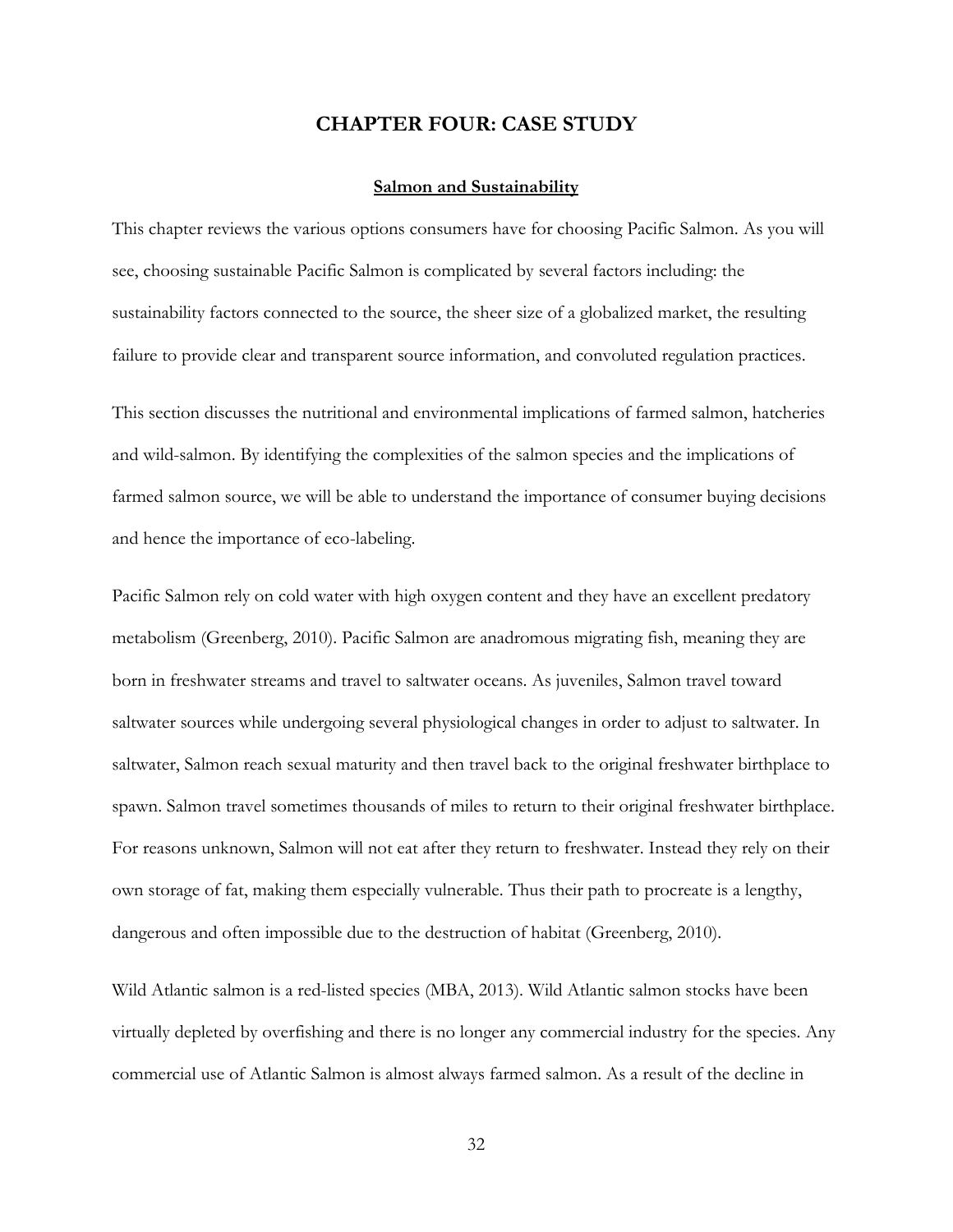Atlantic Salmon, the demand for wild Pacific Salmon has intensified and now Pacific Salmon species are threatened by overfishing (Greenberg, 2010;).

Pacific Salmon are now extinct in 40 percent in the rivers of California, Oregon, and Washington where they used to spawn in large numbers (Greenberg, 2010).The unique characteristics that make Salmon such a sound nutritional and flavorful choice for consumption are the same characteristics that make it vulnerable and sensitive to overfishing and habitat destruction. "Salmon abundance runs against the gains of industrial revolution." (Greenberg, 2010, p. 379) Salmon need free flowing, clean, oxygen rich, and timber covered rivers. These needs have been challenged by the industrial development of hydropower plants, agricultural runoff, and logging practices (Greenberg, 2010, location 379).

# **Farmed Salmon**

This section discusses the environmental and nutritional implications of farmed salmon and hatcheries.

In the early 1960's Norwegian Trygve Gjedrem first began applying past breeding logic of cattle and sheep to Salmon. By breeding Salmon from 40 different lakes and streams, they discovered they could essentially create a faster, stronger, more resilient salmon. Most importantly, Gjedrem found he could develop breeds of Salmon that are much less costly to produce in farms. Salmon are natural predators so providing wild fish feed was costly, where 6lbs of wild pellet feed was used to produce 1lb of edible Salmon. Selectively bred salmon require only 3lbs of feed to produce a pound of edible fish. This was a huge development in the Salmon farming industry. By the 1970's Salmon flooded the market and prices plunged. Farmers began producing more and more of the "super salmon" to compensate for low prices (Greenberg, 2010).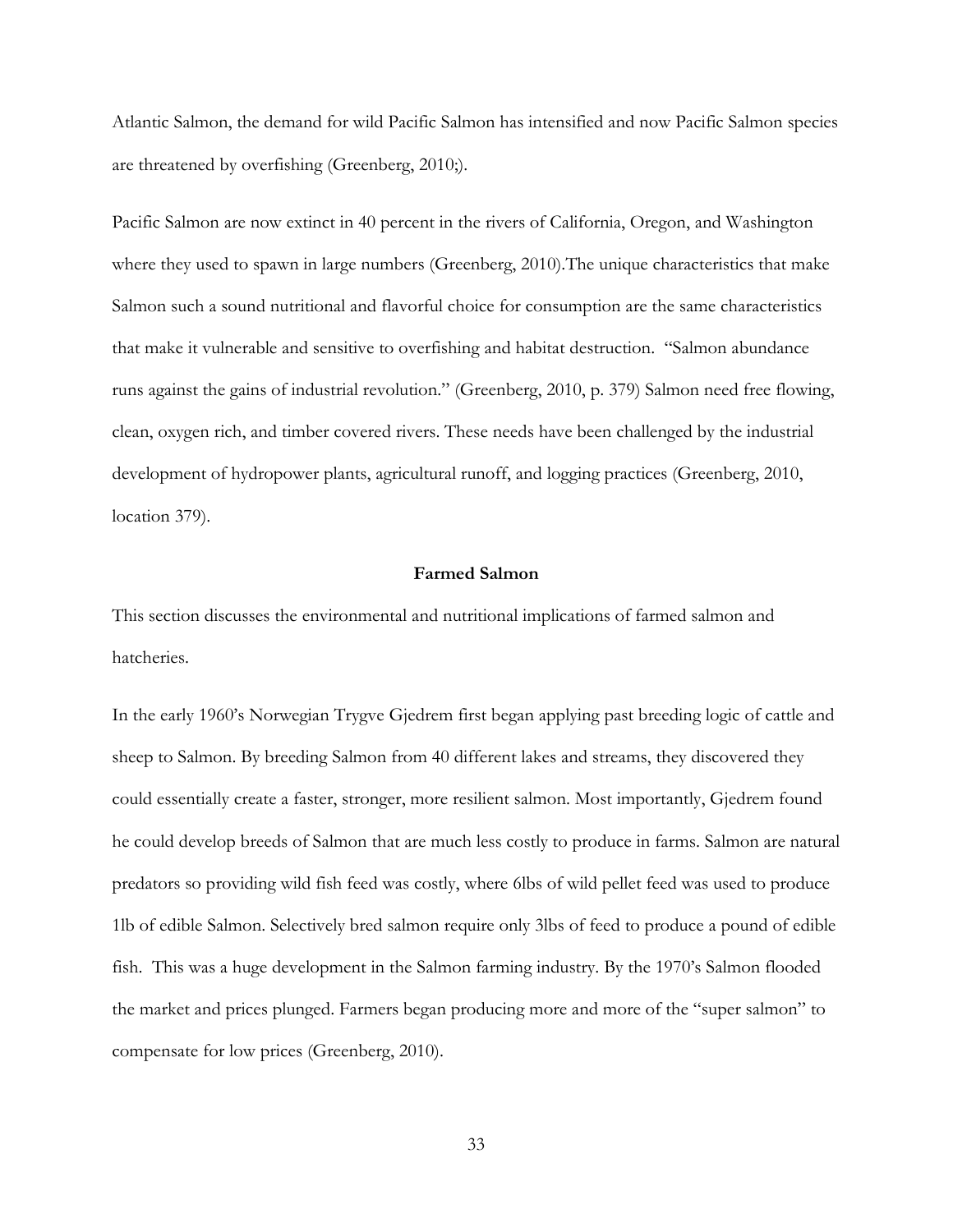Farmed Salmon are genetically altered from years of selective breeding. As a result farmed Salmon have very different characteristics than native wild stocks. There is a risk of farmed salmon escaping open water pins and creating unnatural competition for native wild stocks of Salmon (Greenberg, 2010). In 2004 an estimated half a million farmed salmon escaped from open water pens (Seafood Alliance, 2005). Recent technological improvements in open pens suggest the threat of escaped farmed fish is no longer a major concern. However, the lasting effects of escaped farmed fish on wild fish populations are an important factor to consider when discussing sustainable sources (Greenberg, 2010, location 379).

Aside from displacing wild salmon, salmon farms generate several environmental and health concerns (Seafood Alliance, 2005). Farmed Salmon contains much higher amount of polychlorinated biphenyls (PCBs). According to Greenberg (2010), in the 1960's General Electric was held responsible for discharging over a million pounds of PCBs into the Hudson River. PCBs are a manmade organic chemical that can be found in various products like adhesives, tapes, oil based paints etc. PCBs have been linked to cancer, endocrine disrupting disorders, immune deficiencies, reproductive system failures, and birth defects. Although PCBs have been banned since 1979, they are still present in older products and are not readily disposed of in human and animal tissues. PCBs are especially resilient in fish fat tissues and the foliage that fish feed on. As a result of the discharge, there are resilient levels of PCBs in farmed Salmon (MBA, 2012). PCB's are concentrated in the fatty tissues of Salmon. Farmed Salmon are more vulnerable to PCB's because they have considerable more fat content. Farmed Salmon typically have 15% of fat content. Whereas, wild salmon are leaner and typically have 6% of fat content.

Open sea pens also raise the risk of diseases and parasites in farms. In the wild, risks of sea lice and other parasites are relatively small. However in a confined area with large populations of fish,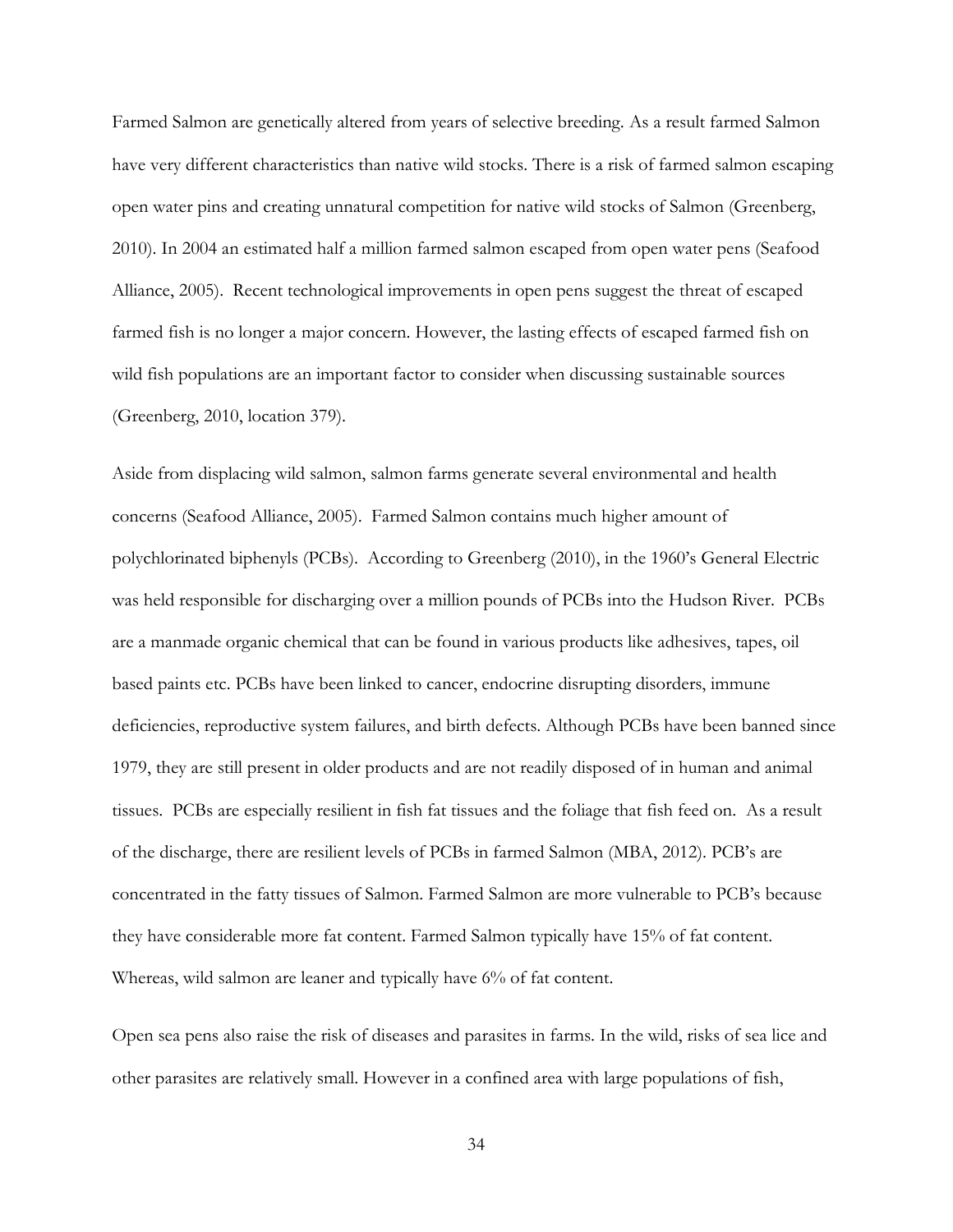parasites can result in lethal epidemics. Additionally, these farms release untreated toxic wastes to the surrounding coastal area. According to the Seafood Alliance, "A single farm with 200,000 salmon can produce as much fecal waste as a city of 62,000 people, all of it untreated and discharged directly into surrounding waters" (Seafood Choice Alliance, 2005, par.7).

Salmon hatcheries have been created in an effort to supplement wild Pacific Salmon. Salmon are bred and hatched in captivity and then released as juveniles. Upon release they are close to two inches in length. Nearly one in three "wild salmon" are originally from a hatchery (Greenberg, 2010, p. 837). This raises a new perspective on invasive species. Salmon juveniles raised in hatcheries are bypassing a significant process of natural selection. As with escaped farmed salmon, hatchery raised salmon are physiologically different. Scientists worry that hatchery-raised-salmon may create competition for wild stocks, spread infectious disease, and/or alter the wild population of Salmon species (Greenberg, 2010; MBA, 2012). Hatchery-raised salmon also skew population counts for wild salmon, since hatchery-raised juveniles are included in the escapement count that determine fishing quotas. The MBA (2012) also warns this may create the invitation to maintain stocks by relying only on hatchery raised Salmon. In turn this could impede on the natural adaptive processes of the fish (MBA, 2012, p.112).

#### **Genetically Modified Salmon**

More recently, the development of genetically modified Salmon has raised several questions regarding the future of the salmon industry. In December of 2012, FDA released a statement declaring that after several years of research, that the first genetically engineered animal – kin to Atlantic Salmon – is as "safe" as conventional salmon and does not demonstrate any "significant" impact on the environment (Pollack, 2012). AquaAdvantage® Salmon, developed by AquaBounty, could be on the market as soon as 2013, pending final FDA approvals. AquAdvantage® is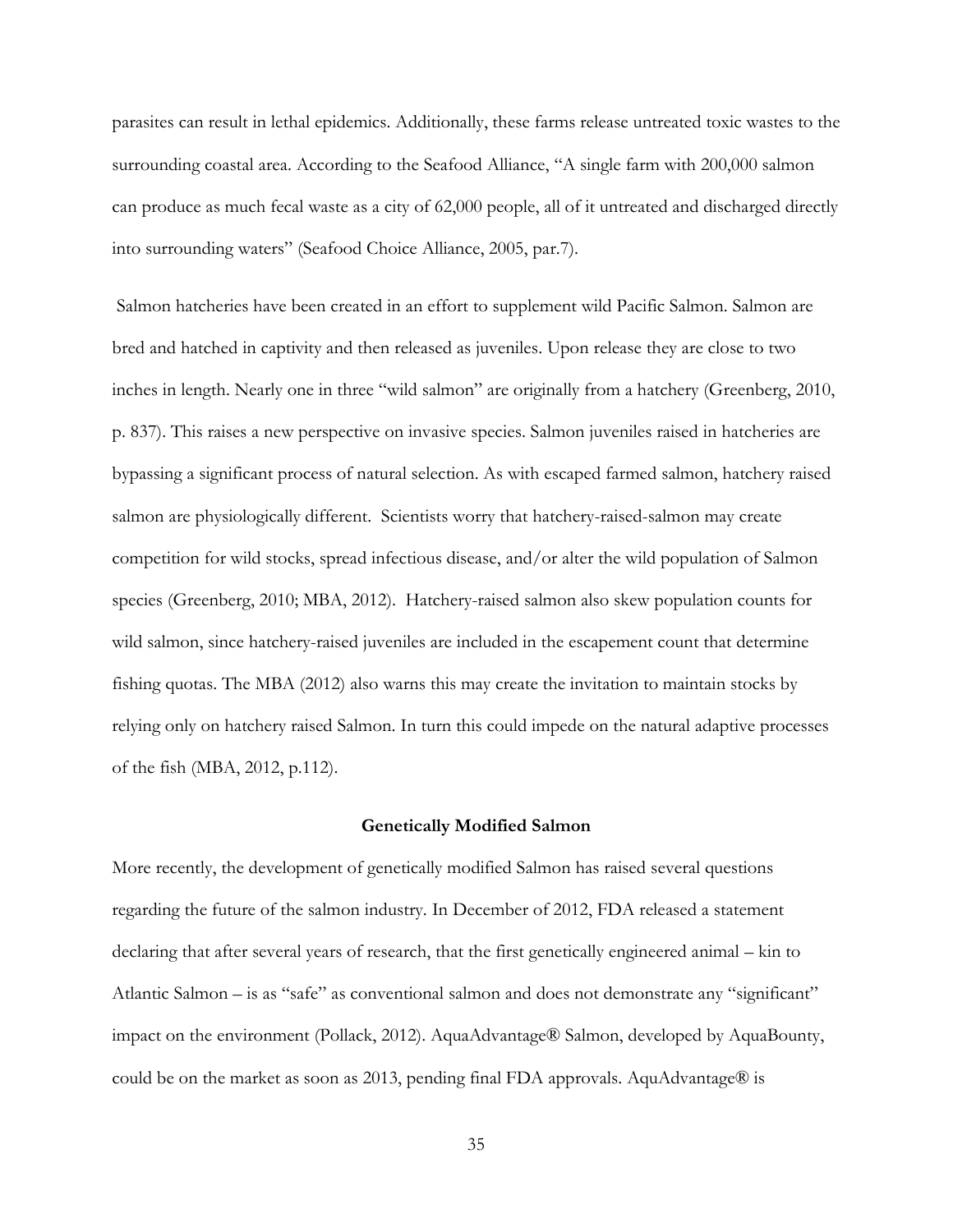genetically reconstructed with several other breeds of fish, including ocean pout. The new gene generates a constant increase in growth hormones. As a result, the genetically engineered Salmon grows bigger, faster, and cheaper (Pollack, 2012). Scientists and environmental advocates stress that an accidental release of the GE Salmon into the wild could have severe, caustic effects to the wild salmon stocks. AquaBounty founder, Elliot Entis, proposes that AquaAdvantage® is safer than current salmon farms because there is no risk of AquAdvantage® being released and threatening wild stocks. AquaAdvantages® are held in inland tanks opposed to open sea pens. AquaAdvantages® are female and sterile, so that the possibility of reproduction is impossible (Pollack, 2012).

Oosteveer and Sonnenfeld (2012) recognize with the various origins for Pacific Salmon, choosing the most "sustainable" is a complex process.

Contemporary fish provision generates well-known sustainability impacts, such as depleting (or even collapsing) fish stocks and the use of antibiotics in aquaculture, so securing its sustainability has become an evident, although complicated, challenge (Oosterveer & Sonnenfeld, 2012 p.153).

Evidently, eco-citizens must weigh the pros and cons of each source, considering one's own health and the environmental impact of their consumption choices. As the next section discusses in greater detail, an eco-citizens should also consider several other factors that contribute to the sustainability of Pacific Salmon (or any other wild caught fish) including the impact of fishing equipment, gears, by-catch and how the stock responds to fishing pressure (Roheim, 2009, p.301).

From this, it becomes evident that developing a model for consumers to choose sustainable Pacific Salmon is a delicate and complex process that relies on education, awareness, availability, transparency and most importantly a dedication to the sustainability of sea life. The following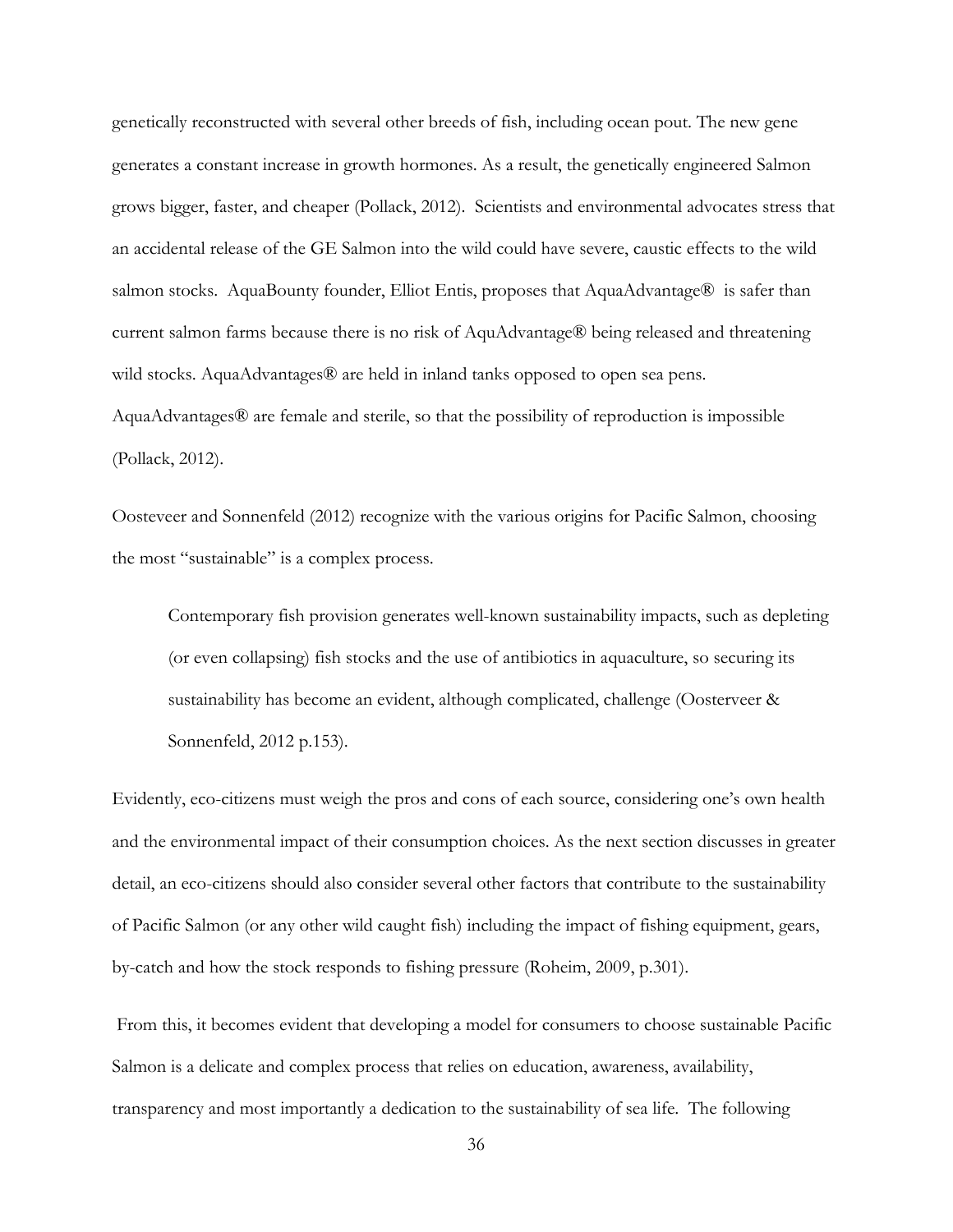sections assess the obligations that market actors like retailers, producers, and governing agencies have to eco-citizens.

#### **Empowering the Consumer through Sustainability Rankings and Eco Labels**

Recent seafood campaigns have asked consumers to purchase sustainably produced and thriving fish species. Essentially, NGOs and producers have collaborated to build labeling and categorical methods that places pressure on the producers. In these campaigns, environmental advocacy groups and NGOs are essentially attempting to change the production process by providing the consumer with targeted and direct information about sustainable fish to eat by examining the fishing practices and whether the production is socially or environmentally damaging. These groups intend to provide educational and accessible scientific information in the form of wallet cards or most recently cell phone apps, in the hopes that they will be able to transform the production process of the fishing industry (Iles, 2004, p.130).

This section takes a look at the MBA Seafood Watch and the Marine Stewardship Council's labeling initiatives. Both programs intend to create systems that will allow eco-citizens to make sustainable choices in their seafood selection. However their methods for determining sustainable fisheries are remarkably different. The Seafood Watch draws science based conclusions on entire fish stocks and determines what fish species are best to eat based on the current conditions of the fish and where and how it is caught. The Seafood Watch does not consider itself an eco-labeling scheme because it does not actually label fishing companies or producers. Instead, the program focuses on making unbiased recommendations for the fish species and the ecosystems where they are caught or farmed. It is then the consumer's responsibility to ask retailers and restaurants the relevant questions to ensure they meet the sustainability criteria (Iles,2004; MBA, 2011). Whereas, the Marine Stewardship Council is considered, by FAO standards, an eco-labeling scheme (Annala et.al, 2010).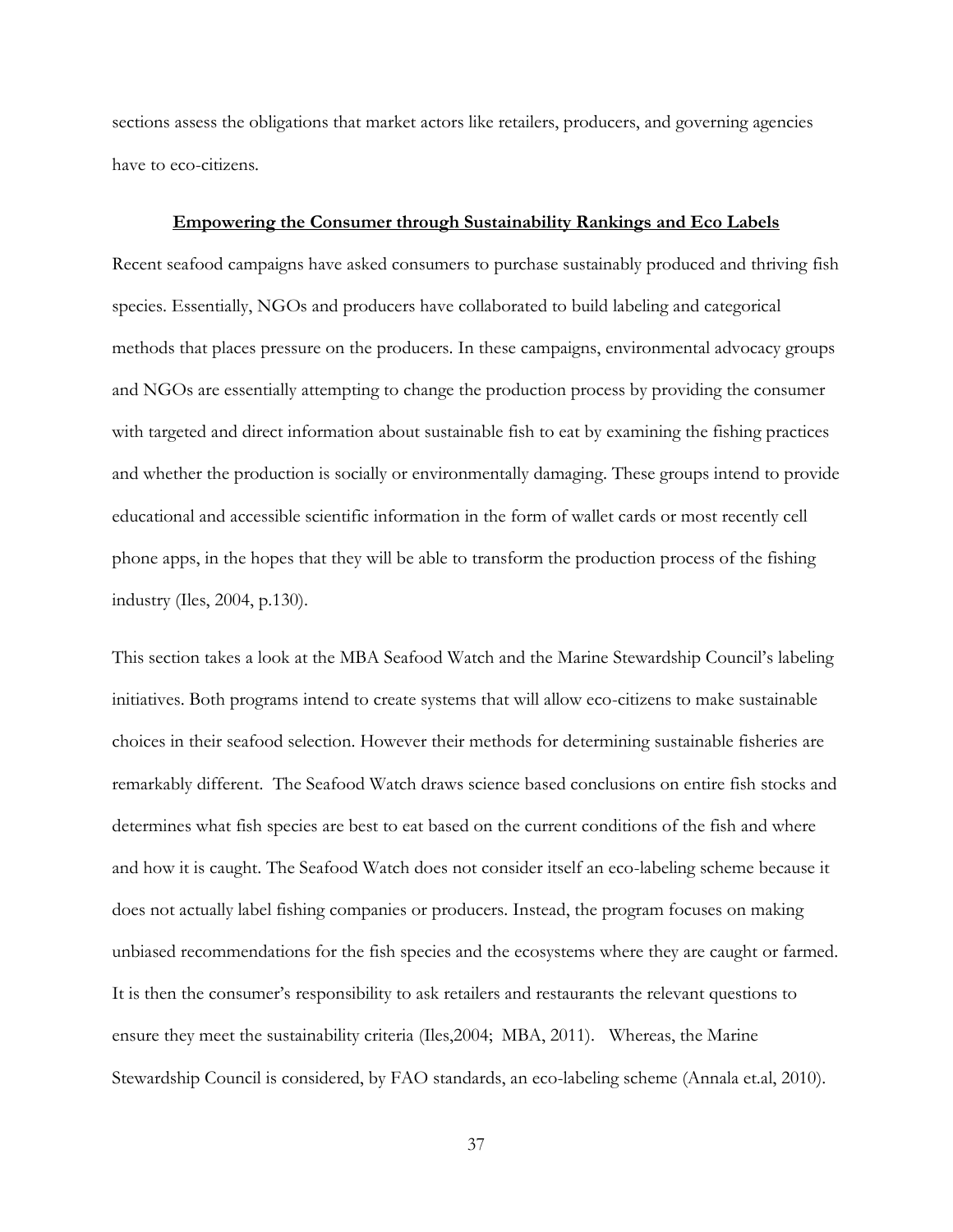Marine Stewardship Council uses a third party company to evaluate the practices of a fishery or an individual company, including the species of fish, how they are caught and how they are produced. If the company is determined to practice "sustainable" methods, then the fishing company and its products are awarded the MSC certificate and are able to use the label on their packaging. This is a voluntary and expensive program for fishing companies, but provides a competitive marketing edge to consumers who have a stake in sustainable consumption (Annala, Goyert, Sagarin, 2010).

In the mid-1990s, several aquariums and environmental advocacy groups, including the Monterey Bay Aquarium, united forces in creating a sustainable seafood campaign targeted at consumers and have been joined by retailers and have formed what is now knows as the Seafood Choices Alliance (Iles, 2004; MBA, 2011; Seafood Choices Alliance, 2005).

The Monterey Bay Aquarium (MBA) defines "Sustainable Seafood as a fish or shellfish caught or farmed in ways that can be practiced now and for years to come, without jeopardizing the survival of any species or the integrity of the ecosystem" (MBA, 2005).

The MBA Seafood Watch evaluates the sustainability of both wild-caught and farmed fish stocks found in the U.S. market. The MBA evaluates the regulating bodies at length in the Pacific Salmon Sustainability Report. The report divides the US Pacific Salmon into two categories: Alaskan Pacific Salmon and Washington, California and Oregon Pacific Salmon. Their sustainability criterions are evaluated individually. The rankings are determined by evaluating five *sustainability criteria:* (1) the inherent vulnerability of the stock, (2) the status of the current fish stock, (3)the nature of the bycatch, (4) the effects of fishing on the stock's habitat and ecosystems, and lastly (5) the management effectiveness. (MBA, 2011, p. 2). Each of the five sustainability criteria is evaluated individually and the conservation concern is determined as low, moderate, high, or critical. The rankings of each species are color coded, (green, yellow, red) and recognized as either a *Best Choice*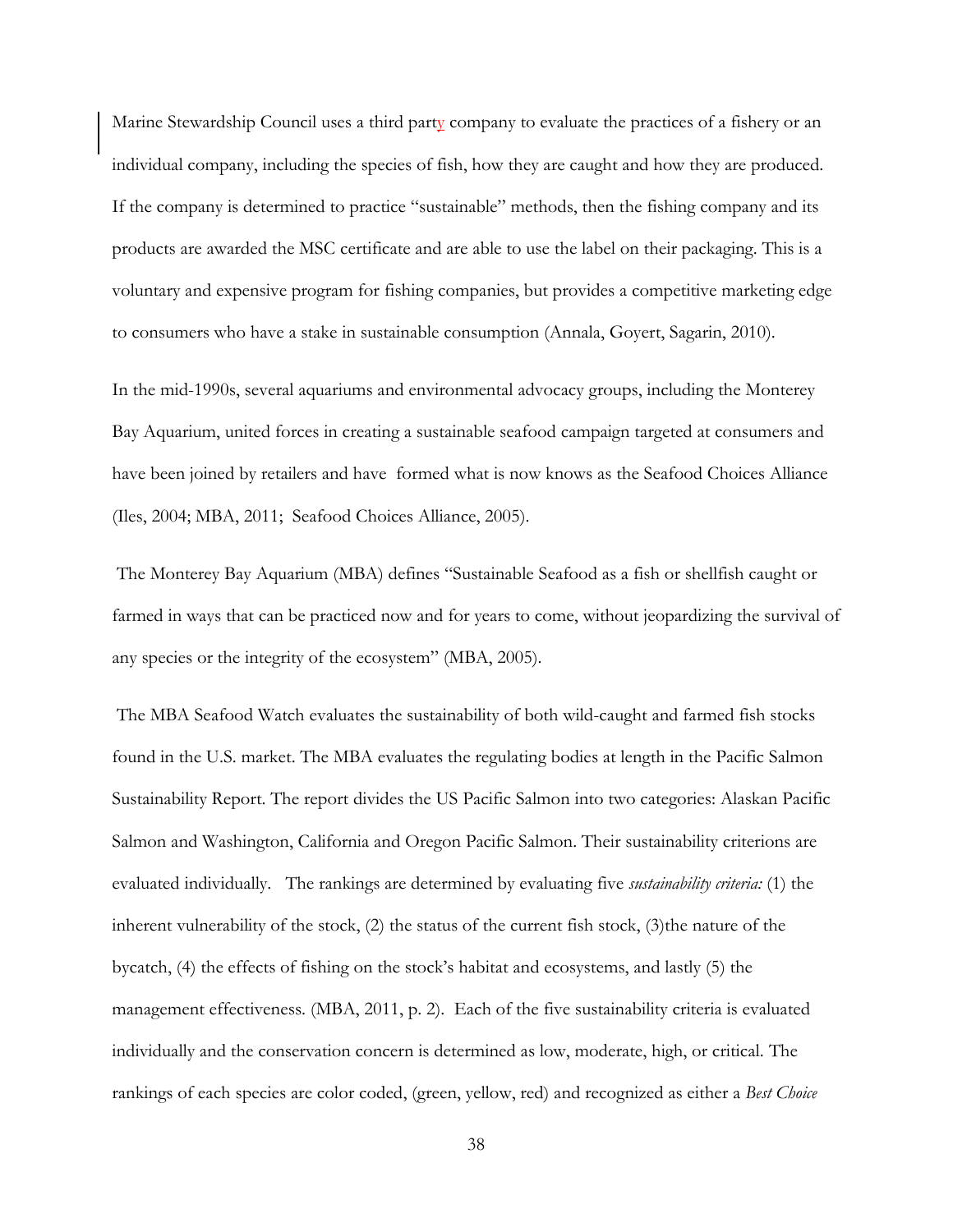(green), *Good Alternative* (yellow), or *Avoid* (red). In order to be rated *Best Choice*, a fish species (from a respective location) must have at least three of the five sustainability criteria considered as a low conservation concern with none of the criteria rated as high or critical concern. If the fish has only one high concern and/or the majority of the criteria is rated as yellow, then the species is ranked as a *Good Alternative*. If the fish's sustainability criteria is ranked has 2+ criteria of high concern or 1+ or more of critical concern then the fish will be ranked as Avoid (MBA, 2011, p.118).

| Sustainability Criteria                                                    | <b>Conservation Concern</b>             |                                                                                                                                                                                                                                                                                                                                                                                                                                                                                                                                                                                                         |                       |          |
|----------------------------------------------------------------------------|-----------------------------------------|---------------------------------------------------------------------------------------------------------------------------------------------------------------------------------------------------------------------------------------------------------------------------------------------------------------------------------------------------------------------------------------------------------------------------------------------------------------------------------------------------------------------------------------------------------------------------------------------------------|-----------------------|----------|
|                                                                            | Low                                     |                                                                                                                                                                                                                                                                                                                                                                                                                                                                                                                                                                                                         | High                  | Critical |
| Inherently Vulnerability                                                   | $\sqrt{\rm (AK)}$                       |                                                                                                                                                                                                                                                                                                                                                                                                                                                                                                                                                                                                         |                       |          |
| Status of Wild Stocks                                                      | $\sqrt{\rm (AK)}$                       |                                                                                                                                                                                                                                                                                                                                                                                                                                                                                                                                                                                                         |                       |          |
| Nature of Bycatch                                                          | $\sqrt{\rm (AK)}$<br>except<br>Chinook) | (AK Chinook)                                                                                                                                                                                                                                                                                                                                                                                                                                                                                                                                                                                            | $\sqrt{(CA, OR, WA)}$ |          |
| Habitat Effects                                                            | $\sqrt{(AK)}$                           |                                                                                                                                                                                                                                                                                                                                                                                                                                                                                                                                                                                                         |                       |          |
|                                                                            |                                         |                                                                                                                                                                                                                                                                                                                                                                                                                                                                                                                                                                                                         |                       |          |
| Management Effectiveness                                                   |                                         |                                                                                                                                                                                                                                                                                                                                                                                                                                                                                                                                                                                                         |                       |          |
| About the Overall Seafood Recommendation:<br>٠<br>in the table above.<br>٠ |                                         | A seafood product is ranked "Avoid" if two or more criteria are of High Conservation<br>Concern (red) OR if one or more criteria are of Critical Conservation Concern (black)<br>A seafood product is ranked "Good Alternative" if the five criteria "average" to<br>yellow (Moderate Conservation Concern) OR if the "Status of Stocks" and<br>"Management Effectiveness" criteria are both of Moderate Conservation Concern.<br>A seafood product is ranked "Best Choice" if three or more criteria are of Low<br>Conservation Concern (green) and the remaining criteria are not of High or Critical |                       |          |

**Table 4: MBA Seafood Watch – U.S. Pacific Salmon Sustainability Rankings**

Source: MBA Seafood Watch, 2011

Seafood Watch relies on published academic, peer-reviewed publications and government technical publications, fishery management plans and scientific reviews to develop their rankings. Please refer to **Appendix A** for the list of guiding standards for the MBA Seafood Watch. The Pacific Salmon report evaluates five Salmon species including Chinook, Chum, Coho, Pink, and Sockeye. The range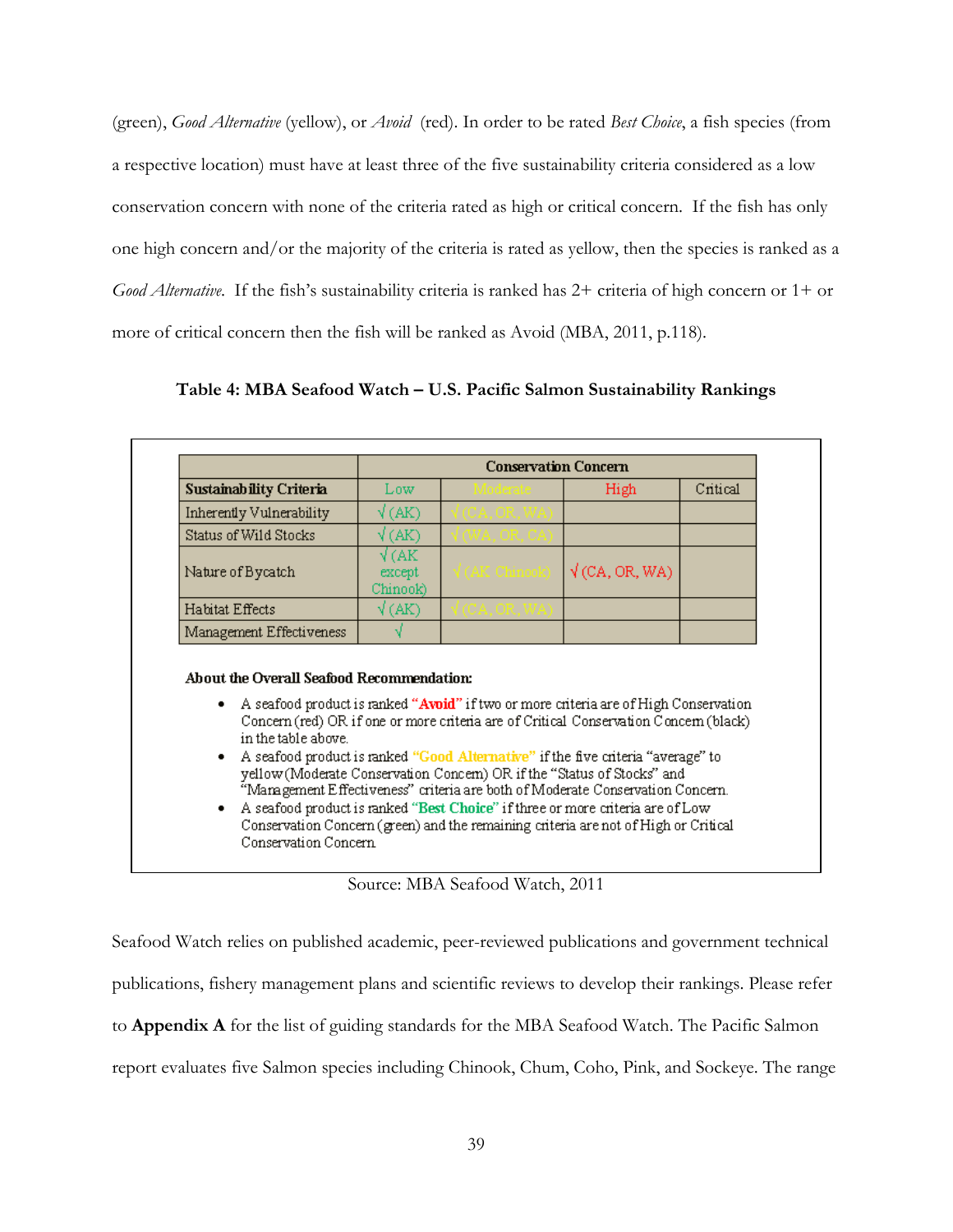of the report covers the territorial US Pacific coast from Southern California to Alaska. Please see Table 4 for the rankings for Alaskan, and Washington, Oregon, and California Salmon and the key.

The MSC's eco label is the most prominent label used for wild capture fishery. MSC has certified 190 fisheries and 97 are currently undergoing assessment. Out of these 19 of the fisheries supply the global market with Pacific Salmon that is rated sustainable by MSC. The MSC label is used to mark sustainable standards for more than 5000 products ( www.msc.org; Oosteveer & Sonnefield, 2012,p. 164). MSC is a registered non- profit and was established by the World Wildlife Fund (WWF) in 1997. As the market for sustainable seafood grows, pressure from retailers has intensified and created a rapid increase in the demand for fisheries to become certified. MSC-certified fisheries and labels can be found across the world. In 2006, MSC gained substantial recognition when WalMart pledged to source 100% of its wild seafood from MSC-certified fisheries (Annala et al.,2010). MSC employs a third party for determining if fisheries meet the following core principles: 1) supports sustainable fish stocks, 2) minimizes environmental impacts, 3) and demonstrates an efficient management system that can respond to the changing circumstances (Annala et al., 2010, p. 1103). Please see **Appendix B** for the full list MSC standards. In order to maintain their certification, fisheries are evaluated yearly to ensure the fisheries are continuing to meet sustainability criteria (www.msc.org, 2012; Roheim, 2009; Annala et al.,2010).

Annala et al. (2010) recognizes that in order for an eco-label to be successful then it must have a buy-in from key stakeholders (i.e., seafood marketers, consumers, and producers and managers)  $(p.1104)$ .

Depending on the size of the business, the cost of certifying a fishery ranges from \$20,000 - \$300,000 (Annala et al., 2010, p. 1103). The MSC is innovative in the sense that it creates a cooperative alliance between the capture, producers, and traders of a particular fishery. In theory,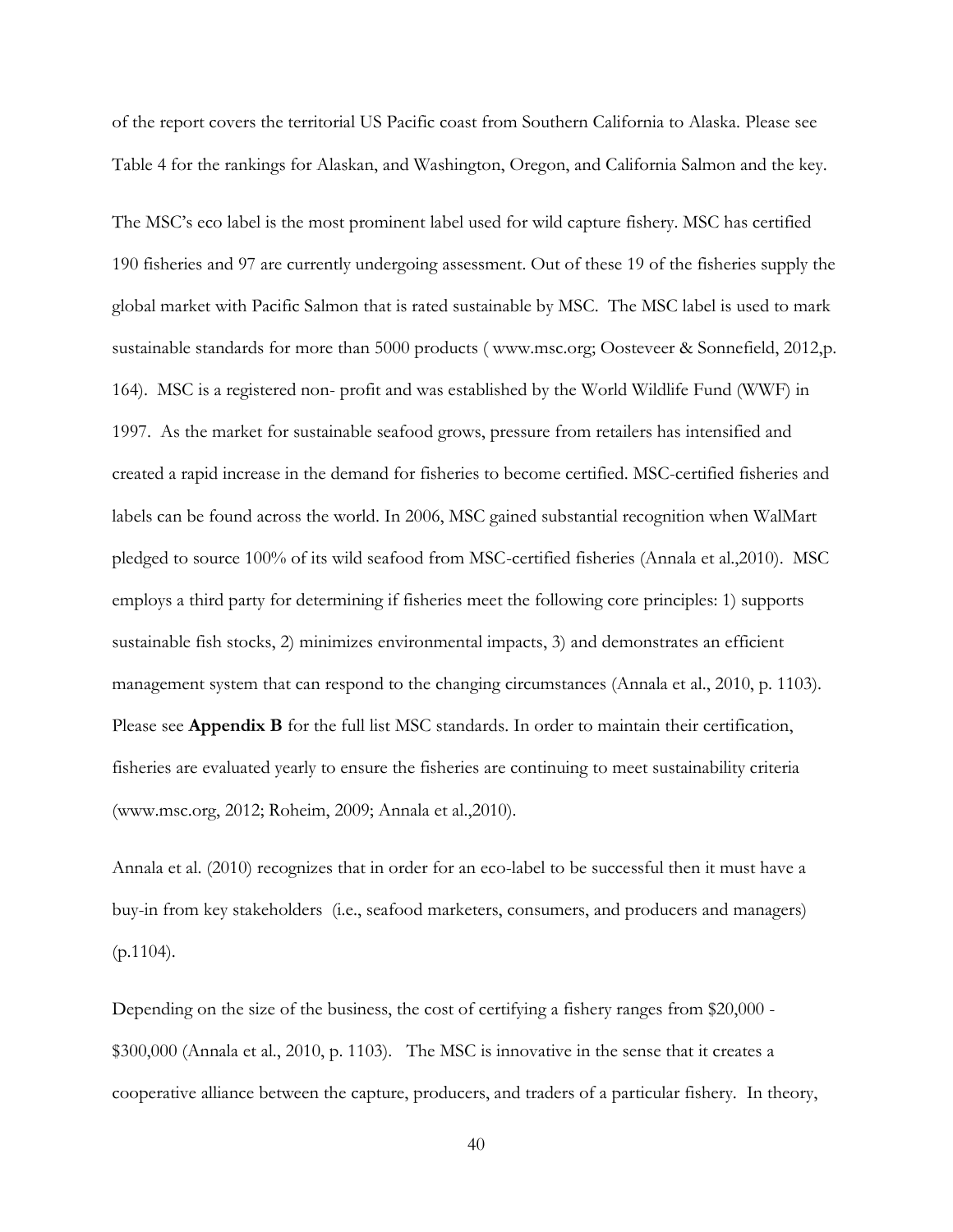the MSC empowers the consumer and their practices in a more influential way than governmental regulation and it holds all actors in the production chain accountable. (Oosterveer & Sonnenfeld, 2012, p.163).

Through the MSC label, a flexible arrangement is introduced that seeks to combine environmental protection at the local spaces of production (the fishery practices), while acknowledging the existensce of global markets for fish operating through the space of flows. This way, a new, 'green' product identity is created in the otherwise-anonymous global fish market. (Oosteveer & Sonnefield, 2012, p.165)

#### **Something Fishy: The Politics of Conservation**

"Critics say that the day Wal-Mart embraced sustainable seafood, it was a blessing for the MSC system – and a curse." Critics argue that the "Wal-Mart effect" has lowered standards for the MSC and caused an increase in demand for sustainable fish products that the ocean's fisheries cannot keep up with (Ponte, 2012; Zwerdling and Williams, 2013).

The MSC was created in 1992 after the collapse of the cod fishing industry in Nova Scotia. When cod stocks entered dangerously low population levels, the government intervened and closed the industry. The sudden collapse of a \$700 million dollar industry bankrupted several communities and left thousands unemployed. At the same time, studies were showing alarmingly low stock levels for other popular seafood items like swordfish and tuna species. From this, it became evident that government agencies were failing to monitor the health of ecosystems and fish populations (Jolly, 2010; Ponte, 2012; Zwerdling and Williams, 2013).

MSC has always taken the position that they serve as a means for balancing big industry interests and the interest of the oceans. However, critics of the system suggest that the MSC is an elaborate "greenwashing" system that continues to certify fisheries despite the evidence that the fisheries may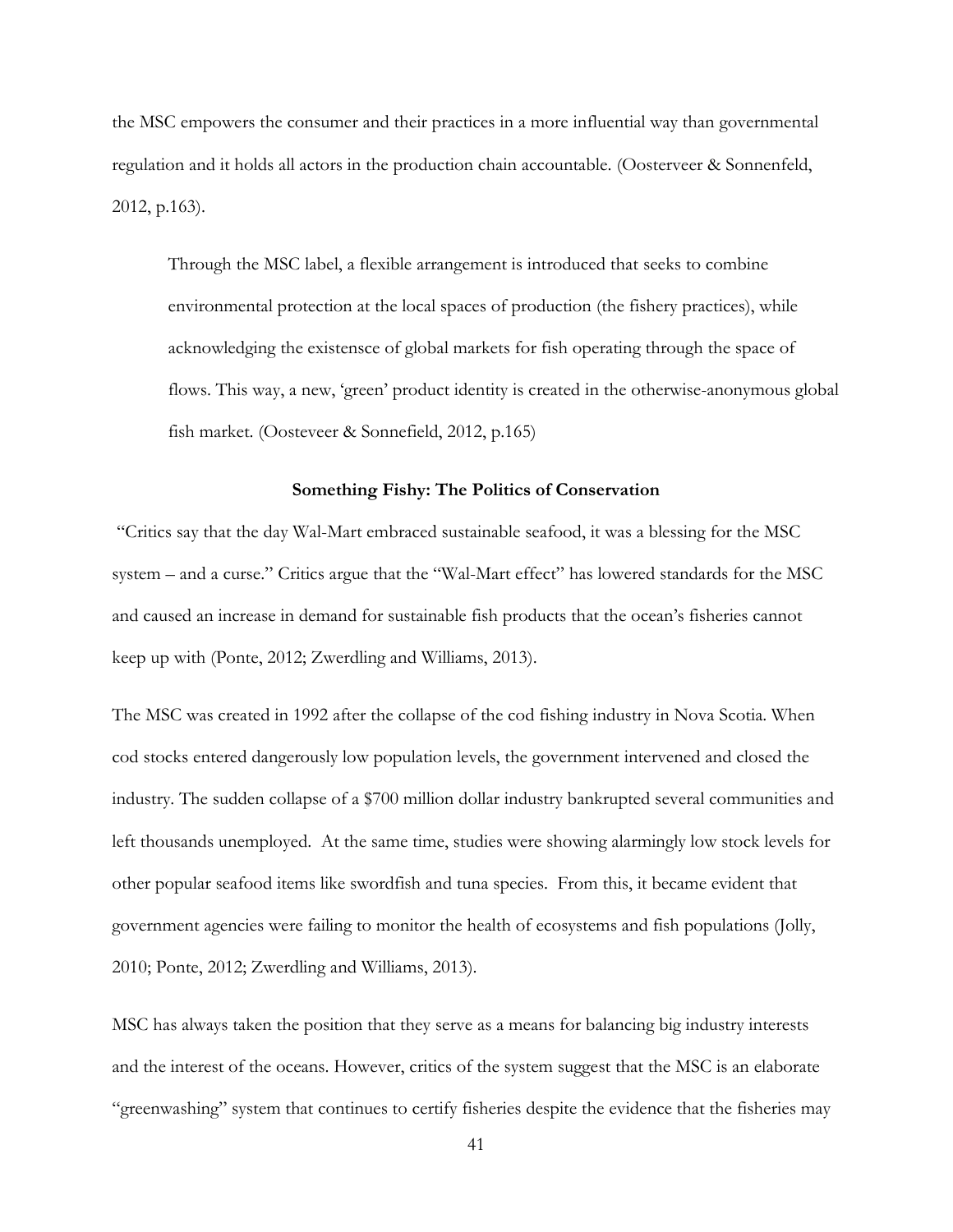use harmful fishing practices or that target fish populations are dangerously low (Zwerdling and Williams, 2013).

The MSC was originally initiated as a collaborative project from the World Wildlife Fund (WWF). One of the founders of MSC, Michael Sutton, was VP of WWF at the time. He proposed an innovative idea toward getting the fishing industry on board with sustainable fishing practices. Sutton and his colleagues approached Unilever who at the time was the leading provider of frozen fish products and convinced the company that everyone has a stake in sustainable fishing practices. MSC business model leverages business interests by persuading big retail stores that sustainable fishing is a valued investment in the future of their business (Goyert, 2010; Jolly, 2010; Zwerdling and Williams, 2013).

Unilever and WWF jointly created the MSC in 1997. Unilever later sold its stake in the program, but the organization continues to promote the idea of sustainable fishing as a critical investment in the future of the fishing industry (Goyert, 2010).

According to an investigative NPR article by Zwerding and Williams(2013) the MSC 's budget relies on both grants and the revenue from licensing fees. The MSC's financial model relies on supermarket's demand for sustainable fish to place demands on the fishing industry. In an interview with Zwerding and Williams, Sutton explains that MSC was dangerously close to bankruptcy in the first decade due to virtually no demand for sustainable seafood. Then in 2006 Wal-Mart drastically increased the demand for MSC seafood product by pledging to use only MSC certified products by 2012 (Jolly, 2010; Zwerdling and Williams, 2013).

In Sutton's interview with Zwerding and Williams, Sutton explained the critical impact of Wal-Mart's commitment to MSC "We had to get Wal-Mart….. Once Wal-Mart made a commitment to the MSC, every other major retailer had to follow suit, because none of them wanted to be less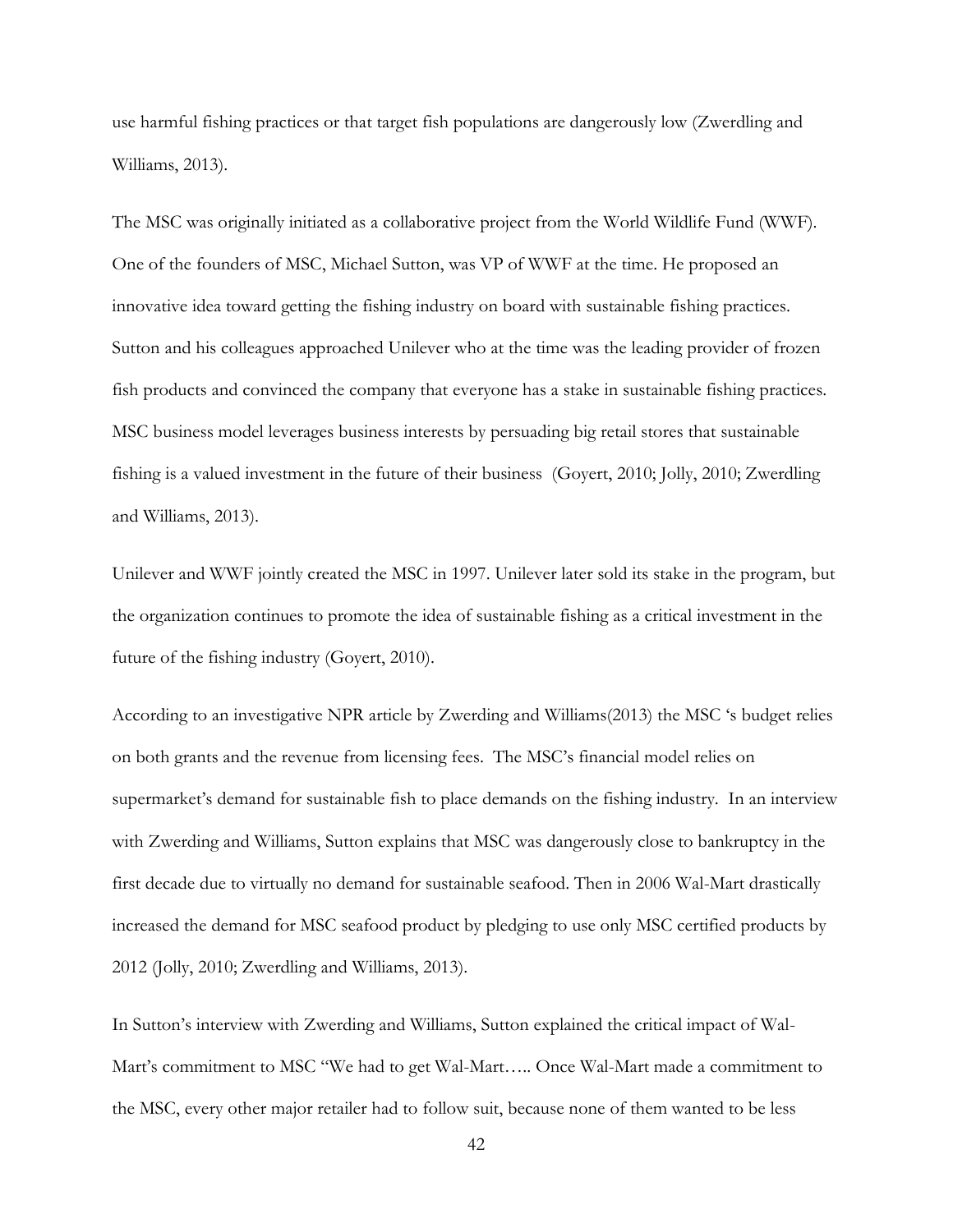progressive than Wal-Mart." (Zwerdling and Williams, 2013) Sutton was proved right. The demand for MSC products was dramatically intensified from businesses like Whole Foods, Costco, and McDonalds. In fact the demand outsized the supply to the point that MSC could not deliver enough sustainable products for Wal-Mart to meet its 2012 pledge to carry only MSC certified sustainable seafood products (Zwerdling and Williams, 2013).

According to Zwerdling and Williams (2013), the MSC's financial model also was dramatically impacted, due to the increase in demand for MSC certified products. Before the Wal-Mart pledge, MSC received 75% of their funding from foundation grants and only 7% from label licensing fees. After Wal-Mart's commitment to MSC, their licensing fees generates more than half of the MSC's revenue. Furthermore, the Walton Family Foundation, created by the founder of Wal-Mart and currently managed by his family has become one of its largest contributors with over millions of dollars in donations.

Since the "Wal-Mart effect" environmentalists and scientists fiercely accuse MSC of lowering their standards in order to provide MSC labeled seafood to Wal-Mart and other large retailers. No fishery that has ever applied for MSC has been denied. Advocates of seafood stocks and scientists refer to several examples that clearly violate core principles of any sustainability program such as harmful practices to surrounding ecosystems or critically low fish stocks. Others claim that the MSC label places pressures on sustainable stocks by shifting demand to those certified stocks, ultimately shifting the concern between species rather than mitigating overfishing practices (Jolly, 2010; Ponte, 2012; Zwerdling and Williams, 2013).

According to a New York Times article, published in 2010 the MSC received strong criticism for their decision to certify Norwegian fisher, Aker Bio Marine. Aker Bio Marine harvests Antarctic Krill for the costly production of farmed Salmon feed. Krill is a critical food source for many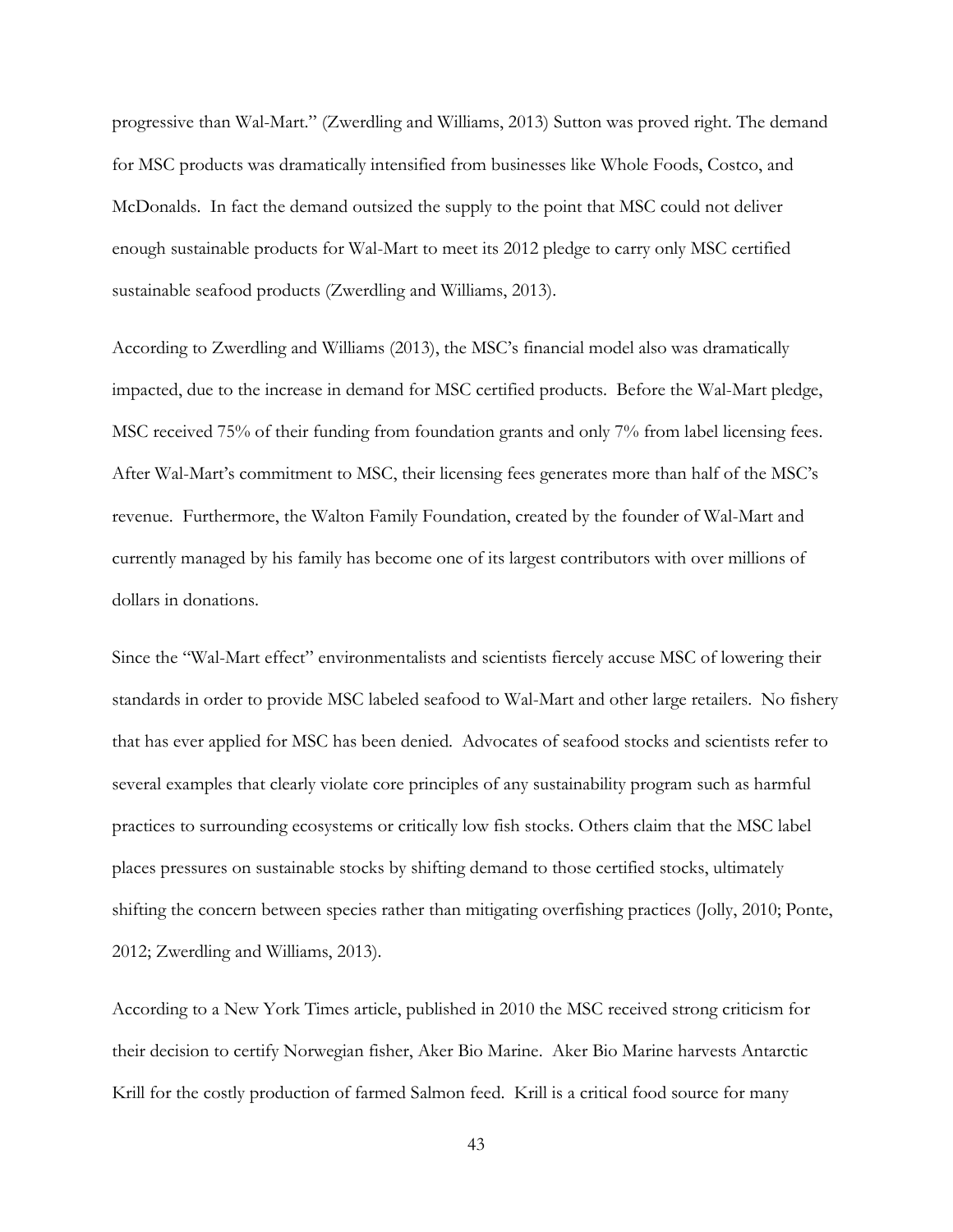Antarctica species including whale species and penguins. Environmentalists and ecologists worry that the label will encourage the exploitation of a critical food source (Jolly, 2010; www.pewresearch.org , 2010). In a press release from the Pew Environmental Group, Senior Environmental Officer, Gerald Leape, publicly denounced the MSC for their decision by issuing a press release with the following statement:

The MSC's label falsely advertises the message that all krill are sustainably caught and that consuming krill-based omega 3 supplements or purchasing farmed salmon raised on krill meal is okay. Nothing could be further from the truth….. In its decision, the MSC ignored irrefutable evidence put forward by numerous stakeholders including prominent Antarctic scientists, climate change and forage fishery experts and environmental groups (Gerald Leape, www.pewresearch.org, 2010).

According to the Pew Environment group, in this case the MSC only certified one operator in the Krill Antarctic fishery. This fails to take into account the risk of the target population being harvested in a harmful manner or overfished by other companies in the same geographical area. Additionally, the Pew Group cites the MSC failed to account for the impact of climate change and the several uncertainties that may threaten the population (Pewresearch.org,2010).

Zwerdling and Williams further uses the example of the Fraser River Pacific Salmon to further condemn MSC for its failure to uphold sustainability standards. The Sockeye Salmon of the Fraser River in British Columbia illustrates the inadequate and inconsistent nature of the third party audits for MSC certifications. Fraser River is an important breeding ground for several species of Pacific Salmon and supports a profitable fishing industry for the region. In 2009 government researchers announced that the sockeye population virtually collapsed when only 2 million sockeyes returned to reproduce in the Fraser river opposed to the original estimate of a 11 million. Fraser River fishing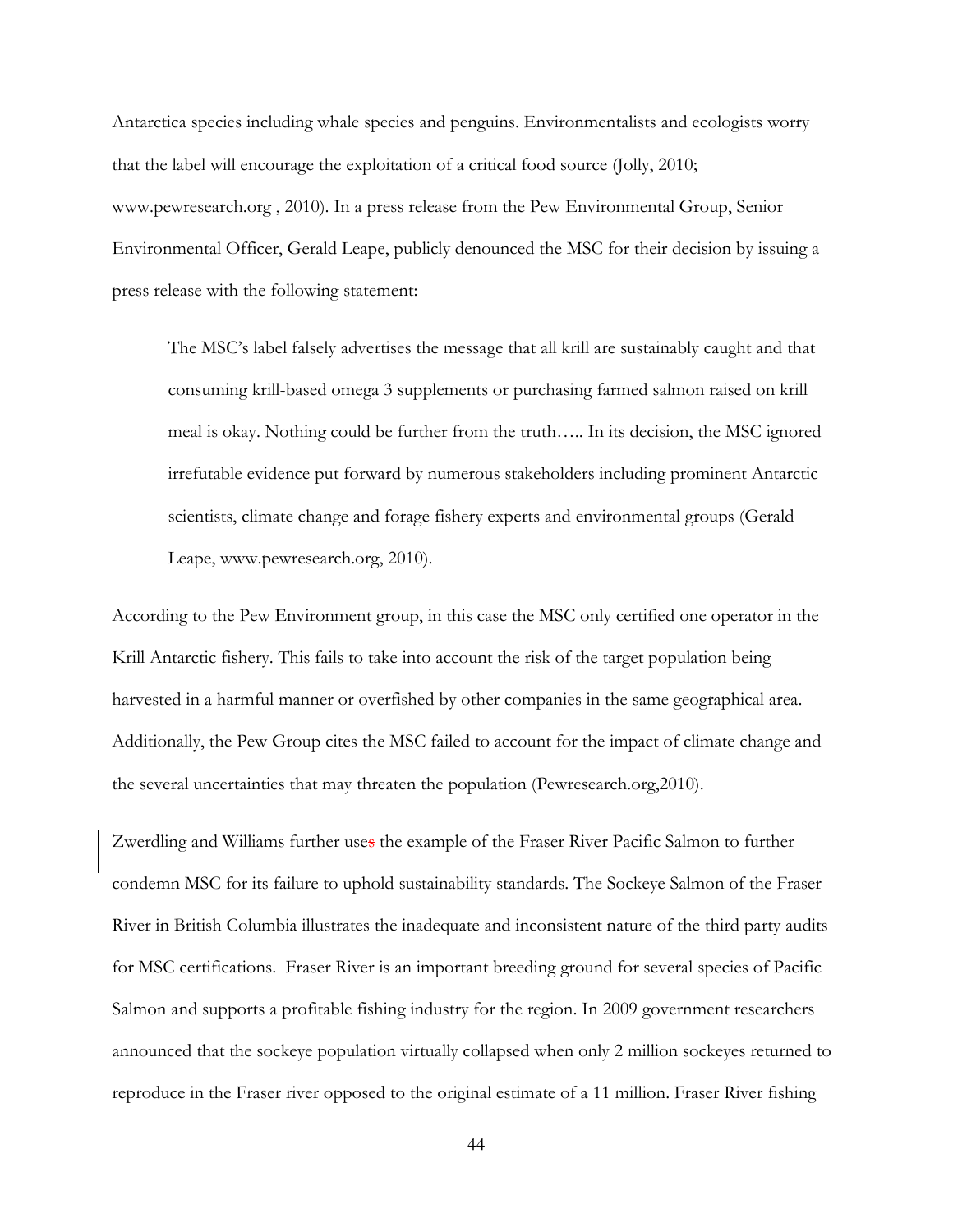community stated the label was necessary to continue exporting products to their European partners, because there is a higher demand for eco-labeled seafood in European supermarkets. How can the MSC certify the same fishery that is near collapse? The MSC will grant certifications "with conditions." The certification will be given to the fishery to use while they make these changes. The conditional certification is misleading because it communicates a fishery is sustainable at the moment of the catch, which is not always true. In this case Intertek Moody Marine was responsible for auditing the Fraser River fisheries. Intertek Moody Marine is responsible for the initial audit and conducting yearly assessments to ensure ongoing sustainable practices are being employed. At the initial audit, Intertek Moody acknowledged there is not enough existing research to truly determine how the fisheries around the river were affecting the population area. While the International Union for Conservation of Nature was red-listing specific Salmon species from the Fraser River, the MSC was granting Fraser River a sustainable certification. The company could use the logo on their products with the condition that critical research would continue. According to the Zwerdling and Williams investigative report, Intertek Moody's latest 2012 yearly assessment listed over 30 MSC standards that were still not met (Jolly, 2010; Ponte, 2012; Zwerdling and Williams, 2013).

In his peer-reviewed journal article, Ponte (2012), notes that the possibility of "conflicted interests with auditors assessments or reassessments are only anecdotal" (p. 313). Furthermore he cites several other concerns and failings of the MSC label. He concludes that there is not enough empirical research to determine the environmental progress of fisheries that use the MSC certification.

Additionally, Ponte suggest the MSC's failure to include developing enconomies is disconcerting. The certification and the sustainability recommendations are costly and often unaffordable to lowincome economies. The MSC board is composed of 13 fishery scientists and managers all from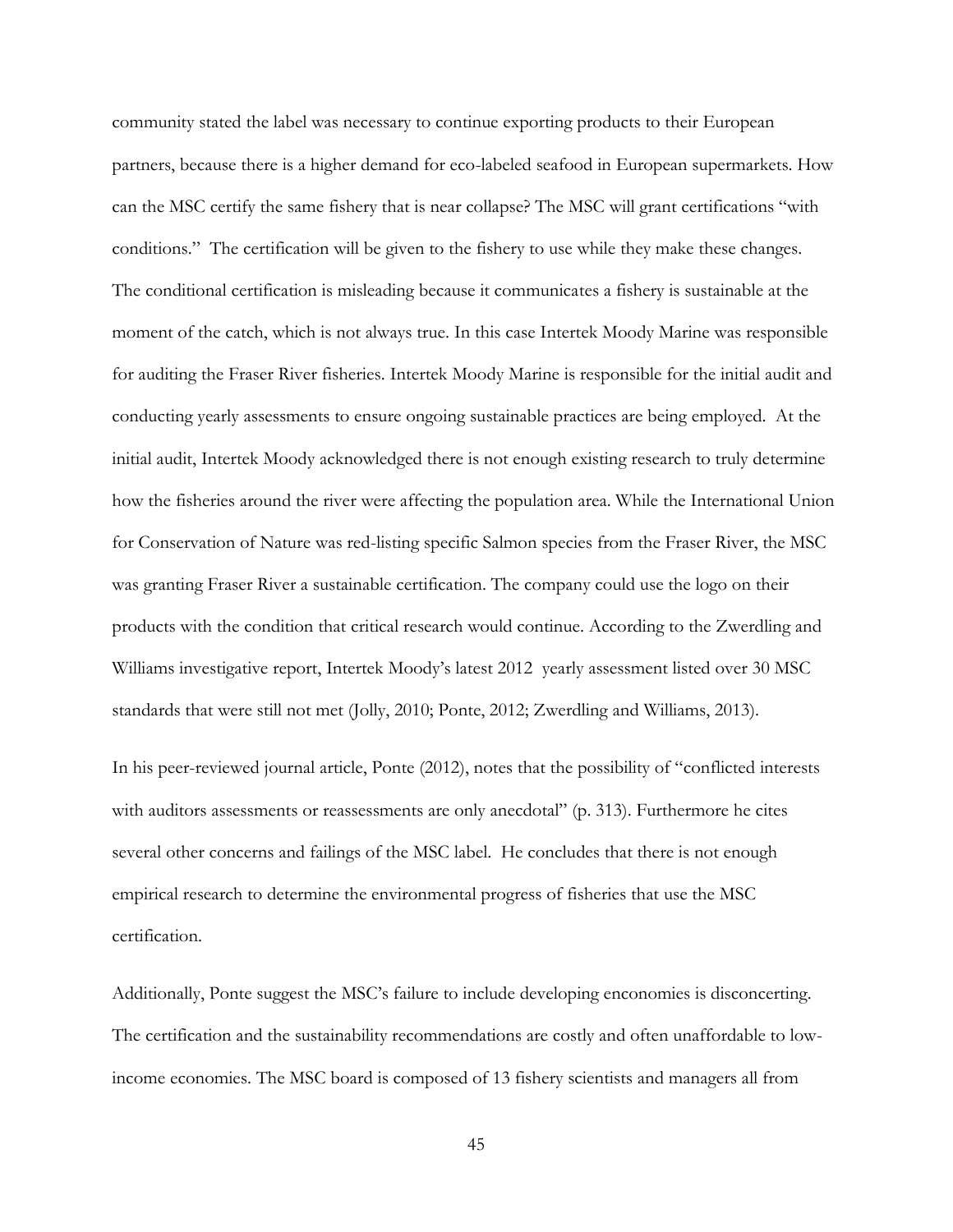Northern developed nations and the interests of the boards precludes the interests of developing economies (Ponte,2011).

The dominance of fishery management scientists, marketing, processing, chains of custody and logistic experts and of Northern-interest representatives, both in the formative years and in the configuration and consolidation of governance structures, has allowed the MSC to establish a Northern agenda built upon an internal balance between moderate environmentalism and techno-commercial imperatives, at the cost of socio-economic and labor issues and of Southern interests (Ponte, 2012, p.306).

The MBA Seafood watch has also formed corporate partnerships. MBA Seafood watch is a part of the Seafood Choice Alliance and also works with several restaurants and retailers to ensure that seafood red-listed by the Seafood Watch program is not being sold in these stores. Funding for the MBA's Seafood Watch comes from the Monterey Bay Aquarium Foundation's Trust, aquariums memberships, and donations from universities and conservation groups. This is contrary to the corporate governance structure of the MCS. As a result, the MBA program is less responsive to industry pressures.

#### **Establishing the Role of a Retailer**

From the last section, we understand that mounting pressures from retailers have intensified the usage of eco-labels and seafood sustainability programs. Retailers do not develop individualized treatments for managing fish stocks. For this reason, the retailer's narratives concerning their approach to supplying sustainable fish are discussed in its entirety, unless the retailer notes any specifications concerning Salmon products. This section takes a look at the programs from two stores Publix and Whole Foods. Both claim to have a commitment to sustainable seafood and carrying quality products that clearly communicate that commitment.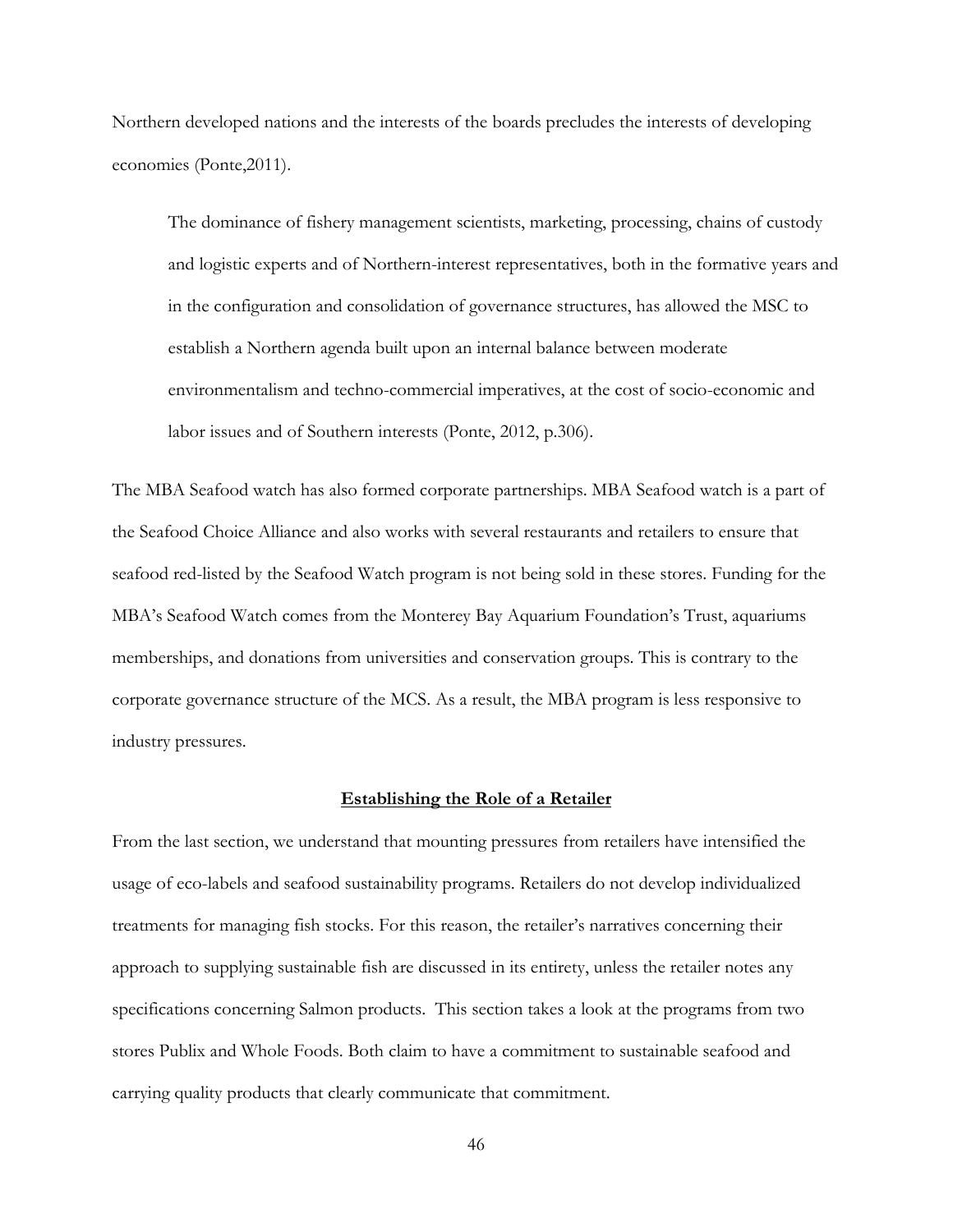Greenpeace (2012) publishes a yearly report, *Carting Away the Ocean*, (CATO) where Greenpeace evaluates and scores supermarkets for their role in implementing sustainable seafood practices. Their report presents the findings for 20 US supermarkets and wholesale stores. The scores are developed by evaluating the following four items of each store. (1) A store's policy on purchasing decisions and production requirements for sustainable seafood. (2) The initiatives the retailers take outside of the grocery industry to promote sustainable seafood consumption. This may be in the form of coalitions, partnerships and/or community engaging activities. (3) The transparency of the store is graded and determined by the stores ability to provide quality information regarding the sustainability of the seafood they offer (e.g., eco-labels and sustainability rankings). (4) Lastly, the store's score is negatively impacted by the amount of "red listed" seafood the store continues to sell in spite of the fact that these species are ranked of high or critical concern. (Greenpeace, 2012). It is important to note that Greenpeace researches and develops their own red list of fish species. I use the Greenpeace's CATO criteria to evaluate the role of the retailer's policy in sustainable production ("www.greenpeace.org", 2013).

#### **Whole Foods**

Whole Foods Inc. has focused on sustainability and minimizing their environmental impact since it opened its first store in 1980 in Austin, Texas. Initially, organic food networks were premature. As a result, sourcing and distribution for organic food products was difficult. Consequently, the store developed its own produce distribution company and continues to evaluate every step of their vendor's production chain in order to ensure its commitment to quality organic produce.

Whole Foods is invested in the belief that people will pay a premium for healthy and organic food products. The store claims to ensure its success by investing in the highest quality products and developing strong relationships with their employees, vendors, customers, and the store's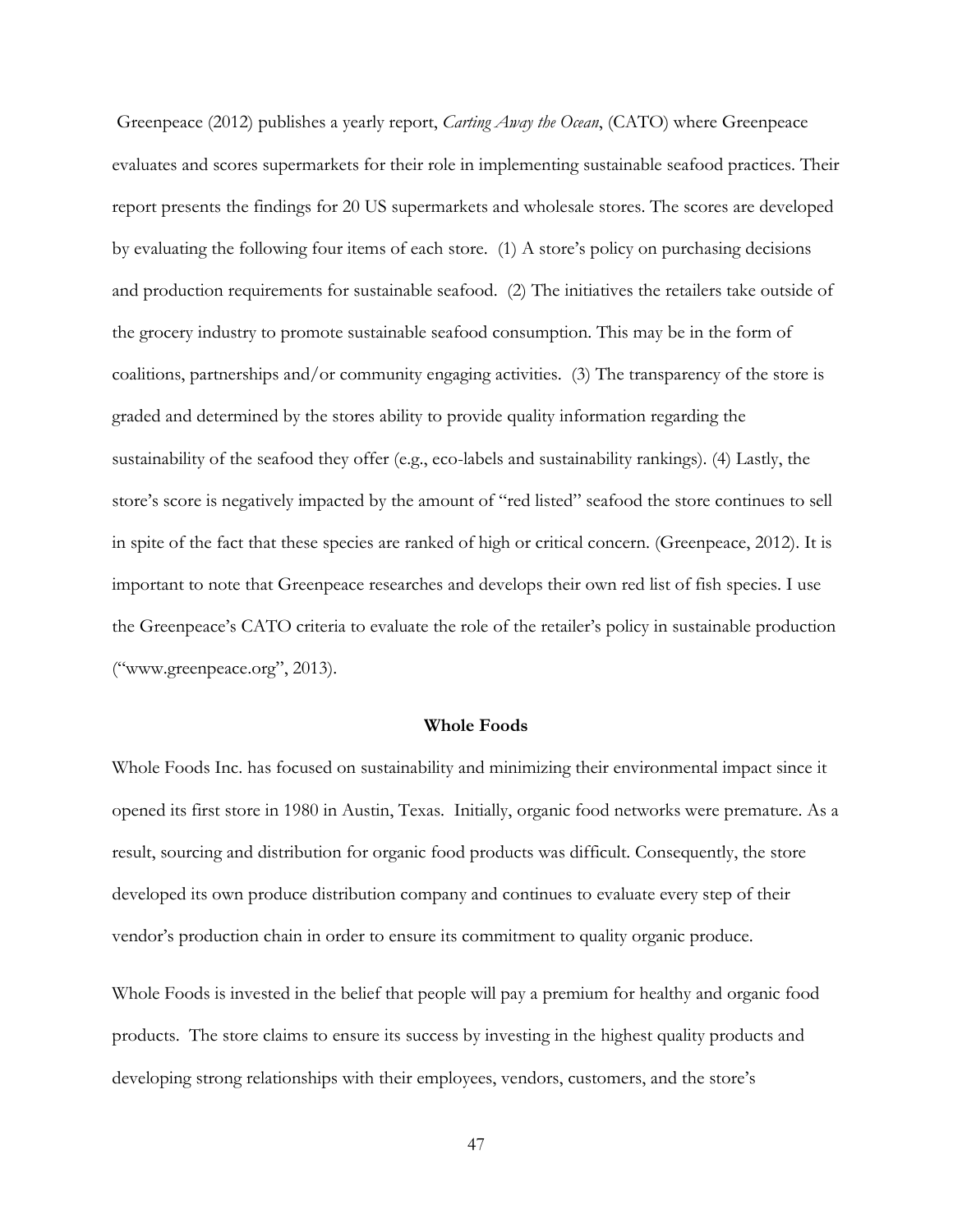community. Their environmental commitments include 1) supporting sustainable agriculture by promoting soil conservation and reducing pesticides, 2) eliminating waste through recycling initiatives and reduced packaging , 3) and promote energy efficiency methods and maintenance programs by encouraging water and energy conservation (Baldwin, 2009, p.220; www.wholefoodsmarket.com). Additionally, the store has created "healthy eating educational programs" to serve its employees and customers (www.wholefoodsmarket.com).

According to Whole Foods, their commitment to sustainability is also evident in the seafood products. The company claims to carry quality aquaculture products by using a third party system to ensure their products uphold Whole Food's health and environment standards. However, these standards or methods are not clearly identified on their website; Whole Foods issues the following statement regarding their Farm-Raised Salmon.

Our [farmed] Salmon is raised in carefully monitored, low-density pens without antibiotics, pesticides or added growth hormones. Detailed protocols prevent escape of the salmon into the wild, and harmful and lethal methods are never used on predator birds and marine mammals (Whole Foods Inc ("www.wholefoodsmarket.com/mission-values", n.d.).

Additionally, Whole Foods uses MSC labeled fisheries to stock their wild-caught fish products. For all other wild-caught seafood products that do not use the MSC labels, the store labels products with the color coded ratings from the Blue Ocean Institute (BOI) or the MBA Seafood Watch. The BOI sustainability ranking system is similar to the MBA Seafood Watch and uses the traffic light color coding system to rank seafood species. Additionally, the company pledges to never carry any product that are "ranked red" by either the MBA Seafood Watch or the BOI. The list of red-rated species that they no longer carry is posted on their website. Whole Foods also explains on their website why they chose MSC certification, and the MBA and BOI ranking programs "We selected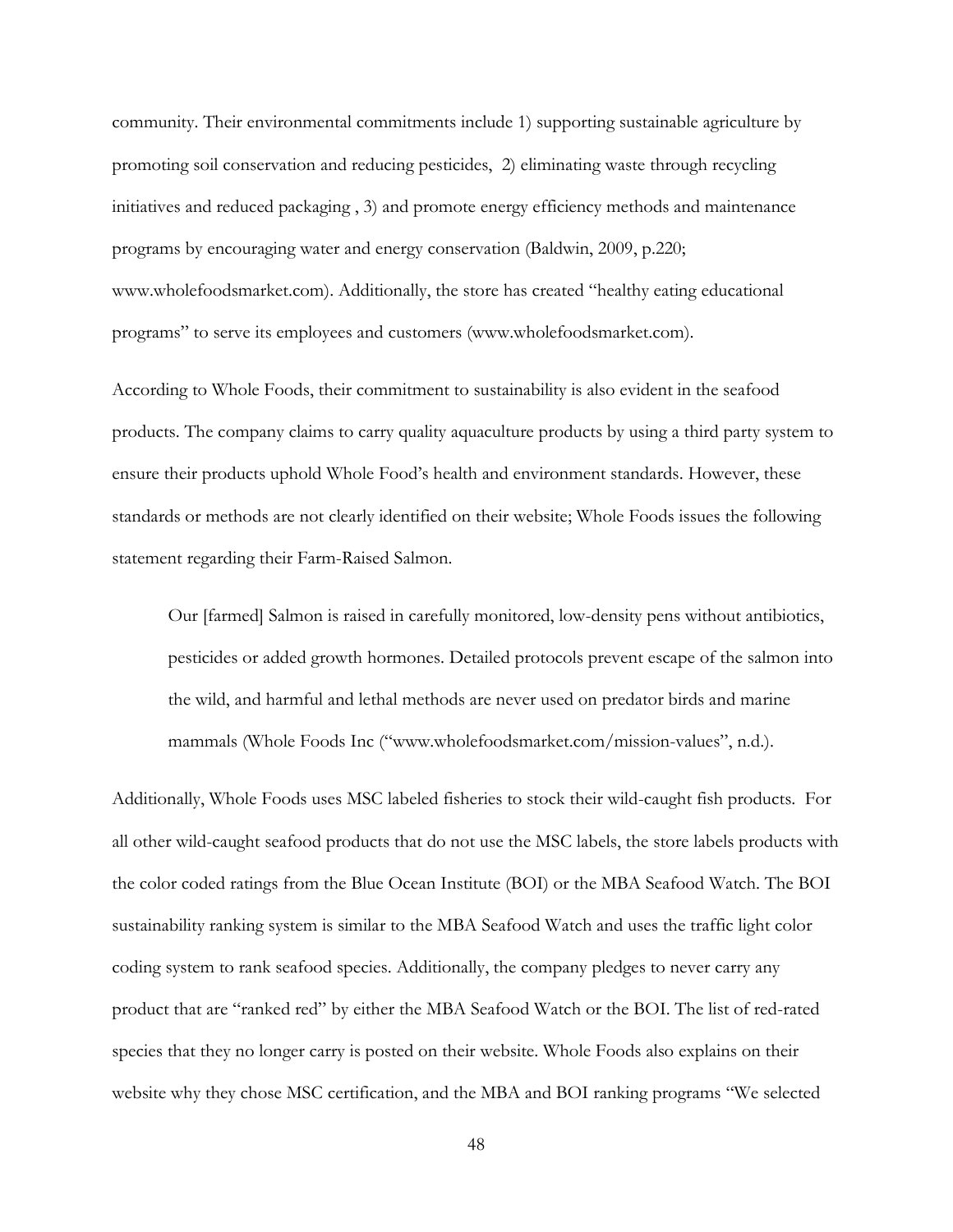these partners because they are highly respected for the strength of their science-based seafood programs." Additionally, citing that these partners are known for their transparent ranking methods and all of their evaluations are easily accessible online ("www.wholefoodsmarket.com/missionvalues", n.d.).

In the Greenpeace supermarket evaluation, Whole Foods was ranked overall second best out of the twenty stores being evaluated. The stores received high scores in their policy and initiative categories. However, it is important to note a discrepancy in the transparency and the "red listed" category. Whole Foods' score was impacted due to the fact that Greenpeace does not endorse MSC's rating and its "red list" includes several more species than the MBA or BOI programs. The failure to provide measurement information on their farmed salmon should also be seen as failure to their commitment of transparency.

## **Publix**

Publix operates primarily in the southern states. With over a 1000 stores, Publix is one of the largest employee owned supermarket chains in the U.S. (www.publix.com, 2013; Greenpeace, 2012). Publix carries its own organic or all natural products, *Greenwise,* and has made substantial progress in expanding the line. On the matter of seafood sustainability Publix claims on its website that it is a "pioneer" in seafood sustainability practices (www.publix.com, 2013). In 2009, the store hosted the Publix Seafood Sustainability Summit in order to launch their seafood sustainability program. Similar to Whole Foods, Publix has created partnerships with scientific research group and sustainability managers: Ocean Trust, Ocean Conservancy and Sustainable Fisheries Production (www.publix.com, 2012; Greenpeace, 2012). However, Publix acknowledges that its sustainability program is still in the planning stages. On their store sustainability website, the company outlines its ambitions to implement a sustainable seafood program in a three phase project.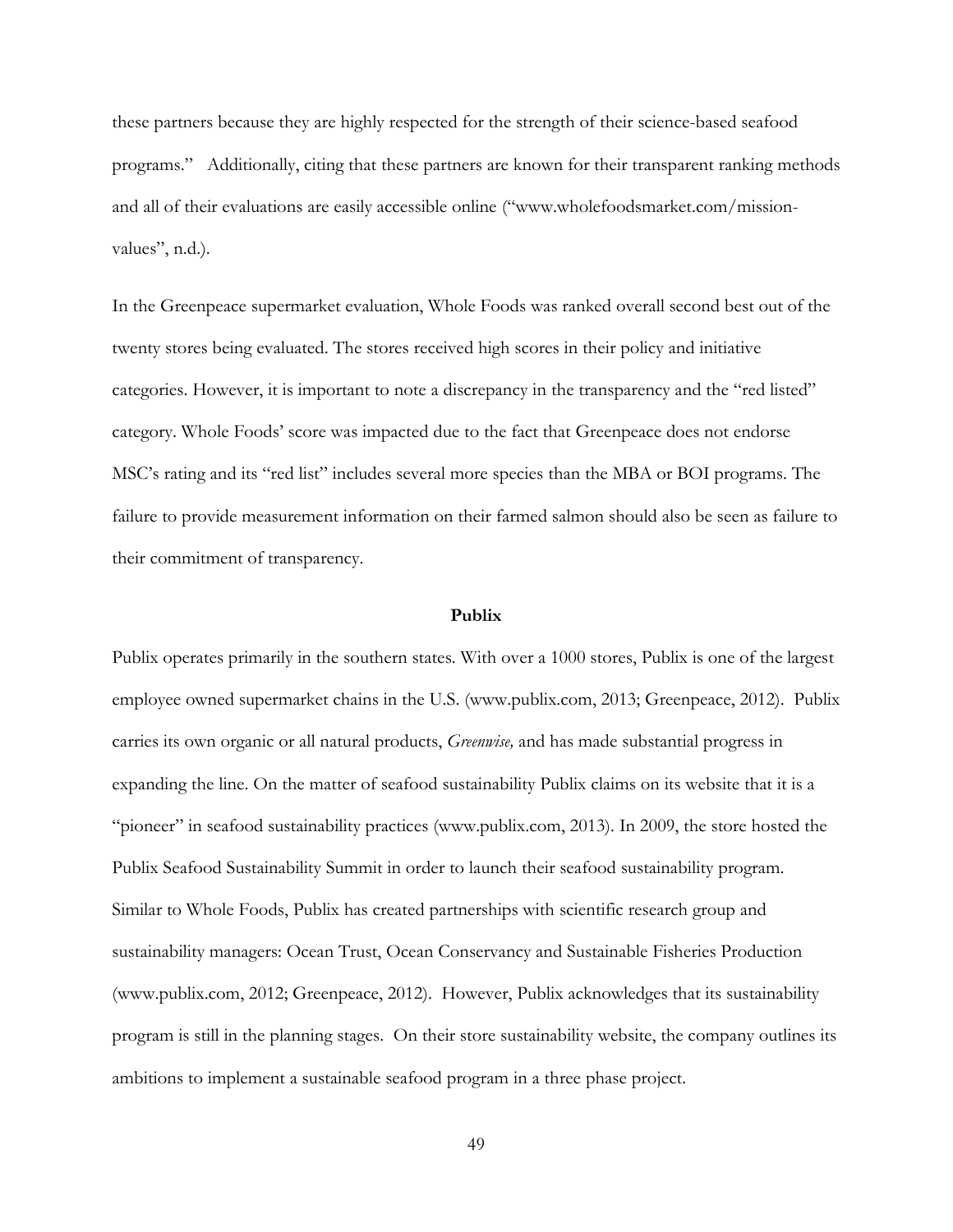Phase 1 is a research and data collection phase that was completed in August of 2010. During this phase Publix conducted a data collection and compilation for all the seafood that was being sold in their stores. Phase 2 Publix administers an internal product evaluation. According to their website in this stage product decisions will be made and "improvement projects" will be implemented. Phase 3 is the final stage. In this phase, the retailer continues to administer improvement projects and initiates action plans to ensure an ongoing effort to measure the progress and maintenance of sustainable practices from their partners (www.publix.com, n.d.).

However it seems the company's efforts for sustainable production have fallen flat. Publix claims to still be in Phase 2 since the completion of Phase 1 in August of 2009. Publix has not disclosed the results for Phase 1. Furthermore, Publix description of the phases does not provide any details on the objectives of their improvement projects, their current status, or how they will be administered. Despite their partnership with Ocean Trust, the company does not offer any eco-labels or sustainability rankings on their seafood products (www.publix.com, n.d.).

Publix does not currently participate in any seafood labeling programs. The labels, which are meant to inform consumers about products that are sustainable, can be confusing because of inconsistencies between the programs. The Marine Stewardship Council (MSC) is perhaps the best known of all the labeling programs, but the cost of certification is too much for many small industry fisheries (Publix, www.sustainability.publix.com).

According to Greenpeace, the company continues to sell significant amount of red-listed seafood. Out of the twenty-two species that Greenpeace labels red listed, Publix sold fifteen of the stocks in their stores, including Orange Roughy and Chilean Sea Bass. Publix does not offer any detailed information on the fisheries that supplies their wild-caught or farmed Pacific Salmon. Publix was ranked 19 out 20 stores in Greenpeace's sustainable seafood retail program. Additionally,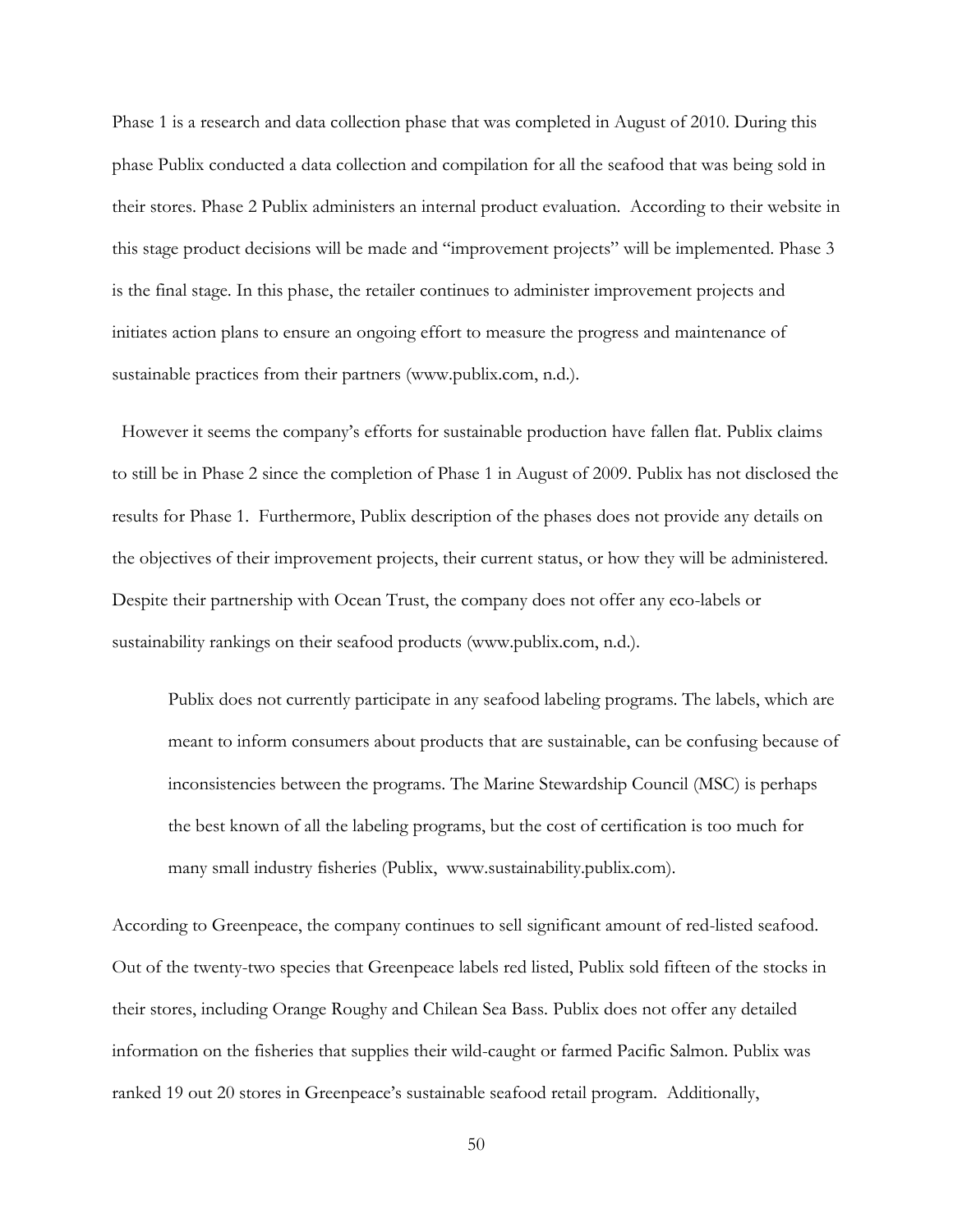Greenpeace harshly rated Publix for their failure to incorporate store policies and standards for the product they sell and their lack of a transparent program for eco-labeling.

From this, it becomes clear that Publix takes a very different approach toward developing sustainability than the previous campaigns that are driven by retailer and consumer demand for sustainable products.

Unlike other programs, we do not believe that change can happen by avoiding products. The fact is that all harvested seafood is sold to someone. In a worldwide industry such as seafood, change is truly driven by supporting the industry as they work through the issues that are causing them to be unsustainable (Publix Supermarket, n.d., www.sustainability.publix.com).

Publix takes the opposite position of Whole Foods. Whole Foods establishes an incentive for fisheries to commit to sustainable fishing whereas Publix's program does not outline a sustainability solution or purpose for convincing fisheries to join their cause.

#### **Globalized Governmental Regulation**

Oosterveer & Sonnenfeld (2012) discuss the impact of globalization on the food industry and the impact on sustainability efforts in their book *Food, Globalization, and Sustainability*. They argue that globalization has created challenges for the food regulating industry. Similar to Beck, Oosterveer and Sonnefeld express the significance of a "glocal" perspective (Beck, 1999).

Global and local are inextricably and irreversibly bound together through dynamic relationship, whereby connections between the two may be more or less mobile, intense, social, or distant. They are not mutually exclusive concepts (Oosterveer & Sonnenfeld, 2012 p.15).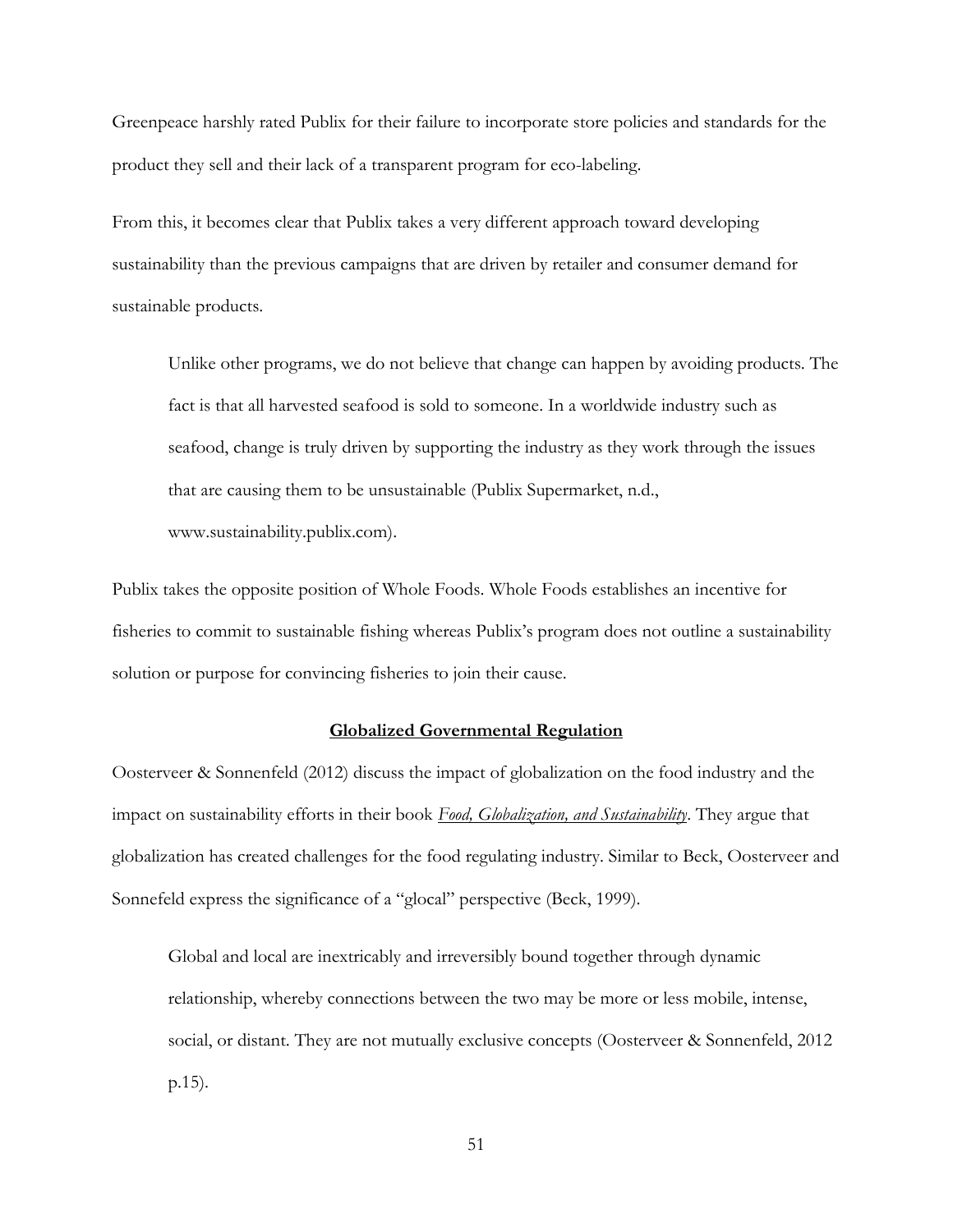As a result of accelerated globalization, industrialized nations relying on international food flows are witnessing a monumental shift in food regulation. Production areas and structures are becoming too large to govern. It is difficult to create transparent policies and production practices due to the great distances food travels and the several steps of processing (Iles, 2004). As a result the politics of food flows are being determined by producers, traders, processors, and consumers. Previously food regulation was a system where governments were responsible for ensuring quality and safety. This is being replaced with a multilateral system where several actors collaborate, in order to promote a global governance system. This collaboration is demonstrated in the alliance between Whole Foods and MBA and MSC. To date global governance systems has directed their resources to facilitating free flows of food to enrich the capitalistic process and there has been little concern for guaranteeing sustainability and minimizing environmental impact of these ventures (Oosterveer & Sonnenfeld, 2012).

With that being said, this section discusses the existing frameworks for governing US Pacific Salmon product. Up until this point the paper has addressed expressing sustainability through consumer demand. I discuss whether ecological citizens can rely on the meaningful policies and practices of the governing fishery regulation. From this I hope to determine the ability for ecological citizens to send meaningful feedback to the industries concerning the need for sustainable sources.

U.S. Pacific Salmon fisheries are especially difficult to manage. They are anadromous species and travel across state and country borders. As a result the fisheries are managed by four state departments of fish and wild life (California, Oregon, Washington and Alaska) and two regional fishery councils, the Pacific Fishery Management Council (PFMC) and the Pacific Salmon Commission (PSC). Due to severe stock depletion, the federal governmental also monitors select West Coast salmon species since the 1990's under the Endangered Species Act. Additionally, Native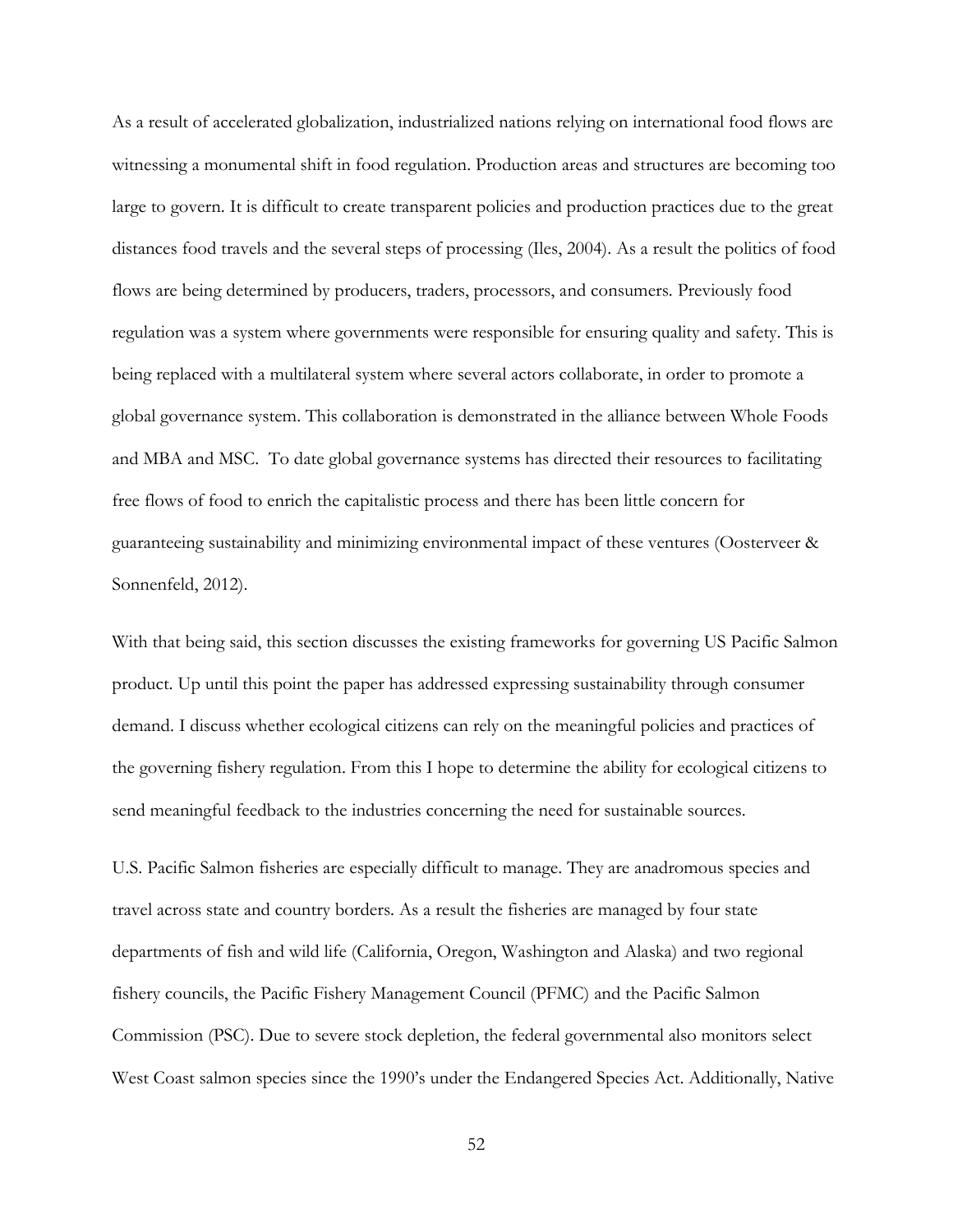American tribes have some rights to Salmon fishing. The PSC is a bilateral agreement between Canada and the US concerning the management of Salmon harvest levels. The PFMC manages ocean salmon fishers off the coasts of California, Oregon, and Washington. The Alaskan Department of Wildlife and Fish have considered the leading manager in the Alaskan territory and only work with the PSC and ESA for specific territories and critically depleted species.

The MBA evaluates the regulating bodies at length in the Pacific Salmon Sustainability Report. The report divides the US Pacific Salmon into two categories: Alaskan Pacific Salmon and Washington, California and Oregon Pacific Salmon. Their sustainability criterions are evaluated individually. The MBA ranked the Management of Alaska Salmon as the Best Choice, but cited several management problems with Washington, California, and Oregon Pacific Salmon. Washington, California, and Oregon Pacific Salmon have suffered greater habitat destruction to their freshwater rivers and streams, making it more difficult for Salmon return to their spawning ground. Recall, the importance of escapement quotas. According to the MBA, the PFMS inflated escapement numbers in 2007 and the fishing season for 2007-2008 was not constrained appropriately. This, in combination with other uncontrollable factors, caused enormous pressure on the stocks, therefore the fisheries were not opened the following 2008-2009 season. Despite that the bias was corrected after 2009, the predicted escapement amount still did not reflect the actual escapement amount. Scientists find this disconcerting and it raises questions on the effectiveness of the current management strategies to ensure the viability of Salmon species in that area.

For the intensive purposes of commercial sale Atlantic Salmon stocks are virtually extinct and US Pacific Salmon stocks are gradually declining. Given the extreme shortages, many scholars argue that it is an indicator of market failure, that Salmon prices do not reflect the scarcity of Salmon.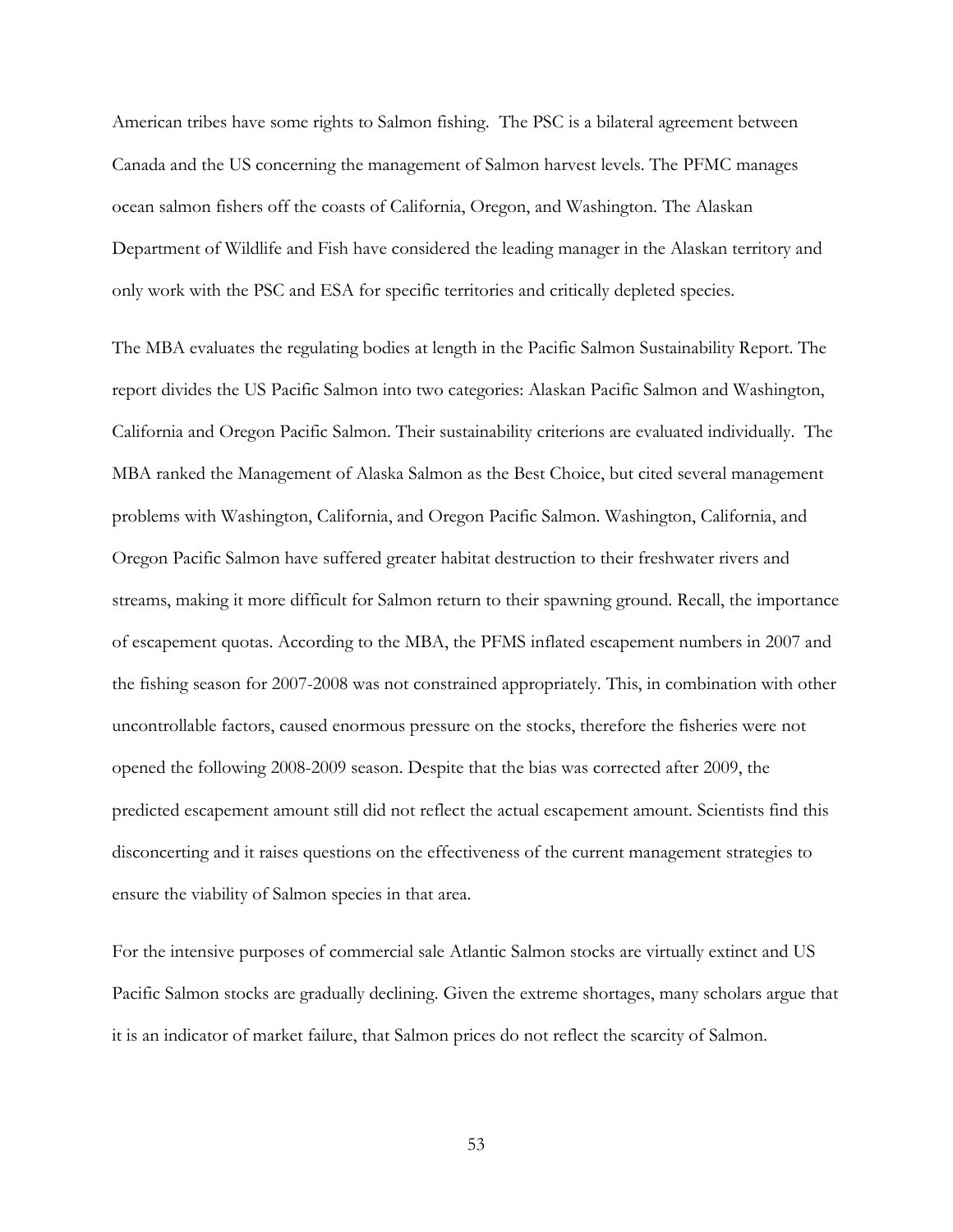Additionally, the environmental and social costs are externalized in the fishing industry ultimately sending incorrect information to the consumer. (Greenberg, 2010; Seyfang 2005)

Furthermore, current management in the Washington, Oregon, and California areas have not been able to prevent long-term decline in fishery stocks. On the other hand, Alaska is considered to have considerable efficient management practices. Monitoring the stocks very closely and accurately, the Alaskan Department of Wildlife and Fish have proven to be thorough in setting their fishery quotas to reflect the escapement amount. Furthermore, they have proven effective in rehabilitating several Salmon populations. Greenberg (2010) writes of the following describing the precautions that Alaska demonstrates in the management of Salmon fisheries.

When it comes to Salmon, Alaska is like a little wise old man sitting on a far northern perch overlooking the destruction that humanity has wrought farther south. Almost invisibly, the shock wave from the global near eradication of wild salmon seems written into the landscaped of this richest of seafood states (Greenberg, 2010, location 369).

Why have Alaskan fisheries proven more efficient than the Western Coasts? The governing policies in Alaska are for the most part centralized in the Alaskan Department of Wildlife and Fish. Unlike the several state, federal and international agencies in Oregon, California, and Washington. Additionally Alaska does not have the same degree of habitat loss, pollution, and the introduction of the invasive species as the West Coast. However MBA is critical of both Alaskan and Oregon, California, and Washington fisheries for their release of hatchery-raised eggs. Recall the concern that is mentioned in previous sections regarding the release of hatchery-raised eggs by governing fisheries. In the following section, we discuss the implications and impacts these actors have on ecocitizenship.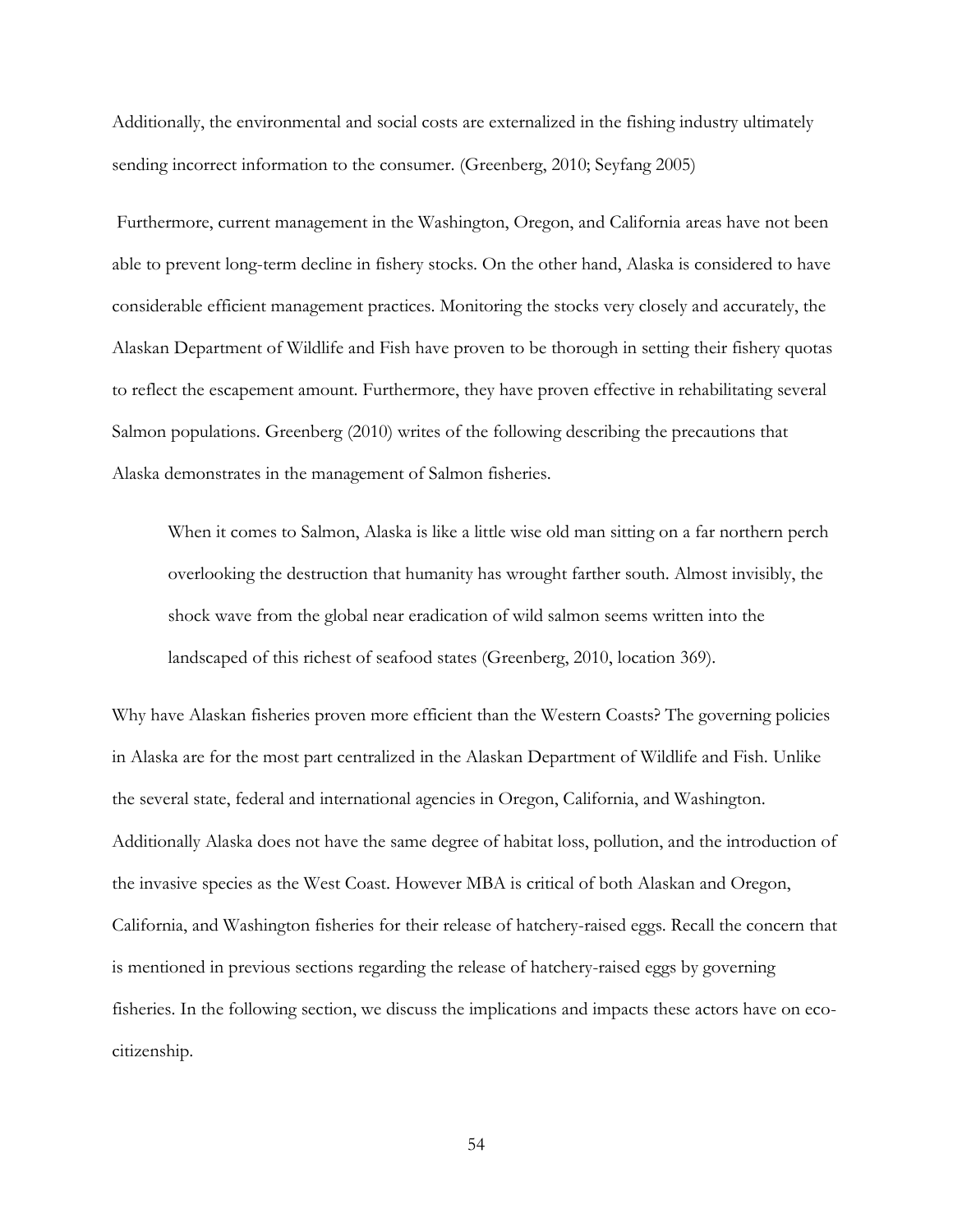#### **Case Study Discussion**

A key component to any change in fishery management is to understand the attitudes, values, and preferences of the people involved – fishermen, producers, managers, and the consumers (Annala et al, 2010, p.1104). This section critically analyzes the attitudes and behaviors of the actors listed above. I draw conclusions regarding the MBA Seafood Watch program and similar consumer awareness campaigns, and MSC eco-labeling schemes. This section evaluates the ability (or lack thereof) for these campaigns to nurture engaged citizens and overall create the terms of citizenship that is required for the application of Andrew Dobson's ecological citizenship.

Iles (2004) argues that sustainability efforts by groups like the MBA Seafood Watch are ineffective in nurturing eco-citizens in their decisions for several reasons. Most importantly, the information they provide fails to create a sense of community for citizens.

Belonging to a group or community, engaging in political deliberation as a member of that group, demanding the right and ability to make and test knowledge claims affecting life within the group, and claiming access to vital societal resources. (Iles, 2004, p. 130)

Illes argues that programs like the MBA Seafood Watch give citizens an "unidirectional role". By supplying citizens with the information of sustainable species and relying on citizens to demand information is unsuccessful in creating an identifiable community where citizens are propelled by a common goal. Iles argues that this failure damages the potential for a progressive social movement. Secondly, he argues these groups do nothing to facilitate deliberation between fishermen and consumers. Unlike the MSC eco-label, this program does not hold fishermen accountable nor create a common discourse among actors within a fishery. Without finding methods for instilling democratic discourse between fishermen and consumers, political engagement cannot take root. Additionally without creating buy-in from the involved actors, self- regulation will continue to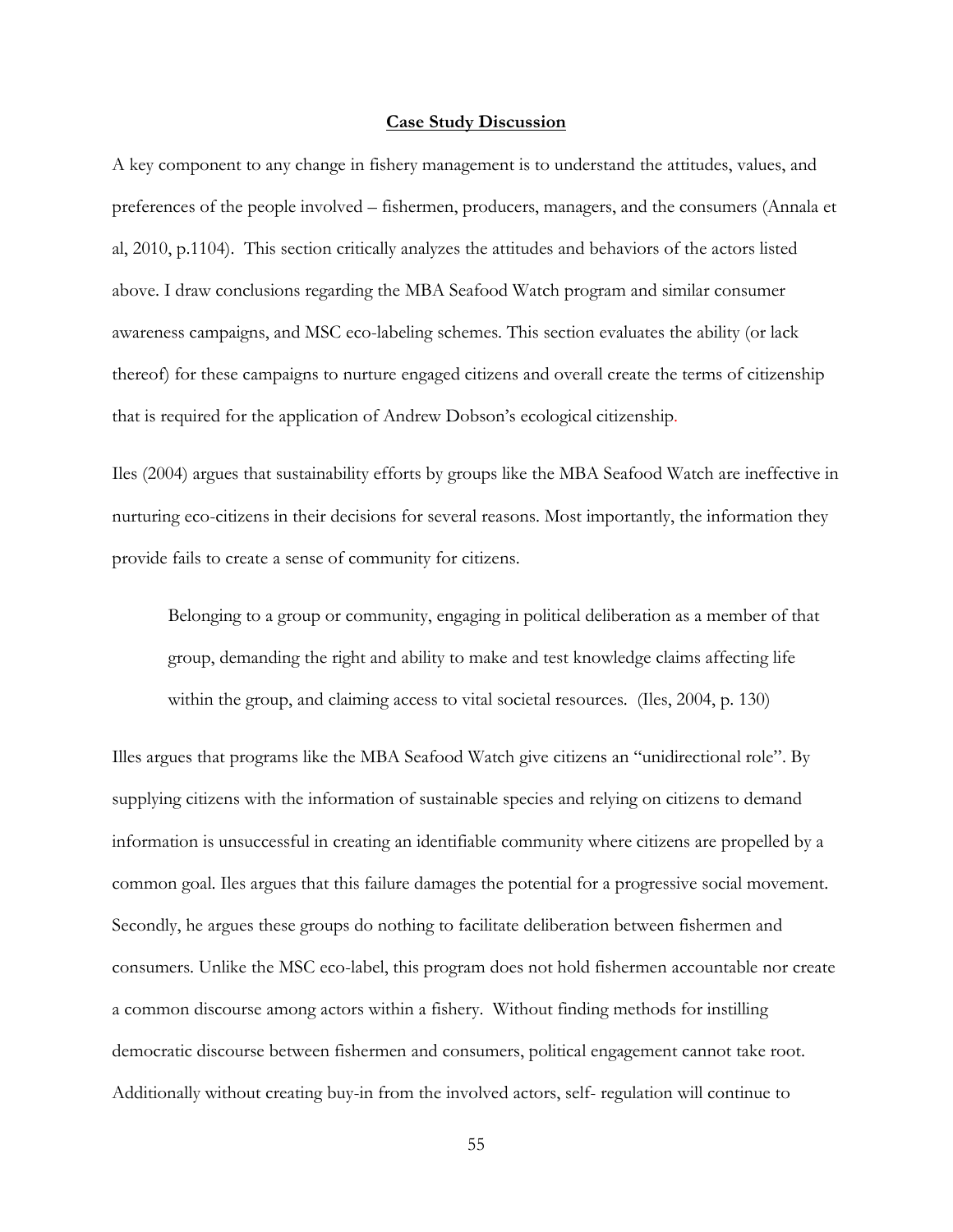monitor only the quotas of fish and never the harmful fishing practices. Lastly, Iles argues that sustainability efforts are directed toward a narrow band of upper-class consumers (p.128). Without the resources or access to premium products, the opportunity for having quality sustainable choices is limiting. This is furthered by the previous discussion MBA Seafood Watch label is mostly available in a premium organic markets, like Whole Foods. As of now, there is no sustainability ranking or eco-labeling at Publix.

In theory, it seems the MSC is more efficient in determining sustainable food choices and communicating that to the consumer. The MSC eco-labels have had more success to reach different socio-economic groups by reaching out to big box discount stores like Wal-mart, fast food companies like McDonalds, and developing worlds. Furthermore, by the MSC evaluating the entire supply chain, they essentially foster eco-citizenship in two ways. This method promotes deliberation and unites all industry actors towards the goal of gaining the MSC certification. Secondly, it also holds fishermen and producers accountable for their own practices and methods. Additionally, by analyzing the life-cycle of a product MSC certification most resembles the ecological footprint that Dobson uses as a touchstone in measuring sustainability. This highlights the material and monetary global flow between industrialized and developing countries.

However, we have seen the MSC is plagued with criticism for relaxing sustainability criteria in order to further business agendas. Additionally the MSC has failed to enable developing countries to pursue sustainable fishing practices. Scientists and advocates alike have accused MSC for ignoring the needs of developing countries and for relaxing sustainability standards to promote the growth of businesses. Charges for fraudulent certification should be understood as a massive failure for the MSC and consequently creates an invitation for competing certifications to enter the market.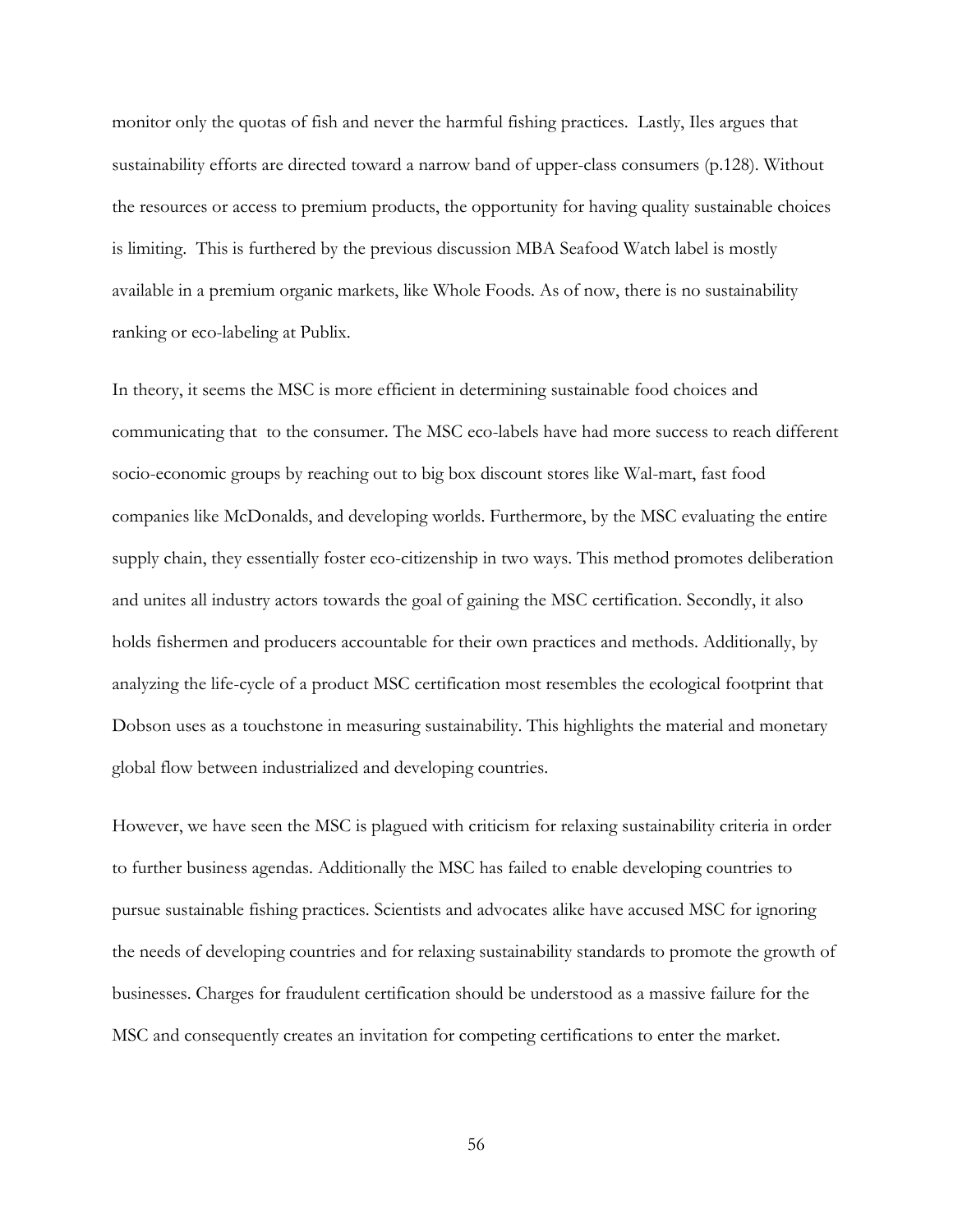Additionally, both the MSC and MBA Seafood Watch labels fail to account for the carbon footprint of these global flows. This should be an important adjustment as global climate change continues to exacerbate food shortages. Furthermore, gaining the MSC certification is a costly and time consuming, taking between two to five years. As a result, the MSC certification cannot keep up with the global demand for fish products. This gap in time and resources solidify the importance of consumer awareness campaigns and brings us back to the purpose of the MBA Seafood Watch. While the sustainability rankings fail to nurture a community for eco-citizens, they can provide valuable scientific data for the consumer.

From the case study comparing Whole Foods and Publix, it becomes clear that retailers play a critical role in demand for certifications and science that communicate the sustainability of a product. Supermarket, like Whole Foods, supply a science based commitment that is clearly articulated and reinforced in the products they carry. Supermarkets like Whole Foods also contribute the opportunity to form a community or an environmental network that further enhances environmental values and behaviors. Horton explains that citizenship is propelled by building a green identity. "My contention is that green activists practice environmental citizenship that is produced through their ongoing participation in a cultural world comprised of green networks, spaces, materialities, and times." (Horton, 2003, p.143) In the sense that Horton suggests, retail stores, like Whole Foods, offer an opportunity to reinforce and eco-citizen's commitment to a green identity, by supplying them with access to green spaces and material goods and further developing are building a community for eco-citizens. Recall, a community that is essential tool for eco-citizens and sustainable pursuits.

It is important here not to confuse the purchase of organic produce and product for one's own wellbeing as the behavior of an eco-citizen. While an eco-citizen may purchase organic products, it is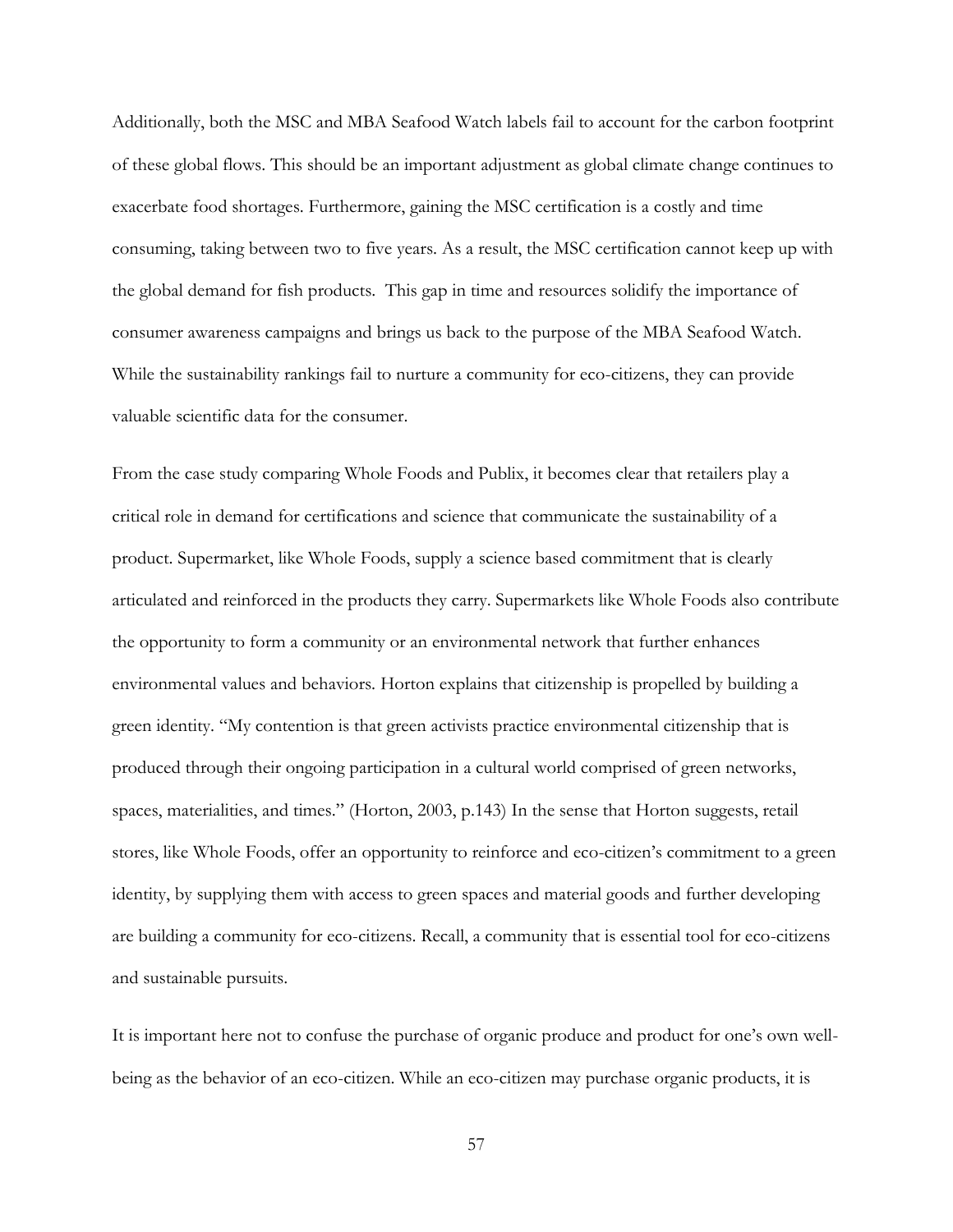fueled by a deeper obligation to minimizing harmful environmental practices and minimizing the global injustices for global citizens. From the retail comparison, one can also see that science and sustainability policies are far from being rated equally. It is here than environmental education is most important in deciphering between green washing marketing practices and sustainability measurements that are rooted in science. With that being said, eco-labels are in the early stage of development. While they are not flawless, they represent a transition to increasing the transparency and accountability of the fishing industry and communicating science to eco-citizens.

Furthermore, this case study illustrates the various barriers and limitations imposed on ecological citizens from the current governing system. Globalization has led us from a single governing food industry to a multi-actor collaboration, one where a regulatory capitalism emerges.

The coherent nation-based food regulation of the past is replaced by multiple arrangements, whereby nation states provide only the general regulatory background, while central principles, procedures and responsibilities are in the hands of non-state actors. Key questions then become how are these emerging arrangements are made possible, and on what their authority and legitimacy is based (Oosterverr and Sonnenfeld, 2012 p. 73).

 In the case of US Pacific Salmon, NGOS are working to fulfill the obligations where governmental policies and regulations are lacking. Recall from the literature review, effective sustainable policies are based on trustworthy resources, the precautionary principal, democratic participation, equity, and integrative policies. While it seems Alaska exercises some restraint and precaution in the fishing quotas, it seems all of US fish and wild life are discarding the precautionary principle when it comes to the implications for hatchery grown Salmon. With so many overlapping regulation efforts, it has proven difficult for California, Washington, and Oregon to integrate policies across territories.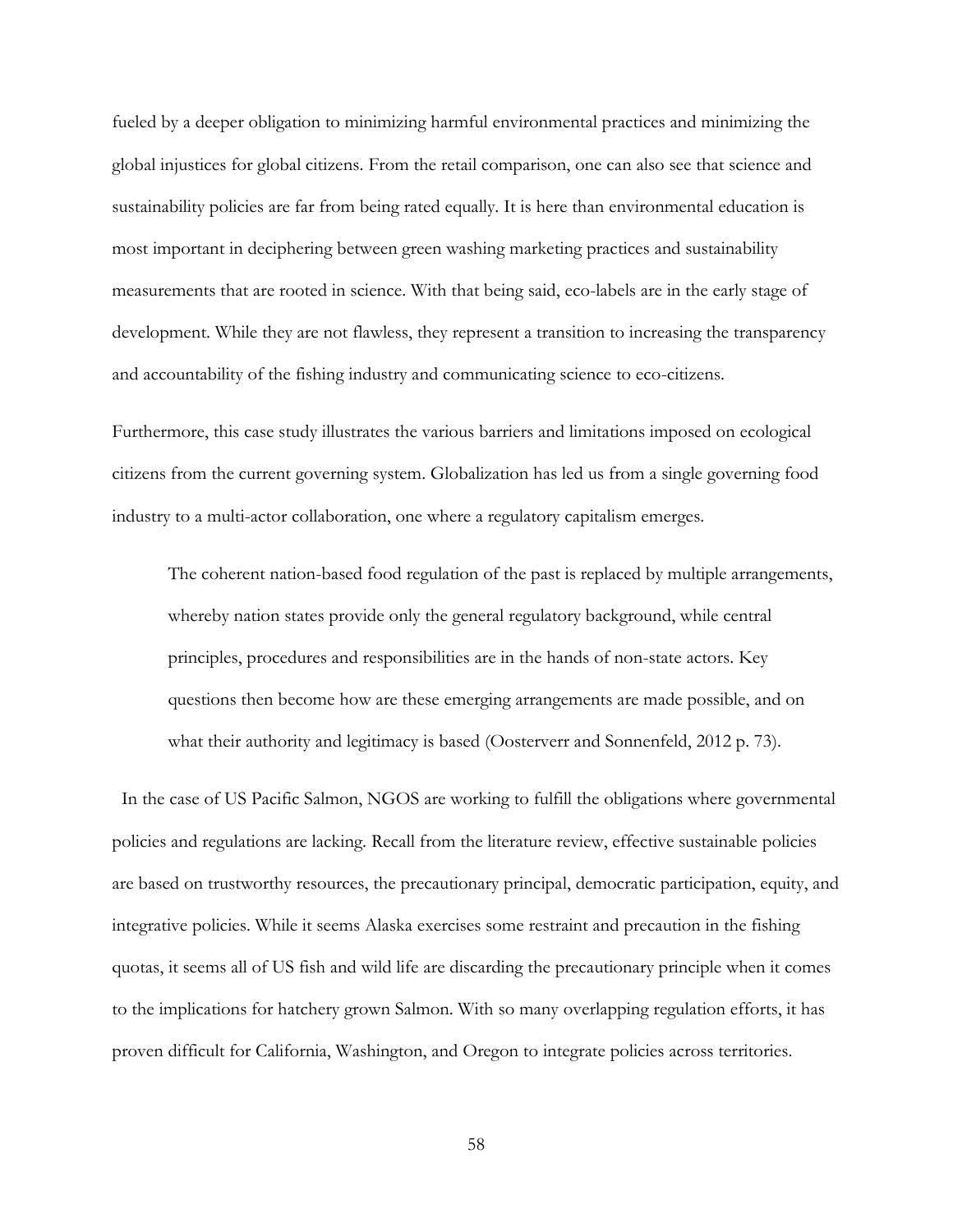Lastly, the governing agencies have made no initiatives to include equity and democracy in their regulations. Governing agencies or even methods for self-regulation should attempt to create communities where sustainability discourse can be prioritized (Iles 2004). Furthermore, the price of Pacific Salmon should reflect the scarcity of the fish and internalize the environmental costs. Governing agencies should establish a universal definition for sustainability to ensure that practices are consistent across jurisdictions (Greenberg, 2010; Iles 2004; Oosterverr and Sonnenfeld, 2012).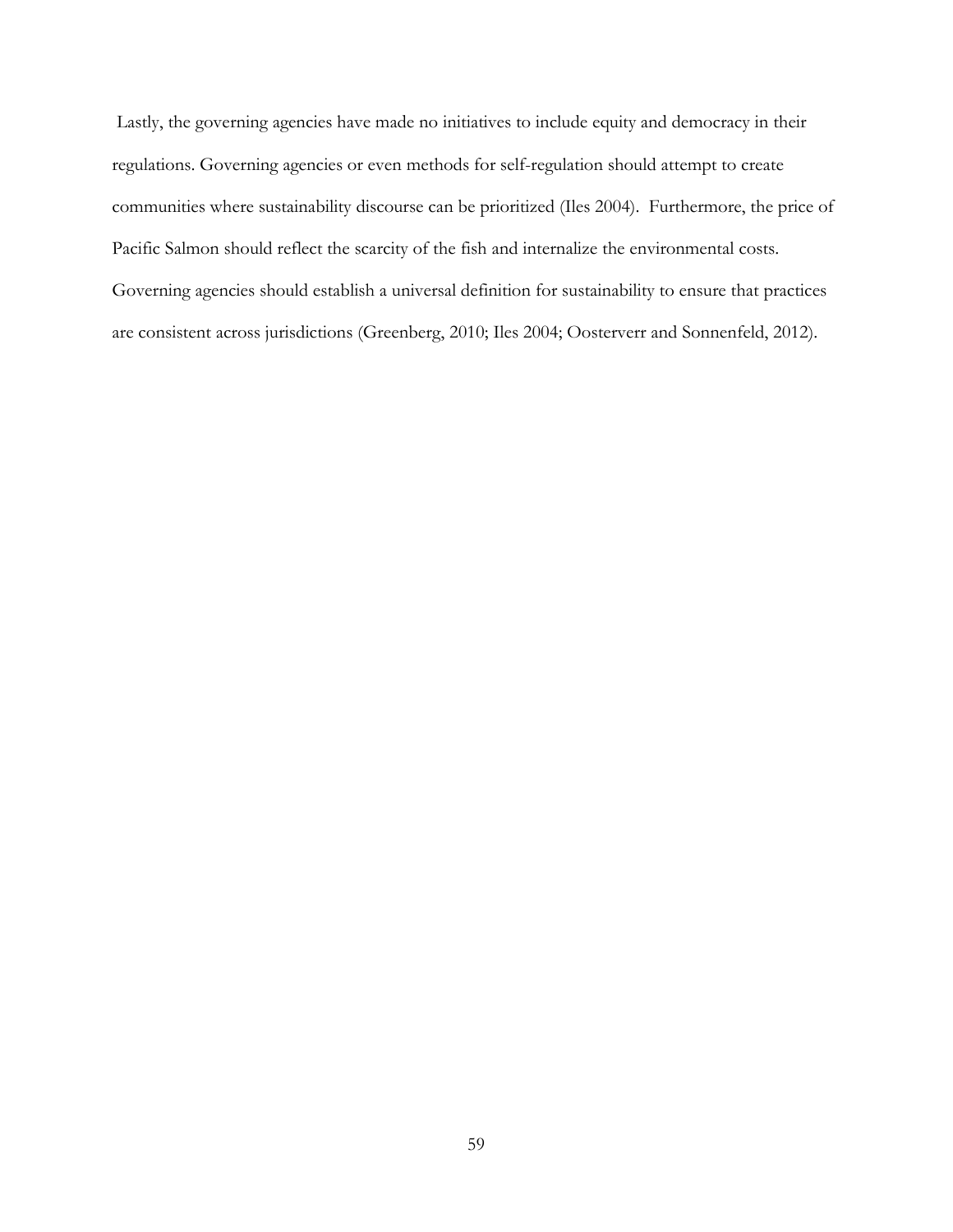## **CHAPTER FIVE: RESULTS AND CONCLUSIONS**

In the Tragedy of Commons, Garret Hardin (1968) declares "Natural selection favors the forces of psychological denial. The individual benefits from is ability to deny the truth even though society as a whole, of which he is a part, suffers." (Hardin, 1968, p. 1245) Hardin identifies the heart of the sustainability crisis. Without the engagement of citizens pursuing a transparent direction for a sustainable movement, sustainability concerns will continue to be shelved so convenient and short term gains for capitalistic industry profits can be realized.

From the case study we saw that eco-labels are not without their flaws, but do present a means for measuring sustainable processes. Pro-environmental behaviors and values can be nurtured by the green spaces and green materialities that are found in premium specialty shops like Whole Foods. The globalized food system is part of an interdependent complex network of actors. As a result the governing system is plagued with bottle neck procedures and fails to provide engaging political frameworks. What is the bigger picture here for ecological citizens? Without the acknowledgement and involvement of all these actors, then the efforts for eco-citizen are confined to providing market feedback by shopping at specialty stores like Whole Foods. Dobson warns against prescribing to an environmental program that is motivated by fiscal incentives and disincentives (Dobson, 2003). He cautions that these market based instruments that do nothing to change the self-interest behavior will not provide a means for developing environmentally responsible behavior (Dobson, 2006, p.5).

Recall, that Seyfang also warns against mainstream sustainable consumption policies that are marketbased and are non-transformative. Mainstream sustainable consumption fails to address the concerns of eco-citizens and at times even hinders the transformative potential for ecological citizenship. As we saw in the case study, sustainable consumption places obligations on the consumer, consequently pitting an eco-citizen against impenetrable institutional barriers. As a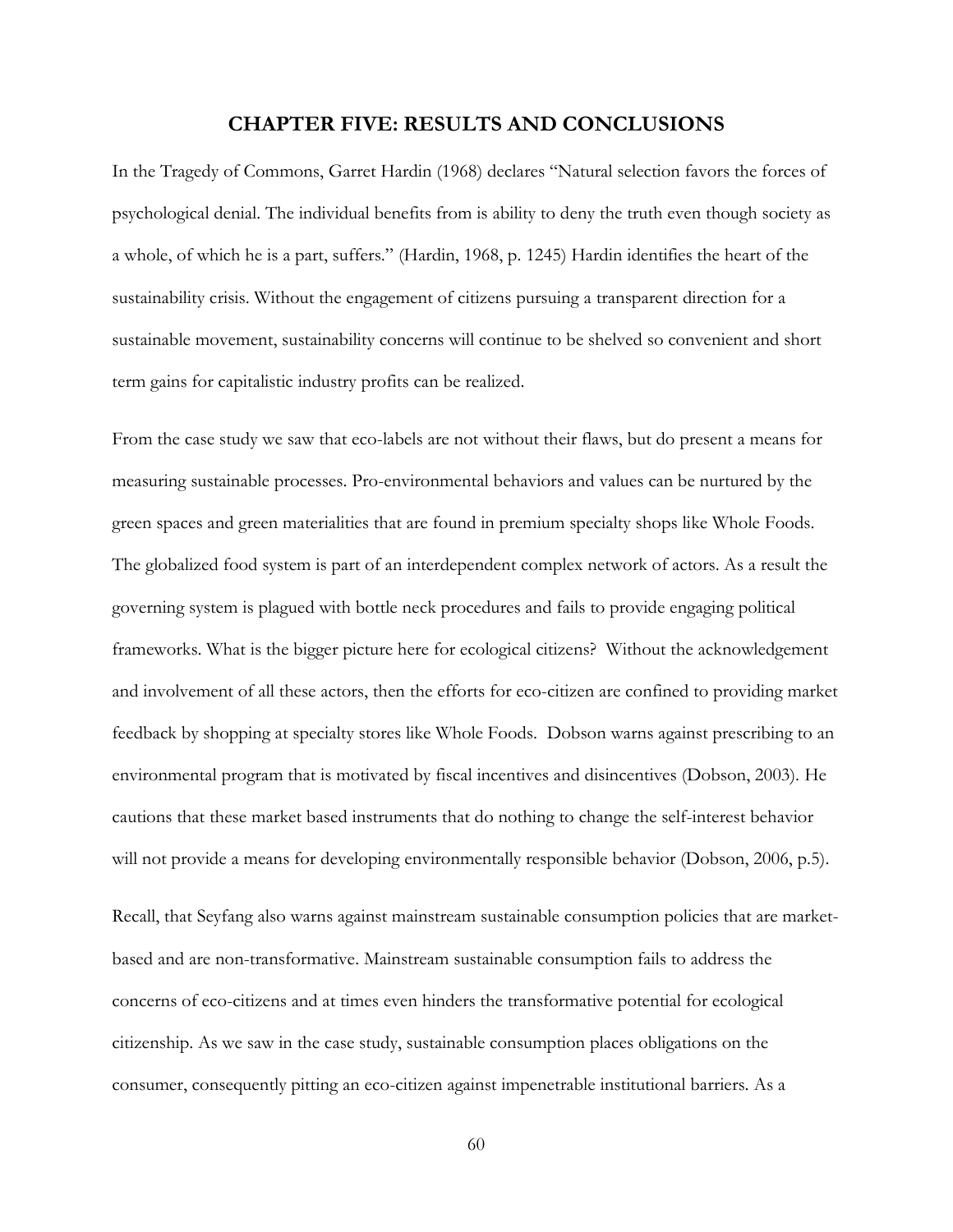market-based tool mainstream sustainable consumption is developed upon consumer feedback. Often, as illustrated in the case study, consumer feedback is incorrectly assessed due to inaccurate price indicators, inconsistent sustainability measurements, and failure of scientific information. Additionally, a general lack of source information and credibility concerns are information barriers that impede the process of eco-citizens to make the choices that would minimize their ecological impact and uphold their commitments to social equity and environmental justice. Our current economic indicators, like GDP, fail to account for activities that enhance quality and measure meaningful sustainable development. (Seyfang, 2005, p.295)

From the case study and existing literature, it becomes evident that while there are significant strides being made toward the "mainstream" sustainability movement, the framework for revolutionizing the buying behavior and cultivating ecological citizenship that Dobson describes is not present (Dobson, 2003; Seyfang, 2005).

## **Discussion**

The following section identifies recommendations for consumer campaigns and the general framework for facilitating opportunities and eliminating barriers for eco-citizens. The following recommendations can be used for the fishing industry but can be considered by other industries to change consumption behavior across several sectors.

Oosterveer and Sonnenfeld suggest a sustainable food system would have the following qualities:

A sustainable food system has a productive and responsive management system that can respond to the changing demand and can place limits on emissions and impose energy and resource efficiencies on all levels of the food chain (Oosterveer & Sonnenfeld, 2012 p.45).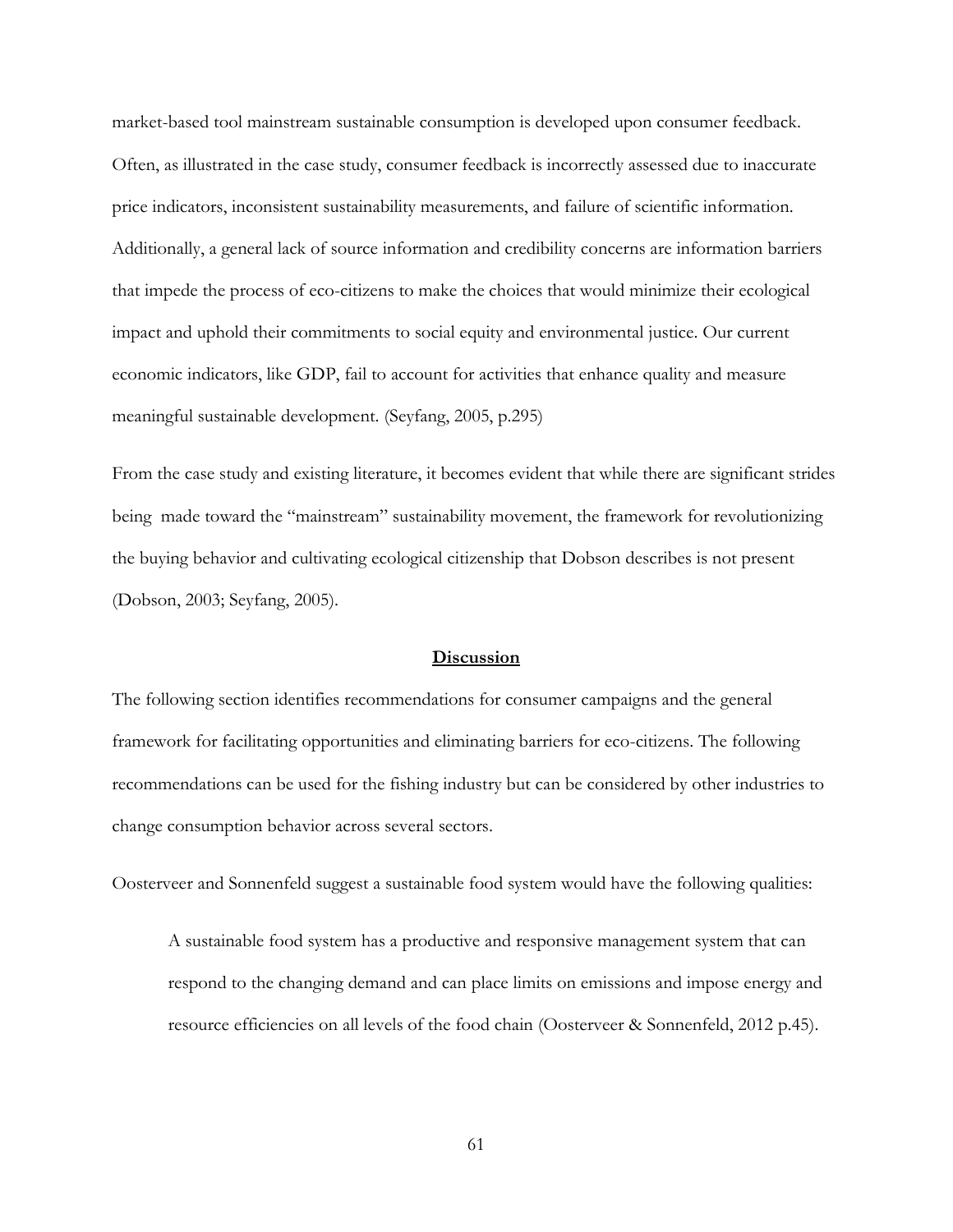Iles (2004) emphasizes the importance of closing the gap in consumer campaigns in order to create more meaningful connections to eco-citizenship. These campaigns should work to expand the community and include developing countries. Expanding the citizens' community is critical to the framework of ecological citizenship (Iles, 2004, p.137). Iles (2004) also suggests creating institutions to discuss what sustainability means and how can it be measured. Such institutions should 1) determine a universal standard for measuring sustainability and eliminate the confusion across programs and eco labels. 2) Develop networks throughout the industry. In the case of fisheries, these networks will provide a system for holding production chains accountable for their fishing methods and how these methods are communicated to the consumer. Additionally, they will create a space to foster relationships with producers and fishers. Including them in the community of sustainability will create a lasting commitment to sustainable practices (Iles, 2004). Furthermore, initiatives should prioritize creating and communicating transparent science and finding ways to track the contribution of sustainable buying behavior. Highlighting both the accomplishments and drawbacks of the industry will develop transparency and unity within the community (Iles, 2004).

Additionally, Seyfang (2005) suggests transformative and "radical" sustainable consumption initiatives will start by eliminating unnecessary global exchange of food products. Local economies will be strengthened by concentrating the exchange of goods in their respective region and developing alternative community currencies (p.301).

Lastly, institutional and governmental reform should modify the existing accounting procedures so that they measure the quality and happiness of life and the gains of sustainable development. Additionally, prices should reflect environmental costs and scarcity (Dobson, 2003; Seygang, 2005).Governments and institutions will continuously see their ethics and their state-centric authority challenged by globalization and emerging technologies. Instead of delivering top-down,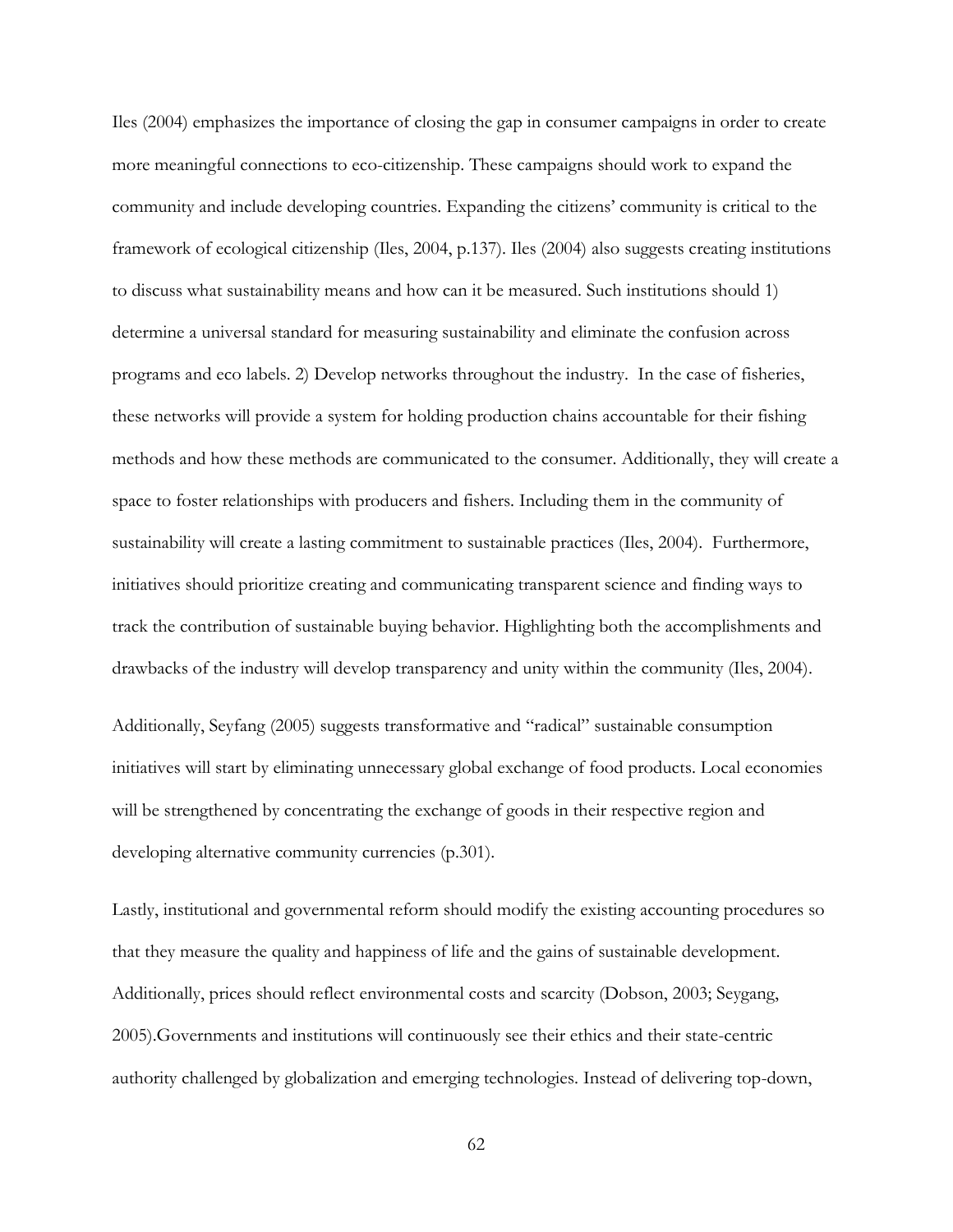legally binding policies, perhaps governments should invest in the happiness and well- being of their communities. Instead governments could invest in community programs that increase social capital and discourage practices that resemble "regulating capitalism" and industry self – regulation.

So in closing, I leave you with Aldo Leopold's words regarding community and citizenship from his book *A Sand County Almanac* :

All ethics so far evolved rest upon a single premise: that the individual is a member of a community of interdependent parts…..The land ethic simply enlarges the boundaries of the community to include soils, waters, plants and animals, or collectively: the land…..A land ethic changes role of *Homo sapiens* from conqueror of the land – community to plain member and citizen of it. It implies respect for his fellow-members, and also respect for the community as such (Leopold, 1949, p.203-204).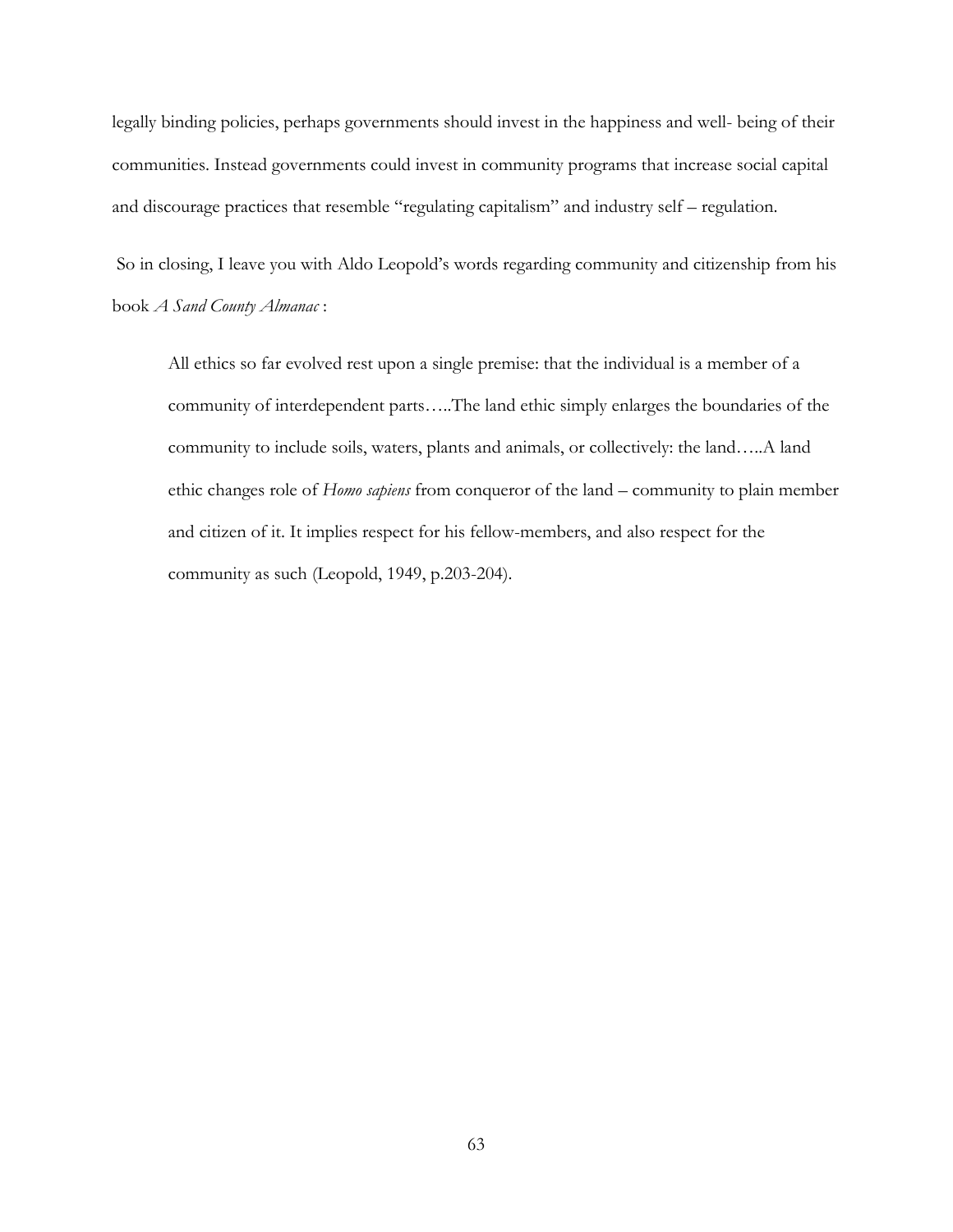# **APPENDIX A: SEAFOOD WATCH CONSERVATION PRINCIPLES**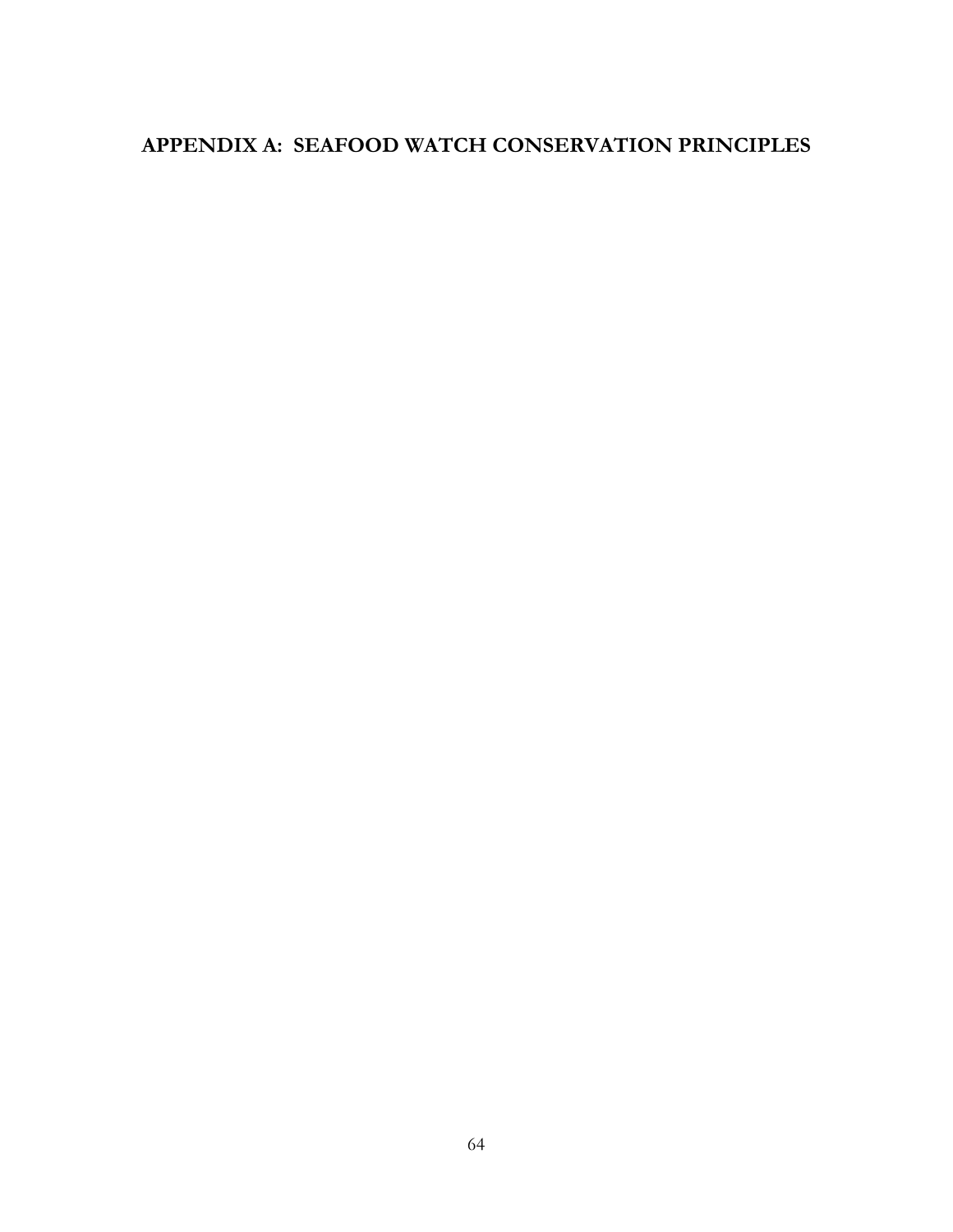# **Our Definition of Sustainable Seafood**

We define sustainable seafood as seafood from sources, whether fished or farmed, that can maintain

or increase production without jeopardizing the structure and function of affected ecosystems.

# **Our Guiding Principles**

The following guiding principles illustrate the qualities that fisheries and aquaculture operations

must possess to be considered sustainable by the Seafood Watch program.

- Sustainable Fisheries: Utilize stocks that are healthy and abundant;
	- o Do not threaten populations or impede the ecological role of any marine life; Minimize bycatch, where possible;
	- o Are managed to sustain long-term productivity of all impacted species;
	- o Are conducted such that impacts on marine habitats are minimized and the ecological and functional roles of these habitats are maintained;
	- o Should not seriously reduce ecosystem services provided by any species, or result in harmful changes such as trophic cascades, phase shifts, or reduction of genetic diversity.
- Sustainable Aquaculture Operations:
	- o Have robust and up-to-date information on production practices and their impacts readily available to relevant stakeholders;
	- o Minimize or avoid the production and discharge of wastes at the farm level, in combination with an effective management or regulatory system to control the location, scale and cumulative impacts of the industry's waste discharges bey ond the immediate vicinity of the farm;
	- o Are located at sites, scales and intensities that cumulatively maintain the functionality of ecologically valuable habitats;
	- o By design, management or regulation avoid the discharge of chemicals toxic to aquatic life, and/or effectively control the frequency of use, risk of environmental impact, and risk to human health;
	- o Source only sustainable feed ingredients, convert them efficiently and responsibly, and minimize and utilize the non-edible portion of farmed fish;
	- o Pose no substantial risk of deleterious effects to wild populations associated with the escape of farmed fish or other unintentionally introduced species;
	- o Pose no substantial risk of deleterious effects to wild populations through the amplification and retransmission of pathogens or parasites;
	- o Use eggs, larvae, or juvenile fish produced from farm-raised brood stocks thereby avoiding the need for wild capture.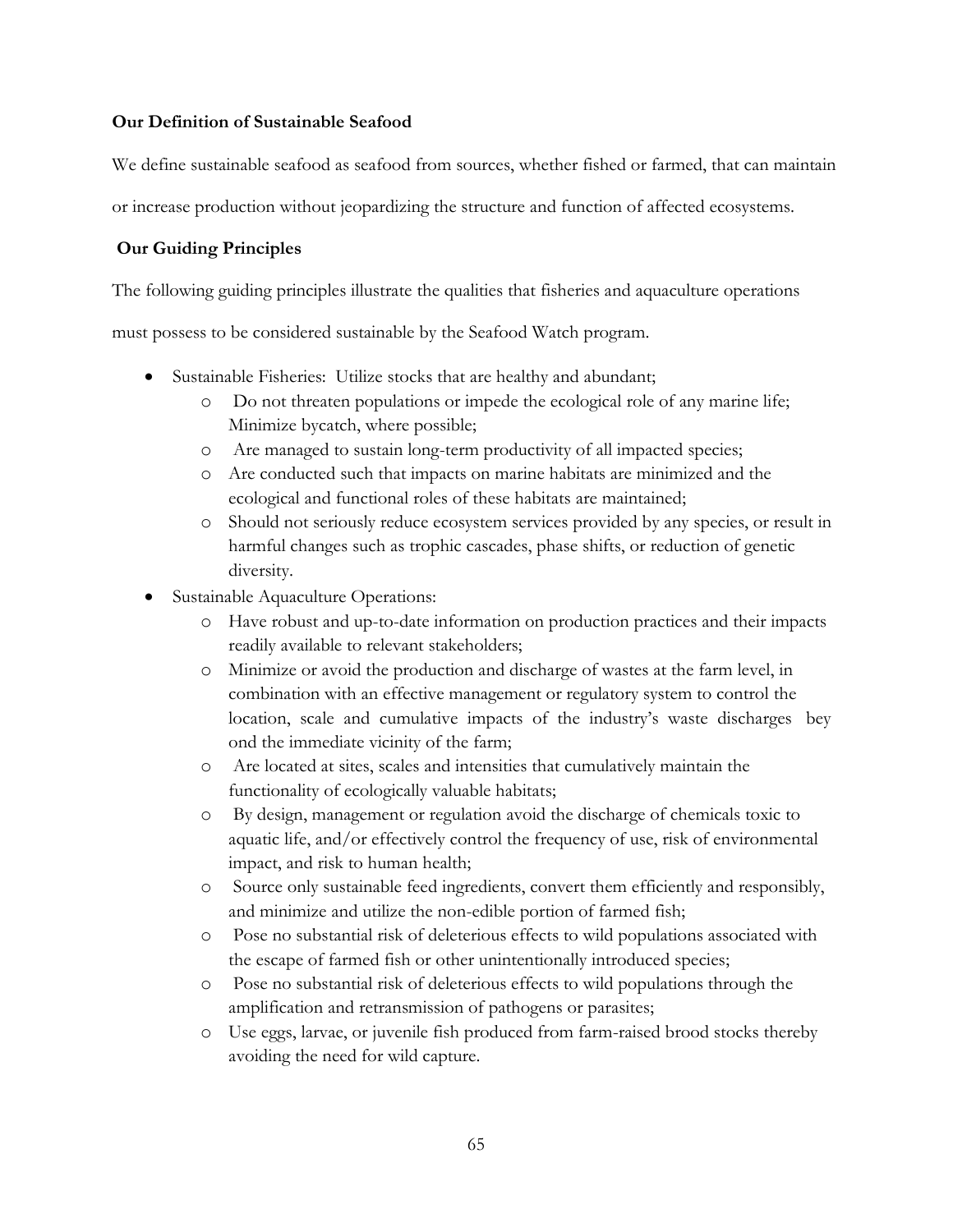These guiding principles inform the development and maintenance of our criteria for sustainability against which we assess fisheries and aquaculture operations.

These guiding principles also inform the methodology used to rank fisheries and aquaculture operations. For example, a fishery that meets all relevant sustainable fisheries principles in essence should be considered a Best Choice. Those that meet some, are Good Alternatives,

those that don't meet a majority or are extremely poor in one are recommended as Avoid.

## **Our Sustainability Criteria**

The goal of our sustainability criteria is to the allow assessment of the sustainability of fisheries or aquaculture operations according to our guiding principles and conservation ethic.

# **Seafood Watch Fisheries Criteria**

Through four criteria and 12 associated factors we assess fisheries to determine whether the abundance of both targeted and incidentally caught species is maintained in the long term at levels that allow the species to fulfill its ecological role while the structure, productivity, function and diversity of the habitat and ecosystem are all maintained. Furthermore we determine whether a management system is in place that enforces all local, national and international laws to ensure longterm productivity of the resource and integrity of the ecosystem by adhering to the precautionary approach and responding to changing circumstances.

#### **Criterion 1 – Impacts of the Fishery on the Stock in Question**

- o The stock is healthy and abundant. Abundance, size, sex, age and genetic structure should be maintained at levels that do not impair the long-term productivity of the stock or fulfillment of its role in the ecosystem and food web.
- o Fishing mortality does not threaten populations or impede the ecological role of any marine life. Fishing mortality should be appropriate given current abundance and inherent resilience to fishing while accounting for scientific uncertainty, management uncertainty, and non-fishery impacts such as habitat degradation.
	- Factor 1.1 Inherent resilience of the stock Ensure fishing mortality and other management measures are appropriate

for the inherent resilience of the stock.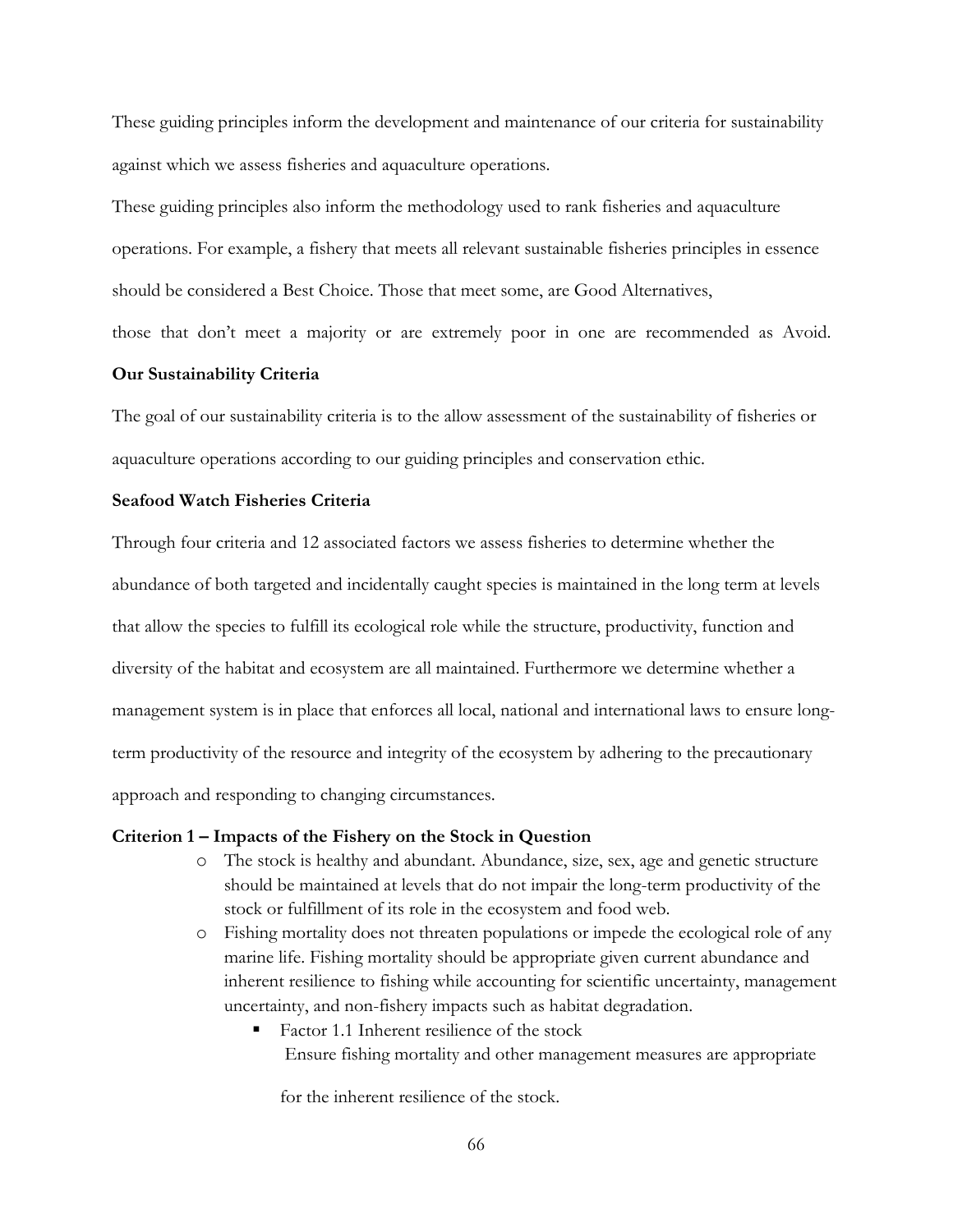o Factor 1.2 Health of the stock Stock abundance and size structure is maintained at a level that does not impair

recruitment or productivity.

o Factor 1.3 Fishing pressure Fishing mortality is appropriate for current state of the stock.

#### **Criterion 2 – Impacts on Other Species**

The fishery minimizes bycatch. Seafood Watch defines bycatch as all fisheries-related mortality or injury other than the retained catch. Examples include discards, endangered or threatened species catch, pre-catch mortality and ghost fishing. All discards, including those released alive, are considered bycatch unless there is valid scientific evidence of high post-release survival and there is no documented evidence of negative impacts at the population level.

Fishing mortality does not threaten populations or impede the ecological role of any marine life. Fishing mortality should be appropriate given each impacted species' abundance and productivity, accounting for scientific uncertainty, management uncertainty and non-fishery impacts such as habitat degradation.

- o Factor 2.1 Inherent resilience of the bycatch and other retained stocks Ensure fishing mortality and other management measures are appropriate for the inherent resilience of all bycatch stock(s).
- o Factor 2.2 Health of bycatch and other retained stocks Stock abundance and size structure of all main bycatch species/stocks is maintained

at a level that does not impair recruitment or productivity.

- o Factor 2.3 Mortality caused by this fishery on bycatch and other retained stocks Fishing mortality is appropriate for the current state of all main bycatch species/stocks.
- o Factor 2.4 Secondary factor: discards and bait use Fishery optimizes the utilization of marine resources by minimizing post-harvest loss and by efficiently using marine resources as bait.

#### **Criterion 3 - Effectiveness of Management**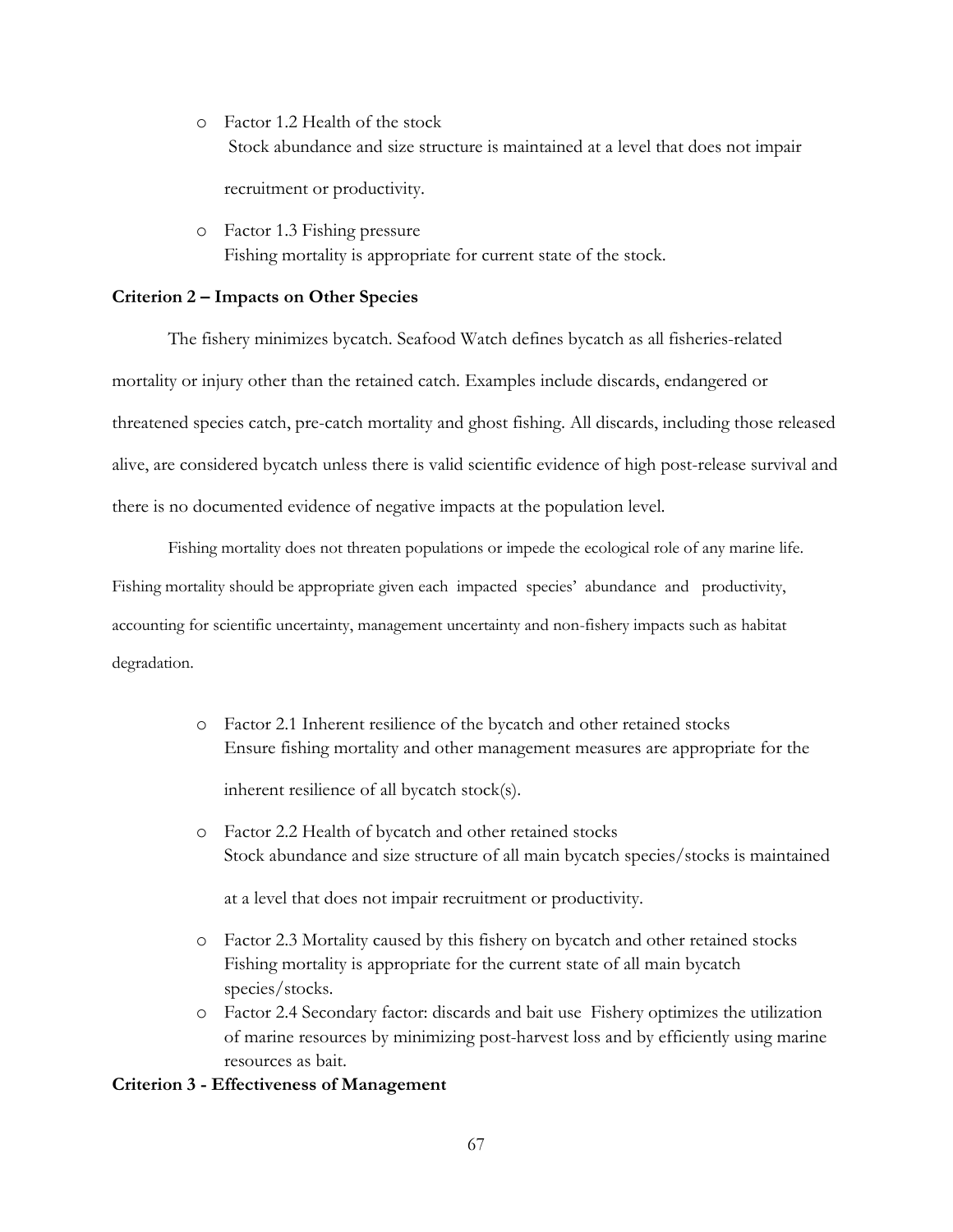The fishery is managed to sustain the long-term productivity of all impacted species.

Management should be appropriate for the inherent resilience of affected marine life and should incorporate data sufficient to assess the affected species and manage fishing mortality to ensure little risk of depletion. Measures should be implemented and enforced to ensure that fishery mortality does not threaten the long-term productivity or ecological role of any species in the future.

- o Factor 3.1 Management of fishery's impacts on fished stocks Management strategy has a high chance of preventing declines in stock productivity by taking into account the level of uncertainty, other impacts on the stock, and the potential for increased pressure in the future.
- o Factor 3.2 Management of fishery's impact on bycatch species Management strategy prevents negative population impacts on bycatch species, particularly species of concern.

# **Criterion 4 – Habitat and Ecosystem Effects**

The fishery is conducted such that impacts on the seafloor are minimized and the ecological and functional roles of seafloor habitats are maintained. Fishing activities should not seriously reduce ecosystem services provided by any fished species or result in harmful changes such as trophic cascades, phase shifts or reduction of genetic diversity.

- o Factor 4.1 Impact of fishing gear on the substrate The fishery does not adversely impact the physical structure of the seafloor or associated biological communities.
- o Factor 4.2 Modifying factor: mitigation of fishing gear impacts Damage to the seafloor is mitigated through protection of sensitive or vulnerable seafloor habitats, and limits on the spatial footprint of fishing on fishing effort.
- o Factor 4.3 Ecosystem and food web considerations All stocks are maintained at levels that allow them to fulfill their ecological role and to maintain a functioning ecosystem and food web. Fishing activities should not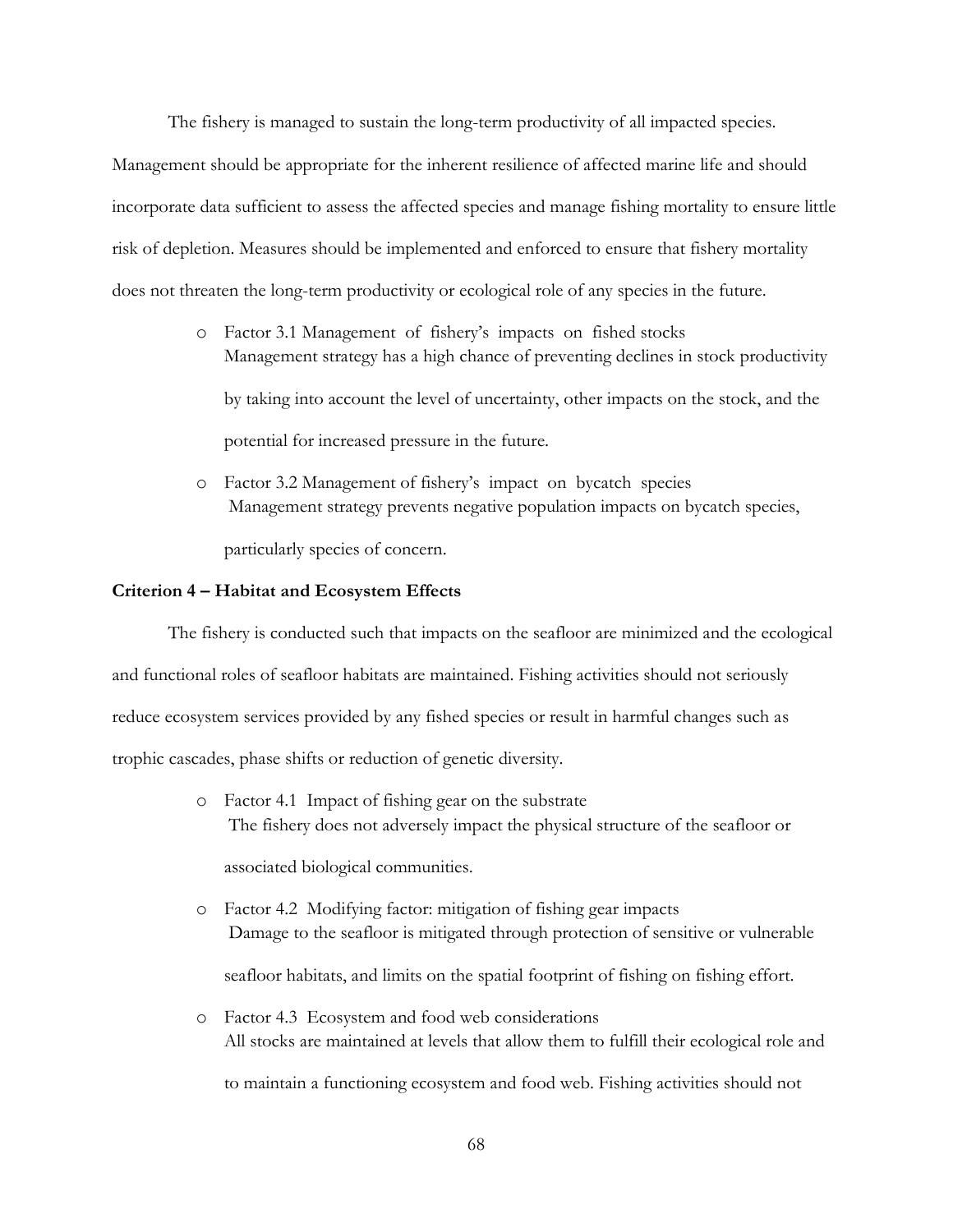seriously reduce ecosystem services provided by any retained species or result in harmful changes such as trophic cascades, phase shifts or reduction of genetic diversity.

## **Seafood Watch Aquaculture Criteria**

Through eight criteria and 15 associated factors we can assess the ecological sustainability of all aquaculture species and production systems at all scales from individual farms to regional, national and international industries. Two factors (3.3X and 6.2X) are exceptional factors that may not be relevant to all aquaculture production, yet can be a significant concern for those production practices where relevant. Whereas all other factors score positively and contribute to the overall score total, the exceptional factors are given a negative score which is subtracted from the final total score for those aquaculture operations where it is a concern.

#### **Criterion 1 – Data**

Robust and up-to-date information on production practices and their impacts is available to relevant stakeholders. Poor data quality and availability limits the ability to assess and understand the impacts of aquaculture production. It also does not enable informed choices for seafood purchasers or enable businesses to be held accountable for their impacts.

- o Factor 1.1 Data relevance Confirm which data categories are relevant to the aquaculture operations being assessed.
- o Factor 1.2 Data quality A measure of the availability and quality of relevant data.

# **Criterion 2 - Effluent**

Aquaculture operations minimize or avoid the production and discharge of wastes at the farm level in combination with an effective management or regulatory system to control the location, scale and cumulative impacts of the industry's waste discharges beyond the immediate viciniy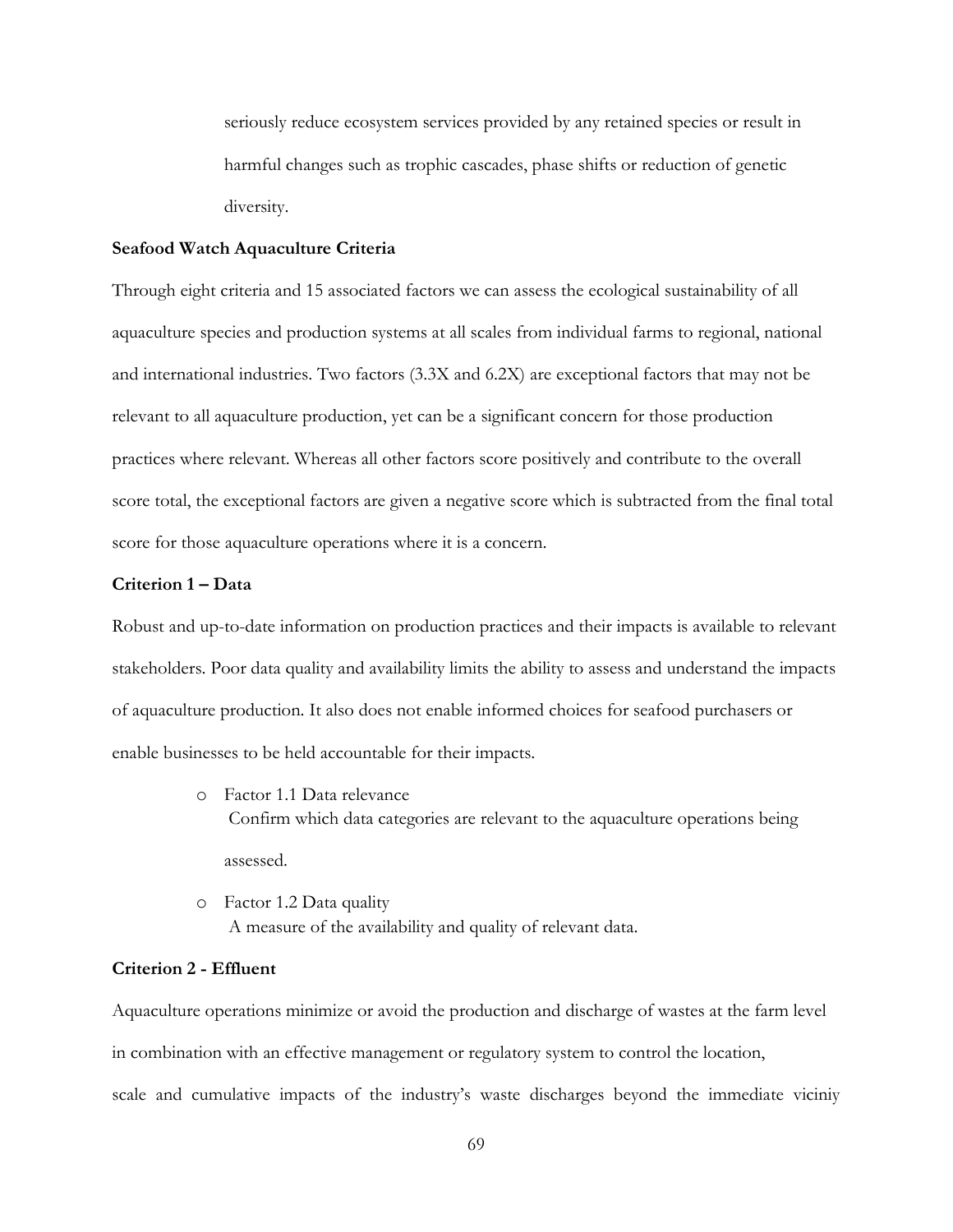of the farm. Aquaculture species, production systems and management methods vary in the amount of waste produced per unit of production. The combined discharge of farms, groups of farms or industries contribute to local and regional nutrient loads.

- o Factor 2.1 Waste discharged per ton of fish A measure of the amount of waste discharged from the farm per ton of fish produced, using nitrogen as the most data-rich proxy indicator.
- o Factor 2.2 Management of farm-level and cumulative impacts This criterion is a measure of the presence and effectiveness of laws, regulations and management control measures (appropriate to the scale of the industry) to limit the total discharge of wastes from farms and the cumulative impacts of aquaculture effluent from multiple farms to within the carrying capacity of the receiving environment.

# **Criterion 3 – Habitat**

Aquaculture operations are located at sites, scales and intensities that cumulatively maintain the functionality of ecologically valuable habitats. Aquaculture farms can be located in a wide variety of aquatic and terrestrial habitat types and have greatly varying levels of impact to both pristine and previously modified habitats as well as to the critical "ecosystem services" they provide.

- o Factor 3.1 Habitat conversion and function A categorical measure of habitat impact taking account of the ongoing functionality of affected habitats and the historic or ongoing nature of the habitat conversion for aquaculture
- o Factor 3.2 Farm siting management effectiveness A measure of the presence and effectiveness of regulatory or management controls appropriate to the scale of the industry, and therefore a measure of confidence that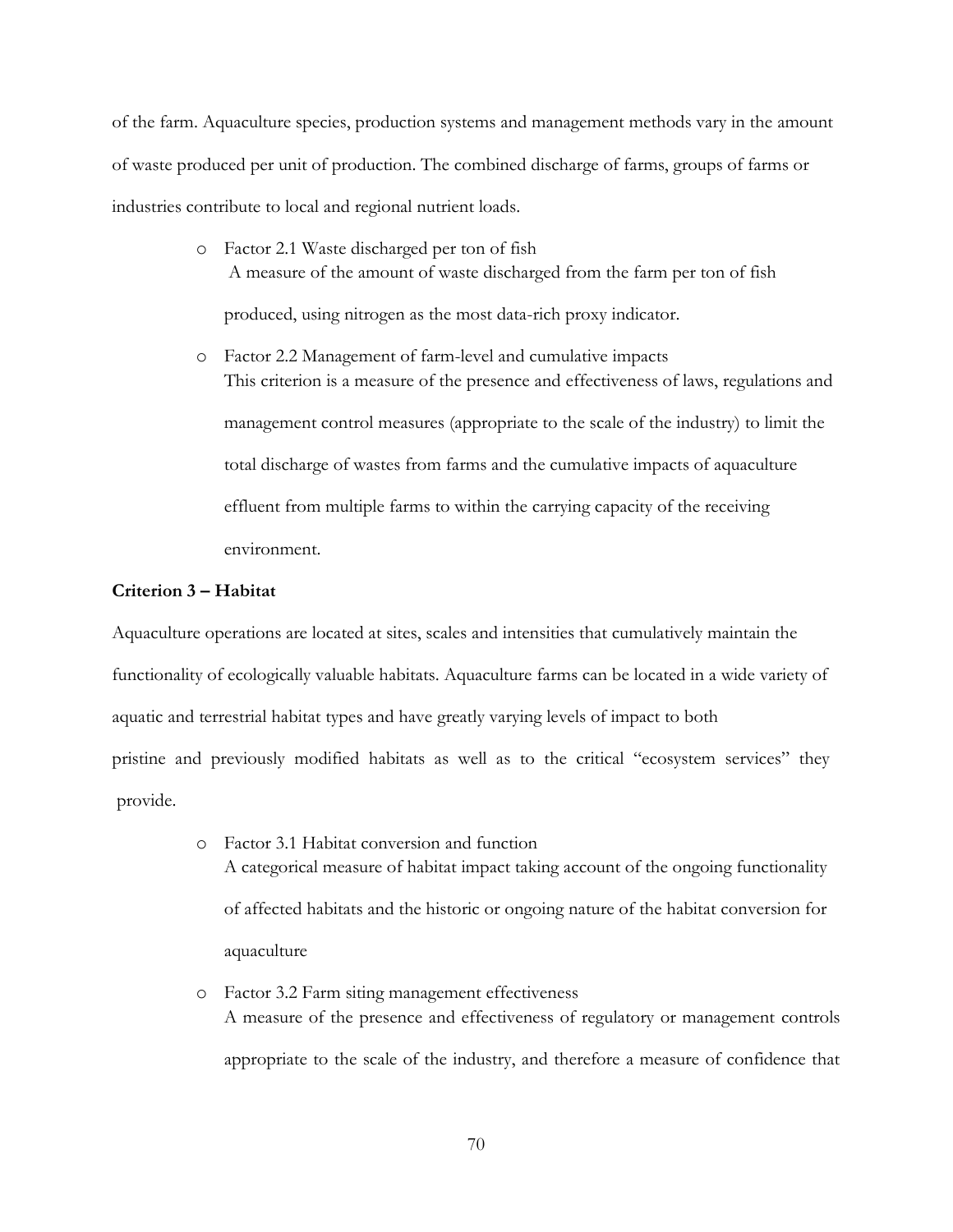the cumulative impacts of farms sited in the habitats declared in Factor 3.1 above are at appropriate spatial scales.

o Factor 3.3X Predator and wildlife mortalities A measure of the effects of deliberate or accidental mortality on the populations of affected species of predators or other wildlife.

## **Criterion 4 – Chemical Use**

Aquaculture operations by design, management or regulation avoids the discharge of chemicals toxic to aquatic life and/or effectively controls the frequency, risk of environmental impact, and risk to human health of their use. Improper use of chemical treatments impacts non-target organisms and leads to production losses and human health concerns due to the development of chemical-resistant organisms.

> o Factor 4.1 Evidence or risk of chemicals use A measure of the likelihood of chemical use and discharge to the environment, taking account of the fundamentally poor availability of and low confidence in chemical use data.

## **Criterion 5 - Feed**

Aquaculture operations source only sustainable feed ingredients, convert them efficiently and responsibly, and minimize and utilize the non-edible portion of farmed fish. Feed consumption, feed type, ingredients used and the net nutritional gains or losses vary dramatically between farmed species and production systems. Producing feeds and their ingredients has complex global ecological impacts, and the efficiency of conversion can result in net food gains or dramatic net losses of nutrients. Feed use is considered to be one of the defining factors of aquaculture sustainability.

> o Factor 5.1 Wild fish use A measure of the amount of wild fish used to produce farmed fish, combined with the sustainability of the fisheries from which they are sourced.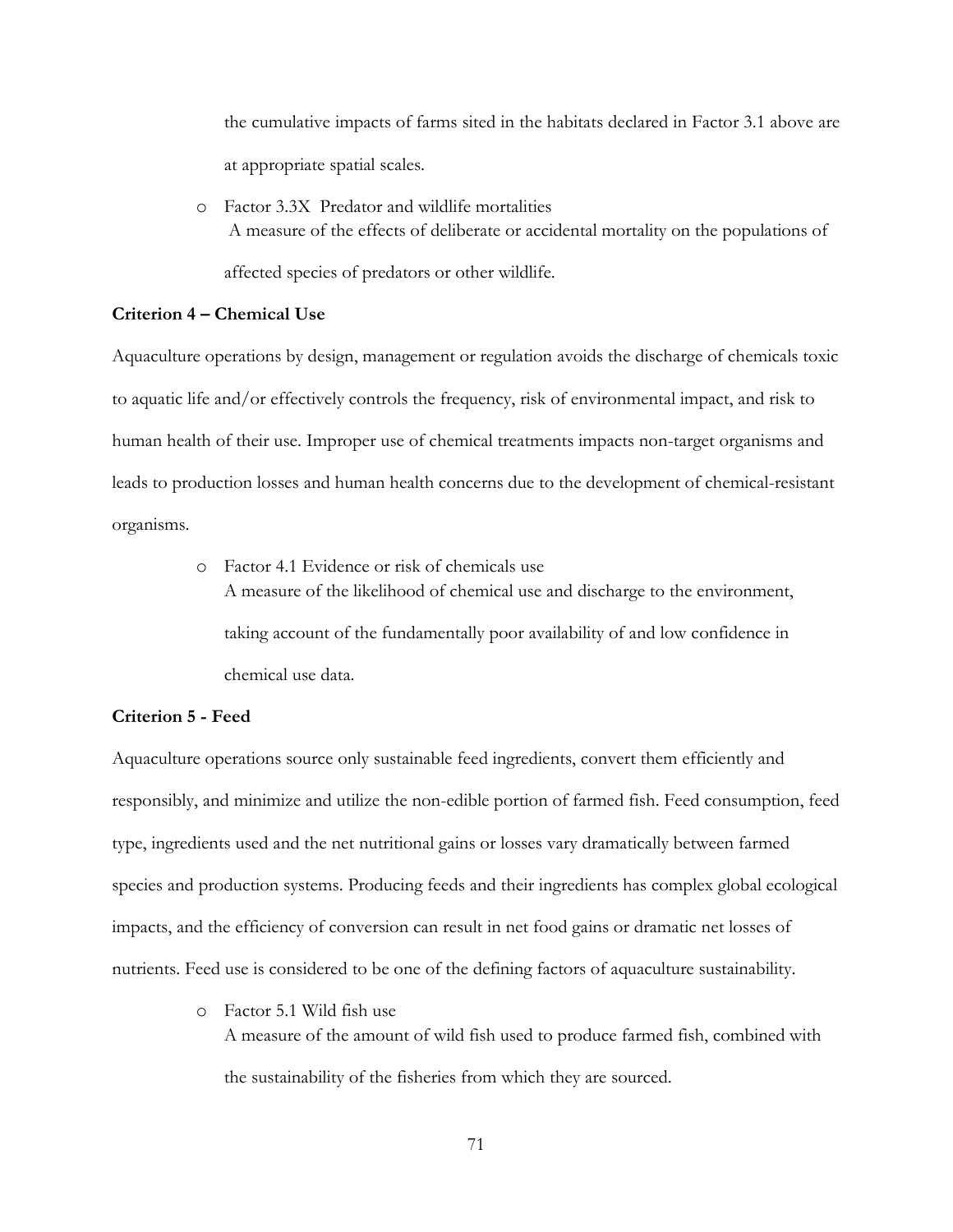- o Factor 5.2 Net protein gain or loss A measure of the net protein gained or lost during the fish farming process.
- o Factor 5.3 Feed footprint An approximate measure of the global resources used to produce aquaculture feeds based on the global ocean and land area used to produce the feed ingredients necessary to grow one ton of farmed fish.

#### **Criterion 6 – Escapes and Introduced Species**

Aquaculture operations pose no substantial risk of deleterious effects to wild populations associated with the escape of farmed fish or other unintentionally introduced species. Competition, genetic loss, predation, habitat damage , spawning disruption, and other impacts on wild fish and ecosystems resulting from the escape of native, non-native and/or genetically distinct fish or other unintended species from aquaculture operations.

> o Factor 6.1 Escape of principal farmed species A combined measure of the physical risk of escape, with the ecological risk of

impact for the species being farmed.

o Factor 6.2X Escape of unintentionally introduced species A measure of the escape risk (introduction to the wild) of alien species other than the

principal farmed species unintentionally transported during live animal shipments.

### **Criterion 7 – Disease, Pathogen and Parasite Interaction**

Aquaculture operations pose no substantial risk of deleterious effects to wild populations through the amplification and retransmission of pathogens or parasites. Most pathogens or parasites on farms are considered to originate from the surrounding water and therefore are of concern to surrounding populations when amplified.

o Factor 7.1 Disease, pathogen and parasite interaction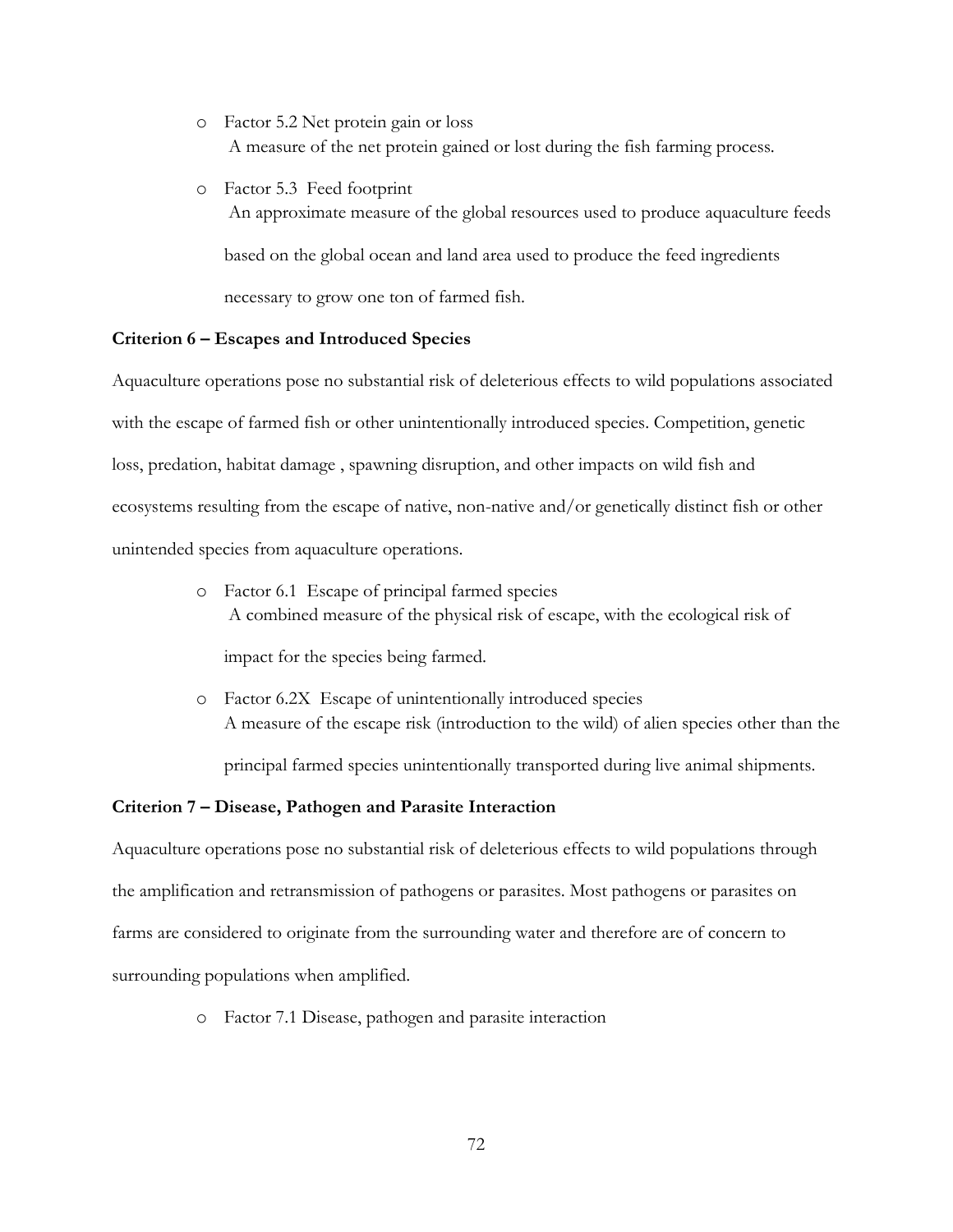A measure of the infection risk between farm and wild populations, assuming that farms, by their nature, typically act as amplifiers of local naturally occurring and introduced pathogens and parasites.

# **Criterion 8 – Source of Stock – Independence from Wild Fish Stocks**

Aquaculture operations use eggs, larvae, or juvenile fish produced from farm-raised broodstocks

thereby avoiding the need for wild capture.

o Factor 8.1 Independence from wild capture fisheries A measure of the aquaculture operation's independence from active capture of wild fish for on-growing or broodstock.

Last Updated 7/5/12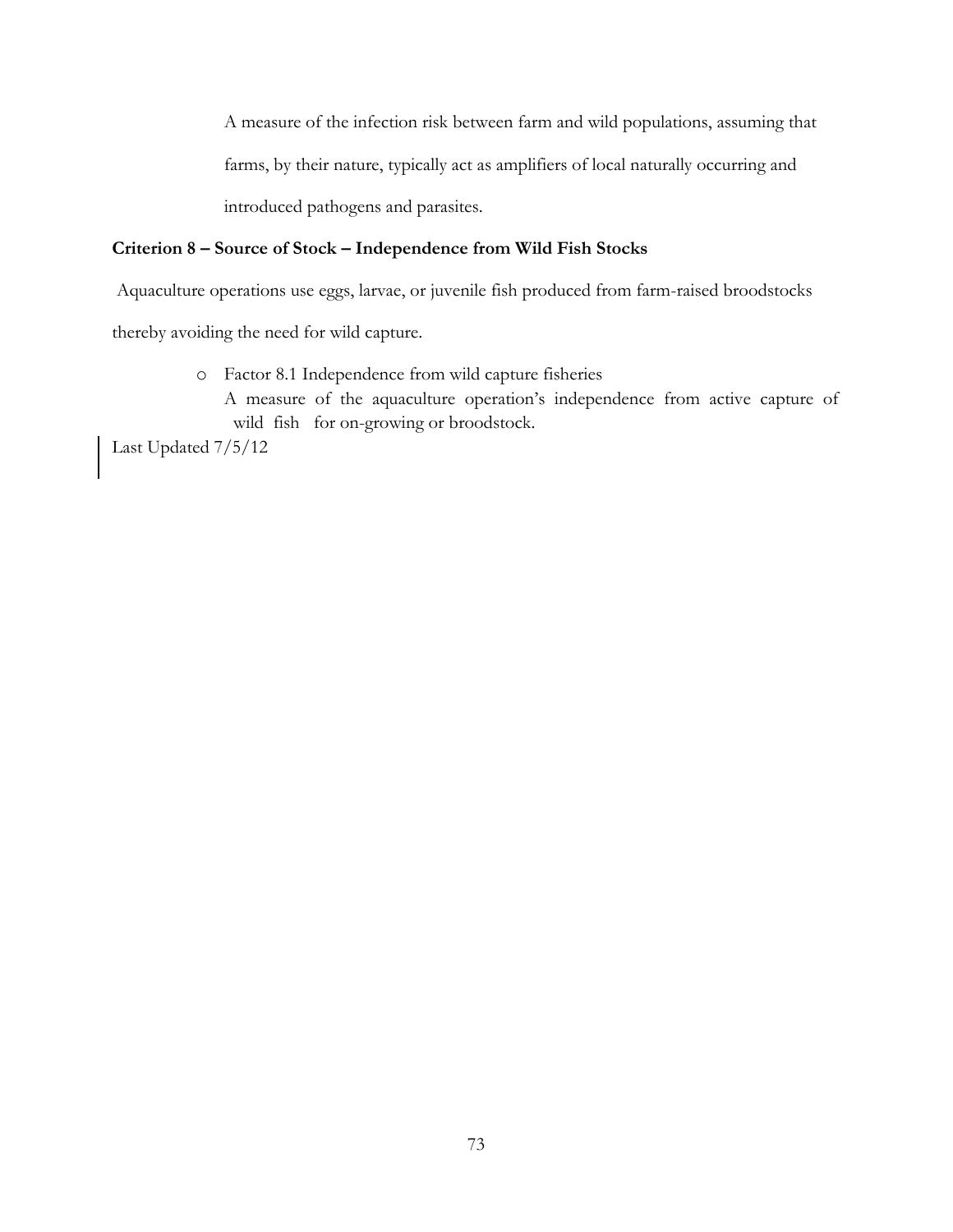# **APPENDIX B: MSC FISHERY STANDARD: PRINCIPLES & CRITERIA**

# **FOR SUSTAINABLE FISHING**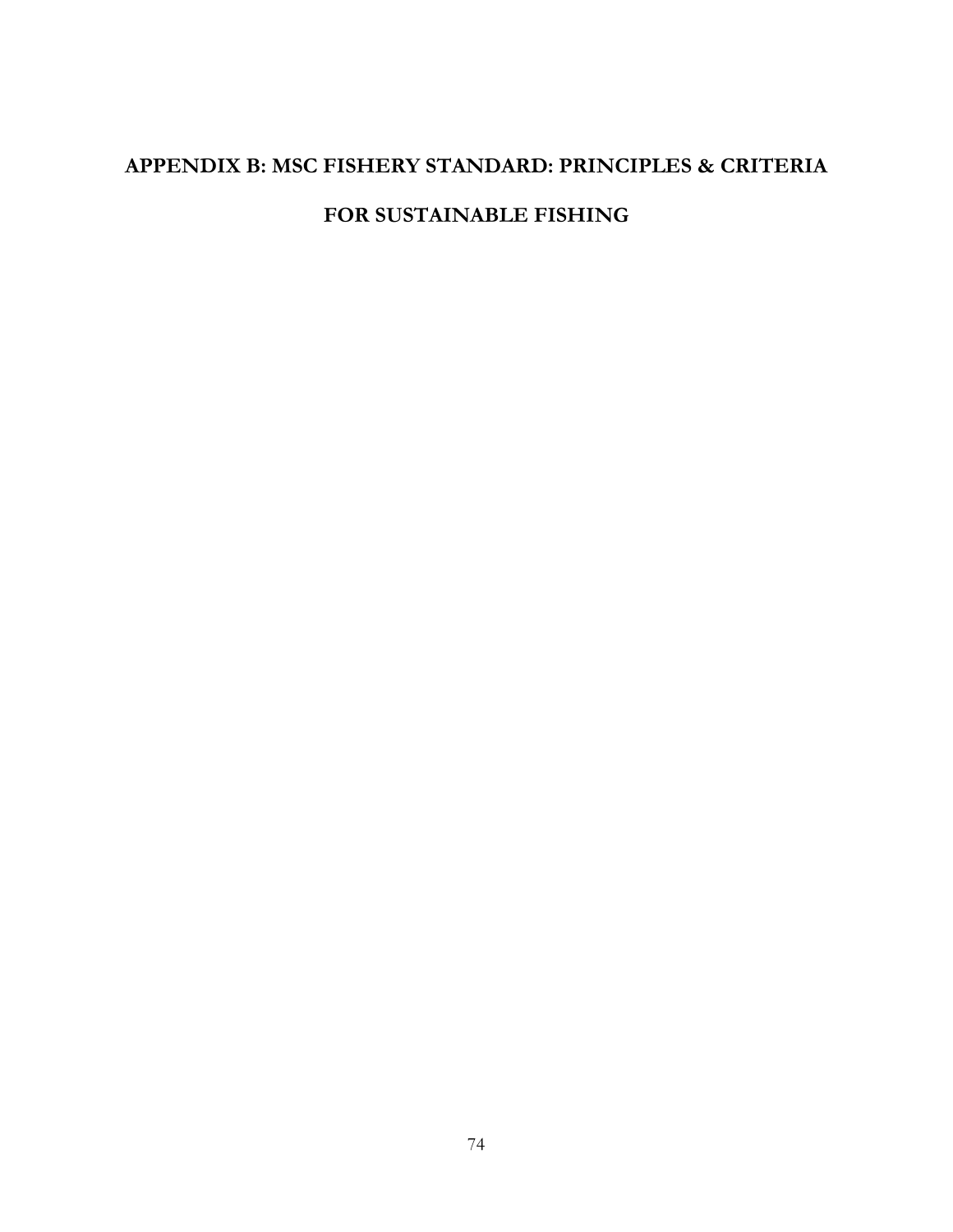Date of issue: 1 May 2010

## **PRINCIPLE 1**

**A fishery must be conducted in a manner that does not lead to over-fishing or depletion of the exploited populations and, for those populations that are depleted, the fishery must be conducted in a manner that demonstrably leads to their recovery:** 

#### **Intent:**

The intent of this principle is to ensure that the productive capacities of resources are maintained at high levels and are not sacrificed in favour of short term interests. Thus, exploited populations would be maintained at high levels of abundance designed to retain their productivity, provide margins of safety for error and uncertainty, and restore and retain their capacities for yields over the long term.

# **Criteria:**

1. The fishery shall be conducted at catch levels that continually maintain the high productivity of the target population(s) and associated ecological community relative to its potential productivity.

2. Where the exploited populations are depleted, the fishery will be executed such that recovery and rebuilding is allowed to occur to a specified level consistent with the precautionary approach and the ability of the populations to produce long-term potential yields within a specified time frame.

3. Fishing is conducted in a manner that does not alter the age or genetic structure or sex composition to a degree that impairs reproductive capacity.

## **PRINCIPLE 2:**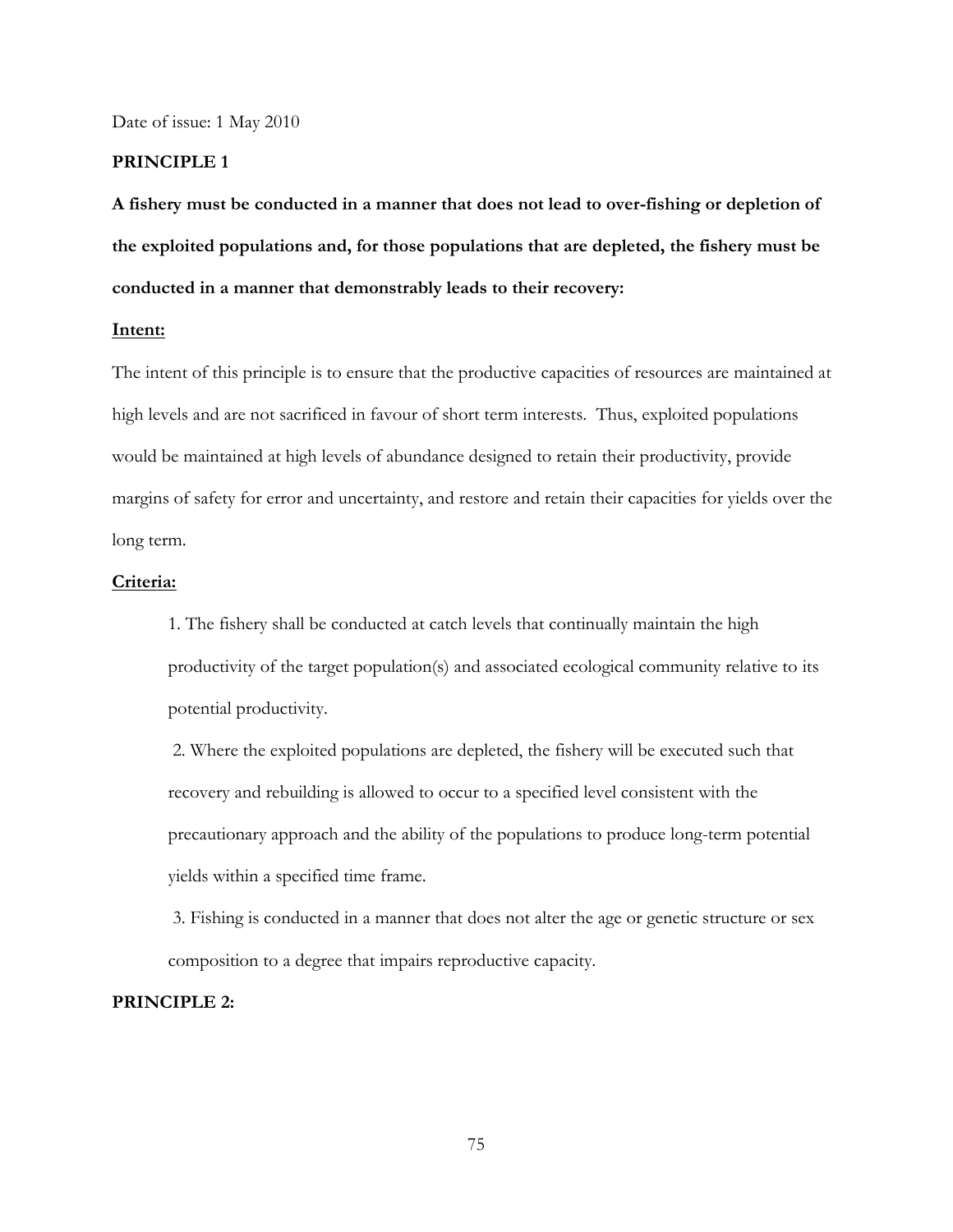**Fishing operations should allow for the maintenance of the structure, productivity, function and diversity of the ecosystem (including habitat and associated dependent and ecologically related species) on which the fishery depends.** 

## **Intent:**

The intent of this principle is to encourage the management of fisheries from an ecosystem perspective under a system designed to assess and restrain the impacts of the fishery on the ecosystem.

#### **Criteria:**

1. The fishery is conducted in a way that maintains natural functional relationships among species and should not lead to trophic cascades or ecosystem state changes.

2. The fishery is conducted in a manner that does not threaten biological diversity at the genetic, species or population levels and avoids or minimizes mortality of, or injuries to endangered, threatened or protected species.

3. Where exploited populations are depleted, the fishery will be executed such that recovery and rebuilding is allowed to occur to a specified level within specified time frames, consistent with the precautionary approach and considering the ability of the population to produce long-term potential yields.

# **PRINCIPLE 3:**

**The fishery is subject to an effective management system that respects local, national and international laws and standards and incorporates institutional and operational frameworks that require use of the resource to be responsible and sustainable.** 

## **Intent:**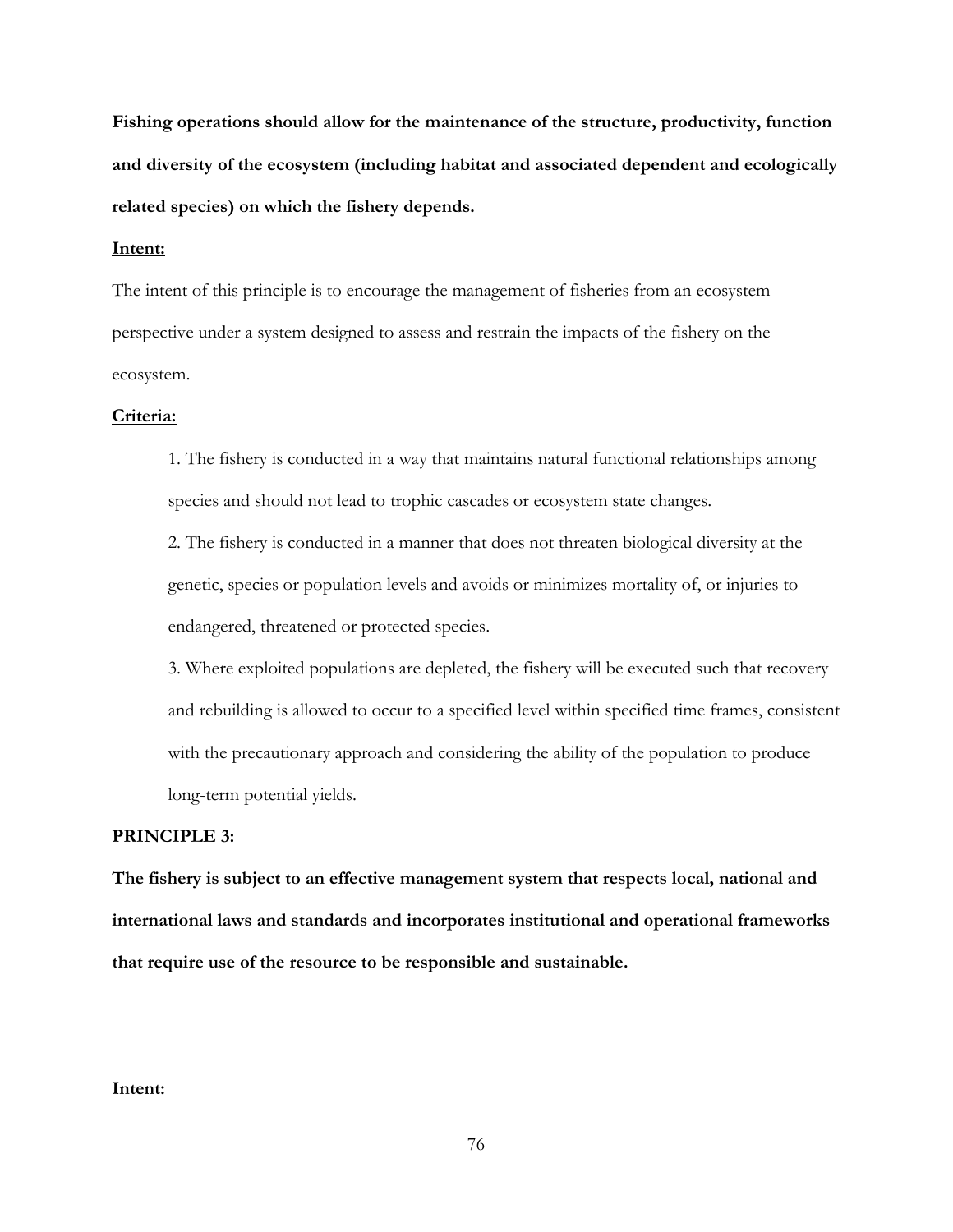The intent of this principle is to ensure that there is an institutional and operational framework for implementing Principles 1 and 2, appropriate to the size and scale of the fishery.

#### **A. Management System Criteria:**

1. The fishery shall not be conducted under a controversial unilateral exemption to an international agreement.

The management system shall:

2. demonstrate clear long-term objectives consistent with MSC Principles and Criteria and contain a consultative process that is transparent and involves all interested and affected parties so as to consider all relevant information, including local knowledge. The impact of fishery management decisions on all those who depend on the fishery for their livelihoods, including, but not confined to subsistence, artisanal, and fishing-dependent communities shall be addressed as part of this process;

3. be appropriate to the cultural context, scale and intensity of the fishery – reflecting specific objectives, incorporating operational criteria, containing procedures for implementation and a process for monitoring and evaluating performance and acting on findings;

4. observe the legal and customary rights and long term interests of people dependent on fishing for food and livelihood, in a manner consistent with ecological sustainability; 5. incorporates an appropriate mechanism for the resolution of disputes arising within the system3;

6. provide economic and social incentives that contribute to sustainable fishing and shall not operate with subsidies that contribute to unsustainable fishing;

7. act in a timely and adaptive fashion on the basis of the best available information using a precautionary approach particularly when dealing with scientific uncertainty;

77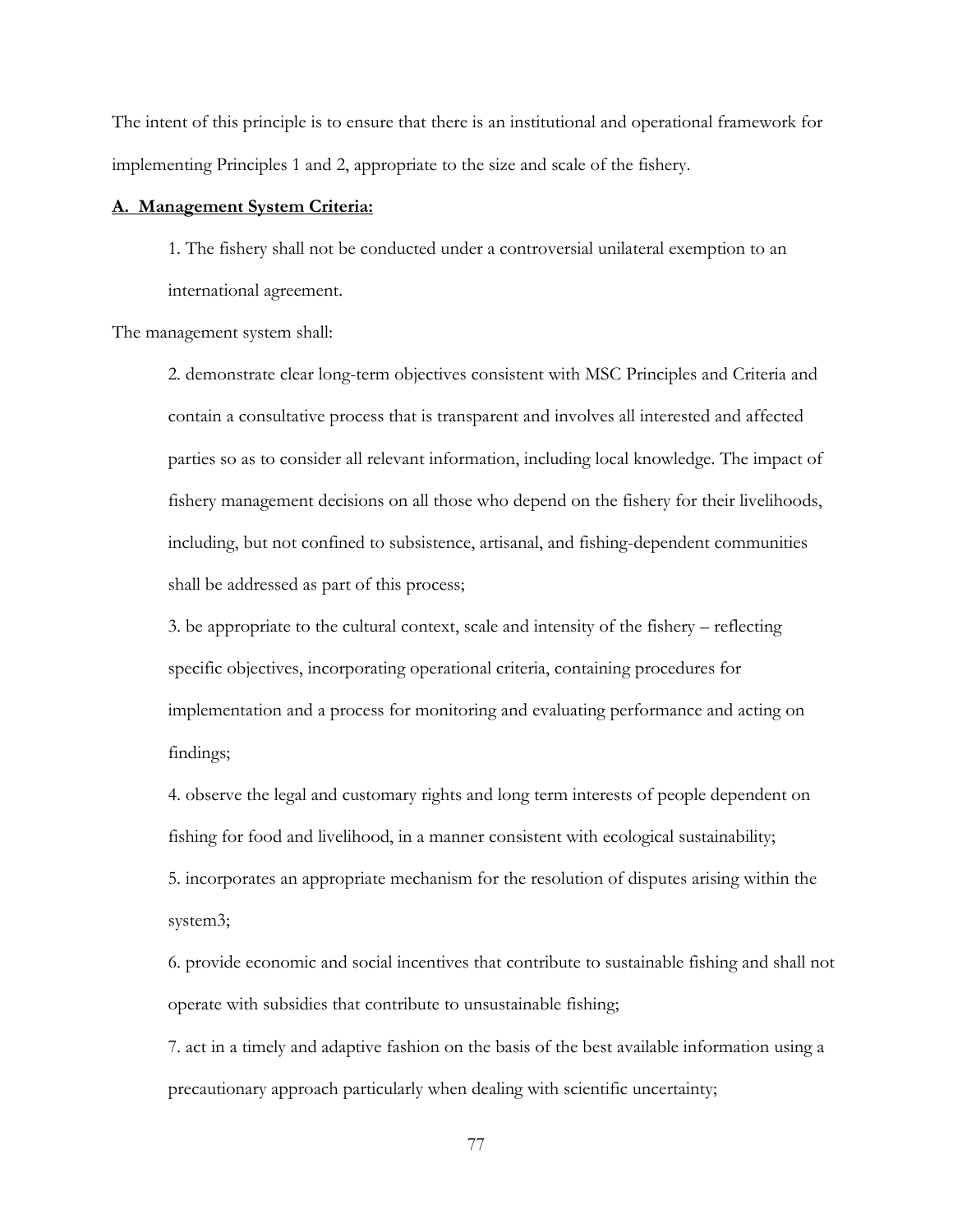8. incorporate a research plan – appropriate to the scale and intensity of the fishery – that addresses the information needs of management and provides for the dissemination of research results to all interested parties in a timely fashion;

9. require that assessments of the biological status of the resource and impacts of the fishery have been and are periodically conducted;

10. specify measures and strategies that demonstrably control the degree of exploitation of the resource, including, but not limited to:

a) setting catch levels that will maintain the target population and ecological community's high productivity relative to its potential productivity, and account for the non-target species (or size, age, sex) captured and landed in association with, or as a consequence of, fishing for target species;

b) identifying appropriate fishing methods that minimise adverse impacts on habitat, especially in critical or sensitive zones such as spawning and nursery areas;

c) providing for the recovery and rebuilding of depleted fish populations to specified levels within specified time frames;

d) mechanisms in place to limit or close fisheries when designated catch limits are reached;

e) establishing no-take zones where appropriate;

11. contains appropriate procedures for effective compliance, monitoring, control, surveillance and enforcement which ensure that established limits to exploitation are not exceeded and specifies corrective actions to be taken in the event that they are.

## **B. Operational Criteria**

Fishing operation shall: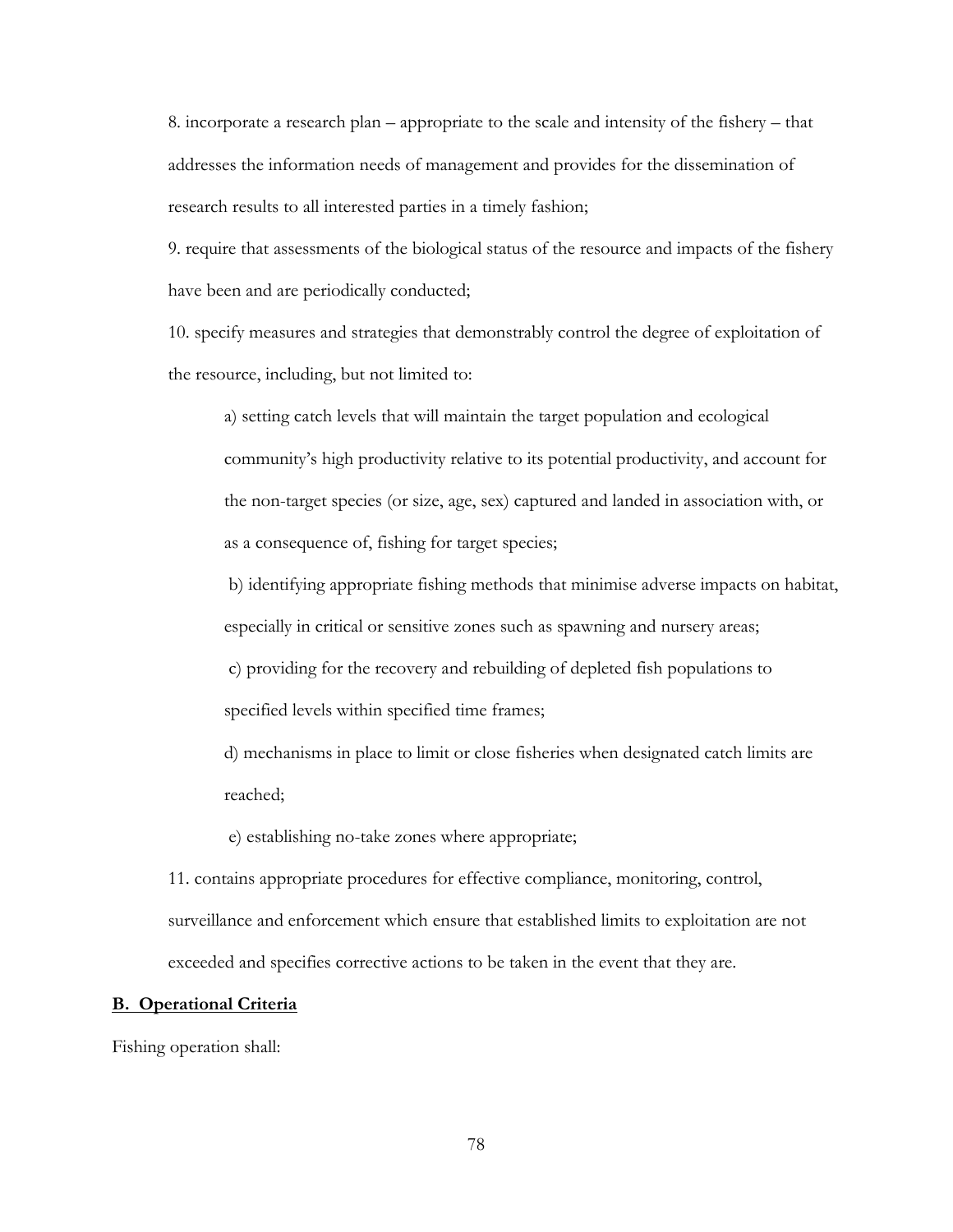12. make use of fishing gear and practices designed to avoid the capture of non- target species (and non-target size, age, and/or sex of the target species); minimise mortality of this catch where it cannot be avoided, and reduce discards of what cannot be released alive; 13. implement appropriate fishing methods designed to minimise adverse impacts on habitat, especially in critical or sensitive zones such as spawning and nursery areas; 14. not use destructive fishing practices such as fishing with poisons or explosives; 15. minimise operational waste such as lost fishing gear, oil spills, on-board spoilage of catch, 16. be conducted in compliance with the fishery management system and all legal and administrative requirements; and

17. assist and co-operate with management authorities in the collection of catch, discard, and other information of importance to effective management of the resources and the fishery.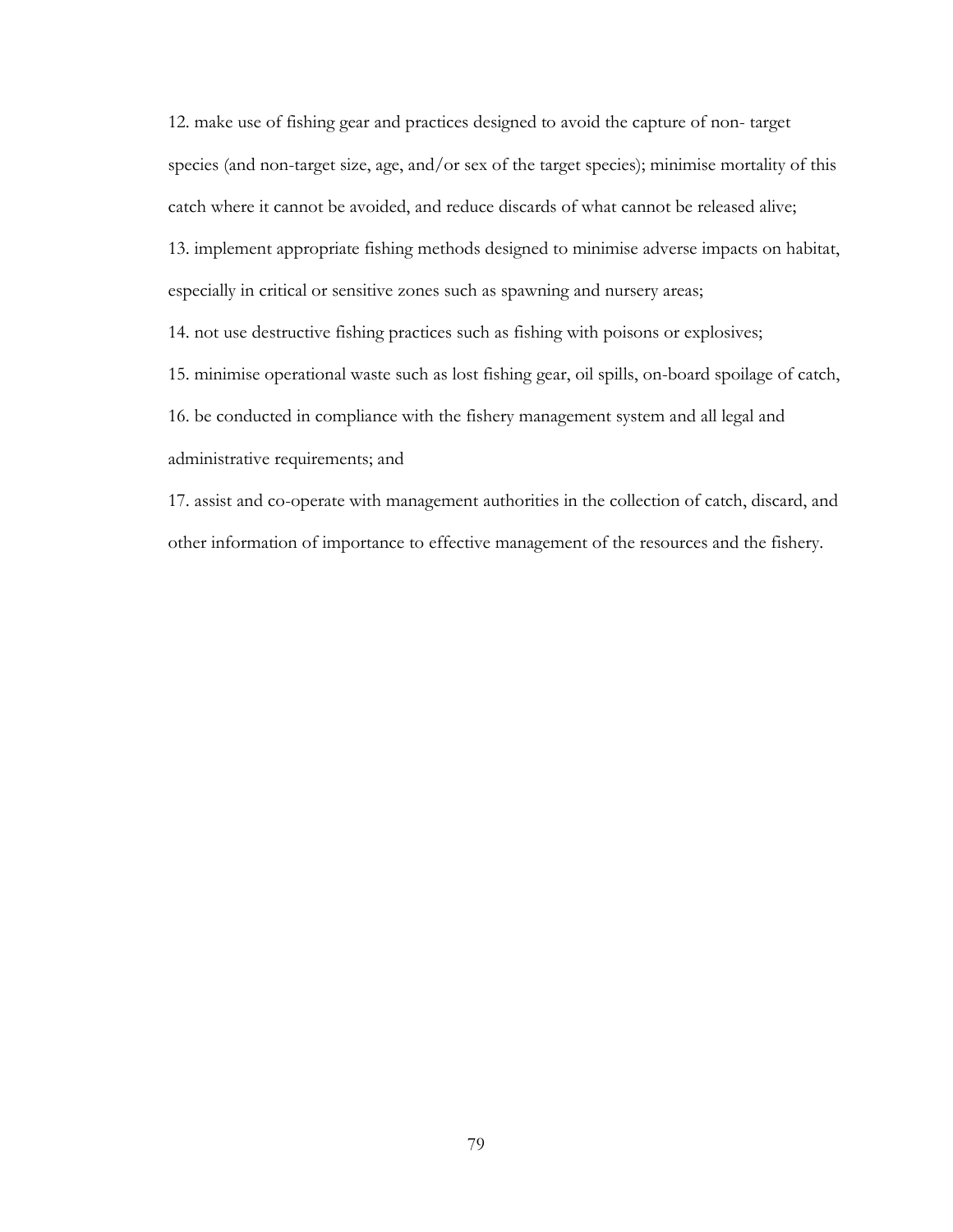# **LIST OF REFERENCES**

Agyeman, J. (2002). Constructing environmental (in)justice: Transatlantic tales. *Environmental Politics, 11*(3), 31-53.

Agyeman, J., & Angus, B. (2003). The role of civic environmentalism in the pursuit of susainable communities. *Journal of Environmental Planning and Management, 46*(3), 345-363.

Agyeman, J., Bullard, R. D. (. D. 1., Evans, B. 1. O. 1., Evans, B. 1. O. 1., & Evans, B. 1. (2003). *Just sustainabilities : Development in an unequal world* (1st MIT Press ed. ed.). Cambridge, Mass: MIT Press. Retrieved from University of Central Florida Library Catalog; Mango Discovery;

<http://ucf.catalog.fcla.edu/permalink.jsp?29CF001024817>

Agyeman, J., & Carmin, J. (2011). *Environmental inequalities beyond borders : Local perspectives on global injustices*. Cambridge, Mass: MIT Press. Retrieved from University of Central Florida Library Catalog; Mango Discovery;<http://ucf.catalog.fcla.edu/permalink.jsp?29CF001982136>

Ahmad, A. L., Rahim, S. A., Pawanteh, L., & Ahmad, F. (2012). The understanding of environmental citizenship among malaysian youths: A study on perception and participation. *Asian Social Sciences, 8*(5), 85.

Arnold, H. E., Cohen, F. G., & Warner, A. (2009). Youth and environmental action: Perspectives of young environmental leaders on their formative influences. *Journal of Environmental Education, 40*(3), 27-36.

Baldwin, C. (2009). Chapter 9: Sustainability in food retail. In C. Baldwin (Ed.), *Sustinability in the food industry* (pp. 213). Iowa: Wiley-Blackwell.

Barry, B. (1989). *Theories of justice*. London: Harvester Wheatsheaf.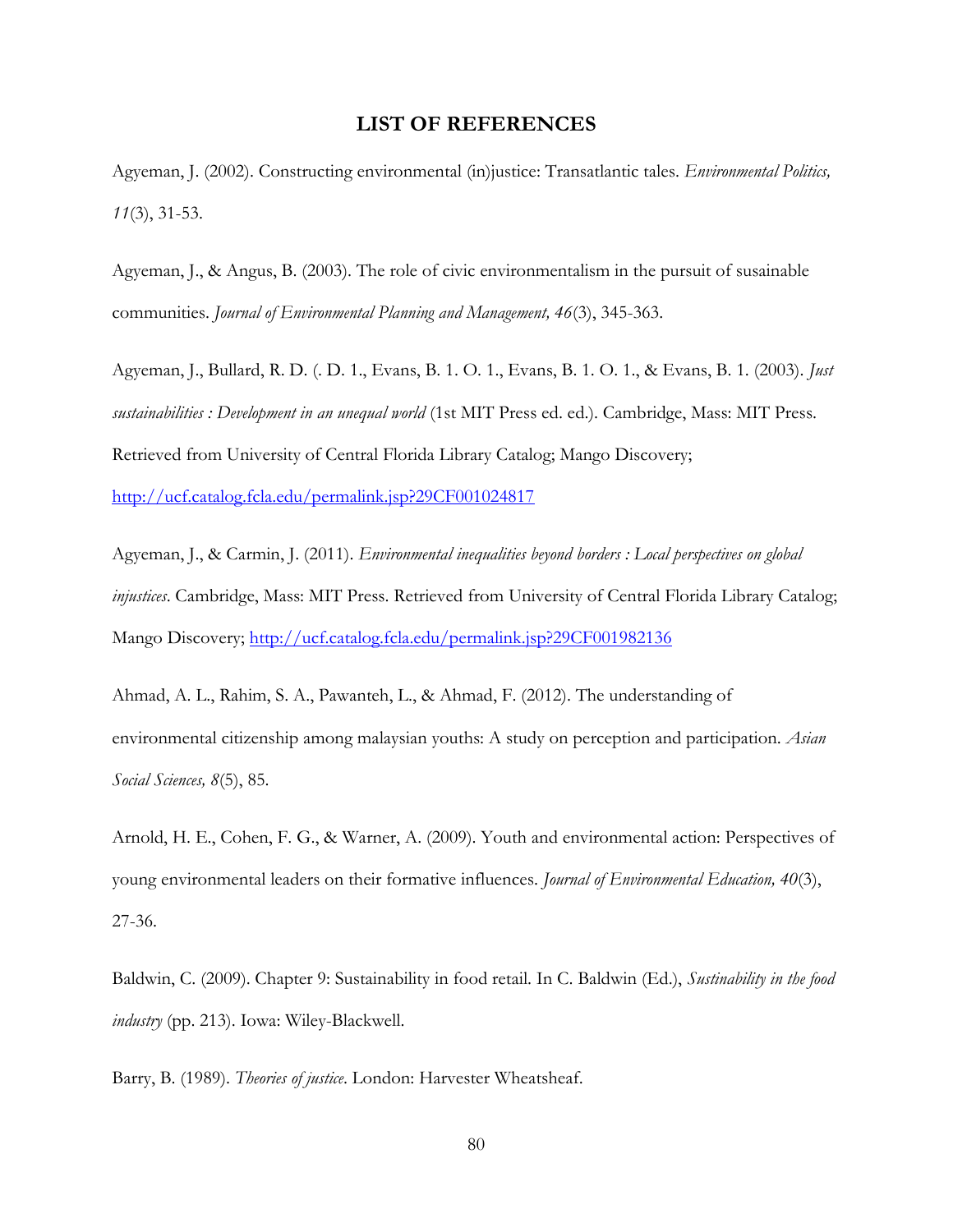Barry, J. (2003). Resistance is fertile: From envionmental to sustainability citizenship. In D. Bell, & A. Dobson (Eds.), (pp. 21). Cambridge, MA.: Massachusetts Institute of Technology.

Beck, U. (1999). *World risk society*. Cambridge; Malden, MA: Polity Press; Blackwell.

Beck, U., Bonss, W., & Lau, C. (2003). The theory of reflexice modernization. *Theory, Culture, and Society, 20*(2), 1-33.

Bell, D. R. (2005). Liberal environmental citizenship. *Environmental Politics, 14*(2), 179-194. doi:10.1080/09644010500054863

Bickford, S. (Jun. 2000). Constructing inequality :City spaces and the architecture of citizenship. *Political Theory, 28*(3), 355-376.

Blum, N. (2008). Environmental education in Costa Rica: Building a framework for sustainable development? *International Journal of Educational Development, 28*(3), 348-358. doi:10.1016/j.ijedudev.2007.05.008

Brown, L. R. (2011). *World on the edge : How to prevent environmental and economic collapse*

Bull, R., Petts, J., & Evans, J. (2008). Social learning from public engagement: Dreaming the impossible? *Journal of Environmental Planning and Management, 51*(5), 701-716. doi:10.1080/09640560802208140

Bullen, A., & Whitehead, M. (2005). Negotiating the networlks of space, time and substance: A geographical perspective on the sustainable citizen. *Citizenship Studies, 9*(5), 499-516.

Burningham, K., & O'Brien, M. (1994). Global environmental values and local contexts of action . *Sociology, 28*(4), 913-932.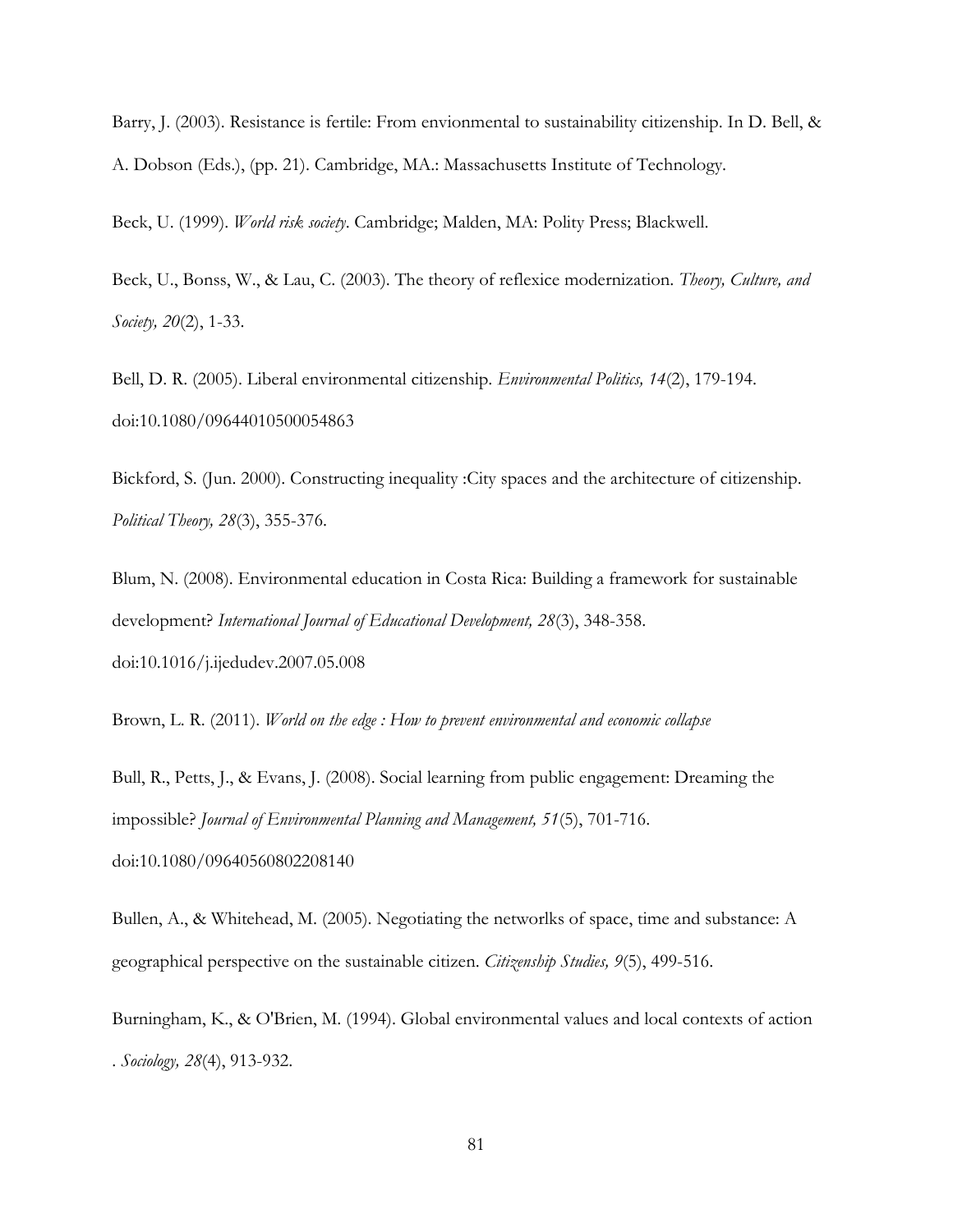Carter, N., & Huby, M. (2005). Ecological citizenship and ethical investment. *Environmental Politics, 14*(2), 255-272. doi:10.1080/09644010500055159

Carting away the oceans. (cover story).(2008). *Greenpeace Update,* , 8. Retrieved from [http://ezproxy.lib.ucf.edu/login?URL=http://search.ebscohost.com/login.aspx?direct=true&db=u](http://ezproxy.lib.ucf.edu/login?URL=http://search.ebscohost.com/login.aspx?direct=true&db=ulh&AN=36535510&site=eds-live&scope=site) [lh&AN=36535510&site=eds-live&scope=site](http://ezproxy.lib.ucf.edu/login?URL=http://search.ebscohost.com/login.aspx?direct=true&db=ulh&AN=36535510&site=eds-live&scope=site)

Chambers, N., Simmons, C., & Wackernagel, M. (2000). *Sharing nature's interest : Ecological footprints as an indicator of sustainability / nicky chambers, craig simmons and mathis wackernagel* London : Earthscan, 2000. Retrieved from

[http://ezproxy.lib.ucf.edu/login?URL=http://search.ebscohost.com/login.aspx?direct=true&db=c](http://ezproxy.lib.ucf.edu/login?URL=http://search.ebscohost.com/login.aspx?direct=true&db=cat00846a&AN=ucfl.021294474&site=eds-live&scope=site) [at00846a&AN=ucfl.021294474&site=eds-live&scope=site](http://ezproxy.lib.ucf.edu/login?URL=http://search.ebscohost.com/login.aspx?direct=true&db=cat00846a&AN=ucfl.021294474&site=eds-live&scope=site)

Clausen, R., & Longo, S. B. (2012). *The tragedy of the commodity and the farce of AquAdvantage salmon (R)* Retrieved from

[http://ezproxy.lib.ucf.edu/login?URL=http://search.ebscohost.com/login.aspx?direct=true&db=e](http://ezproxy.lib.ucf.edu/login?URL=http://search.ebscohost.com/login.aspx?direct=true&db=edswss&AN=000300677800010&site=eds-live&scope=site) [dswss&AN=000300677800010&site=eds-live&scope=site](http://ezproxy.lib.ucf.edu/login?URL=http://search.ebscohost.com/login.aspx?direct=true&db=edswss&AN=000300677800010&site=eds-live&scope=site)

Commission of Racial Justice, & United Church of Christ. (1987). *Toxic wastes and race in the united states*Public Data Access.

Dalton, R. J. (2009). *The good citizen - how a younger generation is reshaping american politics*

Daly, H. E. (1990). Toward some operational principles of sustainable development. *Ecological Economics, 2*(1), 1-6. doi:DOI: 10.1016/0921-8009(90)90010-R

Dietz, T., Fitzgerald, A., & Shwom, R. (2005). Environmental values. *Annual Review Environmental Resource, 2005*(30), 335-372.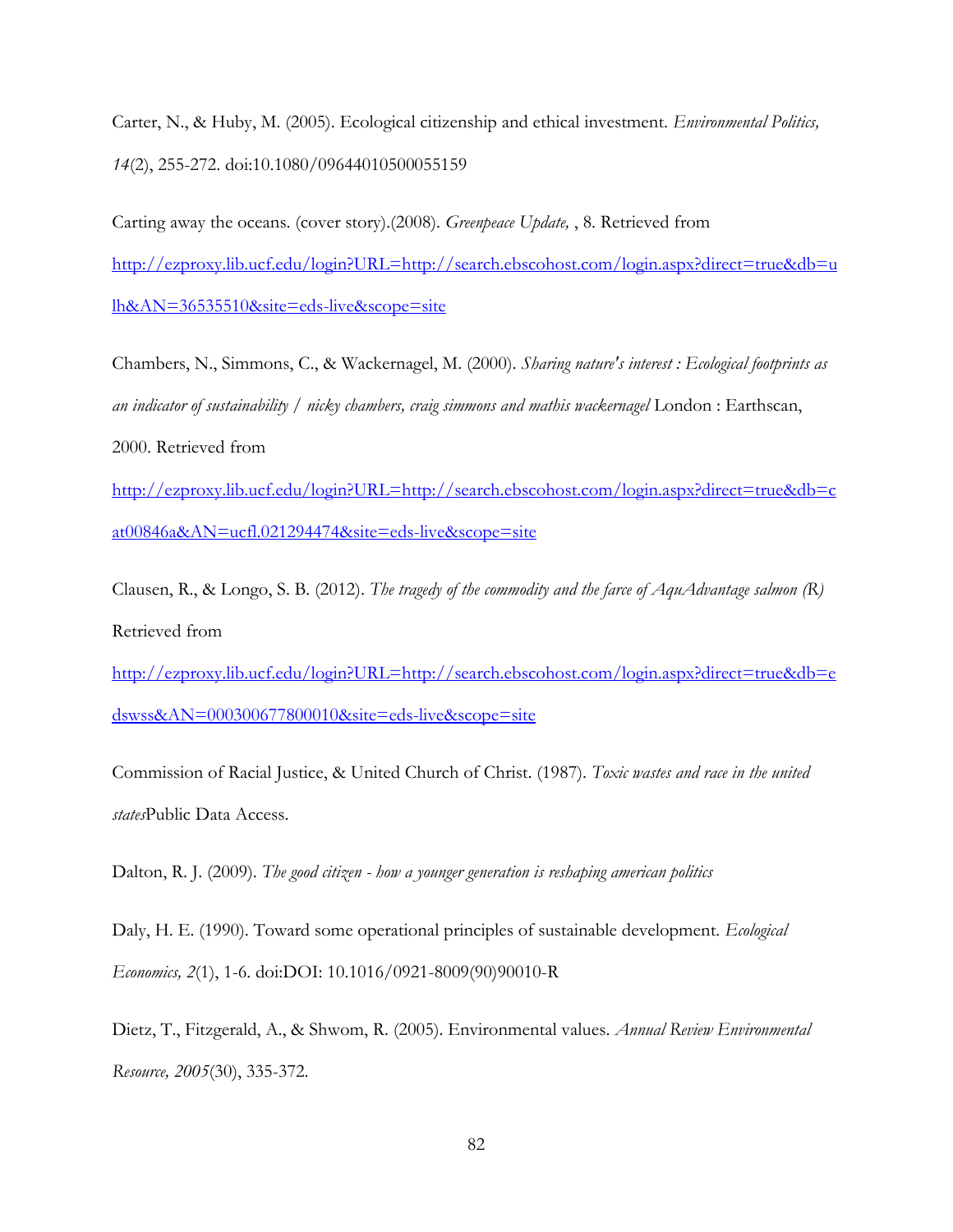Dobson, A. (2010). *Environmental citizenship and pro environmental behavior*. London: The Sustainable Research Network.

Dobson, A. (1998). *Justice and the environment : Conceptions of environmental sustainability and theories of distributive justice / andrew dobson*. Oxford ; New York: Oxford University Press. Retrieved from University of Central Florida Library Catalog; Mango Discovery;

<http://ucf.catalog.fcla.edu/permalink.jsp?29CF000795547>

Dobson, A. (2003). *Citizenship and the environment [electronic resource]*. Oxford: Oxford University Press. Retrieved from

<http://ezproxy.lib.ucf.edu/login?url=http://dx.doi.org/10.1093/0199258449.001.0001> Click here for FULL TEXT from Oxford Scholarship Online

Dobson, A., & Bell, D. (2006). *Environmental citizenship*. Cambridge, Mass.: MIT Press.

Elliot, M., & Monterey Bay Aquarium. (2011). *Seafood watch report: Pacific salmon*. California: Monterey Bay Aquarium.

European Commission. (2001). *European governance - A white paper* (Government. Europe:

Fernand, J. L. (2003). The power of unsustainable development: What is to be done? *The Annals of the American Academy of Political and Social Science, 2003*(590), 6.

Garbrielson, T. (2008). Green citizenship: A review and critique. *Citizenship Studies, 12*(4), 429-446.

Garbrielson, T., & McGreggor Cawley, R. (2010). Plain member and citizen: Aldo leopold and environmental citizenship. *Citizenship Studies, 14*(5), 605-615.

Glasby, G. (2003). Sustainable development: The need for a new paradigm. *Environment, Development and Sustainability, 2003*(4), 333-345.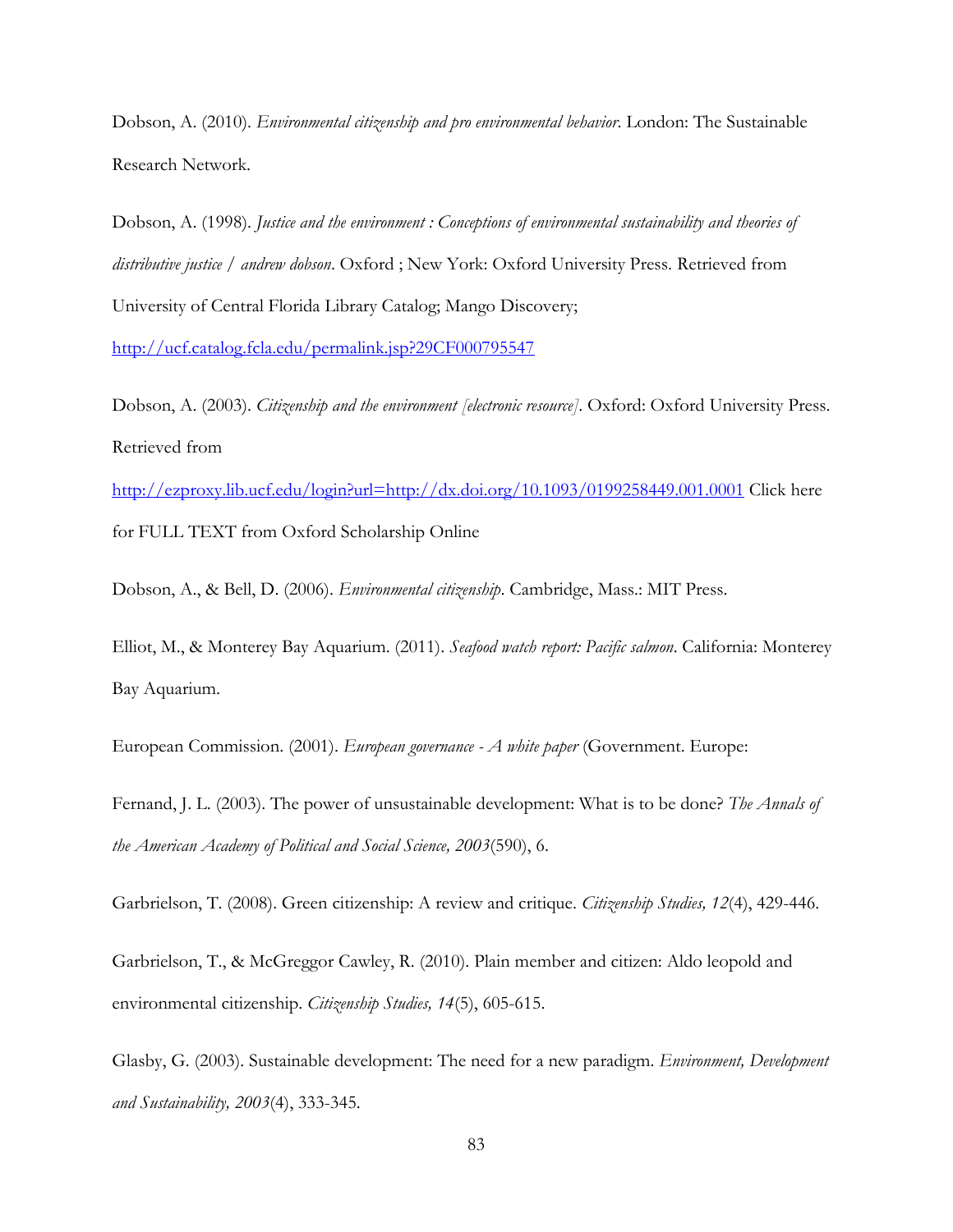Goyert, W., Sagarin, R., & Annala, J. (2010). *The promise and pitfalls of marine stewardship council certification: Maine lobster as a case study* Retrieved from

[http://ezproxy.lib.ucf.edu/login?URL=http://search.ebscohost.com/login.aspx?direct=true&db=e](http://ezproxy.lib.ucf.edu/login?URL=http://search.ebscohost.com/login.aspx?direct=true&db=edswss&AN=000279029700033&site=eds-live&scope=site) [dswss&AN=000279029700033&site=eds-live&scope=site](http://ezproxy.lib.ucf.edu/login?URL=http://search.ebscohost.com/login.aspx?direct=true&db=edswss&AN=000279029700033&site=eds-live&scope=site)

Greenberg, P. (2010). *Four fish: The future of the last wild food* Penguin Press. Retrieved from [http://ezproxy.lib.ucf.edu/login?URL=http://search.ebscohost.com/login.aspx?direct=true&db=b](http://ezproxy.lib.ucf.edu/login?URL=http://search.ebscohost.com/login.aspx?direct=true&db=brd&AN=69463607&site=eds-live&scope=site) [rd&AN=69463607&site=eds-live&scope=site](http://ezproxy.lib.ucf.edu/login?URL=http://search.ebscohost.com/login.aspx?direct=true&db=brd&AN=69463607&site=eds-live&scope=site)

Hoton, D. (2006). Chapter 5: Demonstrating environmental citizenship? A study of everyday life among green activists. In A. Dobson, & D. Bell (Eds.), *Environmental citizenship* (1st ed., pp. 127). Mass.: MIT.

Iles, A. (2004). Making seafood sustainable: Merging consumption and citizenship in the united states. *Science & Public Policy (SPP), 31*(2), 127-138. Retrieved from [http://ezproxy.lib.ucf.edu/login?URL=http://search.ebscohost.com/login.aspx?direct=true&db=a](http://ezproxy.lib.ucf.edu/login?URL=http://search.ebscohost.com/login.aspx?direct=true&db=aph&AN=13661504&site=eds-live&scope=site)

[ph&AN=13661504&site=eds-live&scope=site](http://ezproxy.lib.ucf.edu/login?URL=http://search.ebscohost.com/login.aspx?direct=true&db=aph&AN=13661504&site=eds-live&scope=site)

J.R. McNeil. (2010). The state of the field of environmental history. *Annual Review of Environment and Resources, 2010*(35), 345 - 374.

Jelin, E. (2000). Towards a global environmental citizenship? *Citizenship Studies, 4*(1), 47-63.

Jenni, K. (2005). Western environmental ethics: An overview. *Journal of Chinease Philosophy, March 2005*(32:1), 1-17.

Killmuss, A., & Agyeman, J. (2002). Mind the gap: Why do people act environmentally and what are the barriers to pro-environmental behaviors. *Environmental Education Research, 8*(3), 239-260.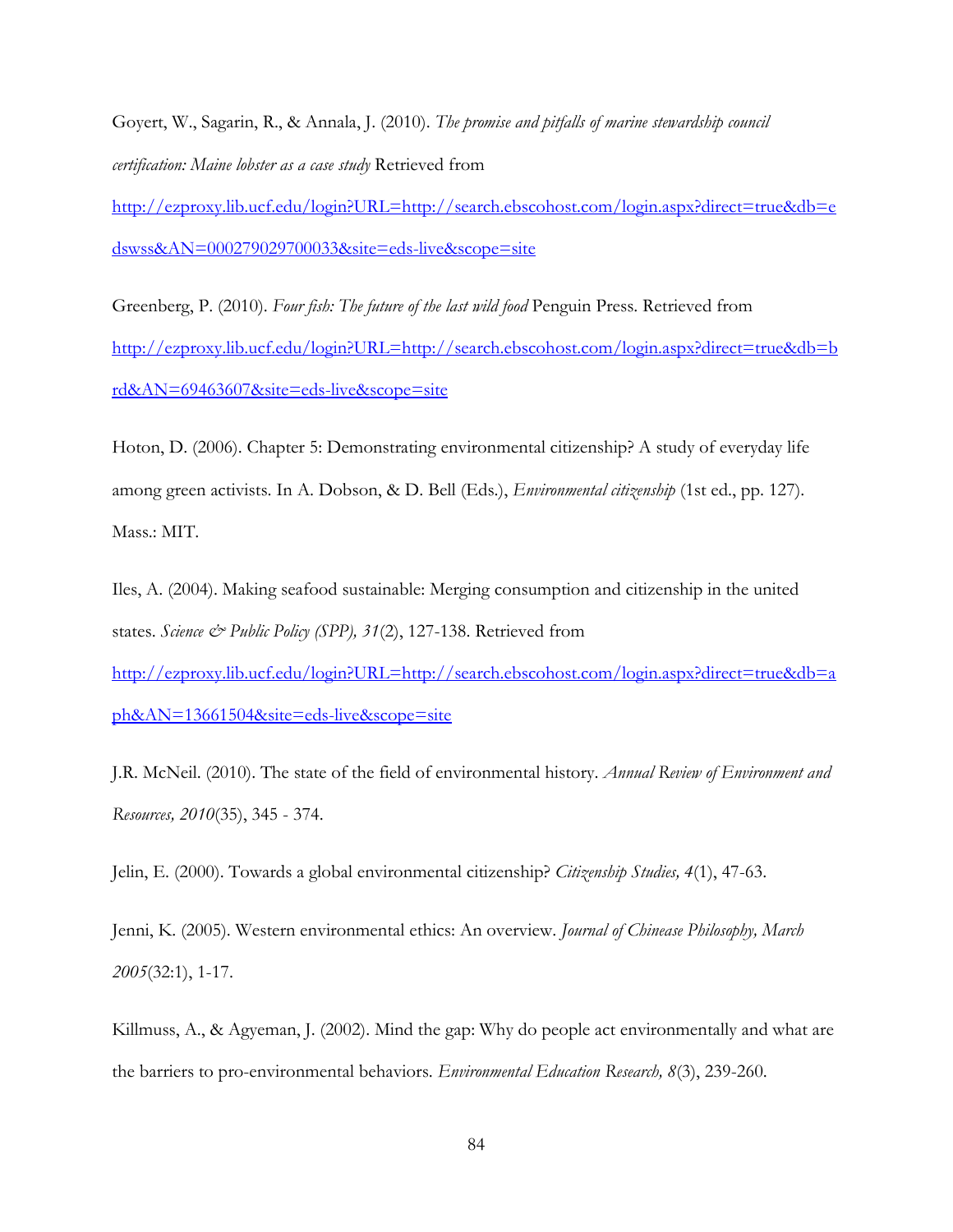LatiffAhmad, A., Rahim, S. A., Pawanteh, L., & Ahmad, F. (2012). The understanding of environmental citizenship among malaysian youths: A study on perception and participation. *Asian Social Science, 8*(5), 85-92. doi:10.5539/ass.v8n5p38

Leopold, A. (1949). *A sand county almanac*. New York: Oxford Press.

Lieberman, S., & Gray, T. (2008). The world trade organization's report on the EU's moratorium on biotech products: The wisdom of the US challenge to the EU in the WTO. *Global Environmental Politics, 8*(1), 33-52. Retrieved from

[http://ezproxy.lib.ucf.edu/login?URL=http://search.ebscohost.com/login.aspx?direct=true&db=a](http://ezproxy.lib.ucf.edu/login?URL=http://search.ebscohost.com/login.aspx?direct=true&db=aph&AN=29739993&site=ehost-live) [ph&AN=29739993&site=ehost-live](http://ezproxy.lib.ucf.edu/login?URL=http://search.ebscohost.com/login.aspx?direct=true&db=aph&AN=29739993&site=ehost-live)

MacGregor, S. (1996). No sustainability without justice. In A. Dobson, & D. Bell (Eds.), (pp. 101). Cambridge, Massachusetts: The MIT Press.

Maniates, M., & Meyer, J. M. (2010). *The environmental politics of sacrifice*. Cambridge, Mass.: MIT Press.

Marine Stewardship Council (MSC). (2009). *Net benefits: The first 10 years of MSC certified sustinable fisheries*MSC.

Marsh, J., Danner, S., & Monterey Bay Aquarium. (2009). *Seafood watch report: Bluefin tuna*. California: Monterey Bay Aquarium.

McLaughlin, A. (2006). Liberal interpretations of social justice for social work. *Currents: New Scholarship in the Human Services, 5*(1), 1.

Meadows, D., Meadows, D., & Randers, J. (2004). *Limits to growth : The thirty year update*. White River Junction, Vermont: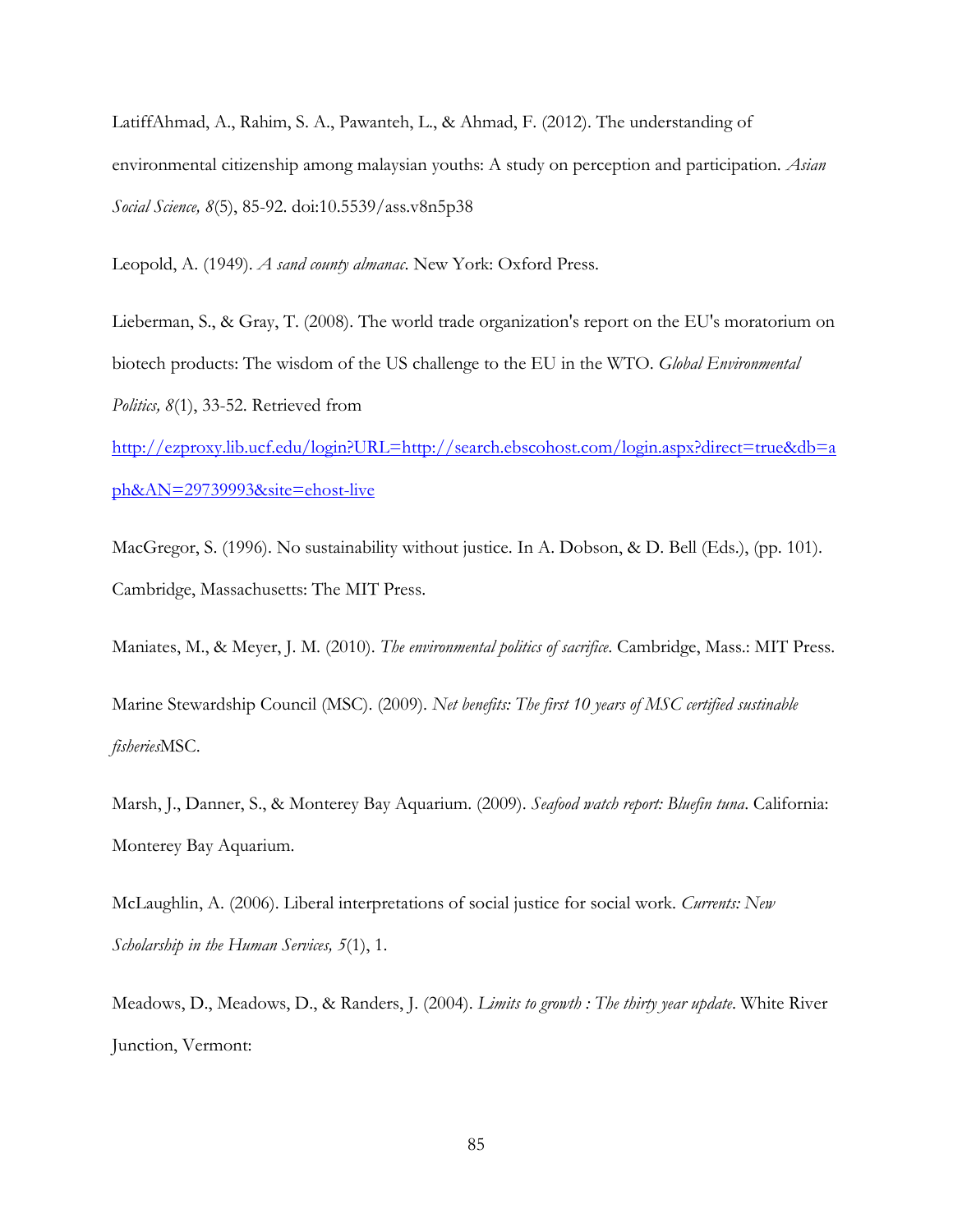Monterey Bay Aquarium (MBA). (2011). *Seafood Report: Pacific salmon - US west coast REgion*. California: Monterey Bay Aquarium.

Nash, R. (2008). A vision for human occupancy of earth in the fourth millennium.

Naylor, R. L. (1996). Energy and resource constraints on intensive agricultural production. *Annual Review Energy and Environment, 21*, 99.

Oosterveer, P., Corporation, E., & Sonnenfeld, D. A. (2012). *Food, globalization and sustainability*. New York: Earthscan. Retrieved from

[http://ezproxy.lib.ucf.edu/login?url=http://www.ucf.eblib.com/EBLWeb/patron/?target=patron](http://ezproxy.lib.ucf.edu/login?url=http://www.ucf.eblib.com/EBLWeb/patron/?target=patron&extendedid=P_981787_0) [&extendedid=P\\_981787\\_0](http://ezproxy.lib.ucf.edu/login?url=http://www.ucf.eblib.com/EBLWeb/patron/?target=patron&extendedid=P_981787_0)

Pew Research Center. (2010). *Global attitudes project : Brazilians upbeat about their country, despite its problems*. Washington D.C.:

Phillips, A. (2001). Feminism and liberalism revisited: Has martha nussbaum got it right? *Constellation, 8*(2), 249.

Pollack, A. (2012, Engineered fish moves a step closer to approval. *The New York Times,* 

Pollock, P., & Vittas, E. (1995). Who bears the burden of environmental pollution? race, ethnicity, and environmental equity in Florida. *Social Science Quarterly, 76*(2), 260.

Pretty, J., & Ward, H. (2001). Social capital and the environment. *World Development, 29*(2), 209-227.

Pretty, J. N., Morison, J. I. L., & Hine, R. E. (2003). Reducing food poverty by increasing agricultural sustainability in developing countries. *Agriculture, Ecosystems & Environment, 95*(1), 217-234. :DOI: 10.1016/S0167-8809(02)00087-7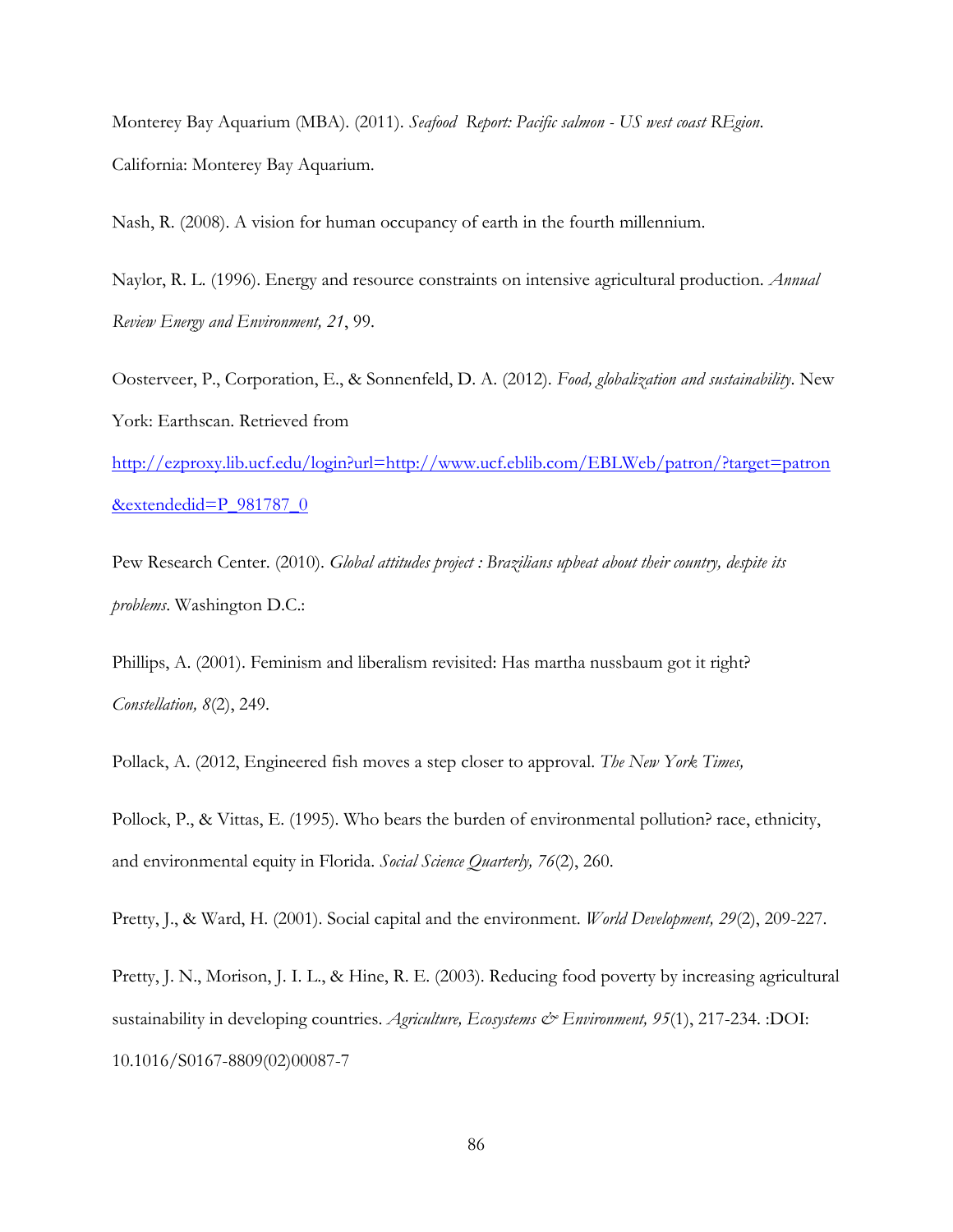Princen, T., Maniates, M., & Conca, K. (2002). *Confronting consumption* MIT Press. Retrieved from [http://ezproxy.lib.ucf.edu/login?URL=http://search.ebscohost.com/login.aspx?direct=true&db=n](http://ezproxy.lib.ucf.edu/login?URL=http://search.ebscohost.com/login.aspx?direct=true&db=nlebk&AN=70962&site=eds-live&scope=site) [lebk&AN=70962&site=eds-live&scope=site](http://ezproxy.lib.ucf.edu/login?URL=http://search.ebscohost.com/login.aspx?direct=true&db=nlebk&AN=70962&site=eds-live&scope=site)

Publix. (2012). *Sustinability in seafood - publix.* Retrieved January 1, 2013, from sustainability.publix.com

Putnam, R. D. (Dec 1995). Tuning in, tuning out: The strange disappearance of soical capital in america. *Political Science and Politics, 28*(4), 664-683.

Rawls, J. (1984). The right and the good contrasted. In M. Sandel (Ed.), *Liberalism and it's critics* (pp. 37)

Roheim, C. A. (2009). An evaluation of sustainable seafood guides: Implications for environmental groups and the seafood industry. *Marine Resource Economics, 24*(3), 301-310. doi[:http://mre.cels.uri.edu/MRE\\_AJourList.aspx](http://mre.cels.uri.edu/MRE_AJourList.aspx)

Seafood Choice Alliance. (2005, It's all about salmon. *Seafood Choices Alliance - Quarterly Paper,* pp. 1.

Seyfang, G. (2005). Shopping for sustainability: Can sustainabile consumption promote ecologicall citizenship? *Environmental Politics, 14*(2), 290.

Smith, M. J. 1., & Pangsapa, P. (2008). *Environment and citizenship : Integrating justice, responsibility and civic engagement / mark J. smith and piya pangsapa*. London ; New York : New York: Zed Books ; Distributed in the USA exclusively by Palgrave Macmillan. Retrieved from University of Central Florida Library Catalog; Mango Discovery;<http://ucf.catalog.fcla.edu/permalink.jsp?29CF001474983>

Szasz, A. (2008). The dangerous delusions of 'inverted quarantine'.*54*(20)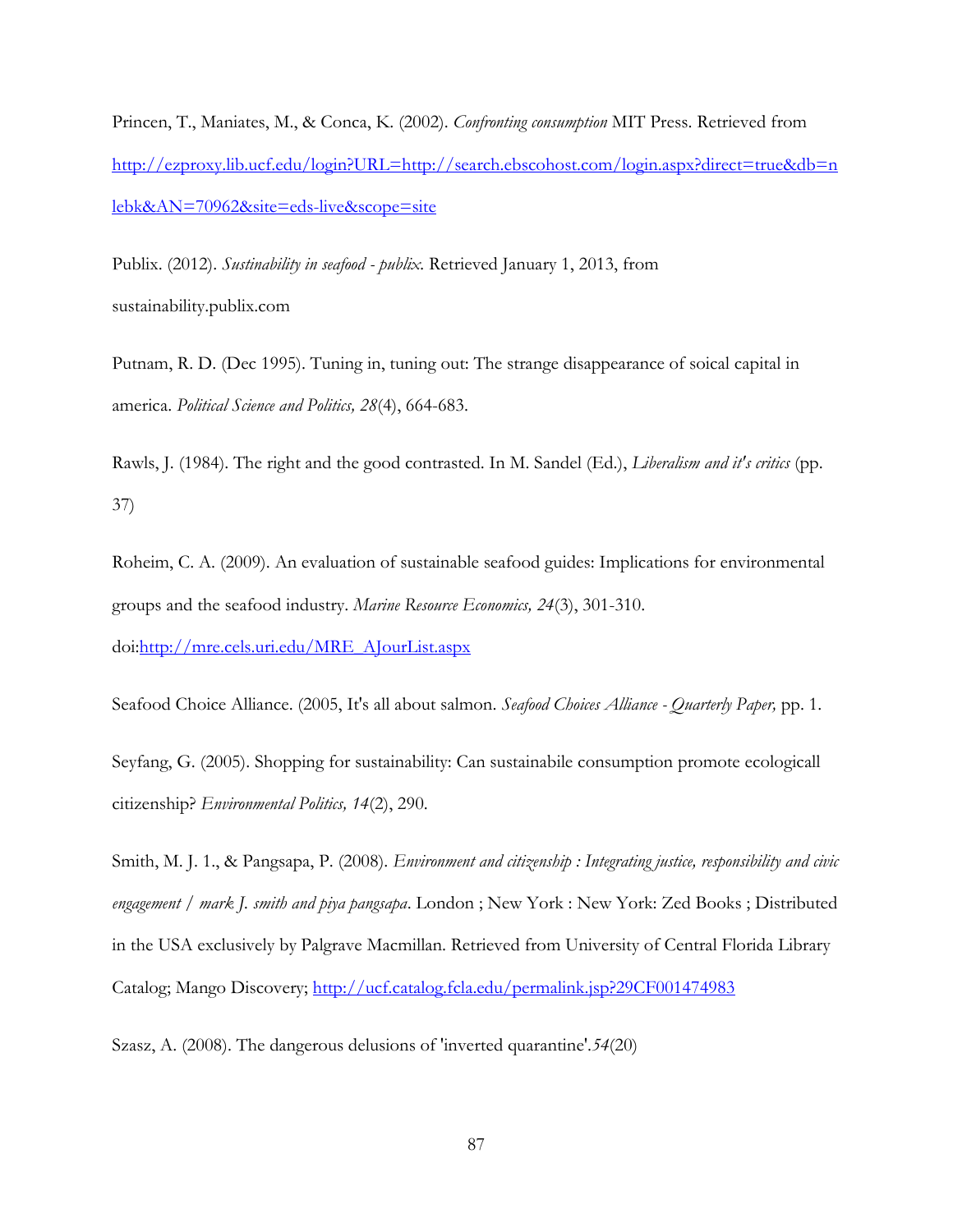Valencia Sáiz, A. (2005). 'Globalisation, cosmopolitanism and ecological citizenship'. *Environmental Politics, 14*(2), 163-178. doi:10.1080/09644010500054848

Vanderheiden, S. (2008). *Atmospheric justice*. New York: Oxford University Press.

Wackernagel, M., & Rees, W. E. (1996). *Our ecological footprint : Reducing human impact on the earth / mathis wackernagel and william E. rees ; illustrated by phil testemale* Gabriola Island, BC ; Philadelphia, PA : New Society Publishers, c1996. Retrieved from

[http://ezproxy.lib.ucf.edu/login?URL=http://search.ebscohost.com/login.aspx?direct=true&db=c](http://ezproxy.lib.ucf.edu/login?URL=http://search.ebscohost.com/login.aspx?direct=true&db=cat00846a&AN=ucfl.021427786&site=eds-live&scope=site) [at00846a&AN=ucfl.021427786&site=eds-live&scope=site](http://ezproxy.lib.ucf.edu/login?URL=http://search.ebscohost.com/login.aspx?direct=true&db=cat00846a&AN=ucfl.021427786&site=eds-live&scope=site)

Wackernagel, M., Schulz, N. B., Deumling, D., Linares, A. C., Jenkins, M., Kapos, V., et al. (2002).

Tracking the ecological overshoot of the human economy. *Proceedings of the National Academy of Sciences of the United States of America, 99*(14), pp. 9266-9271. Retrieved from

<http://www.jstor.org/stable/3059187>

Walker, G. (2009). Globalizing environmental justice: The geography and politics for frame contextualization and evolution. *Global Social Policy, 2009*(9), 355.

Whole Foods. (2012). *Seafood sustainability mission.* Retrieved 01/01, 2013, from [www.wholefoodsmarket.com/mission-values](http://www.wholefoodsmarket.com/mission-values)

Wolf , J., Brown, K., & Conway, D. (2009). Ecological citizenship and climate change: Perceptions and practice. *Environmental Politics, 18*(4), 503-521. doi:10.1080/09644010903007377

Wolf, A. T. (2007). Shared waters: Conflict and cooperation. *Annual Review of Environment and Resources, 2007*(32), 241-269.